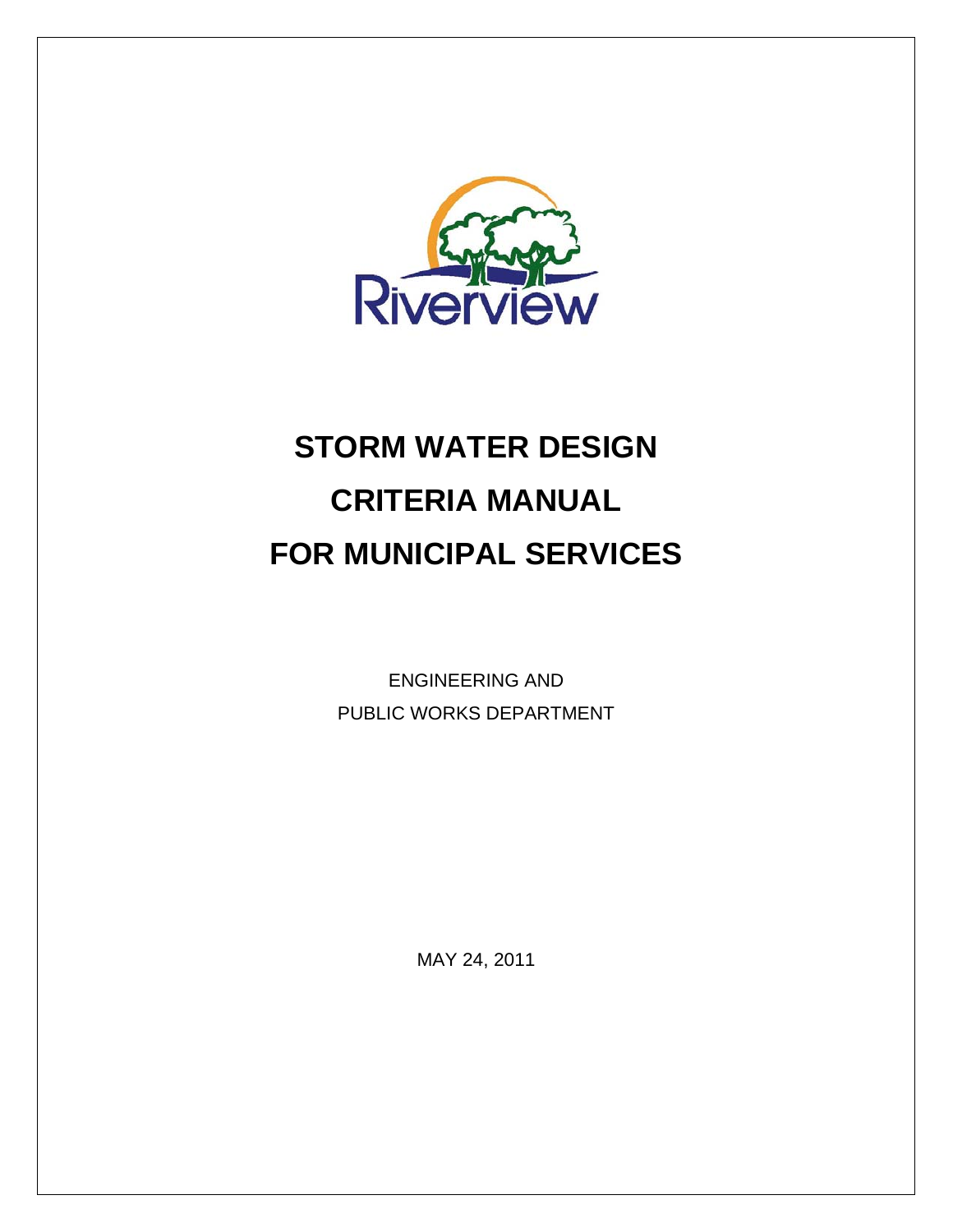

#### **DISCLAIMER**

*The purpose of this document is to provide guidance to designers of stormwater drainage systems in the Town of Riverview. Generally, stormwater drainage and management systems should be designed considering the lowest possible overall installation, operation, and maintenance costs required to provide an acceptable level of service without significant adverse effects on the environment.* 

*No warranty is expressed or implied concerning the accuracy of the material presented in this text. Distribution of the guidelines does not constitute responsibility by the Town of Riverview Engineering and Public Works Department or other contributors to these guidelines for omissions, errors, or possible misrepresentations that may result from use or interpretation of the material herein contained.* 

This document is not intended to eliminate the necessity for detailed design by a Professional *Engineer, nor is it intended to stifle innovation. The guidelines do not relieve the Designer of their responsibility and liability for their design work as a Professional Engineer.*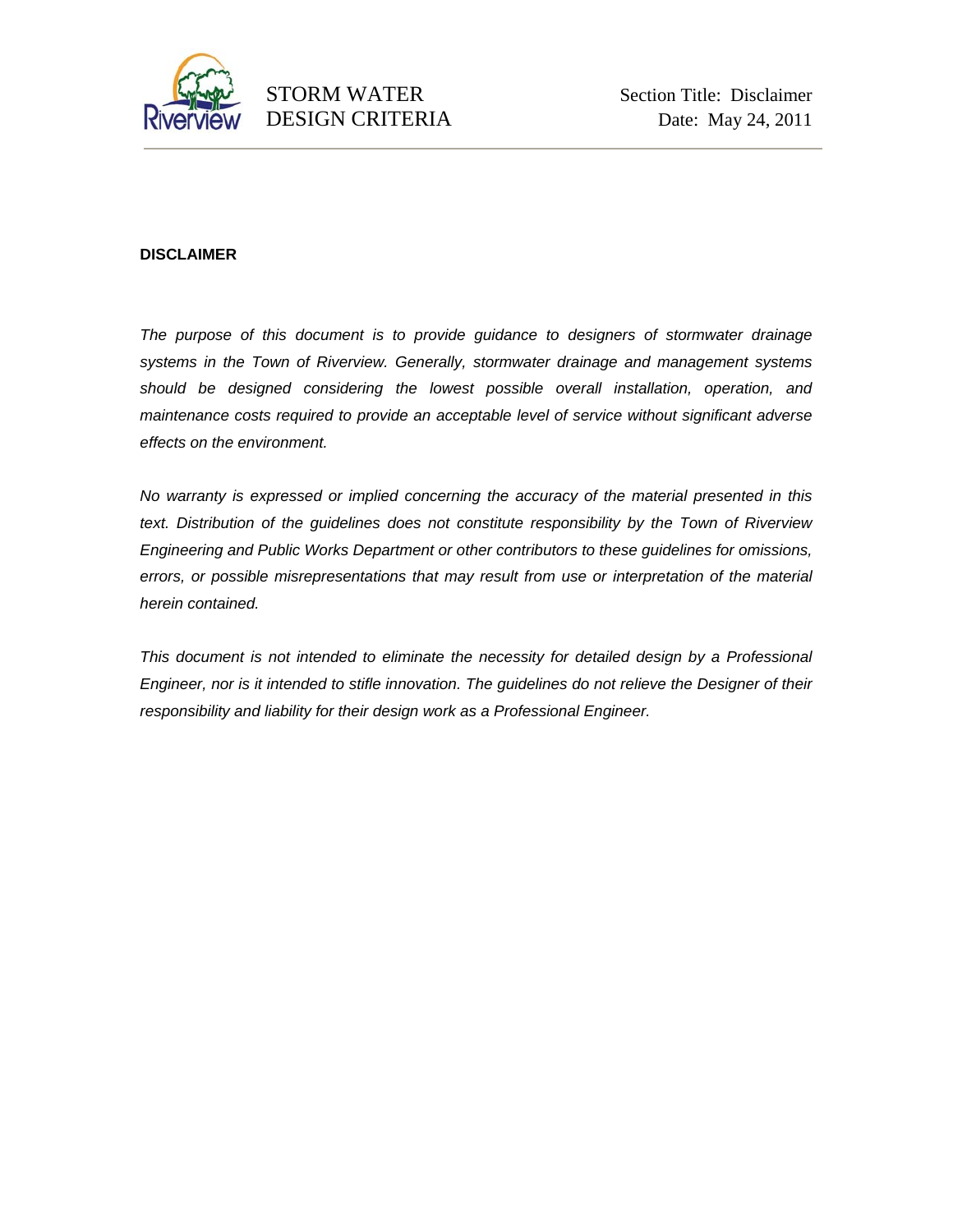

# **TABLE OF CONTENTS**

| 1.0  |  |
|------|--|
| 2.0  |  |
| 3.0  |  |
| 4.0  |  |
| 4.1. |  |
| 4.2. |  |
|      |  |
|      |  |
|      |  |
| 4.5. |  |
| 4.6. |  |
|      |  |
|      |  |
|      |  |
| 5.0  |  |
| 5.1. |  |
|      |  |
|      |  |
| 6.0  |  |
| 6.1. |  |
| 6.2. |  |
|      |  |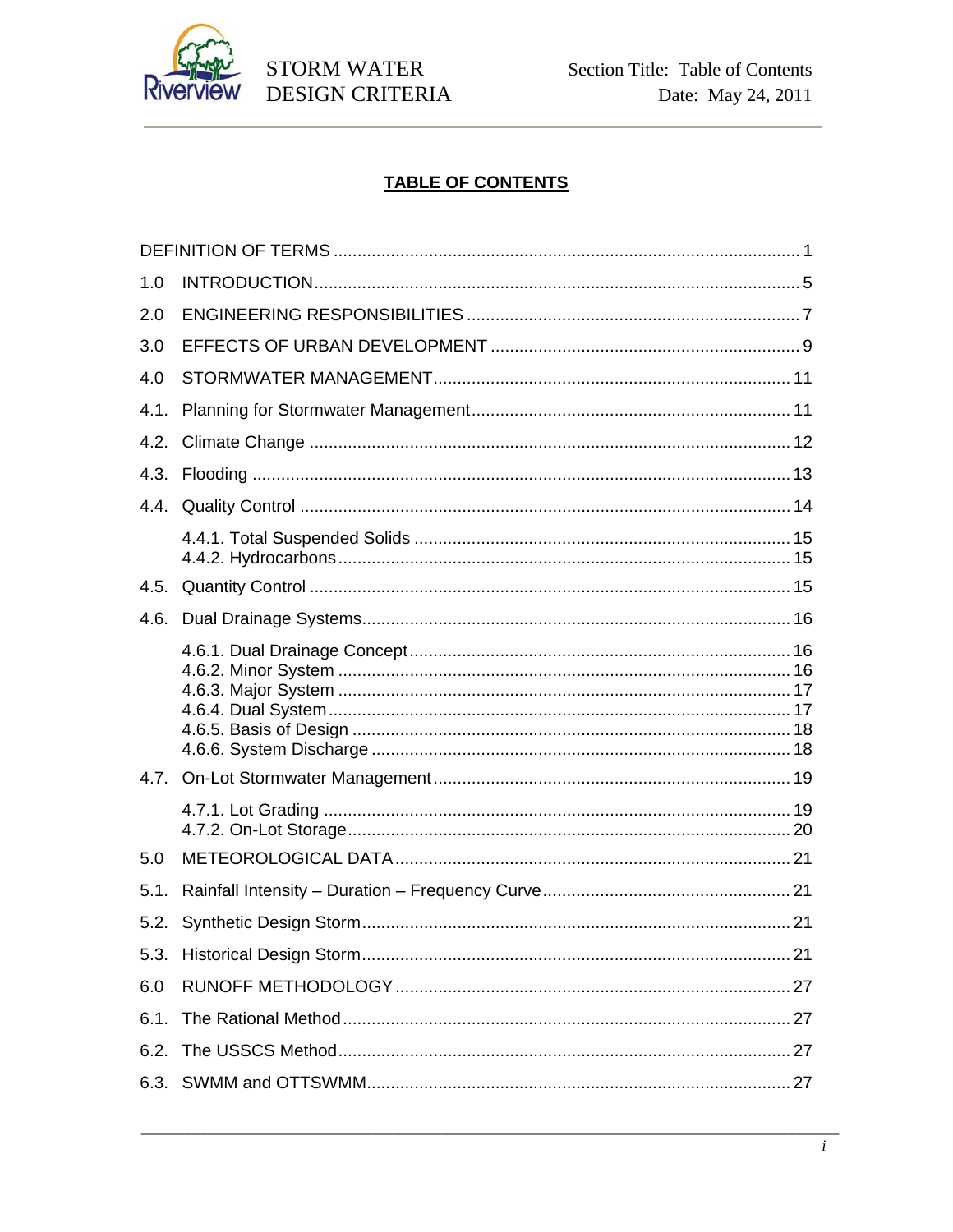

| 6.5. |  |
|------|--|
| 7.0  |  |
| 7.1. |  |
|      |  |
| 7.2. |  |
| 7.3. |  |
|      |  |
| 8.0  |  |
| 8.1. |  |
| 8.2. |  |
| 8.3. |  |
| 8.4. |  |
| 8.5. |  |
| 8.6. |  |
| 8.7. |  |
| 8.8. |  |
|      |  |
|      |  |
|      |  |
|      |  |
|      |  |
|      |  |
|      |  |
|      |  |
|      |  |
|      |  |
|      |  |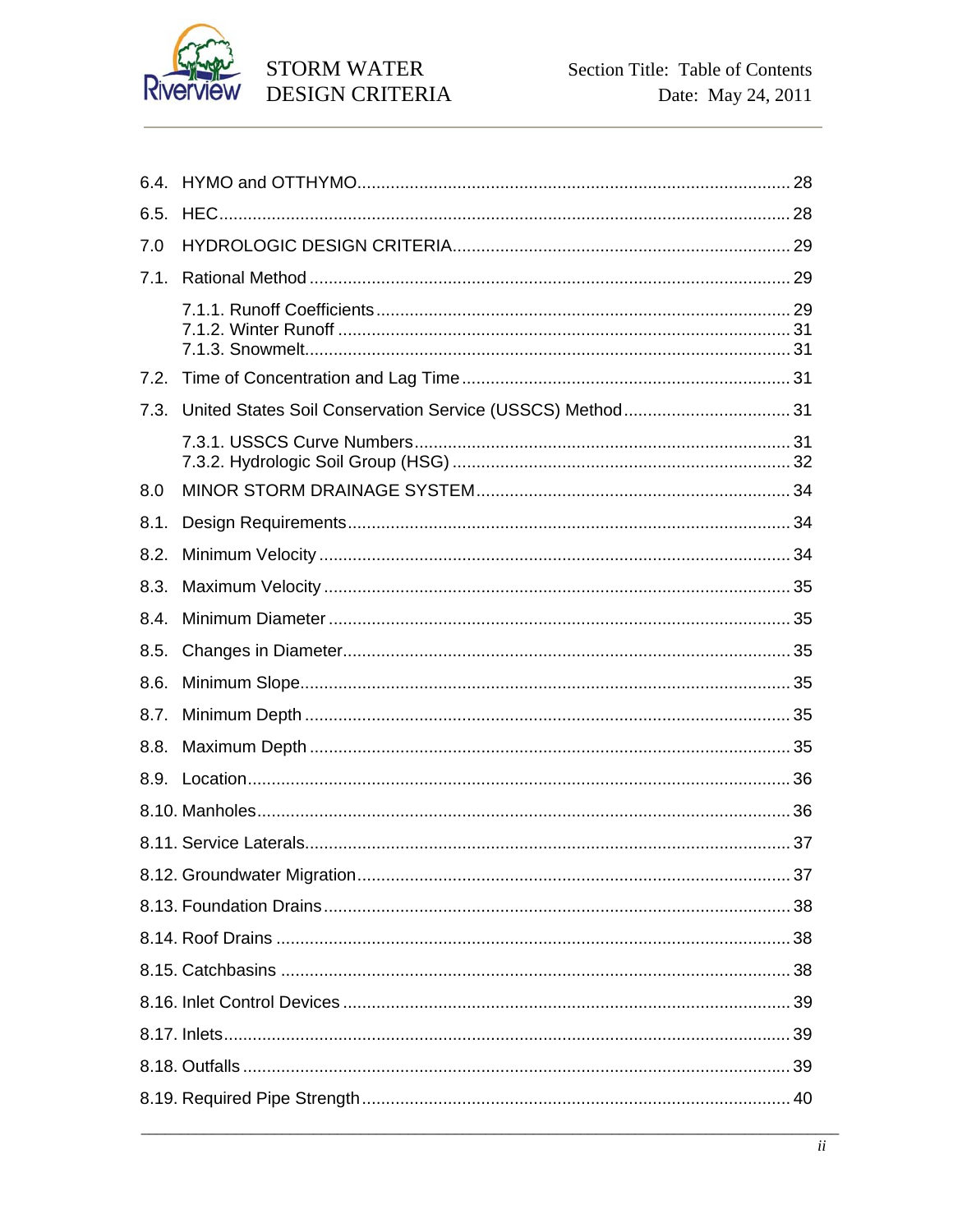

| 9.0    |  |  |  |
|--------|--|--|--|
| 9.1.   |  |  |  |
| 9.2.   |  |  |  |
| 9.3.   |  |  |  |
| 9.4.   |  |  |  |
| 9.5.   |  |  |  |
| 9.6.   |  |  |  |
|        |  |  |  |
| 9.7.   |  |  |  |
| 9.8.   |  |  |  |
|        |  |  |  |
|        |  |  |  |
|        |  |  |  |
|        |  |  |  |
|        |  |  |  |
|        |  |  |  |
|        |  |  |  |
|        |  |  |  |
|        |  |  |  |
|        |  |  |  |
|        |  |  |  |
|        |  |  |  |
|        |  |  |  |
|        |  |  |  |
|        |  |  |  |
| 11.10. |  |  |  |
|        |  |  |  |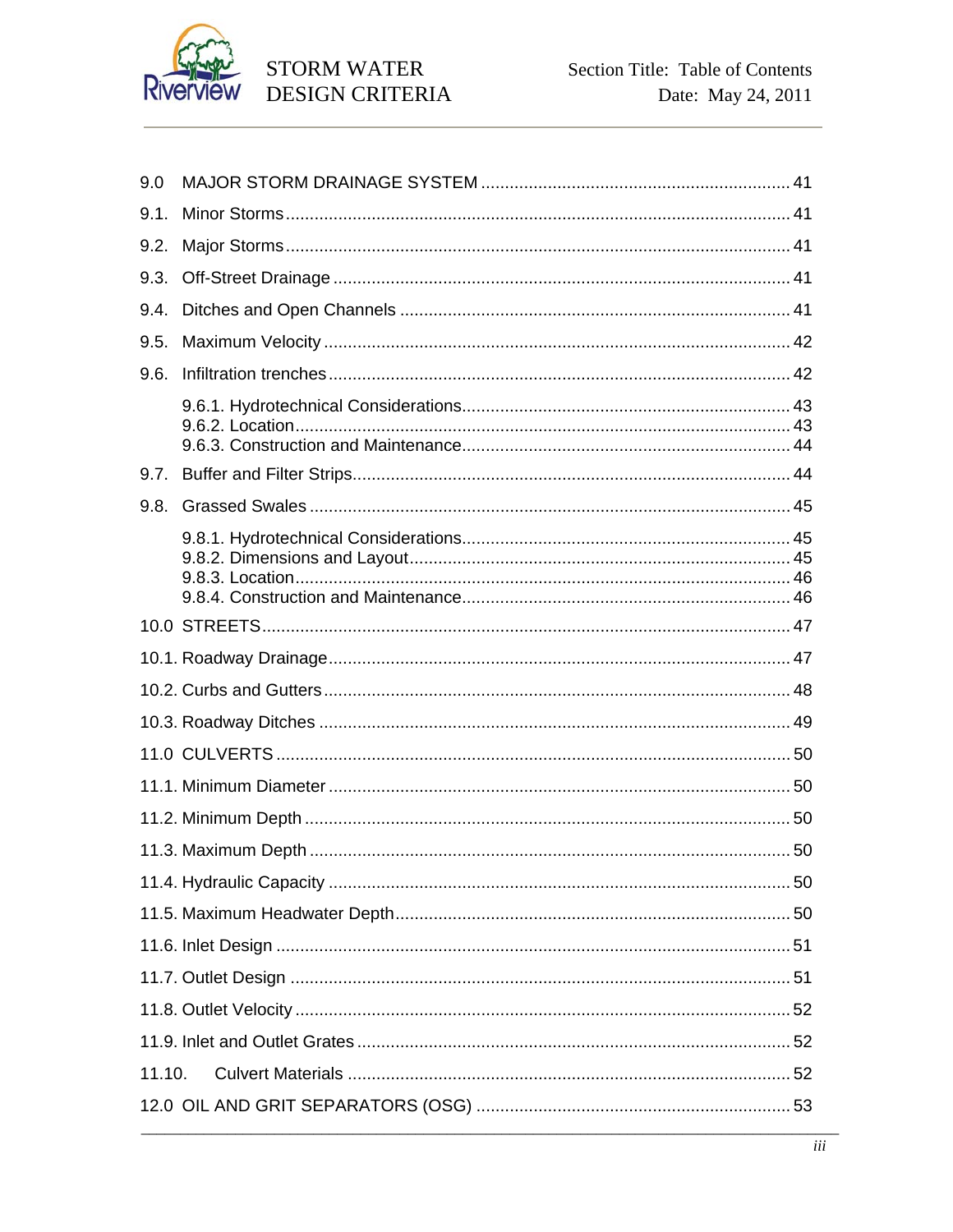

| 14.0 ANALYSIS OF EXISTING STORM DRAINAGE SYSTEMS 59                                                 |     |
|-----------------------------------------------------------------------------------------------------|-----|
|                                                                                                     |     |
|                                                                                                     |     |
|                                                                                                     |     |
|                                                                                                     |     |
|                                                                                                     |     |
|                                                                                                     |     |
|                                                                                                     |     |
|                                                                                                     |     |
|                                                                                                     |     |
|                                                                                                     |     |
|                                                                                                     |     |
|                                                                                                     | .70 |
| Calculation of Composite Rational Runoff Coefficient (C*) and Composite USSCS Curve<br>Number (CN*) |     |
|                                                                                                     |     |
| Computation of Travel Time $(T_t)$ and Time of Concentration $(T_c)$                                |     |
|                                                                                                     |     |
| Provision and Design of Inlet Control Devices (ICD)                                                 |     |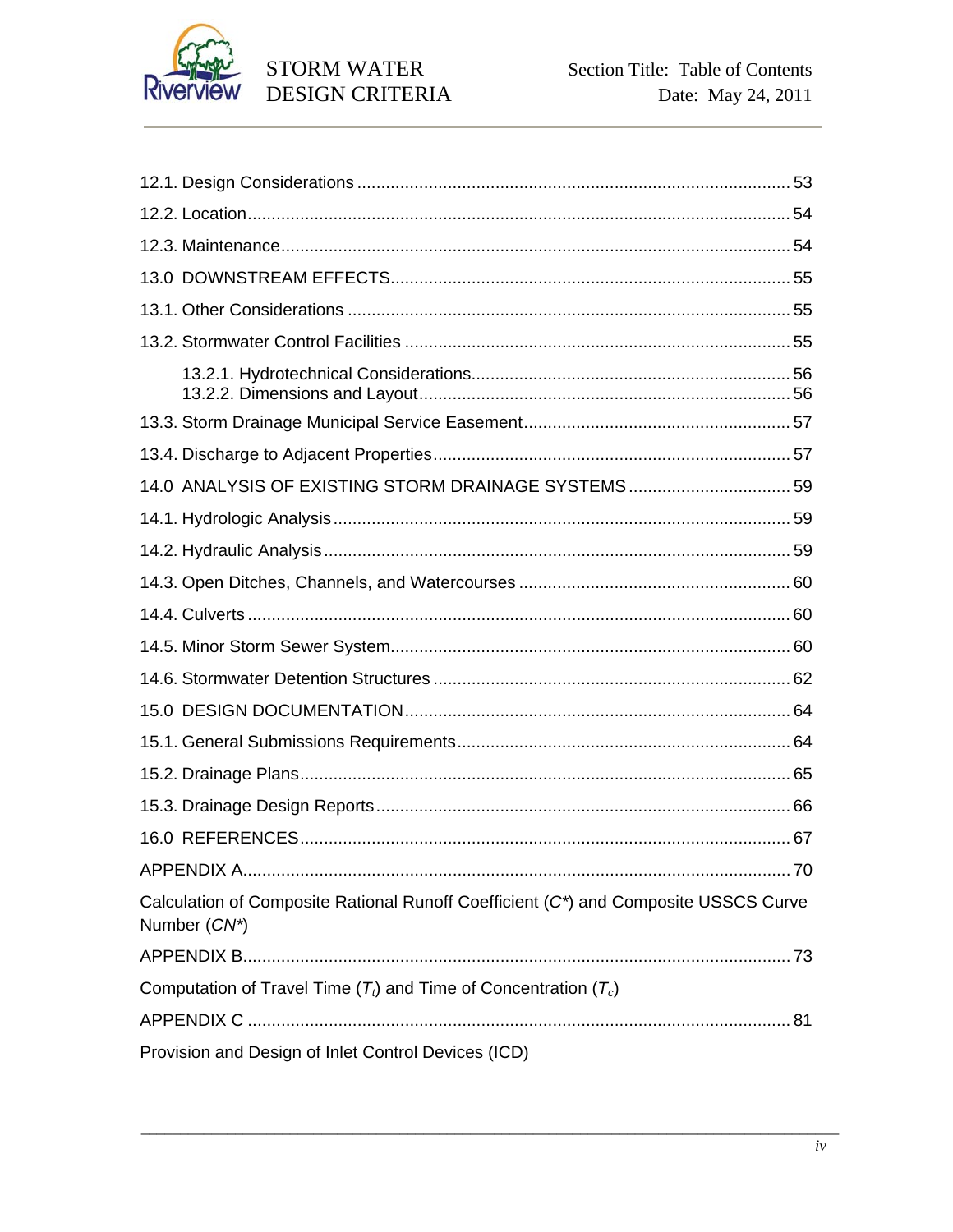

# **DEFINITION OF TERMS**

Approval: The approval of the Engineer. The Engineer's decision will be final and binding in matters of design and construction.

Town: The Office of the Director of Engineering and Public Works appointed by Council to oversee all public works of the Town of Riverview Engineering and Public Works Department, or their designated representative.

Consultant: A member, or Licence to practice member, of the Association of Professional Engineers and Geoscientists of New Brunswick (APEGNB).

Developer: The owner of the area of land proposed for developed, or their designated representative.

Development: Development includes any erection, construction, addition, alteration, replacement, or relocation of or to any building or structure and any change or alteration in land use, buildings, or structures.

Drainage Area: (1) The area tributary to a single drainage basin, expressed in units of area. The drainage area may also be referred to as the catchment area, subcatchment area, watershed, subwatershed, drainage basin, or drainage subbasin.

(2) The area served by a drainage system receiving storm sewer discharge and surface water runoff.

(3) The area tributary to a watercourse.

Drainage Master Plan: The compilation of data and mapping that delineates watersheds, indicates routes of the major and minor drainage systems, defines floodplains, indicates constraints associated with water quality and quantity, indicates erosion and bank stability problems, and indicates specific flood control and environmental objectives in the watershed.

Engineer: The Office of the Director of Engineering and Public Works appointed by Council to oversee all public works of the Town of Riverview Engineering and Public Works Department, or their designated representative.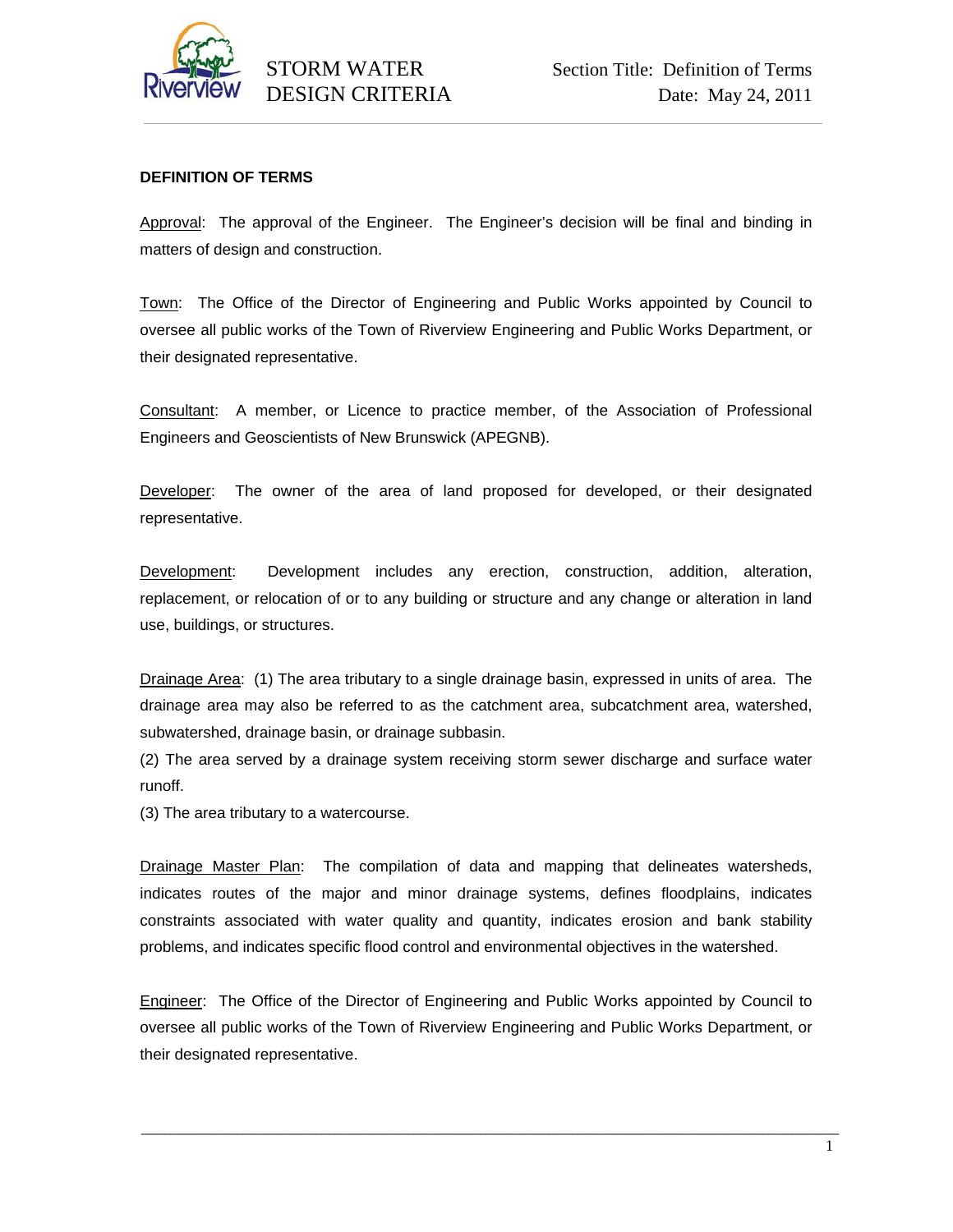

Flood Hazard Area: An area adjacent to a river, stream, watercourse, ocean, lake, or other body of water that has been, or may be, temporarily covered with floodwater during storms of specified frequency.

Hydrograph: A graph showing the discharge of water with respect to time for a given point within a subwatershed.

Hyetograph: A graph showing average rainfall, rainfall intensity, or rainfall volume with respect to time within a subwatershed.

Impervious: A term applied to a material through which water cannot pass, or through which water passes with great difficulty over a prolonged duration of time.

Infiltration: (1) The migration of water through the interstices or pores of a soil or other porous medium.

(2) Absorption of liquid water by the soil, either as it falls as precipitation, or from a stream flowing over the surface.

Intensity: The rate of precipitation derived from the quantity of precipitation expressed per unit of time.

Major Storm: The storm used for design purposes – the runoff from which is used for design and sizing the major storm drainage system. The frequency of such a storm is 1 in 100 years (1%) probability of being equalled or exceeded in any year). Please note that the Town of Riverview requires an allowance in the magnitude of this design storm to accommodate the anticipated effects of climate change (see Section 4.2).

Major Storm Drainage System: The storm drainage system which water will follow in a major storm when the capacity of the minor system is exceeded. The major system usually includes many features such as streets, curb and gutter systems, swales, and major drainage channels. Minor storm drainage systems may reduce the flow in many parts of the major storm drainage system by storing and conveying water underground. Design of a major system is based on a storm frequency of 1 in 100 years.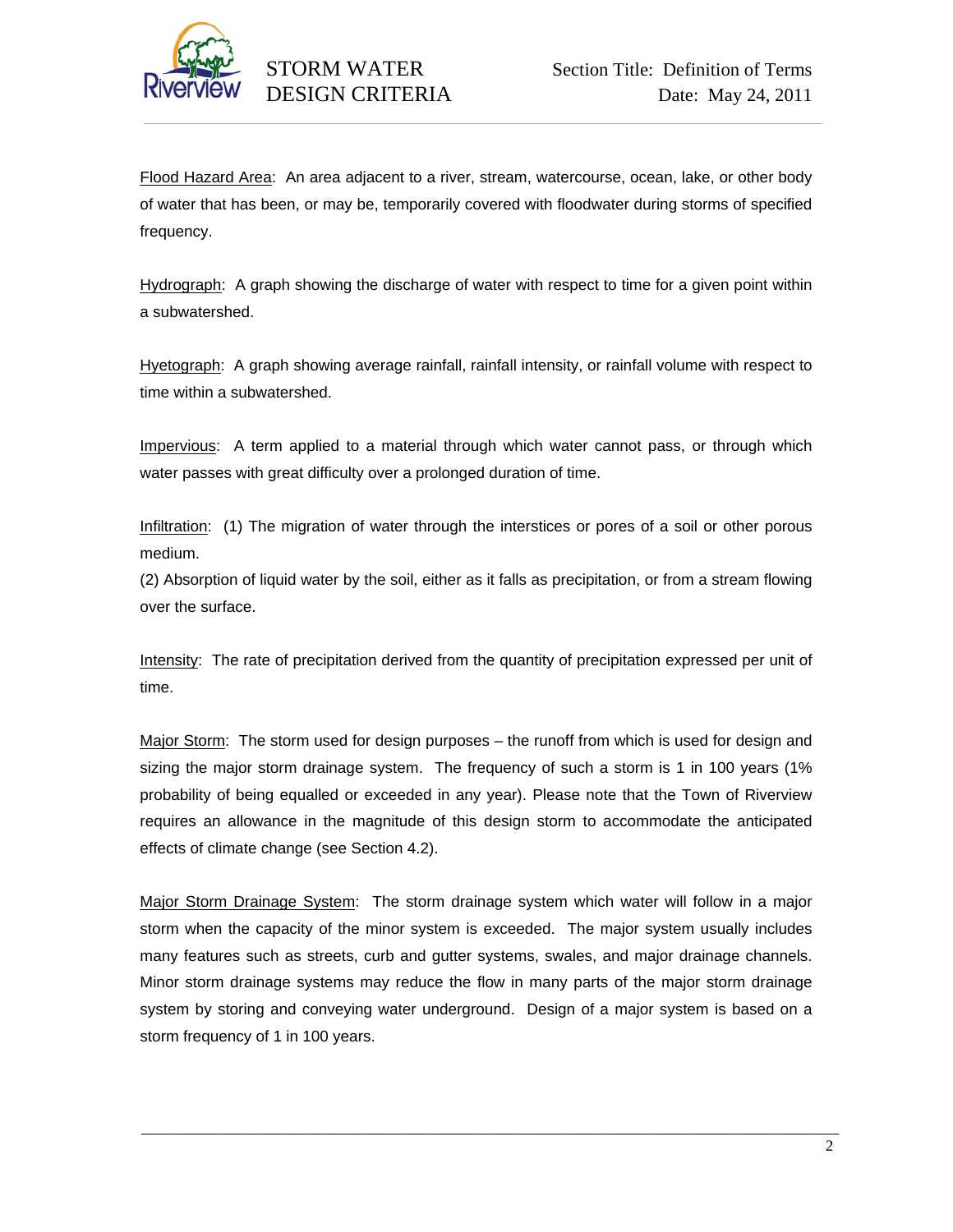

Minor Storm: The storm used for design purposes – the runoff from which is used for design and sizing the minor storm drainage system. The frequency of such a storm is 1 in 5 years (20% probability of being equalled or exceeded in any year).

Minor Storm Drainage System: That storm drainage system which is designed to eliminate or minimize inconveniences or disruption of activity as a result of runoff from the more frequent, less intense storms. The minor storm drainage system is sometimes termed the "convenience system", or "initial system". The minor system may include many features ranging from curbs and gutters to storm sewer pipes and open drainage ways. Design of a minor system is based on a storm frequency of 1 in 5 years.

NBDOE: The central office of the New Brunswick Department of Environment.

NBDOT: The central office of the New Brunswick Department of Transportation.

Overland Flow: The concentration and conveyance of stormwater runoff over the ground surface.

Pervious: A term applied to a material through which water passes relatively freely over a short duration of time.

Precipitation: Any moisture that falls from the atmosphere, including snow, sleet, rain, and hail.

Professional Engineer: A registered or licensed member, in good standing, of the Association of Professional Engineers and Geoscientists of New Brunswick.

Runoff (Direct): The total amount of surface runoff and subsurface storm runoff that reaches stream channels.

Storm Drainage System: A system receiving, conveying, and controlling discharges in response to precipitation and snowmelt. Such systems consist of ditches, culverts, swales, subsurface interceptor drains, roadways, curb and gutters, catchbasins, manholes, pipes, detention ponds, and service lateral lines.

Stormwater Runoff Storage: The detention or retention of overland flow from a storm event allowing it to be released at a set rate during or after the storm event.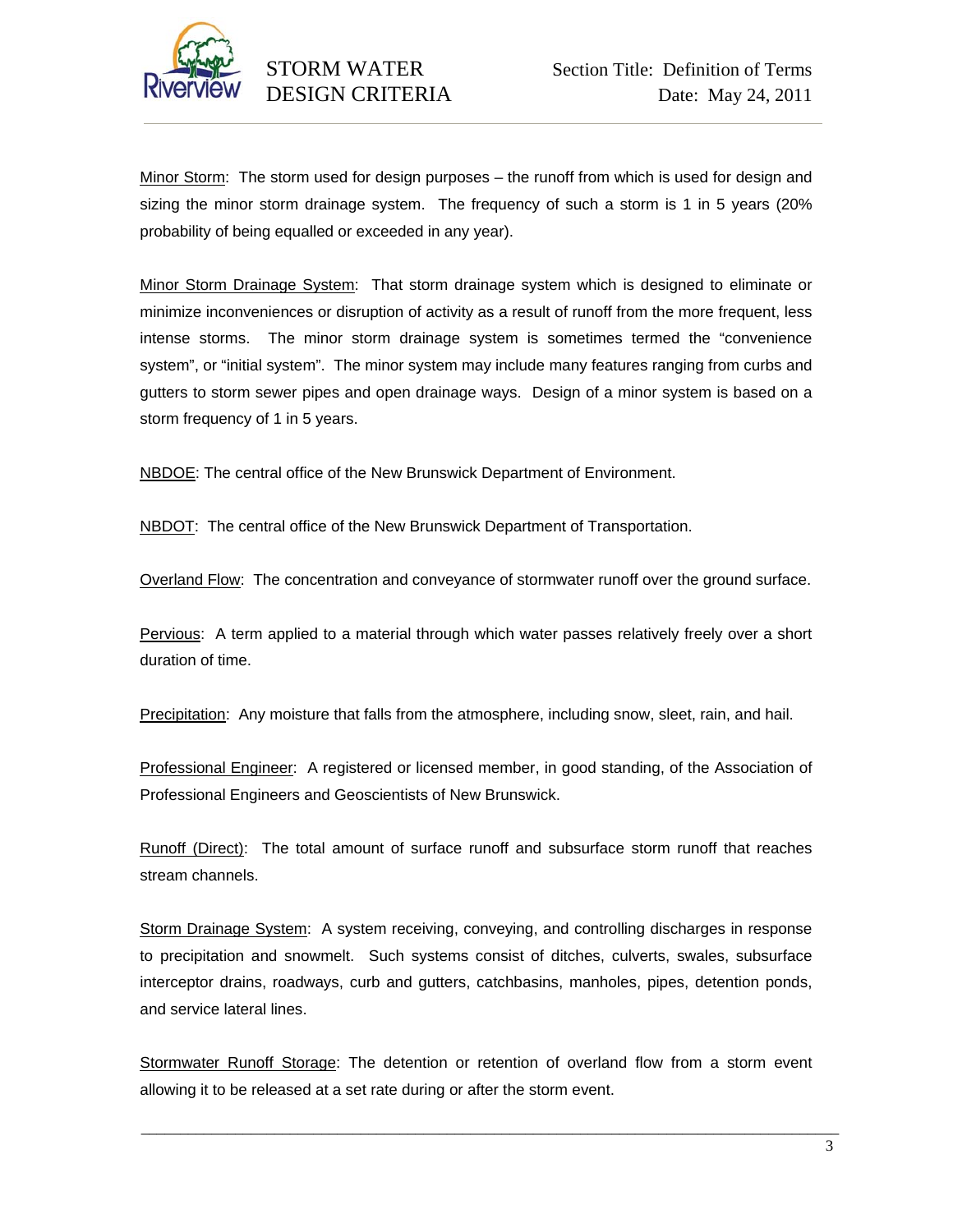

Detention Storage: Precipitation that is detained on the surface during a storm and does not become runoff until sometime after the storm has ended.

Depression Storage: Precipitation that is retained in small depressions and surface irregularities and does not become part of the stormwater runoff.

Storm Service Lateral: A pipe that conveys foundation drain water from the inner side of the wall through which the pipe exits the building to the storm sewer.

Stormwater Runoff: The stormwater resulting from precipitation falling onto and running off of the surface of a subwatershed during and immediately following a period of rain.

Subdivision: The division of any area of land into two or more parcels, including a resubdivision or a consolidation of two or more parcels.

Surcharge: The flow condition occurring in closed conduits when the hydraulic gradeline is above the conduit crown, or the transition from open channel flow to pressurised flow.

Time of Concentration: The time required for stormwater runoff to concentrate and convey from the hydraulically most remote point of a subwatershed to the outlet or point under consideration. Time of concentration is not a constant, but varies with depth of flow, slope, and hydraulic condition of the subwatershed.

Watercourse: The bed and shore of every river, stream, lake, creek, pond, spring, lagoon, or other natural body of water, and the water therein, within the jurisdiction of the Province, whether is contains water or not, and all groundwater, in accordance with The Clean Environment Act  $-$ Revised Statutes of New Brunswick.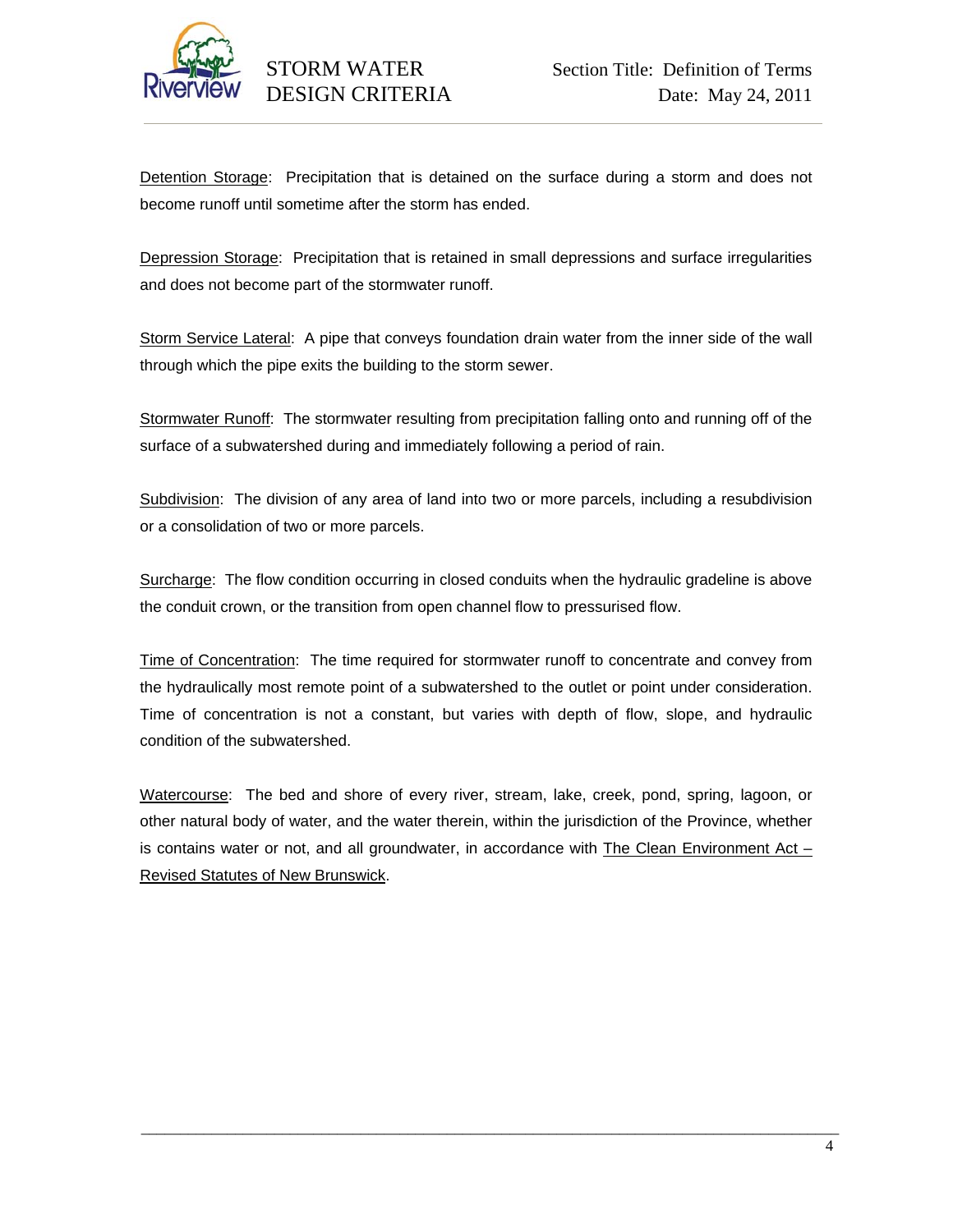

# **1.0 INTRODUCTION**

A storm drainage system is a system receiving, conveying, and controlling stormwater runoff in response to precipitation and snowmelt. Such systems include: ditches, culverts, swales, subsurface interceptor drains, roadways, curb and gutters, catch basins, manholes, pipes, attenuation ponds and service lateral lines. In the Town of Riverview, storm drainage systems are owned, operated, and maintained either by the Town, private landowners, or a combination of both.

These Storm Water Design Criteria shall be used for all residential, commercial, and industrial developments.

All storm drainage systems within the Town of Riverview shall be designed to achieve the following objectives:

- to prevent loss of life and to protect structures and property from damage due to flood events;
- to provide safe and convenient use of streets, lot areas, and other improvements during and following precipitation and snowmelt events;
- to adequately convey stormwater runoff from upstream sources;
- to mitigate the adverse effects of stormwater runoff, such as flooding and erosion, onto downstream properties;
- to preserve designated natural watercourses and natural designated wetland environment;
- to minimize the long-term effects of development on the receiving surface water and groundwater regimes from both a quantity and quality perspective.

The guidelines, recommendations, and design standards presented in these design criteria are intended to promote uniformity of the design and construction of drainage systems within the Town of Riverview. Like all municipal services, storm drainage systems must be carefully designed in accordance with municipal and provincial technical guidelines and standards. In addition to the specifications for drainage infrastructure in the Town of Riverview (as presented in this document), all storm drainage systems shall conform to any applicable requirements established by the New Brunswick Department of Environment (NBDOE). Furthermore, no system shall be constructed until the design has been accepted by the Town and reviewed and approved by NBDOE, if applicable. These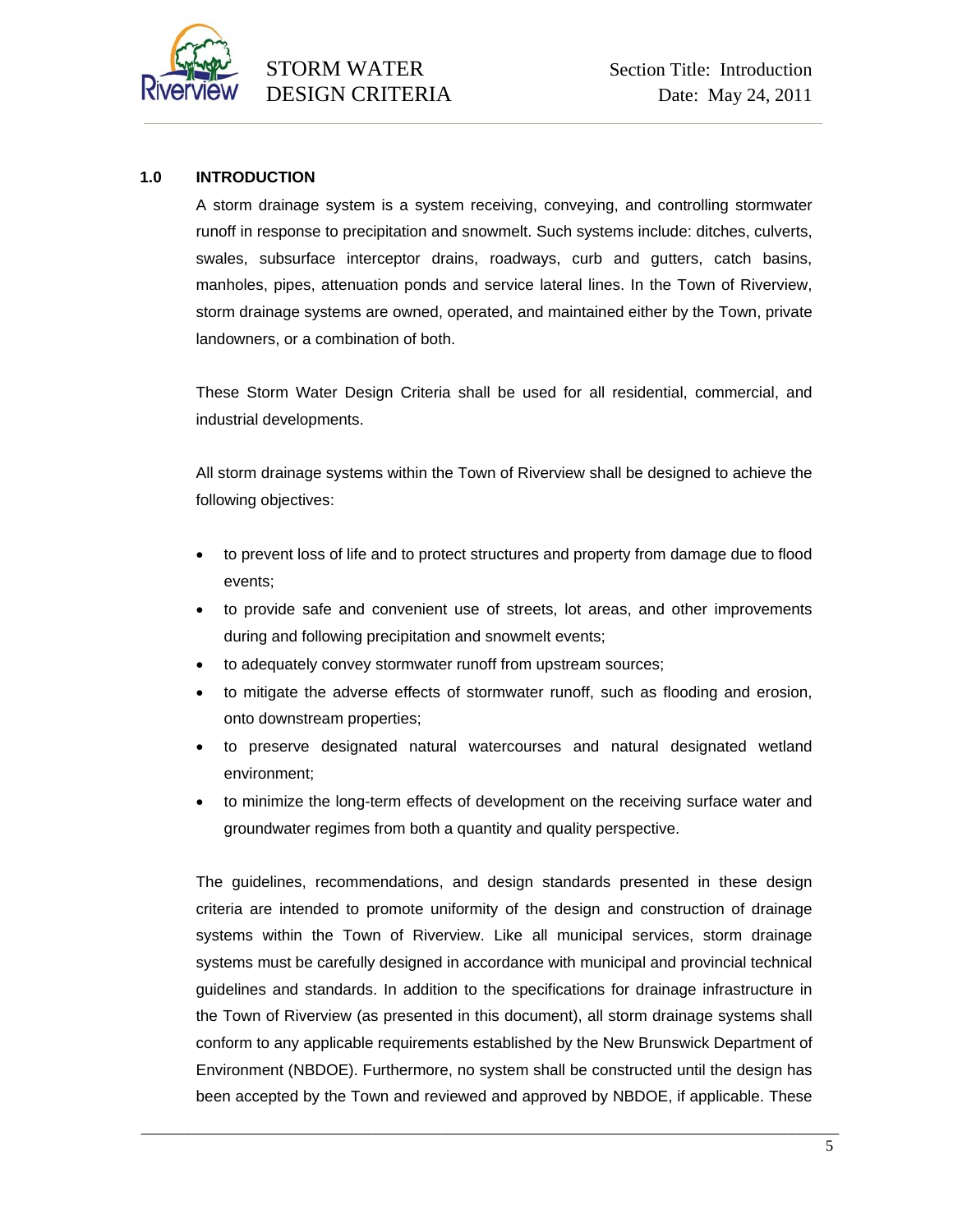

specifications for drainage infrastructure can be used in the evaluation of drainage system designs by the Town and regulatory authorities.

A complete description and documentation of all parameters relating to the design and construction of stormwater systems is beyond the scope of this document. However, an attempt has been made to define the parameters of greatest importance, and to present the policies and accepted methods of the Town of Riverview's Engineering and Public Works Department. Designs submitted to the Town of Riverview's Engineering and Public Works Department for approval should be accompanied by a written statement that the designs have been completed in accordance with these guidelines, or a technical report by a qualified professional engineer providing justification for departure from these guidelines (see Section 2.0).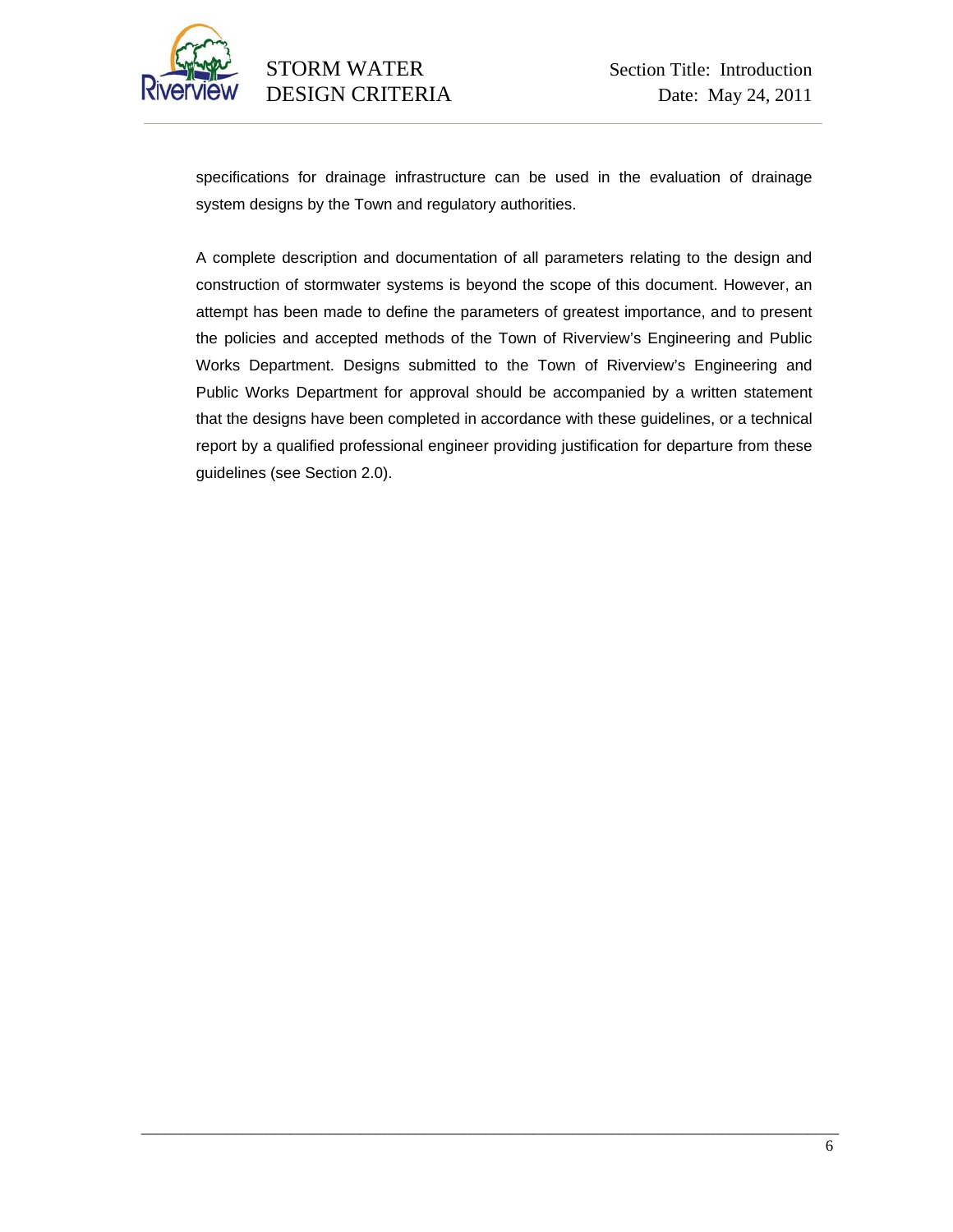

# **2.0 ENGINEERING RESPONSIBILITIES**

The planning and design of urban stormwater drainage systems requires knowledge of two basic fields:

- Engineering Hydrology, which is the estimation of runoff produced from rainfall and/or snowmelt, and understanding the factors which influence it, and
- Hydraulics, which is the determination of water flow characteristics in the channels, pipes, streams, ponds, and rivers that convey stormwater.

The selection of the method(s) best suited for a design requires a qualified Professional Engineer. Proposed storm drainage works must be based on sound engineering design with due consideration of potential environmental impacts. For stormwater design work, good quality hydrologic and hydraulic modelling is often required.

This document is not intended to eliminate the necessity for detailed design by a Professional Engineer. The design of municipal services, when submitted to the Town of Riverview's Engineering and Public Works Department for approval, must bear the seal of a Professional Engineer licensed or registered to practice with the Association of Professional Engineers and Geoscientists of New Brunswick (APEGNB). The acceptance by the Town of Riverview's Engineering and Public Works Department of a drainage infrastructure design does not relieve the Professional Engineer of the responsibility for proper design. The Designer will retain full responsibility and liability for their work as a Professional Engineer.

This document is not intended to stifle innovation, and alternate approaches will be considered for approval. If an engineering consultant deems variations from this document to be justified or required, and the Designer can show that alternate approaches can produce acceptable results, such approaches will be considered satisfactory. In considering requests for variations from these specifications for drainage infrastructure, the Designer shall take into consideration such factors as safety, nuisance, system maintenance, operational costs, life-cycle costs, environmental issues, natural topography, and land configuration. Where the Designer uses standards other than those outlined in this document, they shall be clearly indicated in all appropriate documents and plans.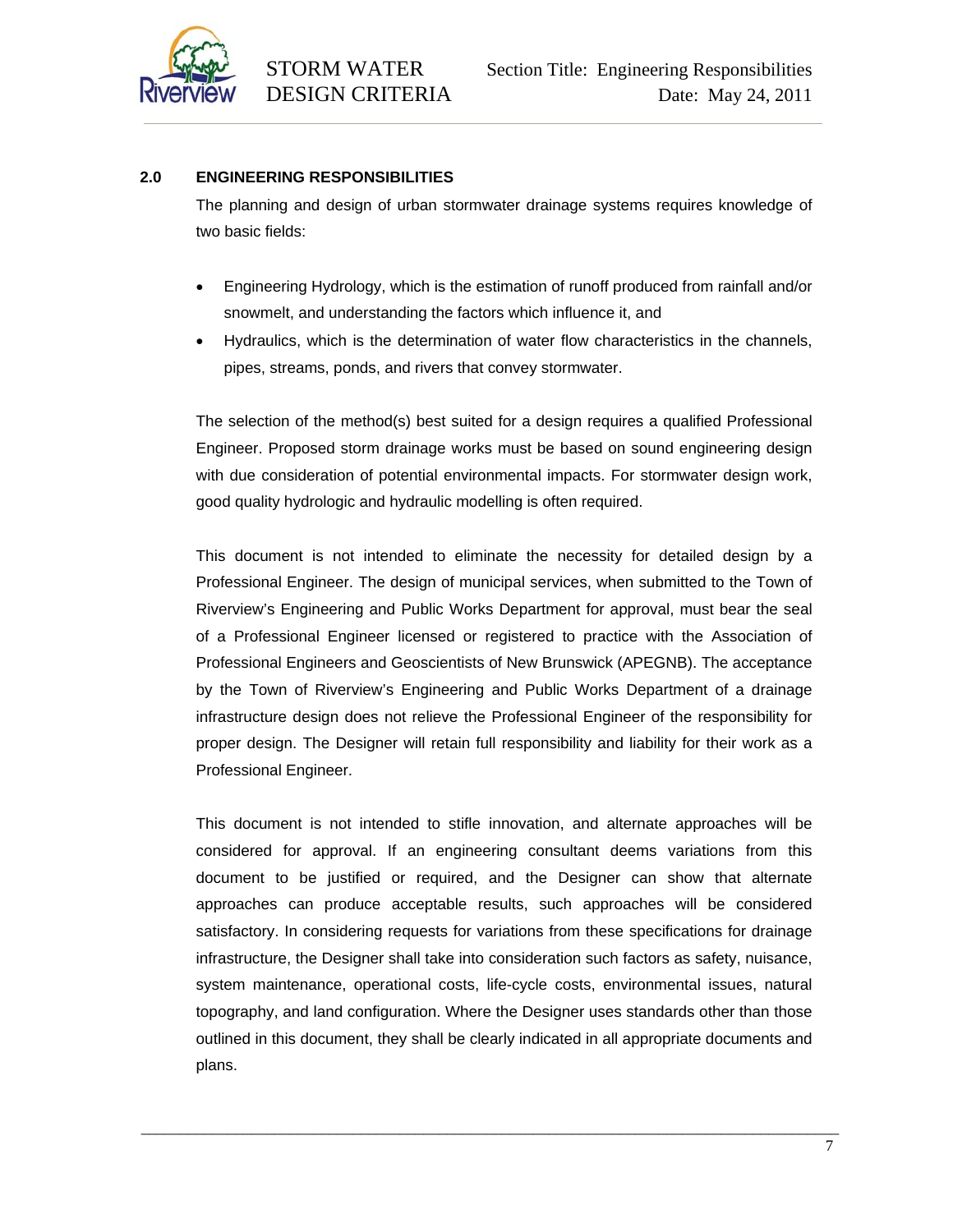

The Consultant has the responsibility of supplying the Developer with adequate information as needed to make decisions concerning the proposed project, and the Contractor with detailed plans and specifications as needed to construct the stormwater drainage system. The Town of Riverview requires that work that becomes part of the Town of Riverview system, and which will be maintained by the Town of Riverview, will be inspected by a consultant approved by the Director.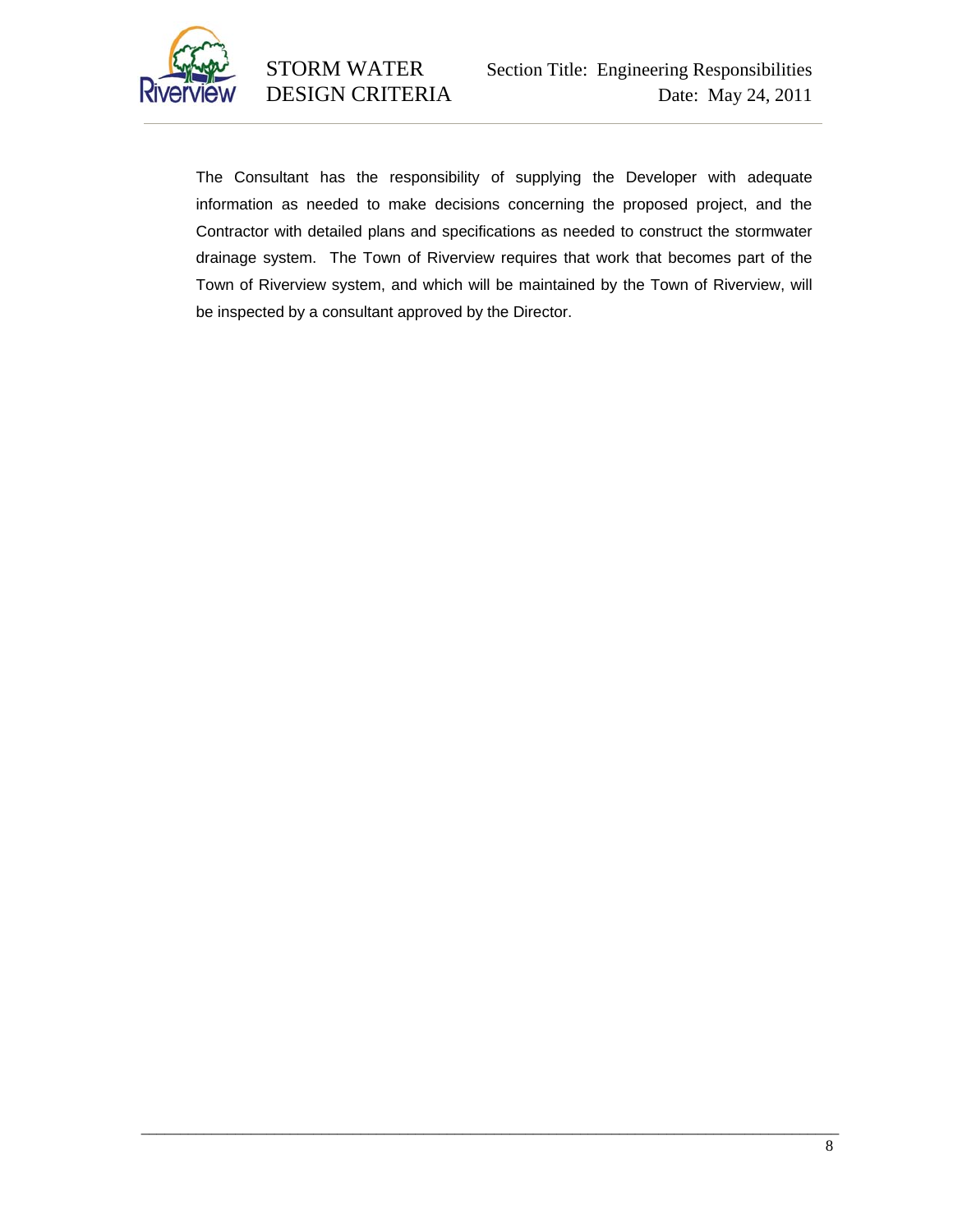

### **3.0 EFFECTS OF URBAN DEVELOPMENT**

The preservation of the natural hydrologic cycle, to the greatest extent possible, will reduce the potential for flooding and erosion, maintain base flows in urban streams, and reduce the size and cost of stormwater systems. Urbanization alters natural conditions by increasing impervious area and by creating new pathways of stormwater flow. This results in an increase in direct runoff and decreases in infiltration and evapotranspiration. The net effect of development on the hydrologic regime of receiving streams could include an increase in the frequency of runoff events of all magnitudes, a greater proportion of annual flow as surface runoff rather than base flow or interflow, and increased flow velocity during storms. The decrease in infiltration that occurs with urbanization also reduces soil moisture replenishment and groundwater recharge.

Urban floods and major runoff events differ from those in natural basins in the shape of their hydrographs (they tend to be more intense and have a shorter duration), the magnitude of the peak flow, and times of occurrence during the year. The imperviousness of urban areas along with the greater hydraulic efficiency of urban drainage infrastructure causes more rapid stream responses and greater peak flows. Infiltration and evapotranspiration during the summer are less for developed areas than for undeveloped areas.

Stream channels in urban areas respond and adjust to the altered hydrologic regime that accompanies urbanization. The severity and extent of stream adjustment is a function of the stream's characteristics and the hydrologic changes. Stream adjustments could include adjustments to channel size and shape (channel degradation, scour and erosion) to accommodate higher flows, modification of the streambed (typically a change in the size of stream bed material), and changes in stream alignment or sinuosity. Research results imply that a threshold for urban stream stability exists at approximately 10% to 15% imperviousness of a watershed, beyond which unstable and eroding channels would result. A stable stream and channel system should be an aim of stormwater management.

Urban stormwater runoff may contain contaminants such as suspended solids, nutrients, bacteria, heavy metals, oil and grease, and pesticides. A priority of stormwater management with respect to water quality has been avoidance of elevated levels of suspended solids, as suspended solids may interfere with photosynthetic activity and fish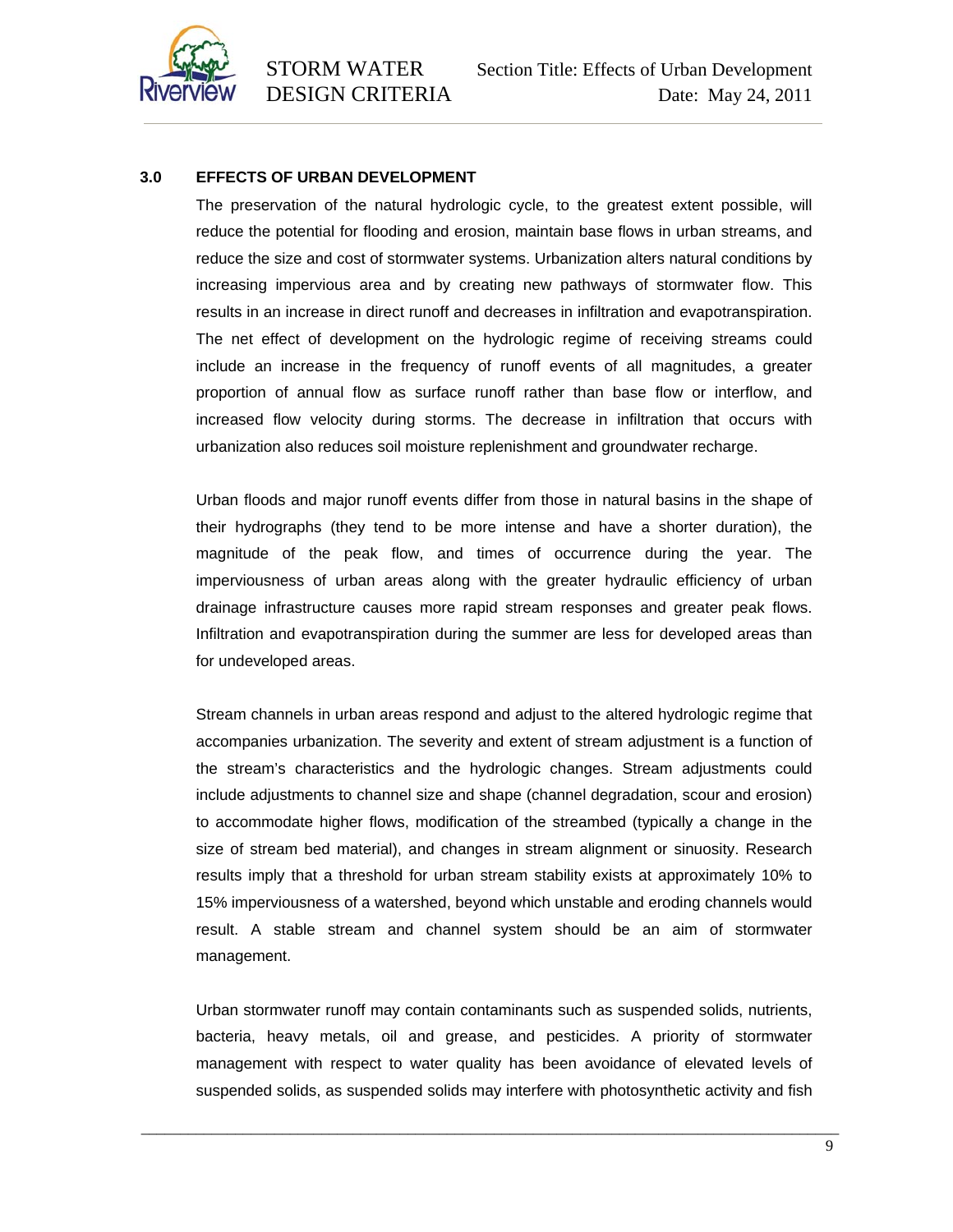

feeding by reducing light penetration in the receiving watercourse, or transport or store contaminants.

Temperature may be a concern in regard to fish and their habitat, especially where discharge is to a cold water stream. Urbanization generally causes temperature increases in stormwater, and ponds can compound this increase in water temperature since open water will tend to acclimate with the ambient air temperature. Where temperature is a significant concern, it is recommended that the designer consult with the federal Department of Fisheries and Oceans (Fisheries and Habitat Management) during the design process.

The ecology of aquatic habitat can be altered by major shifts in hydrology, in channel morphology, and in water quality that may accompany the development process. The health and diversity of fish, plant, animal, and aquatic insect communities in urban watercourses could be affected. In Riverview, developers should attempt to minimize the potential for adverse effects of development on aquatic habitat by using best practices with respect to subdivision design and construction. Riparian buffers and springs along urban streams shall be preserved. Urban drainage systems shall be designed to reduce major changes in the hydrologic and water quality regimes of receiving watercourses (both urban streams and wetlands). In Riverview, stormwater management and the design of drainage infrastructure should aim to preserve the ecology of urban streams.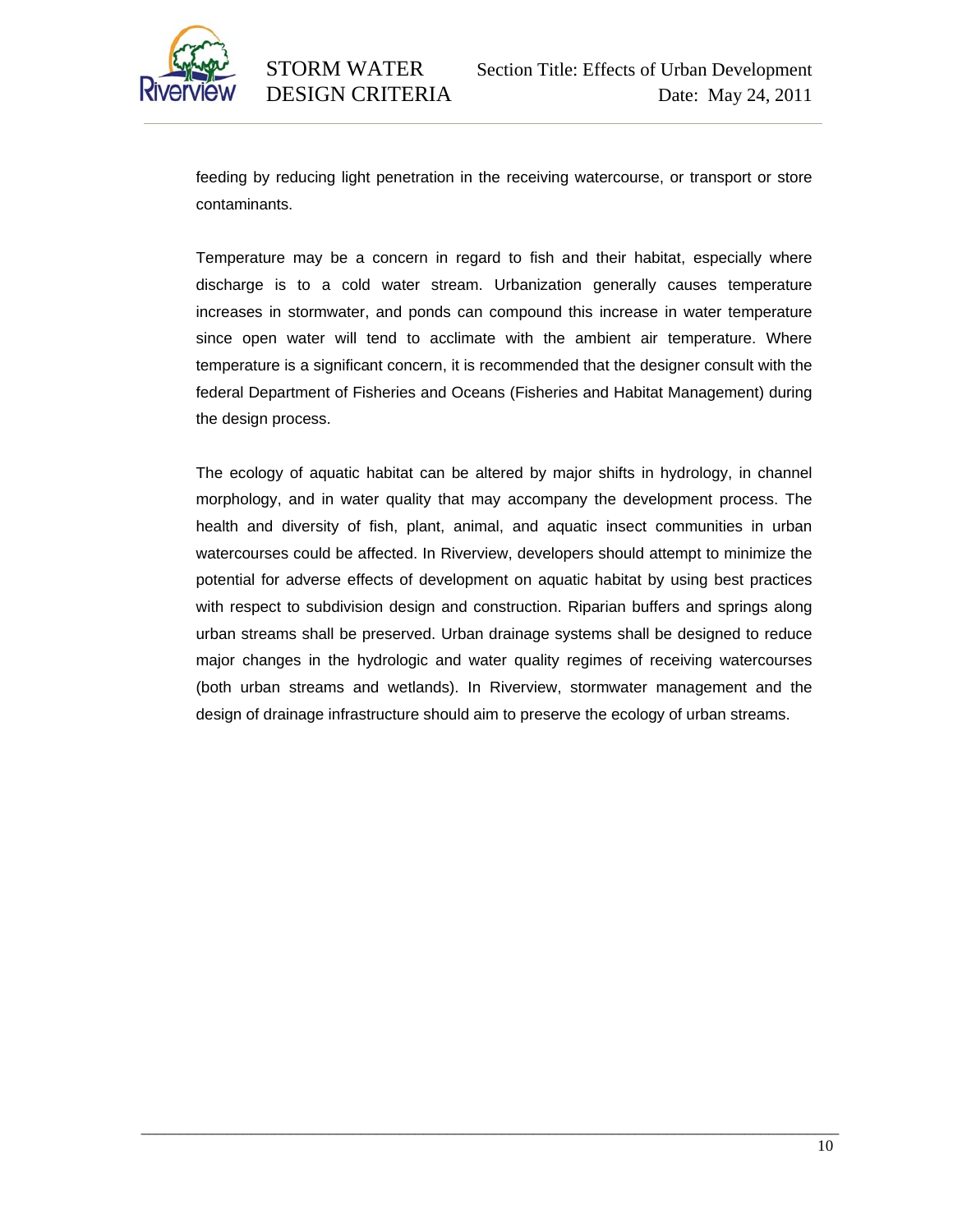

# **4.0 STORMWATER MANAGEMENT**

#### **4.1. Planning for Stormwater Management**

Planning for stormwater management should be done considering the entire upstream drainage area, including basin characteristics (size, vegetation, land use and topography), runoff conditions (the rate and amount of runoff, and water quality), existing and future development, actual and proposed alterations to natural drainage patterns and return flows to streams. The design of drainage infrastructure within the Town of Riverview should conform to the stormwater management plans that have been designated by the Town for selected areas within town limits. Prior to initiating design of drainage infrastructure within the Town of Riverview, it is recommended that the Engineering and Public Works Department be consulted to determine the existence of a stormwater management plan, and assess the potential impact of this plan on the proposed development. The need for in-ground stormwater infrastructure and measures to control stormwater quality and quantity should be assessed considering both the incremental and total effects of changes in development on the drainage basin. New developments within urban areas shall be serviced by a dual drainage system consisting of both a minor storm drainage system (piped system) and a major storm drainage system (overland system), which as discussed in more detail in Subsection 4.5.

Since the 1990's, a number of Canadian cities (i.e. Edmonton, Winnipeg, Hamilton, Toronto, Ottawa, Montreal, etc.) have attempted to manage storm water quality and quantity through a wide range of Best Management Practices (BMPs), such as extended detention ponds, infiltration basins and trenches, porous pavement, sand filters, water quality inlets, and the use of vegetation. BMPs can be implemented at either the lot level or at the "end of pipe" before entering a stream. Lot level BMPs include: rooftop storage, parking lot storage, reduced lot grading, roof leader discharge to soakaway pits and vegetation along channel banks; while end-of-pipe facilities include such measures as wet ponds, constructed wetlands, dry ponds, infiltration basins and oil/grit separators. These existing BMPs are valuable and practical tools for the management of stormwater, and the vast majority of these BMPs can be adapted for use in the Town of Riverview. Designers should however take care that appropriate allowances are made to accommodate the soil conditions in the Riverview area, the local climate conditions, the unique drainage dynamics of the low-lying marshlands, the effects of ice in the local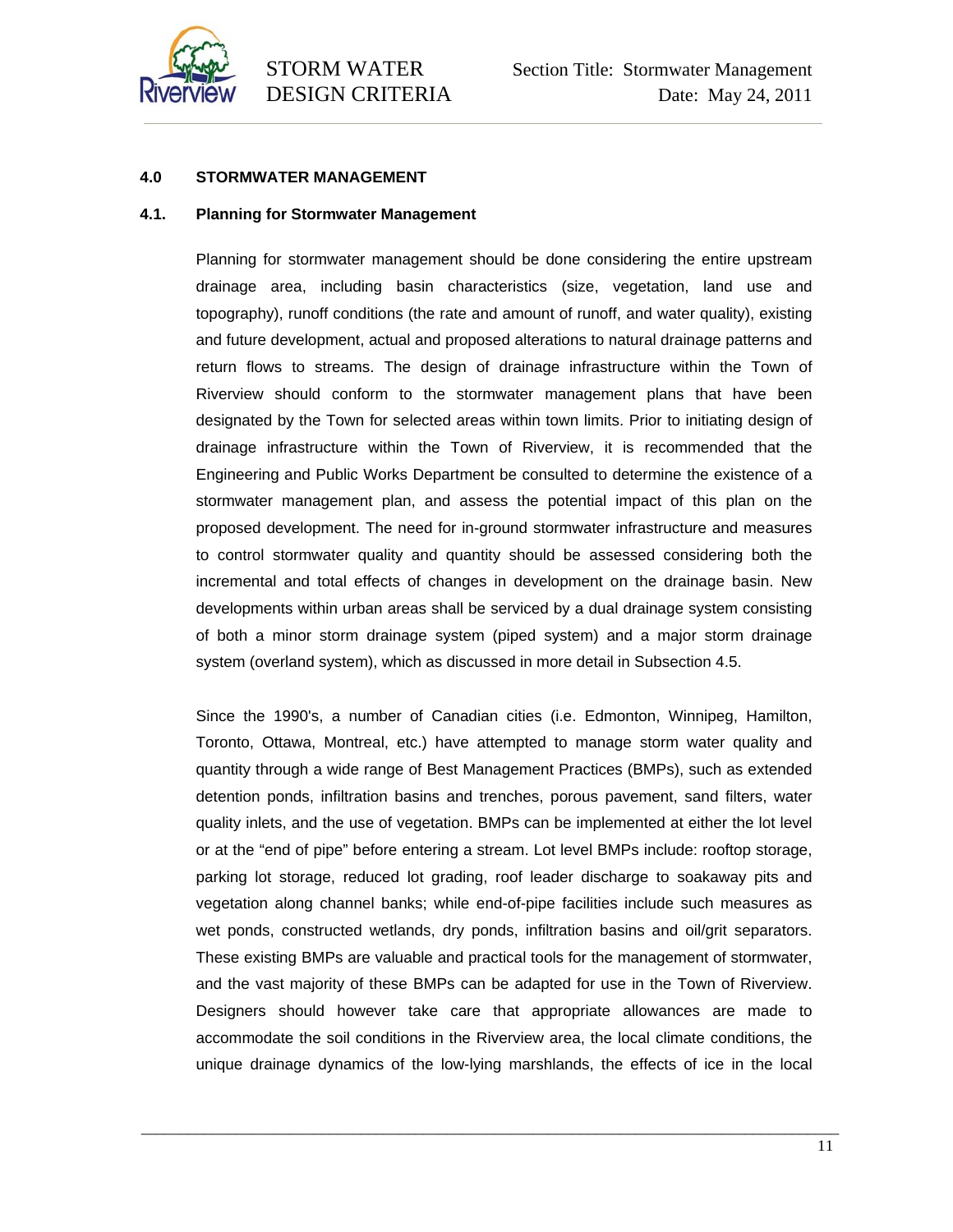

drainage courses and waterways, and the tidal water level fluctuations in the Petitcodiac River, and its tributaries.

The design criteria of different BMPs have been established in a number of guidelines (e.g. Ontario Ministry of the Environment or MOE) and their effectiveness and appropriate application have also been discussed (eg. Ontario MOE, US EPA). Limited information related to capital and operating costs for sample BMP projects are available for comparative purposes (Chapter 7 of the Ontario MOE guidelines). Effects of BMPs on peak flow reduction are well documented and can be adapted to local conditions with little change. The more prominent and practical sources of stormwater management BMPs are presented in Section 16.0 (References).

### **4.2. Climate Change**

The effects of climate change are to be accommodated in the design of drainage infrastructure in the Town of Riverview. The recommended approach consists of the incorporation of allowances to accommodate the effects of climate change in the planning and design of the major system, while continuing to use historic climatic data for the design of the minor system. This recommendation will minimize the up-front costs associated with accommodating the effects of climate change on drainage infrastructure, while providing the flexibility to adjust the capacity of the overall dual drainage system to prevent changing climate conditions from resulting in unacceptable flood related damages.

Return period (or recurrence interval) is the average time between occurrences of an event with a given magnitude, e.g. a 10-year-return-period flood means that a flood with a similar or larger magnitude would occur once every ten years, given a long period and assuming hydro-climatic conditions do not change. The return period is based on past records, usually available only for a relatively short period (10 to 30 years). Probability is the inverse of return period; e.g. a 10 year storm event has a 10% chance of occurring in any year. The choice of a return period for the design of drainage infrastructure depends on what is considered to be an acceptable risk to property and public safety, and the desired level of service.

The minor storm drainage system shall be designed to convey stormwater runoff from the 5-year-return-period storm, without surcharging. Surcharging of the minor system can be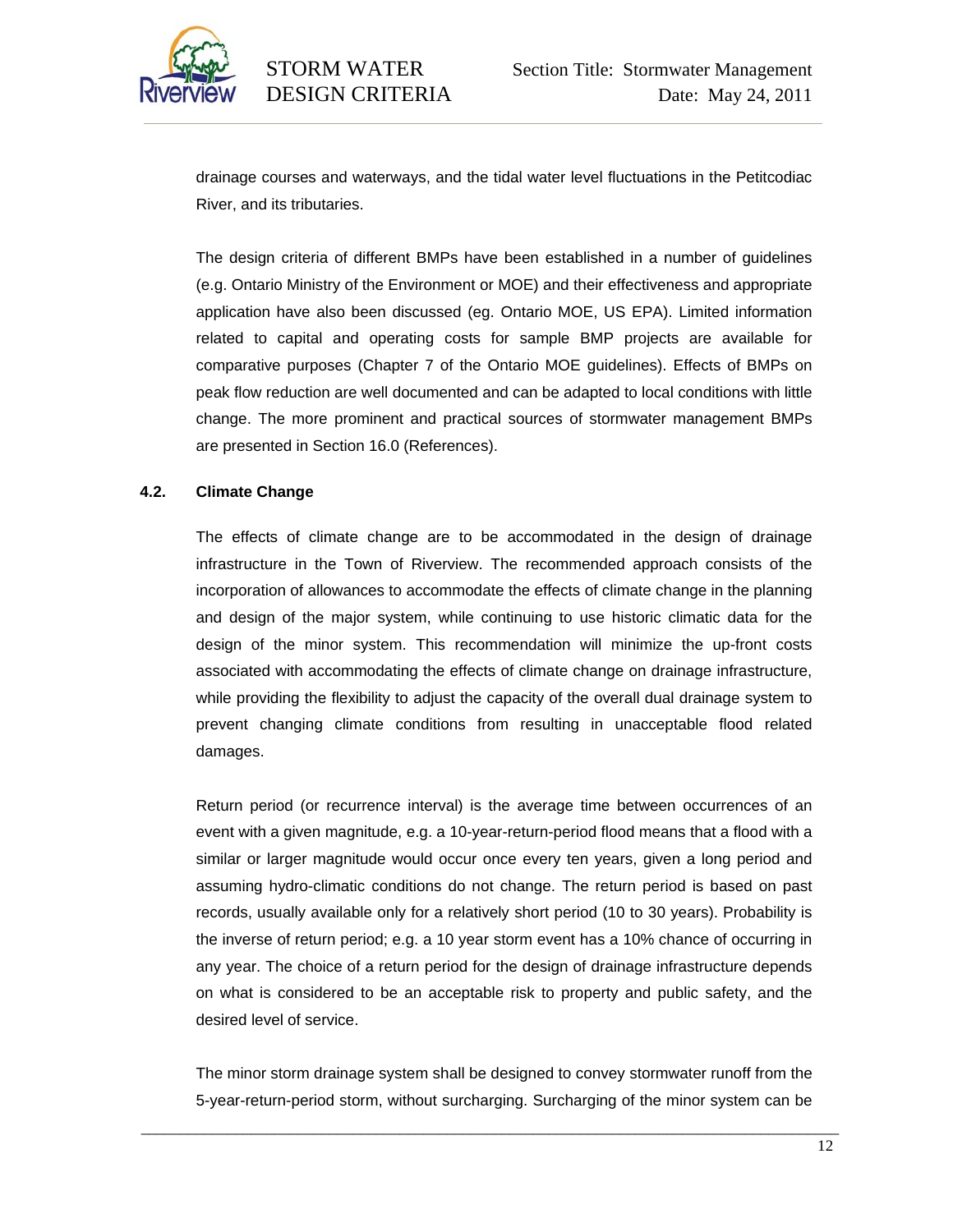

prevented by either increasing the size of minor system components, or (following approval of the Engineering and Public Works Department) reducing the magnitude of the flow entering the minor system by directing more flow towards the major (overland) storm drainage system.

**The major storm drainage system shall be designed to convey stormwater runoff from the major storm event (the future 100-year-return-period storm or 1.2 times the historic 100-year-return-period storm)**, thereby preventing loss of life and protecting structures and property from damage. The meteorological data presented in Section 5.3 of this document is based on historic information and does not contain an implicit allowance for the effects of climate change. **The magnitudes/volumes of the meteorological data presented in this section will thus have to be multiplied by 1.2 to accommodate the anticipated effects of climate change.** The capacity of the major storm drainage system shall be adequate to carry the discharge from a major storm event when the capacity of the minor storm drainage system is exceeded. The design of the major system shall include measures to limit the degree of surcharging of the minor system during a major storm event. These measures may include inlet control devices and flow relief to the major system. The degree of minor system surcharging during major storm events shall be controlled so as to prevent flooding of properties connected to the minor system.

#### **4.3. Flooding**

High runoff rates following major precipitation and/or snowmelt events, poor drainage and to some degree high tide levels have been causes of flood events.

Flood avoidance is the preferred means of reducing the risk of potential future flood damage. This means that development generally should not be undertaken in identified and mapped flood hazard / flood risk areas or in areas where past flooding is known to have occurred. If development in such areas is carried out, adequate flood proofing measures must be incorporated in the planning, design and construction of the development.

A stormwater management scheme and stormwater drainage system design may not be approved by the Town of Riverview Engineering and Public Works Department if there is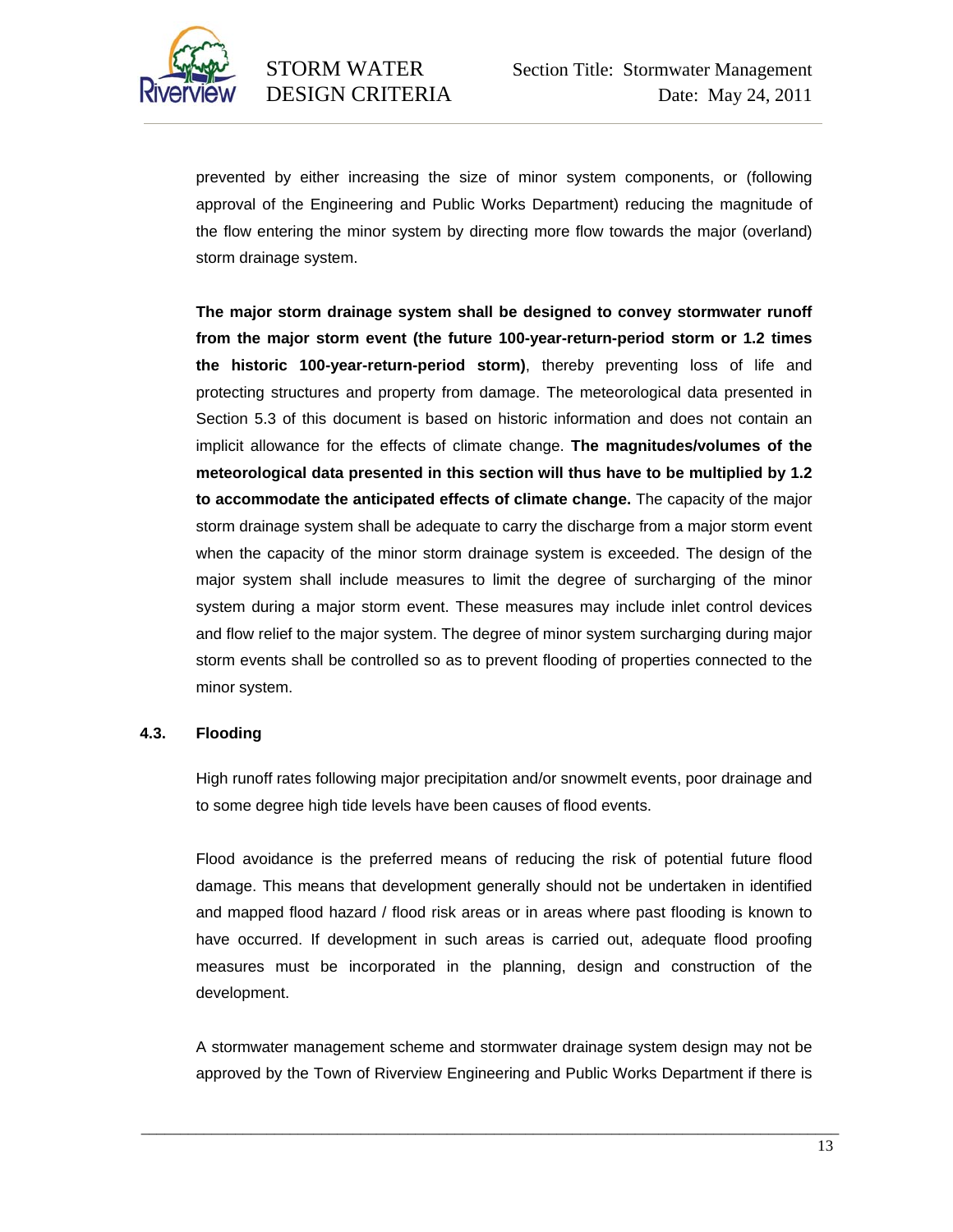

a transfer of the flood risk from the developer to other people or a potential transfer of liability for future flood damages to the Town of Riverview.

The Town Engineer therefore reserves the right to require that additional measures be taken in areas mapped and designated as flood prone areas.

# **4.4. Quality Control**

The Town of Riverview expects developers to consider the treatment train approach when developing plans for stormwater management. The treatment train approach involves a series of structural and non-structural water-quality-management measures aimed at minimizing stormwater pollution wherever possible through appropriate reductions of pollutants at their source, during transit, and if necessary in receiving waters. Controlling stormwater pollution at its source could include controls on construction site runoff, better land use practices, the construction of litter traps, and onsite detention and treatment. Stormwater contaminants at the source can be minimized if more of an area being developed is kept vegetated. In-transit elements of the treatment train approach can include pollutant traps, filters, infiltration systems, and treatment wetlands. Treatment at receiving water bodies could include gross pollutant traps and floating booms.

Floatable pollutants such as oil, debris, and scum can be removed with separator structures. Other methods of pollutant removal include sedimentation/settling, filtration, plant uptake, ion exchange, adsorption, and bacterial decomposition. Within these processes, there are generally three levels of treatment: (1) primary treatment: screening of gross pollutants, sedimentation of coarse particles, (2) secondary treatment: sedimentation of fine particulates, filtration, and (3) tertiary treatment: enhanced sedimentation and filtration, biological uptake.

Pollutants in urban stormwater may include suspended sediment (e.g., sand, silt) and other suspended solids, metals (e.g., copper, lead, and zinc), nutrients (e.g., nitrogen and phosphorous), bacteria and viruses, and organics (e.g., petroleum hydrocarbons and pesticides). The water quality parameters that are regulated by the Town of Riverview consist of:

- 1. Total Suspended Solids (TSS), and
- 2. Hydrocarbons.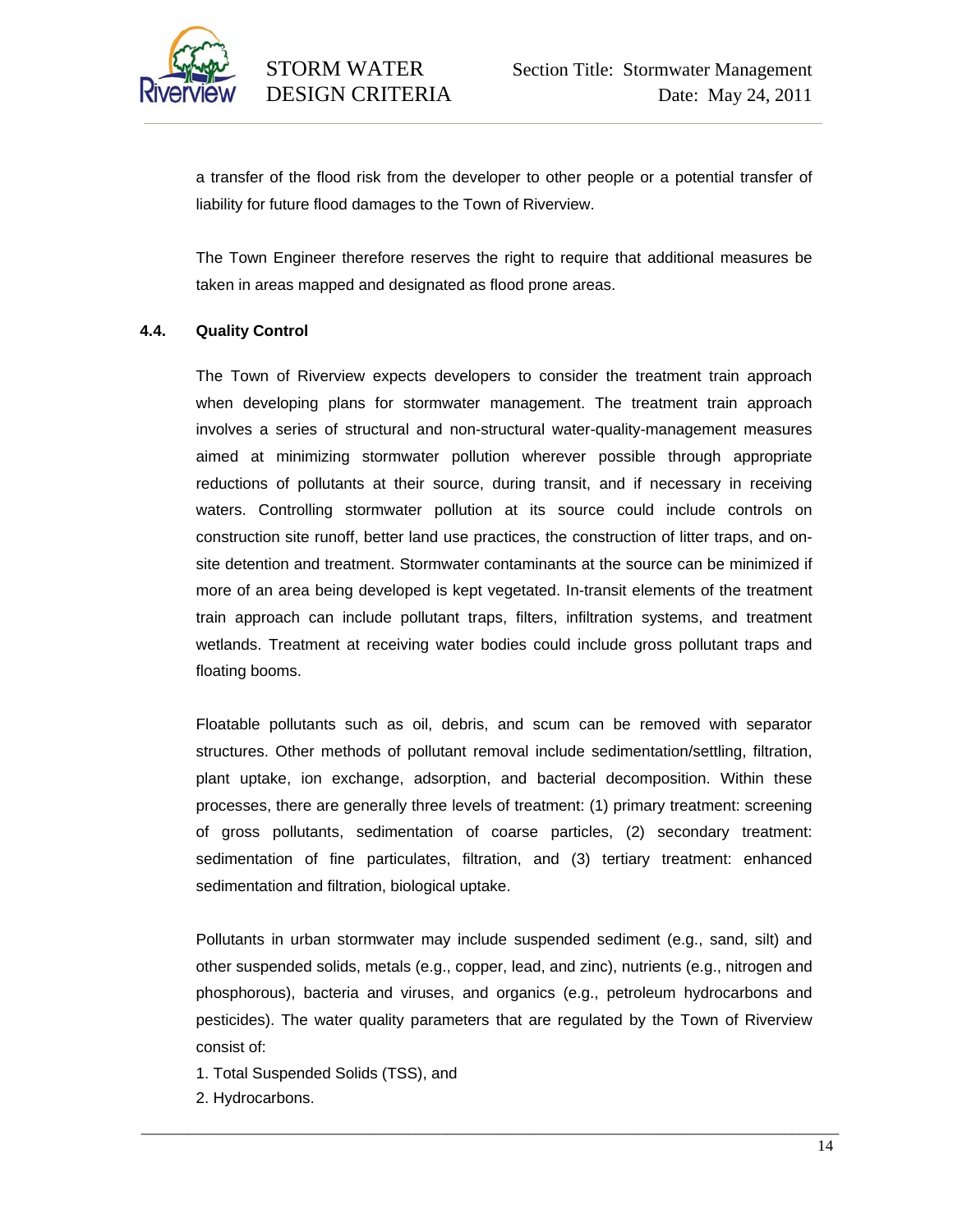

Details regarding the specific parameters, limits of these parameters and the type of development to which they apply are presented in the following sub-sections.

# *4.4.1. Total Suspended Solids*

Total Suspended Solids concentrations in the stormwater discharge from any type of development, either during or following construction, shall not exceed 25 mg/L. The effective opening size of the sieve or filter medium that is to be used in determining this concentration is 1.0 µm.

Commercial and industrial development with a property size in excess of 0.5 acres (approximately 2023  $m^2$ ) and impervious areas in excess of 50% of the property, shall have stormwater treatment facilities that will trap all particles with a diameter in excess of 75 µm during a flow that equals the magnitude of 30% of the two (2) year return period flow event. This requirement may be waived, at the discretion of the Director, for development with a low traffic turnover.

# *4.4.2. Hydrocarbons*

Commercial and industrial development with a property size in excess of 1.5 acres (approximately 6070  $m^2$ ) is required to have stormwater treatment facilities that will limit the discharge of hydrocarbons (expressed as total hydrocarbons) to less than 1 ppm or 1 mg/L.

Selected methods of stormwater quality control are addressed elsewhere in this document: oil and grit separators (Section 12.0); infiltration trenches (Section 9.6), and buffer areas (Section 9.7); while other methods of stormwater quality control can be found in technical literature including Environment Australia (2002), Alberta Environmental Protection (1999) and Ontario Ministry of the Environment (2003), as presented in the Section 16.0 References.

# **4.5. Quantity Control**

Controlling the quantity of stormwater implies reductions in the total amount and/or the rate of runoff. Control of the rate of runoff (peak stormwater flow) from areas of new development will be required. For all development, peak post-development flows should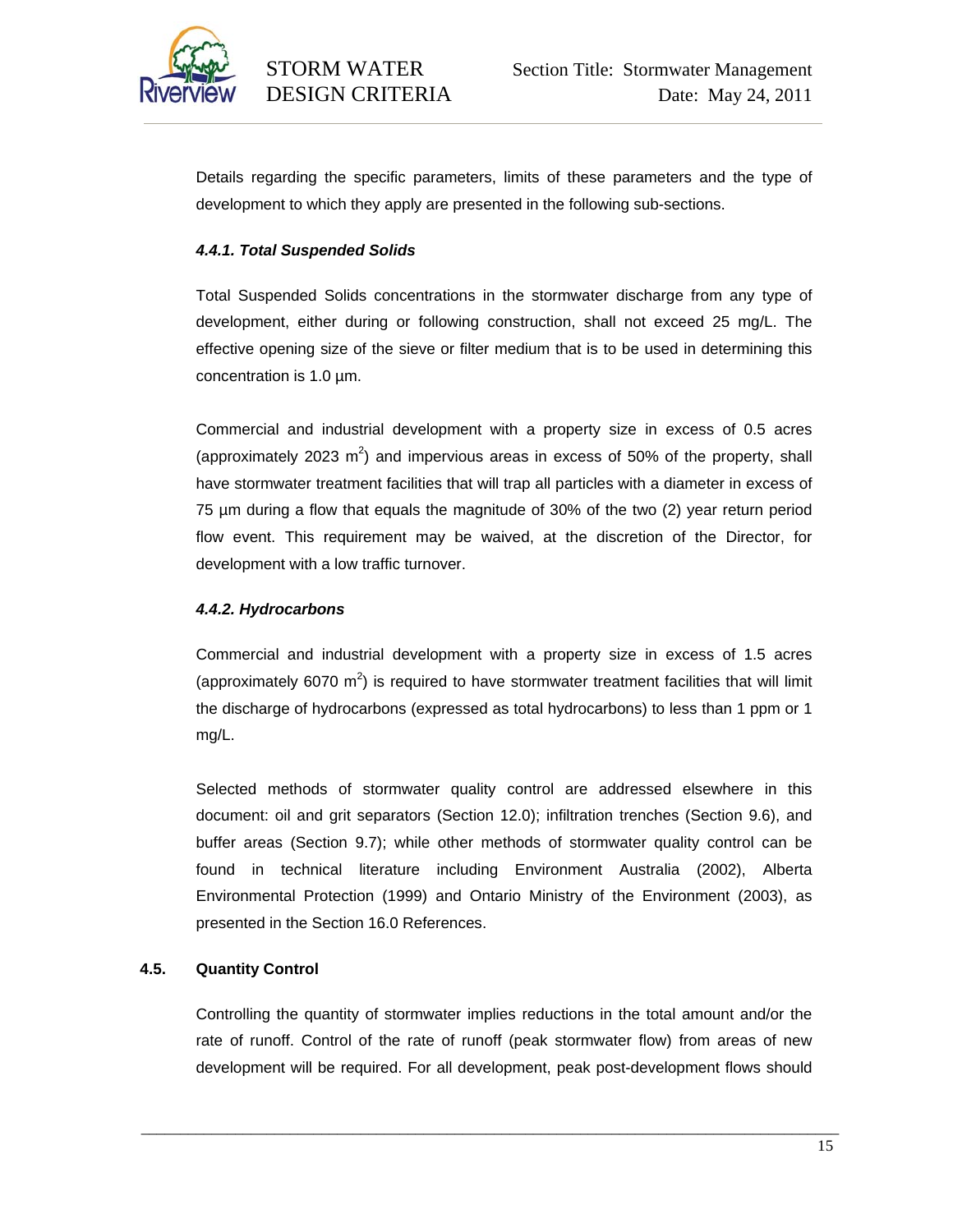

not exceed pre-development flows for all storms up to the major drainage system design storm.

Specific methods of stormwater quantity control are addressed elsewhere in this document: attenuation ponds (Section 13.2) and infiltration trenches (Section 9.6), Other methods of stormwater quantity control can be found in technical literature, the more prominent of which are listed in Section 16.0 (References) and include: Alberta Environmental Protection (1999), City of Calgary (2000) and Ontario Ministry of the Environment (2003).

# **4.6. Dual Drainage Systems**

### *4.6.1. Dual Drainage Concept*

Stormwater drainage systems have historically consisted of an underground network of pipes and associated structures designed to transport flows for relatively minor or low intensity storms, as a matter of convenience. Although this works well for minor storms, it is unable to accommodate major storm events. Since little or no consideration was given to controlling runoff from major storm events, flooding due to inadequate drainage capacity could occur.

The solution to these past problems was to make allowances for these major storm events in the planning and design of new developments. The division of the urban drainage system into major and minor systems became known as the "Dual Drainage Concept". The minor system provides a basic level of service by conveying flows from the more common (low intensity, more frequent) storm events. The major system conveys runoff from the extreme (high intensity, less frequent) storm events that produce runoff in excess of what the minor system can handle. Good planning and design are critical to successful stormwater management. **All areas of new development within the Town of Riverview shall be designed using the Dual Drainage Concept (Minor/ Major systems) to achieve specific levels of service**.

#### *4.6.2. Minor System*

The minor storm drainage system shall be designed to convey stormwater runoff from the 1 in 5 year return period storm, thereby providing safe and convenient use of streets, lot areas, and other areas. Components of the minor storm drainage system could include: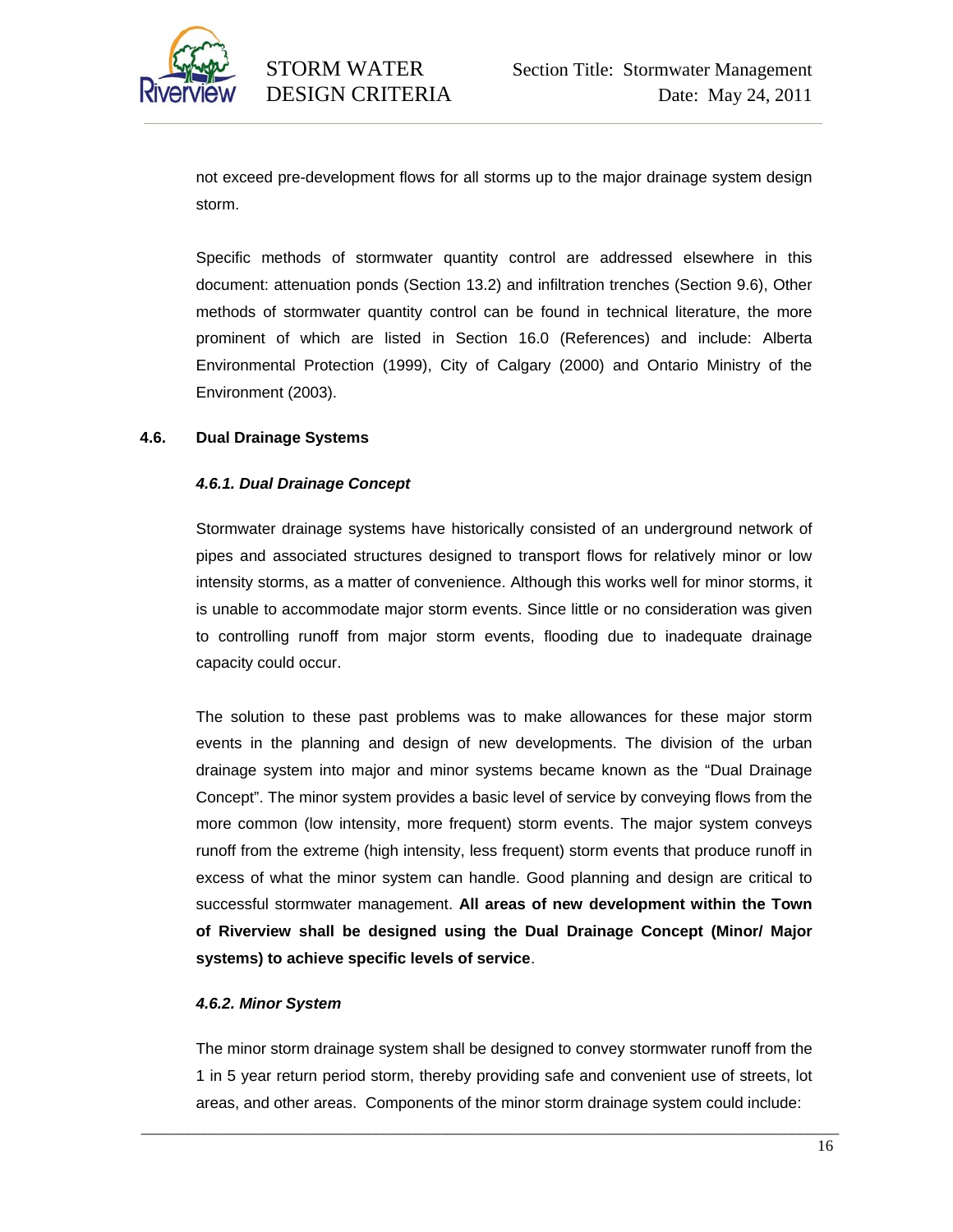

• swales, subsurface interceptor drains, curb and gutters, catchbasins, manholes, pipes or conduits and service lateral lines in those areas where a piped storm drainage system is required.

# *4.6.3. Major System*

The major storm drainage system shall be designed to convey stormwater runoff from the future 1 in 100 year return period storm, thereby preventing loss of life and protecting structures and property from damage. The capacity of the major storm drainage system shall be adequate to carry the discharge from a major storm event when the capacity of the minor storm drainage system is exceeded. Components of the major storm drainage system could include:

• ditches, open drainage channels, swales, roadways, detention ponds, watercourses, floodplains, canals, ravines, gullies, springs, and creeks in those areas where a piped storm drainage system is required for the minor drainage system;

For the storms up to and including the 1 in 5 year return period storm, the Consultant must ensure that a travelled way of adequate width is maintained to ensure the safe passage of all vehicles in both directions for all road classifications.

For storms up to and including the future 1 in 100 year return period storm, the Consultant must ensure that the depth and spread of flow does not exceed the curb height and absolutely does not exceed the right-of-way width for residential streets and local collector streets.

In addition to the above criteria, for storm events up to and including the future 1 in 100 year return period storm, the Consultant must ensure that a travelled way of adequate width is maintained to ensure the safe passage of vehicles in both directions for major collector streets and arterial streets.

#### *4.6.4. Dual System*

New development shall be serviced by a dual drainage system consisting of both a minor storm drainage system (primarily a piped system) and a major storm drainage system (primarily an overland system). The capacity of the major storm drainage system shall be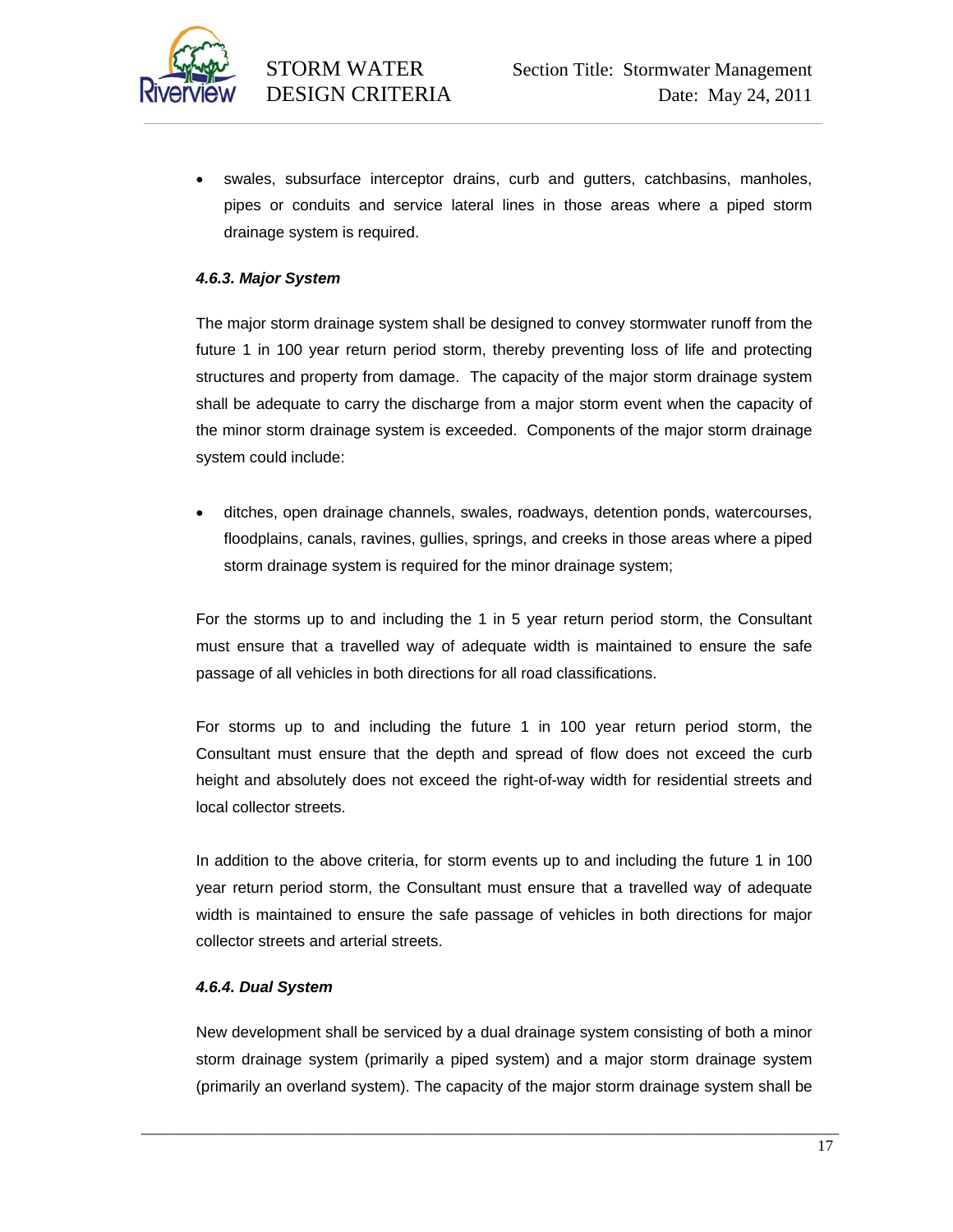

adequate to carry the discharge from a major storm event when the capacity of the minor storm drainage system is exceeded. The design of a dual drainage system shall be carried out to ensure that no proposed or existing structure shall be damaged by the runoff generated by the major design storm (1.2 times the historic 100-year-return-period storm). In the event that the Designer identifies an existing structure that may be damaged by the runoff generated by the major design storm, the Designer shall notify the Director of Engineering and Public Works so that the specific situation may be reviewed and resolved.

### *4.6.5. Basis of Design*

Design of the dual storm drainage system shall be based on the state of development anticipated to exist for both the subwatershed under design and upstream subwatershed when both areas are completely developed in accordance with the land-use zoning in place at the time of design. Except as indicated below, design flows for residential, commercial, or industrial land uses shall be based on summer rainfall data and corresponding runoff coefficients for summer conditions.

When the area under design includes a significant proportion of undeveloped land, peak design flows shall be the largest of flows estimated for both winter and summer conditions.

When the area under design requires calculation of flows for storms with durations greater than 6 hours, design flows shall be the largest of the flows estimated for both winter and summer conditions.

#### *4.6.6. System Discharge*

The dual storm drainage system shall discharge to an existing storm drainage system, or to a natural watercourse. It is the responsibility of the Designer and the Developer to ensure that the proposed development does not create a new, or aggravate an existing, downstream flooding problem. To this end, the Town of Riverview no longer allows increases in peak flows due to new development. More specifically, new development shall not result in an increase in peak flows for all storm events up to and including the peak runoff from a storm event with a 100-year-return-period. This stormwater peak flow requirement may be satisfied by either integrating new development into Town of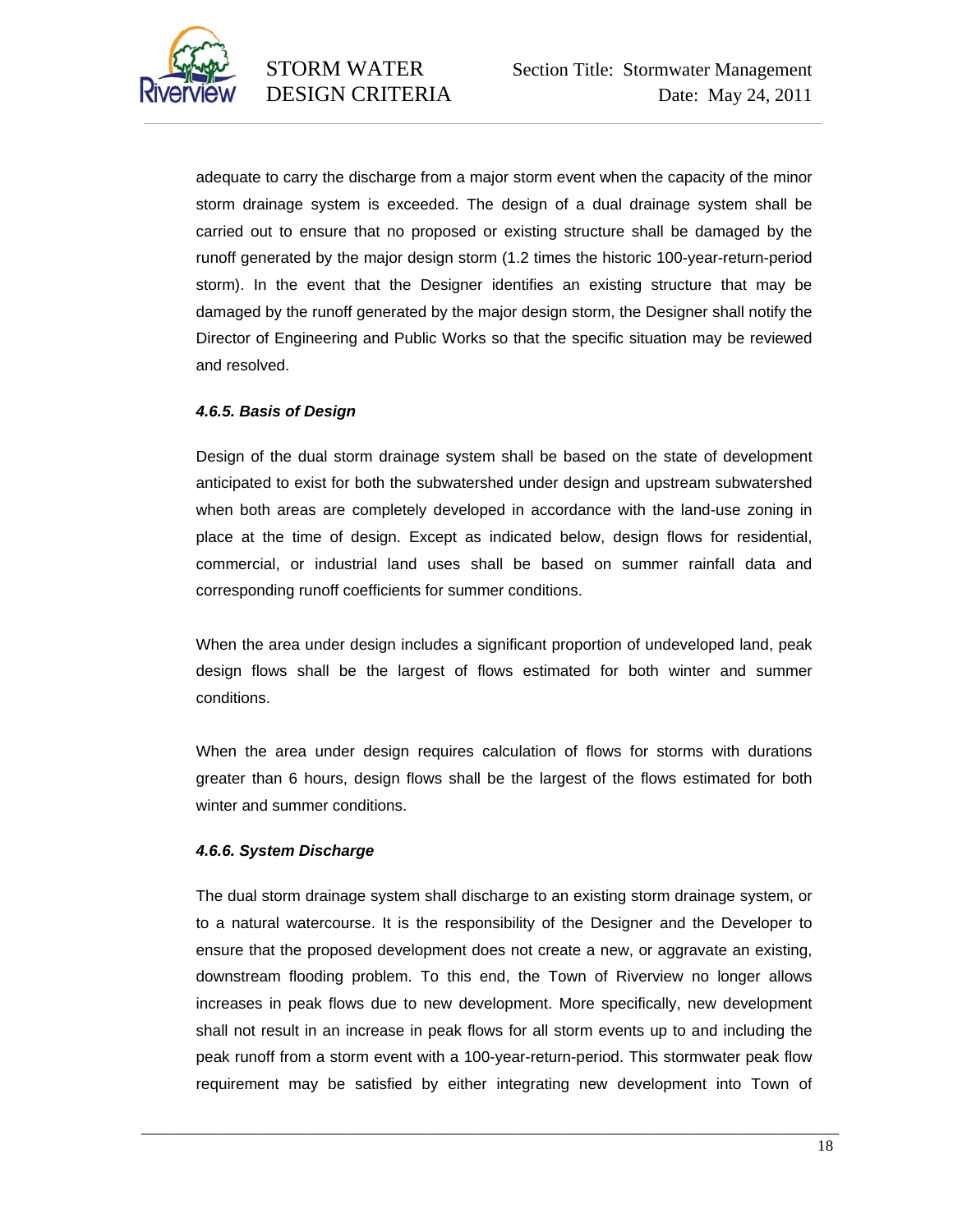

Riverview stormwater management plans (which attempt to control the drainage and management of stormwater through the use of regional measures for selected sections of the town), or through the use of development-specific stormwater management measures and controls (e.g. lot-based or development-based stormwater quantity best management practices).

If connecting to an existing storm drainage system, the downstream storm drainage system must have adequate capacity to convey the discharge from both the existing and proposed storm drainage systems (see Section 14.0). The potential for adverse impacts (such as flooding or erosion) from the combined discharges on the downstream storm drainage system must be considered. When downstream capacity in the existing stormwater drainage systems is inadequate, downstream infrastructure must be upgraded or peak flow to the downstream systems reduced with stormwater retention and storage.

If discharging to a natural watercourse, water quantity and quality impacts on the receiving water body shall be assessed by the Consultant. Depending upon the nature and severity of potential adverse impacts, the Town of Riverview's Engineering and Public Works Department may require the implementation of measures to prevent or alleviate these potential adverse impacts.

# **4.7. On-Lot Stormwater Management**

# *4.7.1. Lot Grading*

Carefully controlled lot grading can be a tool in good stormwater management. In Riverview, if properties drain front-to-back (away from the street), a designed stormwater collection channel or natural watercourse has to be present along the back of each property.

Reduced lot grading can be implemented in areas that have more permeable soil types (a minimum infiltration rate of 15 mm/hr or greater is recommended). In these cases, the grading can be flattened to 0.5% to promote greater depression storage and natural infiltration, except within 2 m to 4 m of buildings where a 2% minimum grade away from the building should be maintained and soils should be well compacted in order to avoid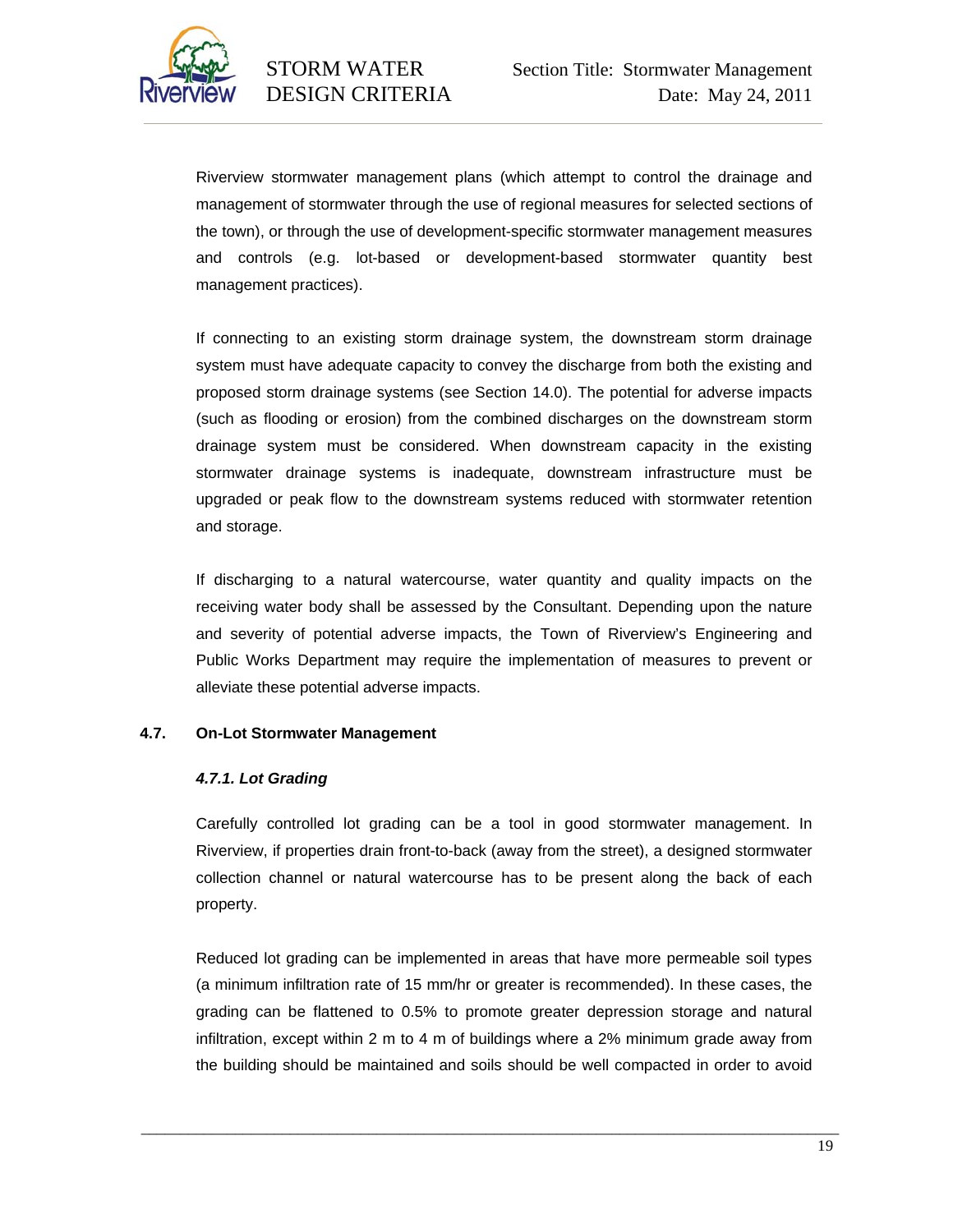

foundation drainage problems. The proposed finished elevations of the front lot corners shall be between 0.1 and 0.3 metres above the finished grade of the street.

A lot grading plan (scale 1:1000) is a requirement for subdivision approval (see Section 15.0, Design Documentation). The plan should show the drainage pattern for individual lots, the limits of the entire development as well as the immediate surrounding areas.

# *4.7.2. On-Lot Storage*

On-lot retention of runoff reduces downstream flooding and erosion, and includes rooftop and surface storage. For rooftop storage, drains on flat roofs are raised to allow ponding of stormwater on the roof. Rooftop storage is only deemed suitable for commercial, industrial, and institutional sites, and a maximum depth of 10 mm is allowed before water can flow through the roof drains. Structural supports must be adequate to support the additional weight of the ponded water, and the design of rooftop storage requires a qualified Professional Engineer.

Surface storage can be utilized for residential as well as industrial and commercial development, and is one of the most cost effective ways of stormwater management. Surface storage areas (or ponding areas) in residential development can consist of depressions created in yards where stormwater can be collected to infiltrate, evaporate or drain slowly. The maximum depression depth of ponding areas on residential lots is 150 mm. For depths greater than, overland escape routes would be necessary, if egress from the property is affected. Ponding areas should be located a minimum of 4 m away from buildings.

Surface storage areas in commercial, industrial or institutional development should not interfere with access to, and egress from, these developments. Storage of stormwater on parking lots should not result in water depths in excess of 200 mm.

Depending on the type of On-Lot storage proposed, the Engineering and Public Works Department may require a deposit to ensure final construction conforms to the design and the receipt of associated recorded information (see Section 15.0).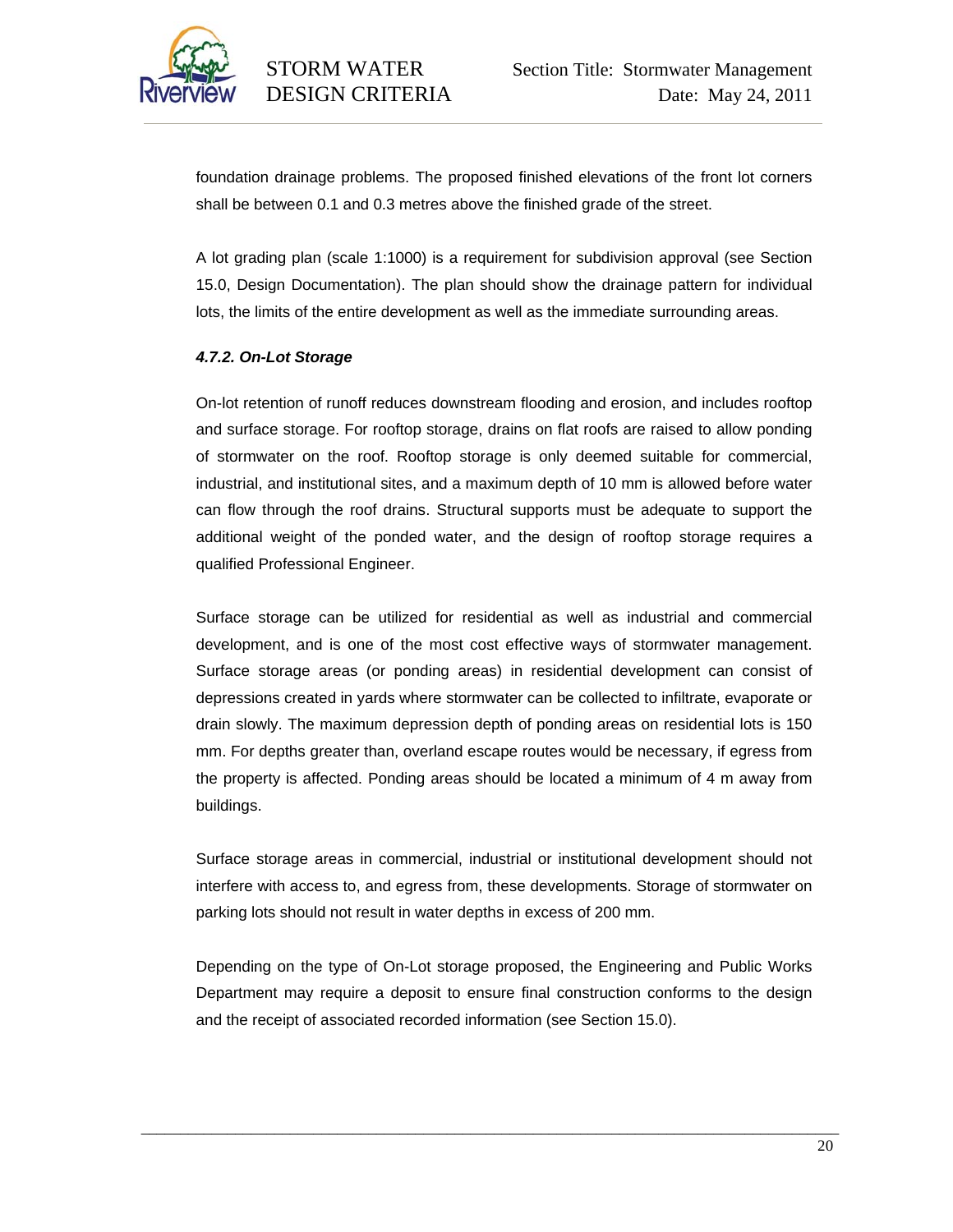

# **5.0 METEOROLOGICAL DATA**

Rainfall data is used in a variety of forms including intensity-duration-frequency curves, synthetic design storms, historical design storms, and historical long-term rainfall records. Selection of the proper form depends upon the type of computational procedure to be used, contingent upon the type of problem to be solved and the level of analysis required. It should however be noted that the climatic information presented in this section does not contain any allowances for climate change. As presented in Section 4.2, allowances for climate change are required for the design of the major storm drainage system.

# **5.1. Rainfall Intensity – Duration – Frequency Curve**

Figure 5.1 contains rainfall intensity – duration – frequency curves which are based on annual rainfall at the Greater Moncton International Airport (GMIA) weather station. Additional detailed historical rainfall information is available through the Atmospheric Environment Service (AES) of Environment Canada.

# **5.2. Synthetic Design Storm**

Advanced procedures for the design of storm drainage systems require the input of rainfall hyetographs, which specify rainfall intensities for successive time increments during a storm event. For this purpose, it is standard to use both synthetic and historical design storms hyetographs. Synthetic design storm hyetographs are intended to represent some of the long term statistical properties of recorded rainfall. The Chicago type distribution shall be used to derive synthetic design storm hyetographs from rainfall intensity - duration - frequency curves. Figure 5.2 through Figure 5.5 present 2 hour and 24 hour duration Chicago type distributions for the 1 in 5 year, and 1 in 100 year return periods.

# **5.3. Historical Design Storm**

In some instances the design of storm drainage systems requires the input of historical design storms. Historical design storm hyetographs are intended to represent a specific recorded rainfall. Additional detailed historical rainfall information is available through the Atmospheric Environment Service (AES) of Environment Canada.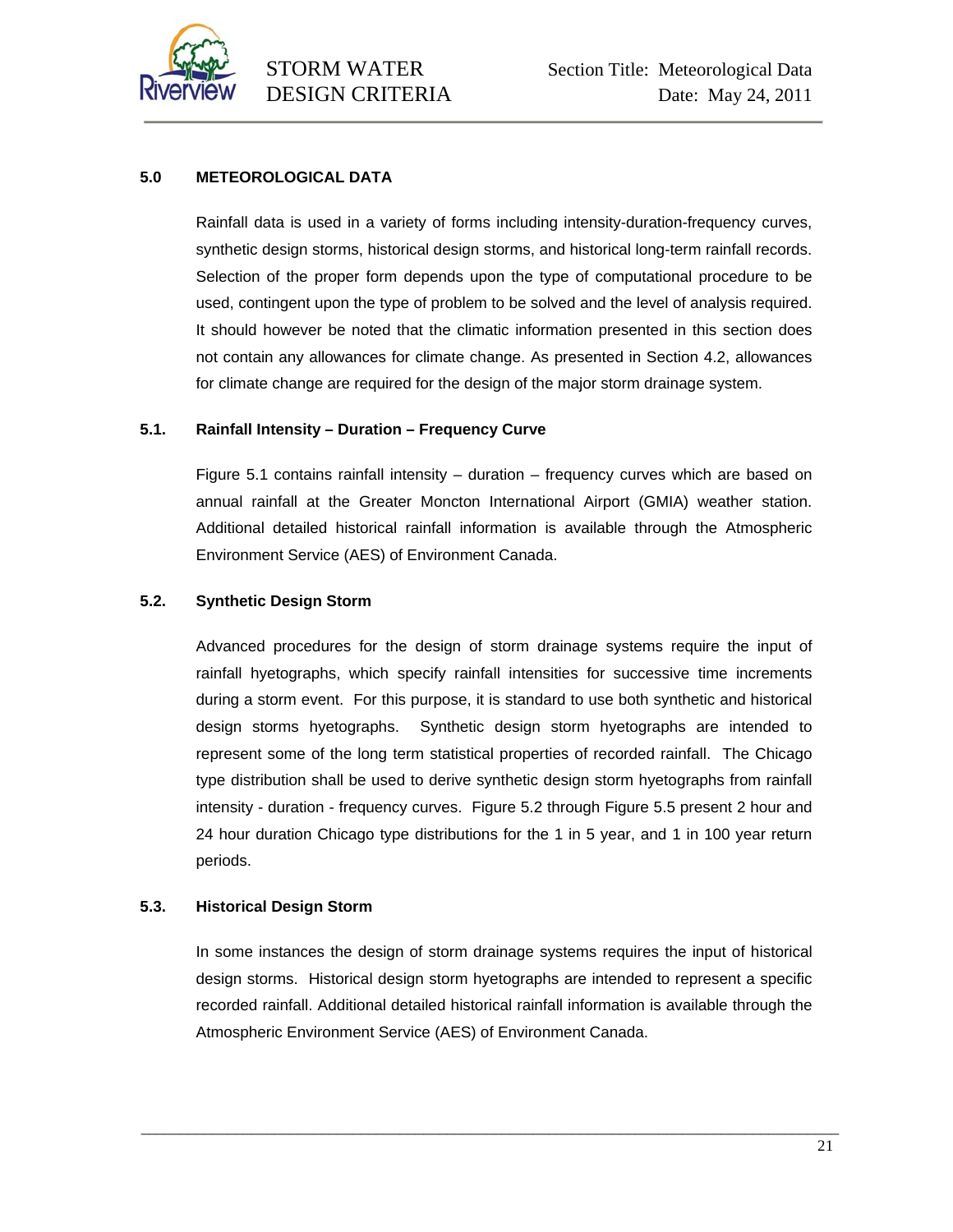





\_\_\_\_\_\_\_\_\_\_\_\_\_\_\_\_\_\_\_\_\_\_\_\_\_\_\_\_\_\_\_\_\_\_\_\_\_\_\_\_\_\_\_\_\_\_\_\_\_\_\_\_\_\_\_\_\_\_\_\_\_\_\_\_\_\_\_\_\_\_\_\_\_\_\_\_\_\_\_\_\_\_\_\_\_\_\_\_

 $R = A * T \wedge B$ 

|                    | A    | B        |
|--------------------|------|----------|
| $2 \text{ yr}$     | 17.3 | $-0.607$ |
| $5 \text{ yr}$     | 24.3 | $-0.626$ |
| 10 <sub>yr</sub>   | 29.0 | $-0.634$ |
| $25 \text{ yr}$    | 34.9 | $-0.641$ |
| $50 \,\mathrm{yr}$ | 39.2 | $-0.644$ |
| $100 \text{ yr}$   | 43.6 | $-0.647$ |

Where : R - mm/hr

A - coefficient

- $T hr$
- B coefficient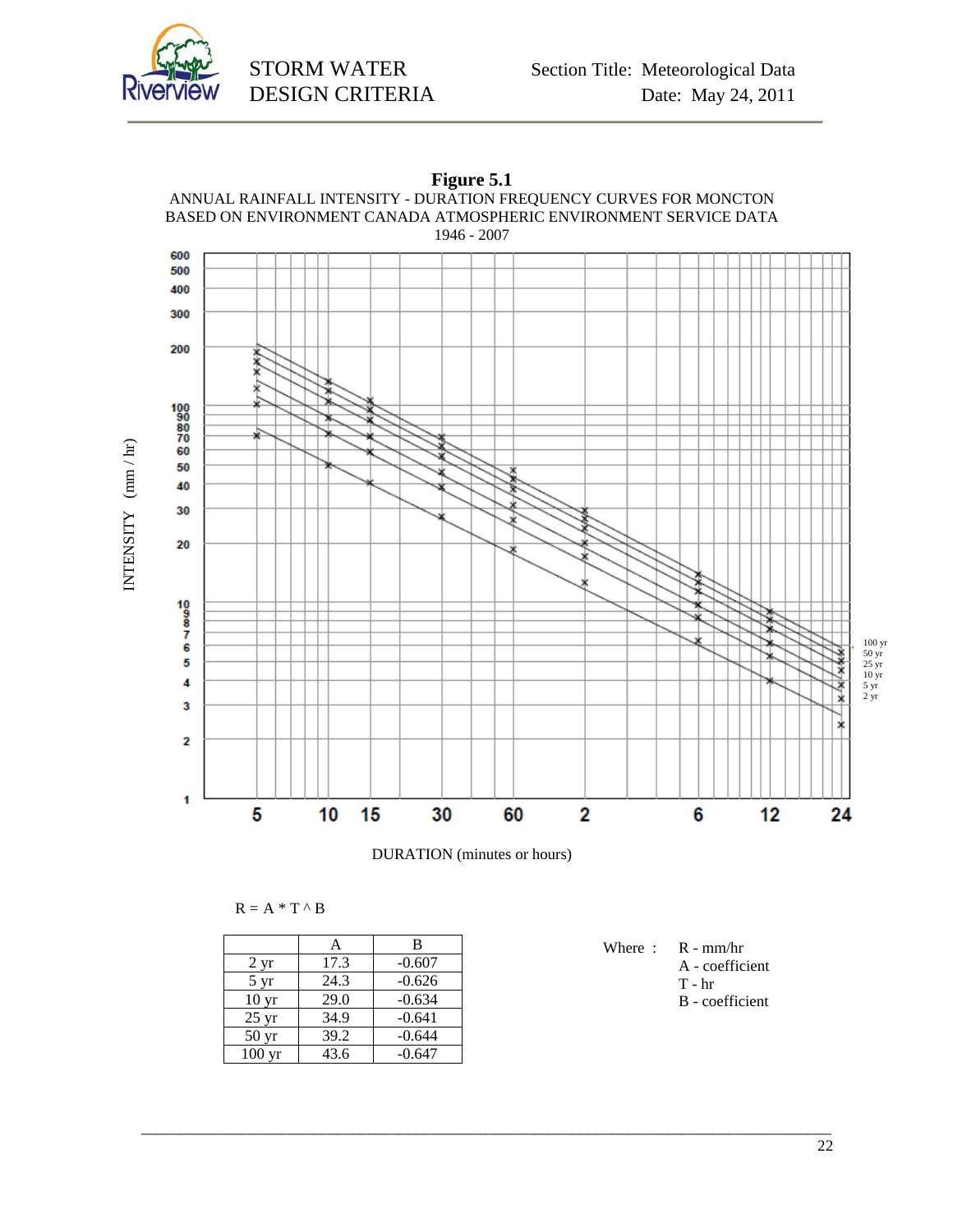

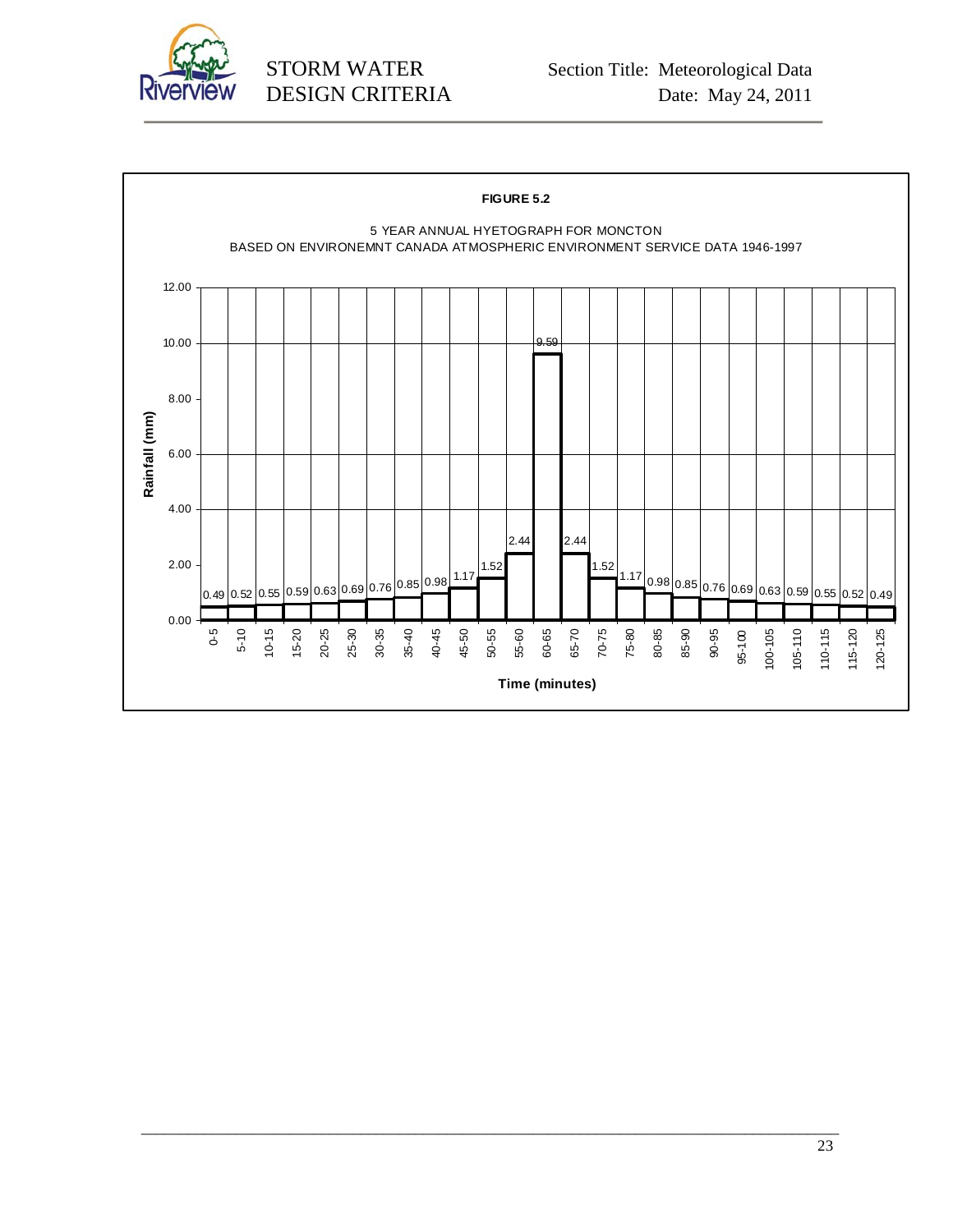

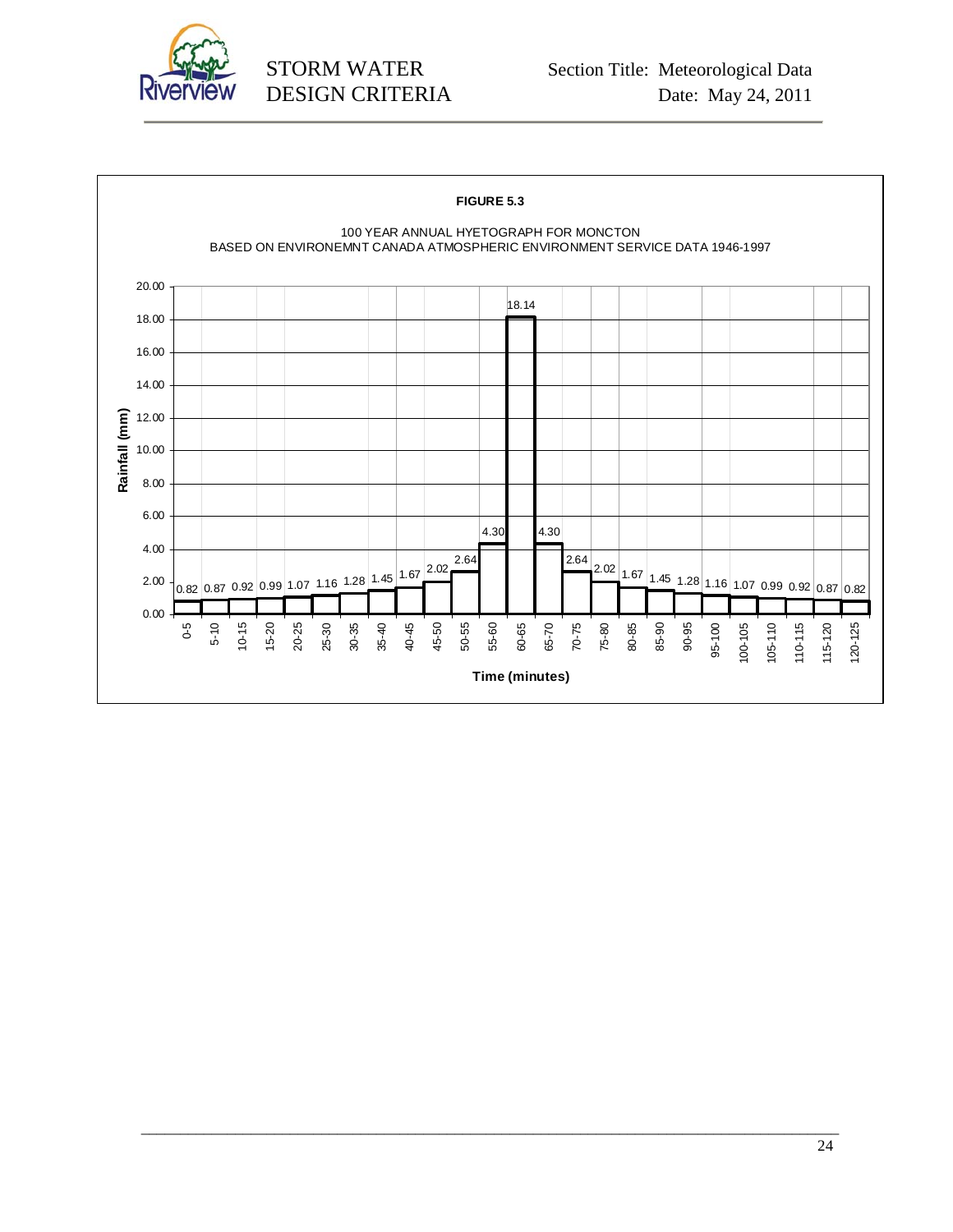

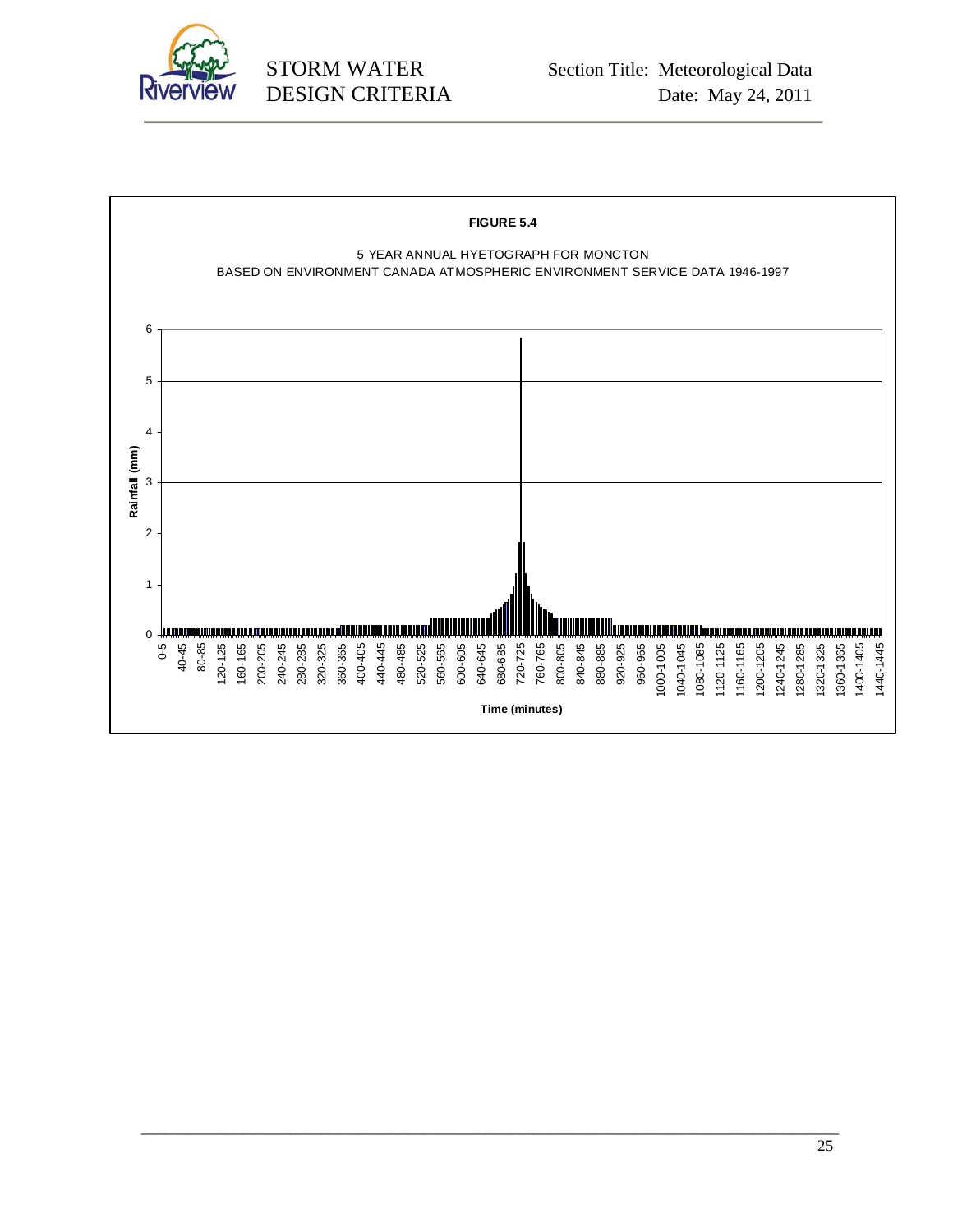

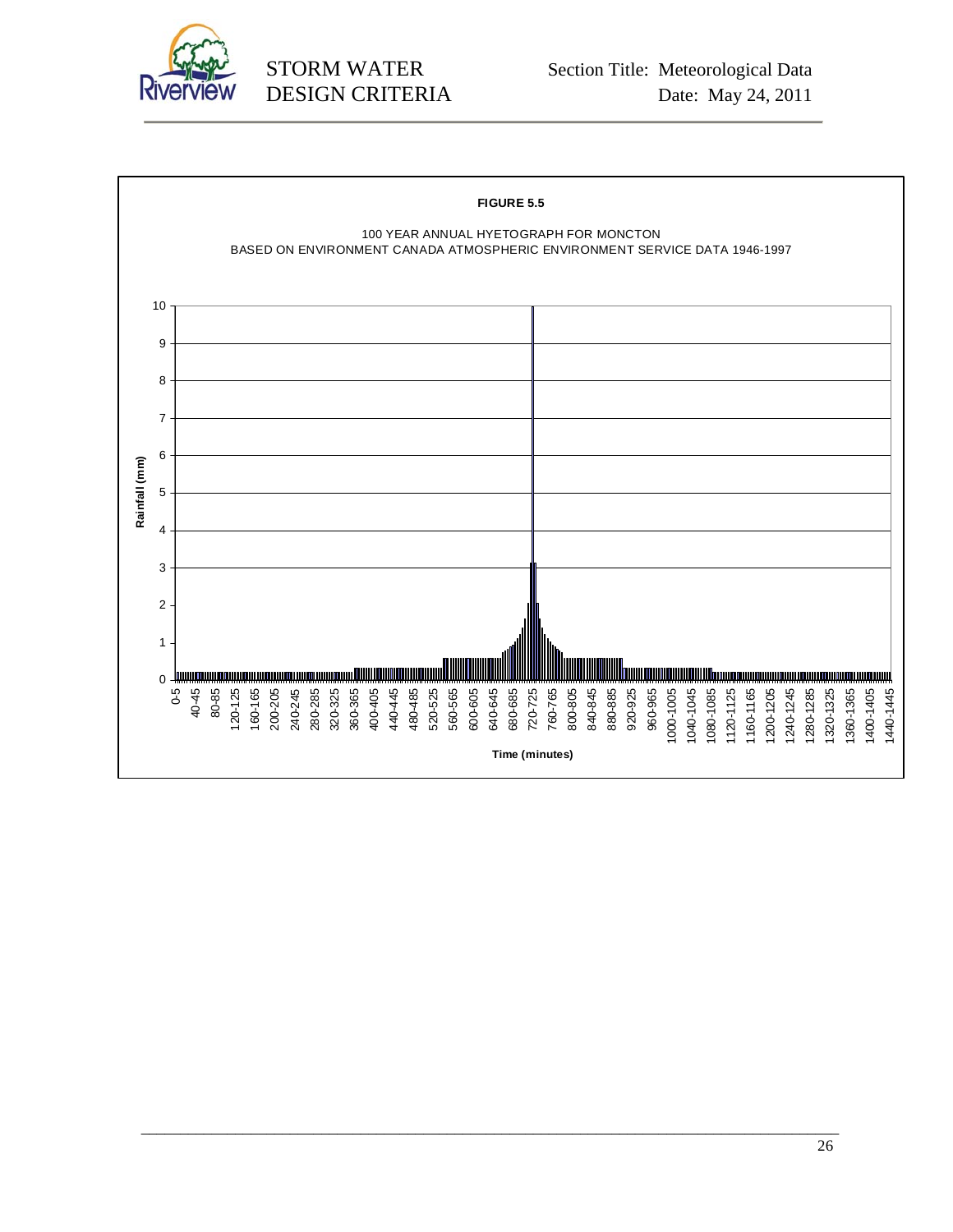

# **6.0 RUNOFF METHODOLOGY**

There are numerous techniques and models available to the Consultant for use in the determination of stormwater runoff. Selection of an appropriate method must be based on an understanding of the principles and assumptions underlying the method and of the problem under consideration. It is, therefore, essential that appropriate techniques and models be selected and used by experienced engineers.

The following computational methods provide general comments on several of the methods accepted by the Town of Riverview Engineering and Public Works Department.

# **6.1. The Rational Method**

The Rational method is the most widely used empirical equation for predicting instantaneous peak discharge from a small subwatershed. The peak discharge is assumed to occur at a rainfall duration equal to the time of concentration. The Rational method may be used for the determination of instantaneous peak runoff, in the design of storm drainage systems up to 20 hectares in area, for preliminary design of systems serving larger areas, and as a check on flows determined by other methods. This method cannot be used to determine the size or hydraulic performance of storage facilities.

# **6.2. The USSCS Method**

Methods described in the United States Soil Conservation Service (USSCS) Technical Report No. 20 and No. 55 may be used to determine peak flow and volume for rural areas, to determine urbanization impacts, and to evaluate the performance of storage facilities.

# **6.3. SWMM and OTTSWMM**

United States Environmental Protection Agency (USEPA), Storm Water Management Model (SWMM), and the University of Ottawa version of the model may be used for design of piped systems and to model overland flow in a major system.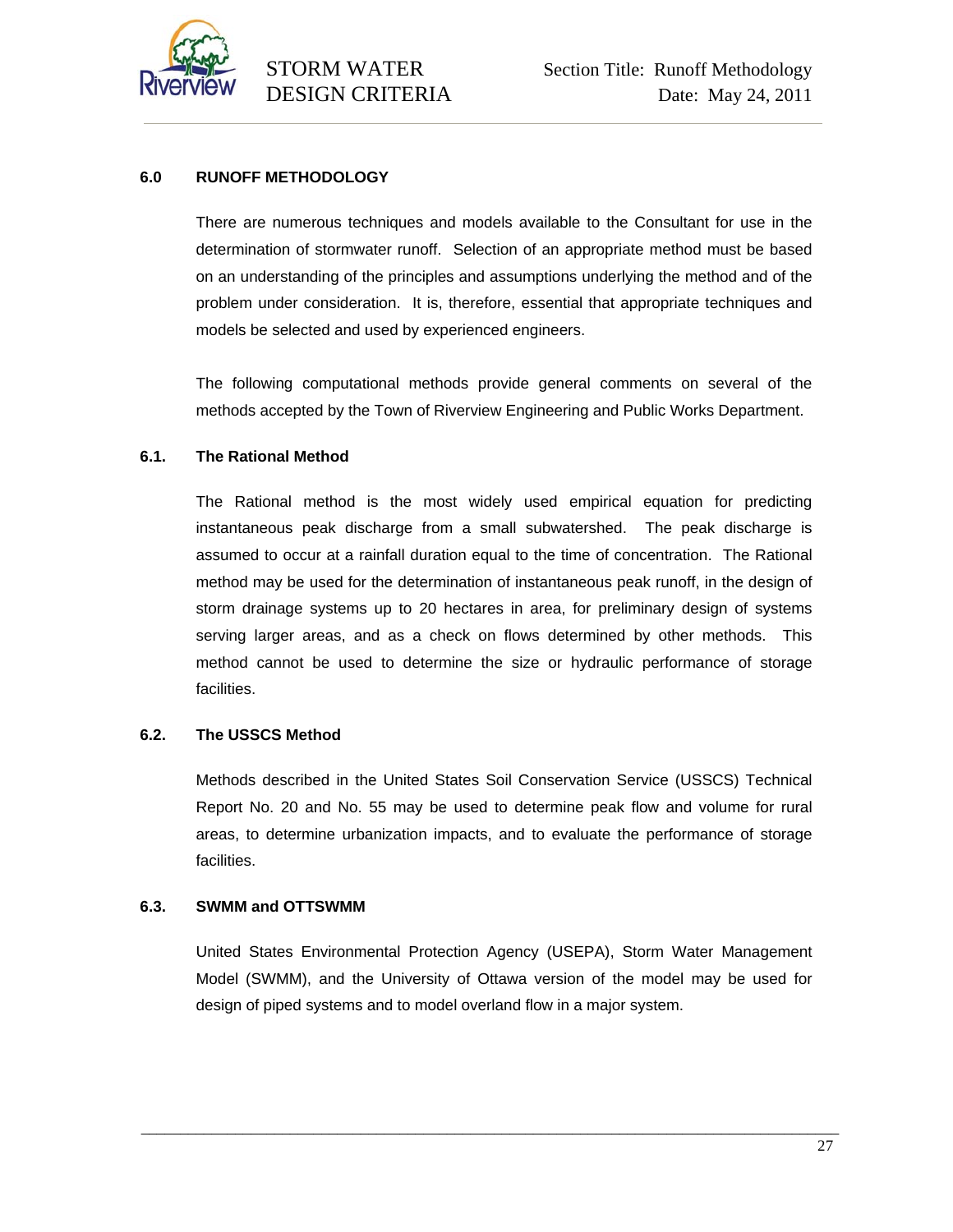

# **6.4. HYMO and OTTHYMO**

The HYMO (Hydrologic Model) and the University of Ottawa version of the model may be used for the development of storm drainage Master Plans, in the analysis of stormwater management proposals for new development. The model includes capability for storage calculations and stream channel routing.

# **6.5. HEC**

The United States Army Corps of Engineers (USACE) HEC model may be used for modelling overland storm drainage systems, natural watercourses and determining the extent of floodplains.

Methods other than those listed above may be used if the Consultant justifies their use and approved by the Town of Riverview Engineering and Public Works Department.

Results may need to be verified by checking with a second method, or calibration based on flow measurement.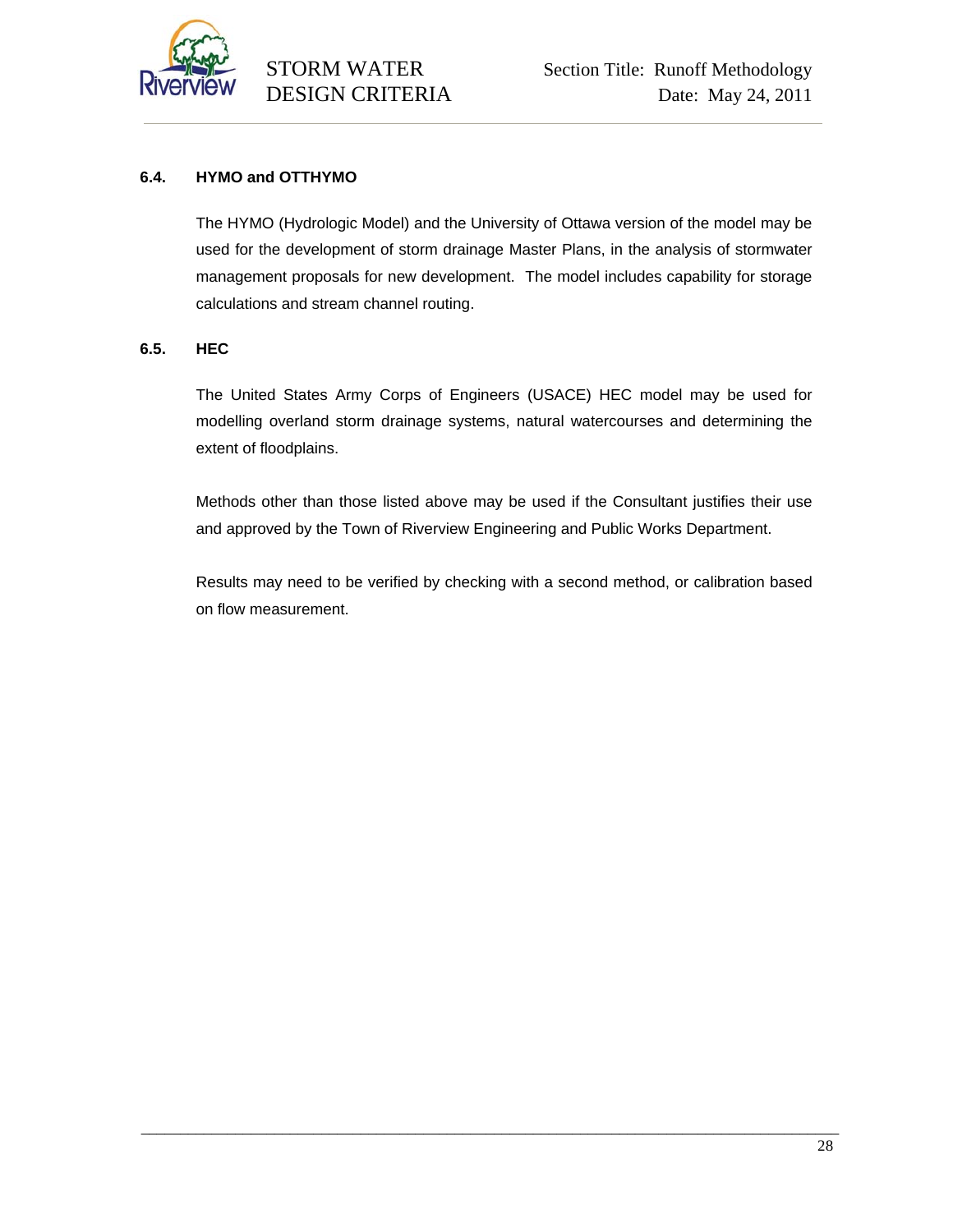

# **7.0 HYDROLOGIC DESIGN CRITERIA**

#### **7.1. Rational Method**

### *7.1.1. Runoff Coefficients*

Table 7.1 and Table 7.2 present Rational Method runoff coefficients appropriate for various land uses and surface types. Selection of values from Table 7.1 and Table 7.2 shall be based on impervious area, lot size, soil conditions, and other relevant considerations. The runoff coefficients presented in Table 7.1 are intended for general guidance only, and the runoff coefficients of all development shall be calculated using the values for impervious and pervious surfaces shown in Table 7.2. In lieu of detailed soil analysis, the Consultant should select runoff coefficients from Table 7.2 that are consistent with the soil conditions of the area.

For residential, commercial or industrial land uses, rainfall intensities from Figure 7.1 shall be used with coefficients for summer ground conditions. Where runoff from an area that includes a significant proportion of undeveloped land is to be determined, a comparison shall be made between summer and winter ground conditions using winter runoff coefficients from Table 7.3 and rainfall intensities from Figure 7.1 accounting for snowmelt contributions. For winter or year-round runoff calculations, the coefficients from Tables 7.1, 7.2, and 7.3 shall be increased according to Table 7.4 for the 1 in 100 year return period.

| Table 7.1 Rational Method Runoff Coefficients for Various Areas for the<br><b>Summer Condition</b> |                            |                           |  |
|----------------------------------------------------------------------------------------------------|----------------------------|---------------------------|--|
| <b>Character of Area</b>                                                                           | <b>Description of Area</b> | <b>Runoff Coefficient</b> |  |
| Industrial                                                                                         | Light                      | $0.50$ to $0.80$          |  |
|                                                                                                    | Heavy                      | 0.60 to 0.90              |  |
| Commercial                                                                                         | Downtown                   | 0.70 to 0.95              |  |
|                                                                                                    | Neighbourhood              | 0.50 to 0.70              |  |
|                                                                                                    | Single-Family              | 0.30 to 0.50              |  |
|                                                                                                    | <b>Detached Multi-Unit</b> | 0.40 to 0.60              |  |
| Residential                                                                                        | <b>Attached Multi-Unit</b> | 0.60 to 0.75              |  |
|                                                                                                    | Suburban                   | 0.25 to 0.40              |  |
|                                                                                                    | Apartment                  | 0.50 to 0.70              |  |
|                                                                                                    | Park, Cemetery             | $0.10$ to $0.25$          |  |
| Other                                                                                              | Playground                 | $0.20 \text{ to } 0.40$   |  |
|                                                                                                    | Railroad Yard              | $0.20 \text{ to } 0.40$   |  |
|                                                                                                    | Unimproved/Vacant Lands    | $0.10$ to $0.30$          |  |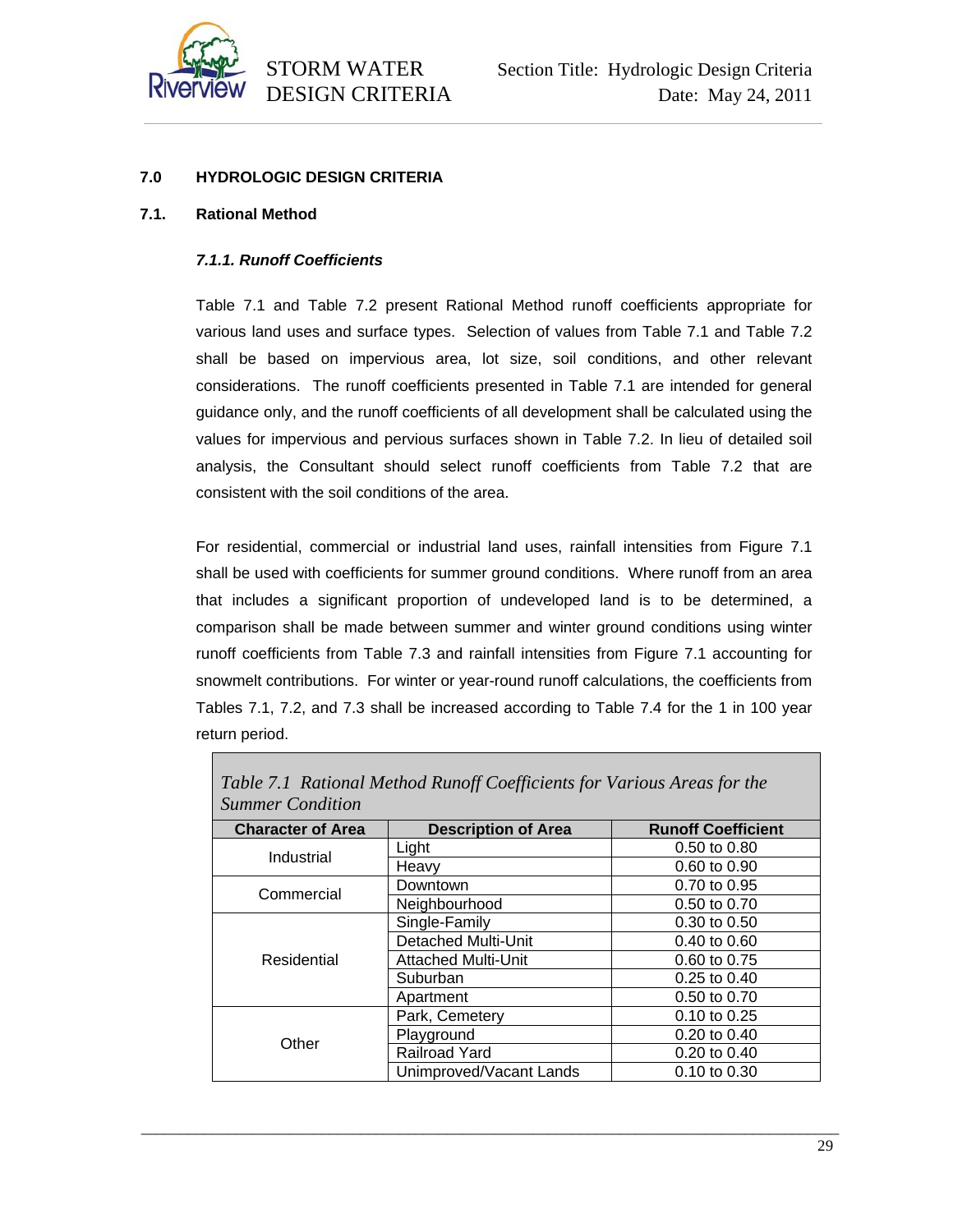

| Table 7.2 Rational Method Runoff Coefficients for Various Surfaces for the<br><b>Summer Condition</b> |                               |                           |  |
|-------------------------------------------------------------------------------------------------------|-------------------------------|---------------------------|--|
| <b>Character of Surface</b>                                                                           | <b>Description of Surface</b> | <b>Runoff Coefficient</b> |  |
|                                                                                                       | Asphalt                       | 0.70 to 0.95              |  |
|                                                                                                       | Concrete                      | $0.80 \text{ to } 0.95$   |  |
| <b>Impervious</b>                                                                                     | <b>Brick</b>                  | 0.70 to 0.85              |  |
|                                                                                                       | Rooftop                       | 0.75 to 0.95              |  |
|                                                                                                       | Lawn, Sandy Soil, $<$ 2%      | $0.05$ to $0.10$          |  |
|                                                                                                       | Lawn, Sandy Soil, 2%-7%       | $0.10$ to $0.15$          |  |
| Pervious                                                                                              | Lawn, Sandy Soil, > 7%        | 0.15 to 0.20              |  |
|                                                                                                       | Lawn, Clayey Soil, <2%        | 0.13 to 0.17              |  |
|                                                                                                       | Lawn, Clayey Soil, 2%-7%      | 0.18 to 0.22              |  |
|                                                                                                       | Lawn, Clayey Soil, >7%        | $0.25$ to $0.35$          |  |

**Note:** Higher values than those presented in Table 6.2 are required to account for steeply sloped areas, longer duration events, and longer return periods to account for decreased infiltration and other losses.

| Table 7.3 Rational Method Runoff Coefficients for the Winter Condition |                      |                           |  |
|------------------------------------------------------------------------|----------------------|---------------------------|--|
| <b>Character of Area/Surface</b>                                       | <b>Return Period</b> | <b>Runoff Coefficient</b> |  |
| All areas/surfaces with                                                | 5 year               | 0.80                      |  |
| Summer coefficient $< 0.80$                                            |                      |                           |  |
| All areas/surfaces with                                                | 100 year             | 1.00                      |  |
| Summer coefficient < 0.80                                              |                      |                           |  |

| Table 7.4 Rational Method Runoff Coefficients for the 100 Year Return Period |                                                                       |  |  |
|------------------------------------------------------------------------------|-----------------------------------------------------------------------|--|--|
| <b>Runoff Coefficient for</b><br>5 to 10 Year Return Period                  | <b>Corresponding Runoff Coefficient for</b><br>100-Year Return Period |  |  |
|                                                                              |                                                                       |  |  |
| 0.10                                                                         | 0.20                                                                  |  |  |
| 0.20                                                                         | 0.35                                                                  |  |  |
| 0.30                                                                         | 0.50                                                                  |  |  |
| 0.40                                                                         | 0.65                                                                  |  |  |
| 0.50                                                                         | 0.80                                                                  |  |  |
| 0.60                                                                         | 0.90                                                                  |  |  |
| 0.70 to 1.00                                                                 | 1.00                                                                  |  |  |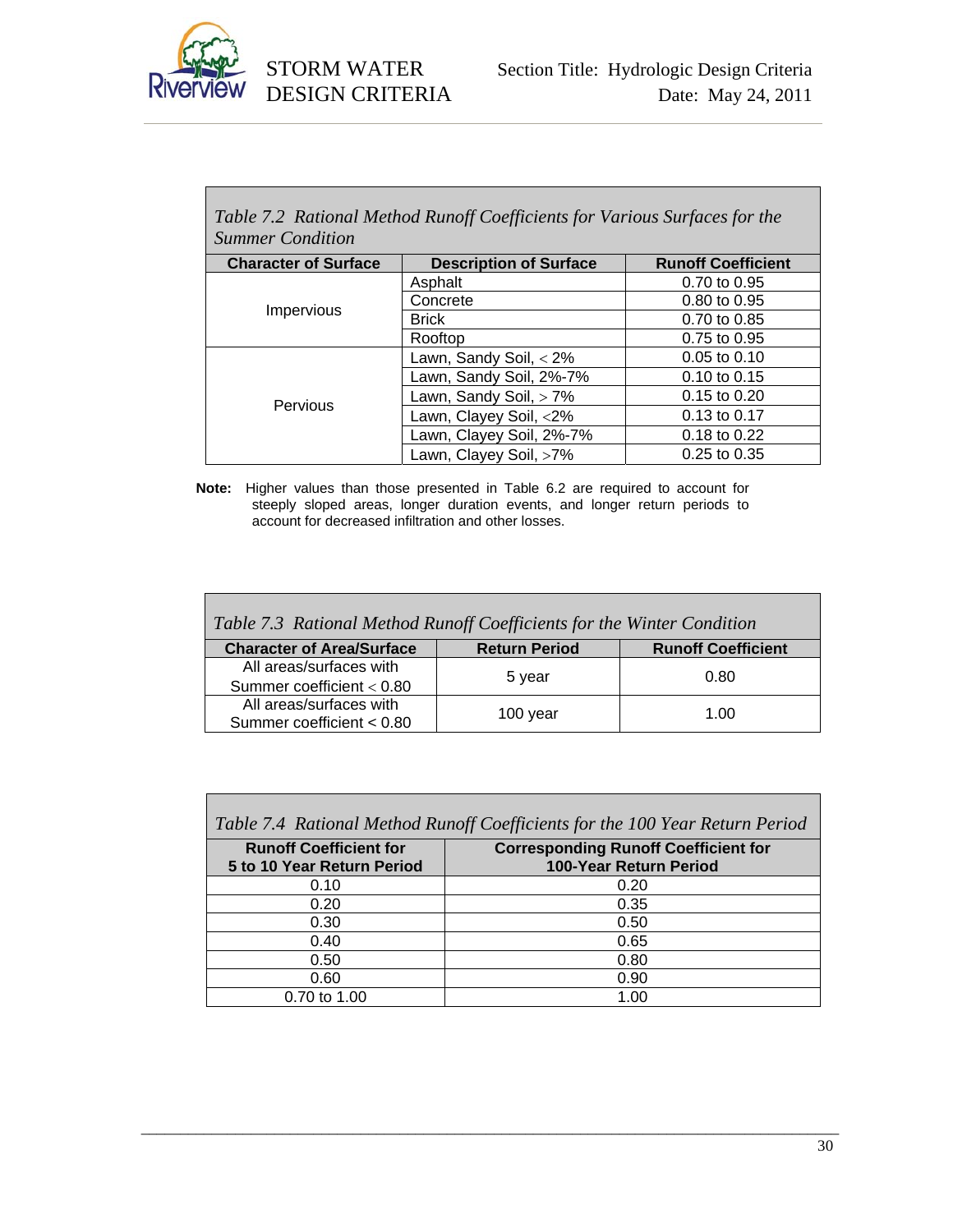

# *7.1.2. Winter Runoff*

Where calculation of winter runoff is required, frozen ground shall be simulated by assuming the area to be 80% paved in a 1 in 5 year design storm and 100% paved in a 1 in 100 year design storm, and the time of concentration  $(T_c)$  shall be adjusted to reflect flow over frozen ground.

# *7.1.3. Snowmelt*

Estimation of snowmelt contribution is a complex process dependent on a number of variables, often not published for a given region. In lieu of available data, estimated snowmelt of 1.5 mm per hour shall be added to winter rainfall intensity as determined above.

# **7.2. Time of Concentration and Lag Time**

Time of concentration (*Tc*) for a storm drainage system should include both inlet time (*Ti* ) and the travel time  $(T<sub>t</sub>)$  to the point at which peak flow is to be estimated. Travel time  $(T<sub>t</sub>)$ and time of concentration  $(T_c)$  for overland flow may be estimated by methods described by the USSCS presented in Appendix B. For runoff methods that use Lag Time  $(T_L)$ rather than Time of Concentration  $(T<sub>C</sub>)$ , the following accepted conversion shall be used:

Time of Concentration 
$$
(T_c) = 1.7
$$
 times Lag Time  $(T_L)$  [7.1]

For most piped systems in medium density urban areas, it is expected that a minimum five minute inlet time  $(T_i)$  will be used. Travel times  $(T_t)$  in piped systems should be based on velocities at peak design flow.

# **7.3. United States Soil Conservation Service (USSCS) Method**

# *7.3.1. USSCS Curve Numbers*

Table 7.5 presents USSCS method curve numbers for various land uses and hydrologic conditions. Selection of values from Table 7.5 shall be based on impervious area, lot size, soil condition, and other relevant considerations. The curve numbers presented in Table 7.5 are intended for general guidance only, and the curve numbers of all development shall be calculated using the values for impervious and pervious surfaces shown in Table 7.5.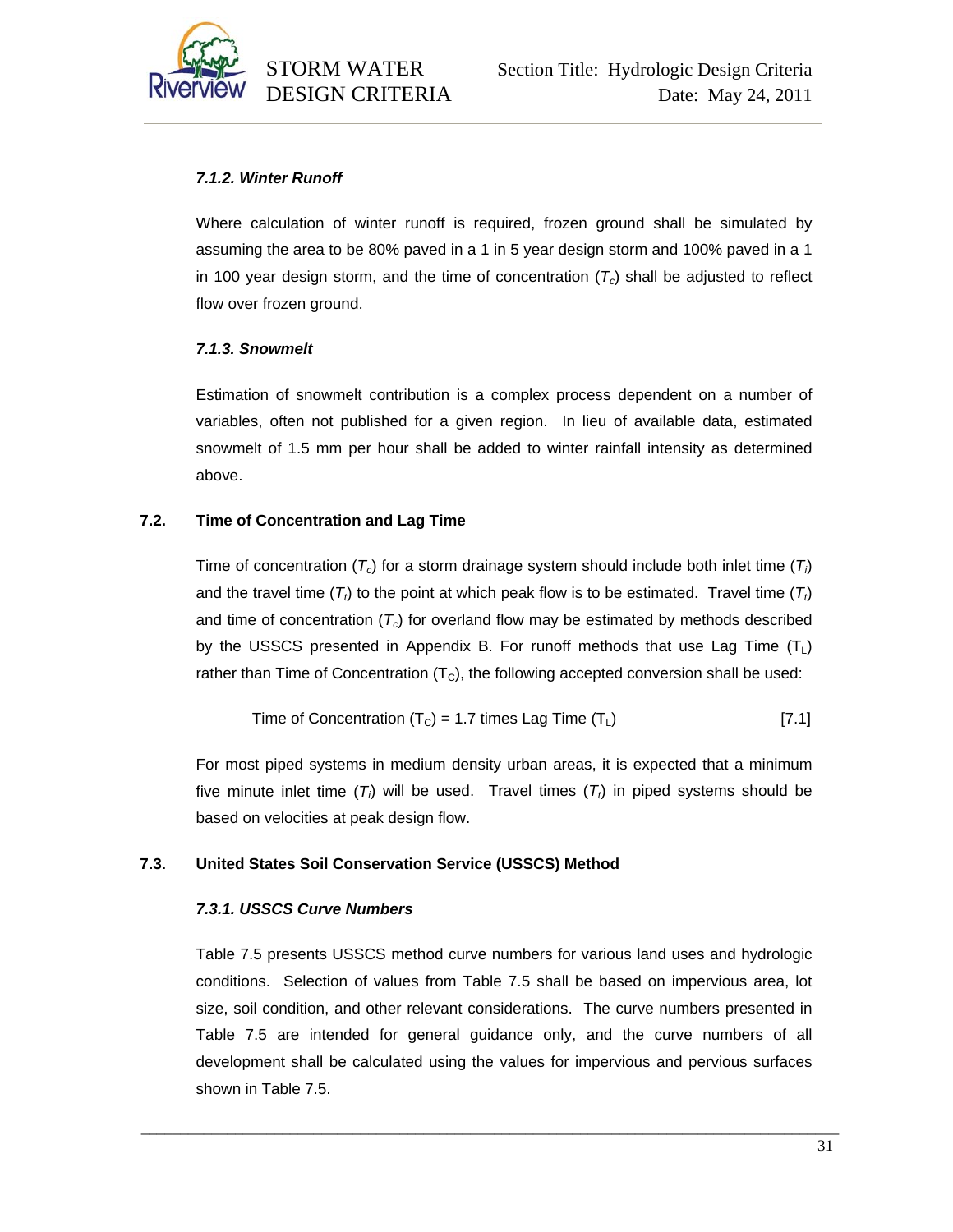

For ordinary residential, industrial, or commercial land uses, rainfall data from Figure 7.2 through Figure 7.5 shall be used with curve numbers for summer ground conditions. Where runoff from an area that includes a significant portion of undeveloped land is to be determined, a comparison shall be made between summer and winter ground conditions using curve numbers to account for frozen ground, and rainfall data from Figure 7.2 through Figure 7.5 accounting for snowmelt contribution.

# *7.3.2. Hydrologic Soil Group (HSG)*

The USSCS categorizes soils into one of four hydrologic soil groups (HSG) contingent upon its surface infiltration rate, and subsurface permeability rate. Table 7.6 presents USSCS hydrologic soil groups. Generally, in lieu of detailed soil analysis, the Consultant should select USSCS curve numbers consistent with Table 7.5 assuming hydrologic soil group "D".

| <b>Character</b><br><b>Hydrologic</b><br><b>Condition</b><br>of Area |                              | Average<br><b>Impervious</b><br>Area |    | <b>USSCS Curve</b><br><b>For Hydrologic</b><br><b>Soil Group</b> | <b>Numbers</b>  |  |
|----------------------------------------------------------------------|------------------------------|--------------------------------------|----|------------------------------------------------------------------|-----------------|--|
|                                                                      |                              | (%)                                  | A  | B                                                                | $\mathbf{C}$    |  |
| Pervious Areas                                                       | Poor (grass cover <50%)      |                                      | 68 | 79                                                               | 86              |  |
| (Open Space,                                                         | Fair (grass cover 50%-75%)   |                                      | 49 | 69                                                               | 79              |  |
| Lawn, Park)                                                          | Good (grass cover $> 75\%$ ) |                                      | 39 | 61                                                               | 74              |  |
| Impervious Areas                                                     |                              |                                      | 98 | 98                                                               | 98              |  |
| Roadways                                                             | Paved with curb and gutter   |                                      | 98 | 98                                                               | 98              |  |
|                                                                      | Paved with open ditch        |                                      | 83 | 89                                                               | 92              |  |
|                                                                      | Gravel with open ditch       |                                      | 76 | 85                                                               | 89              |  |
|                                                                      | Dirt with open ditch         |                                      | 72 | 82                                                               | 87              |  |
| Industrial                                                           |                              | $\overline{72}$                      | 81 | 88                                                               | 91              |  |
| Commercial                                                           |                              | 85                                   | 89 | 92                                                               | 94              |  |
| Residential                                                          | 1/8 Acre or Less             | 65                                   | 77 | 85                                                               | 90              |  |
|                                                                      | 1/4 Acre                     | 38                                   | 61 | 75                                                               | 83              |  |
|                                                                      | $1/3$ Acre                   | 30                                   | 57 | 72                                                               | 81              |  |
|                                                                      | $1/2$ Acre                   | 25                                   | 54 | 70                                                               | 80              |  |
|                                                                      | 1 Acre                       | 20                                   | 51 | 68                                                               | 79              |  |
|                                                                      | 2 Acre                       | 12                                   | 46 | 65                                                               | 77              |  |
| <b>Newly Graded</b>                                                  | No Vegetation                |                                      | 77 | 86                                                               | 91              |  |
| Meadow                                                               | Good (grass cover > 75%)     |                                      | 30 | 58                                                               | $\overline{71}$ |  |
| Woods                                                                | Poor (grazed and burned)     |                                      | 45 | 66                                                               | 77              |  |
|                                                                      | Fair (grazed not burned)     |                                      | 36 | 60                                                               | 73              |  |
|                                                                      | Good (not grazed or burned)  |                                      | 25 | 55                                                               | 70              |  |
| Farmsteads                                                           |                              |                                      | 59 | 74                                                               | 82              |  |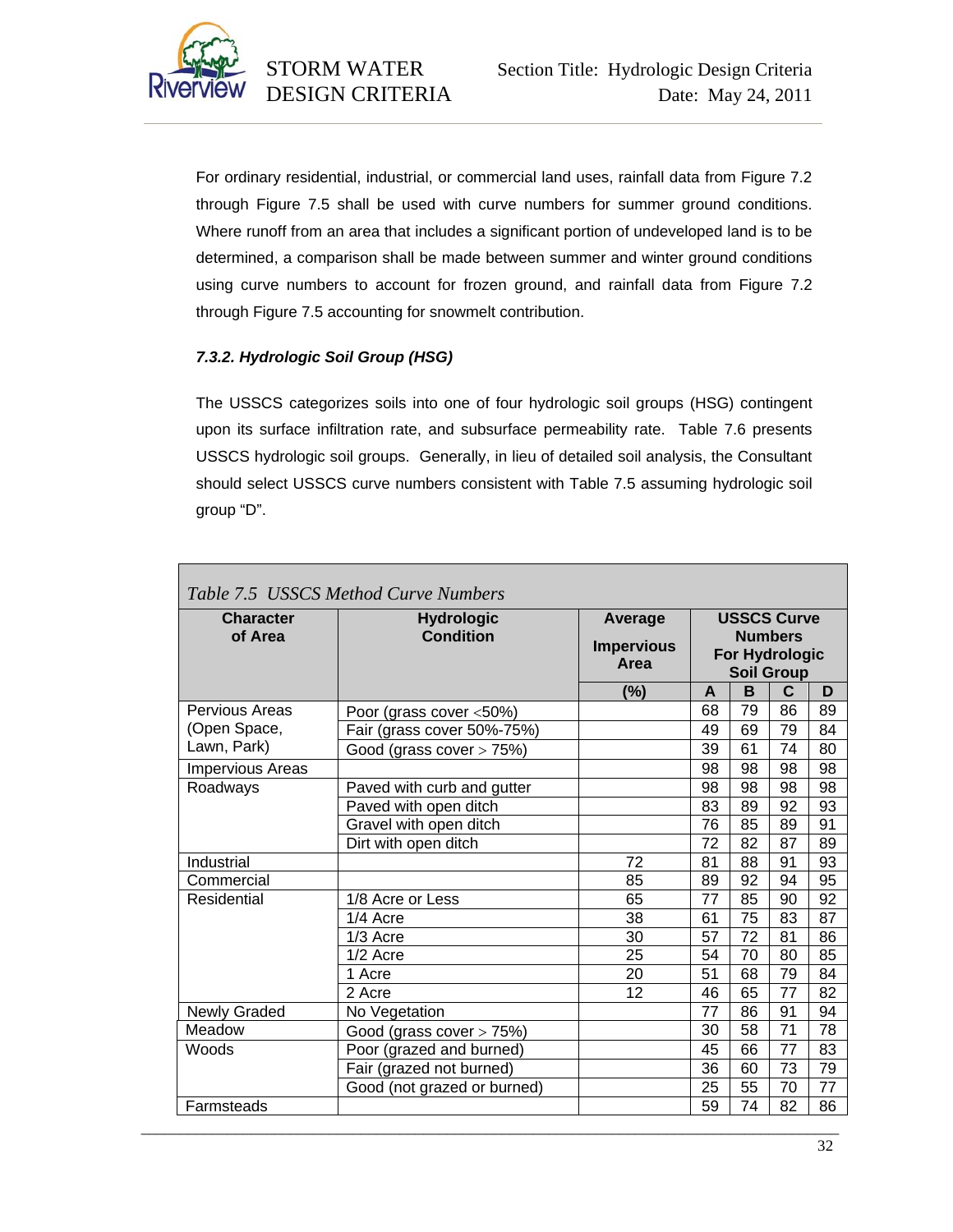

| Table 7.6 USSCS Hydrologic Soil Group (HSG) Classification |                                                                                                                          |  |
|------------------------------------------------------------|--------------------------------------------------------------------------------------------------------------------------|--|
| <b>USSCS</b><br><b>Hydrologic Soil Group</b><br>(HSG)      | <b>Description</b>                                                                                                       |  |
| Α                                                          | Very low runoff potential<br>٠<br>Very high infiltration rate<br>(consistent with well drained sand and gravel)          |  |
| в                                                          | Moderate runoff potential<br>٠<br>Moderate infiltration rate<br>(consistent with silt and sand)                          |  |
| C                                                          | High runoff potential<br>٠<br>Low infiltration rate<br>(consistent with clay and silt)                                   |  |
| D                                                          | Very high runoff potential<br>٠<br>Very low infiltration rate<br>(consistent with saturated clays and high water tables) |  |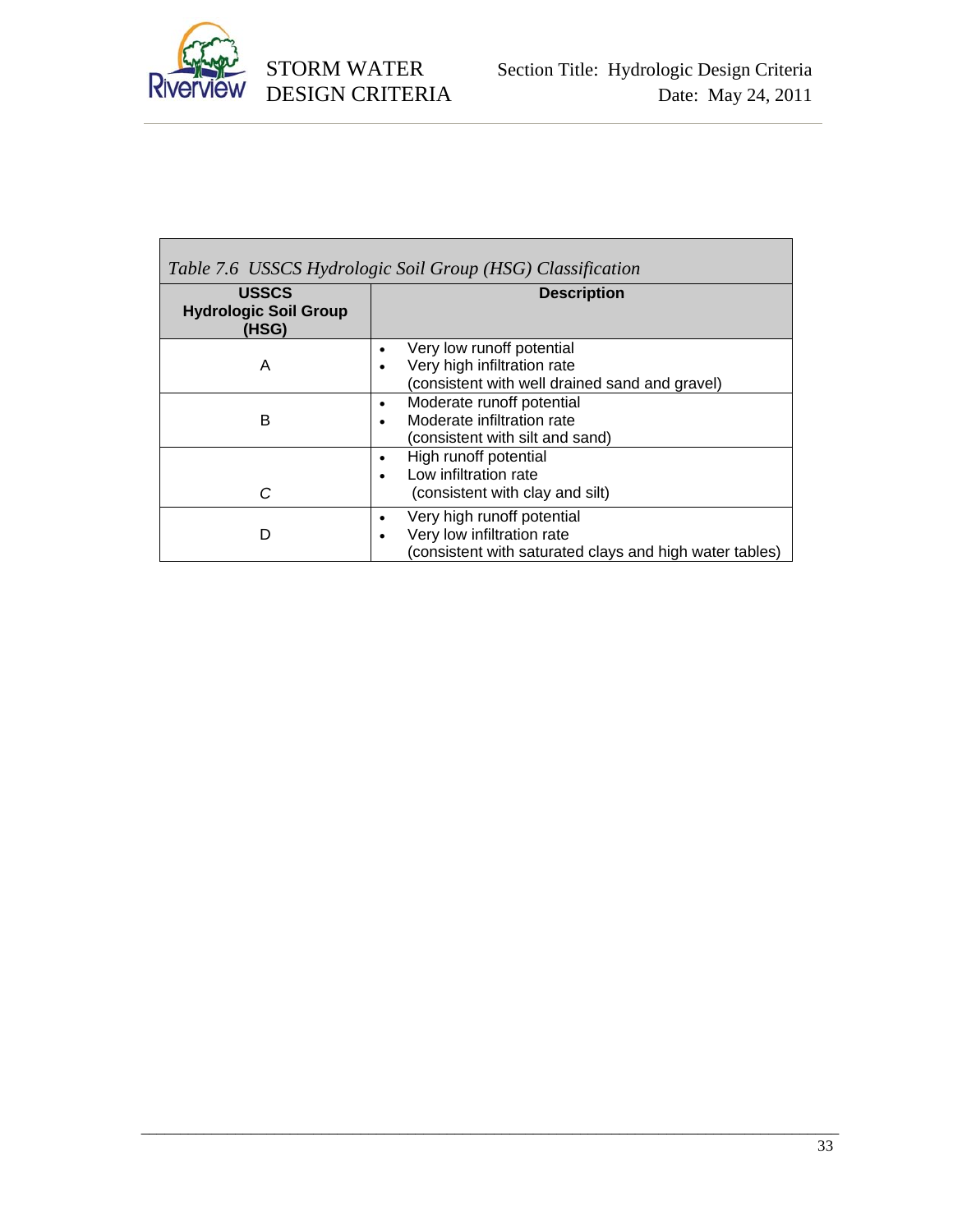

#### **8.0 MINOR STORM DRAINAGE SYSTEM**

#### **8.1. Design Requirements**

Minor storm drainage systems shall be designed to convey, without surcharge, the 1 in 5 year return period storm.

The capacity of a proposed storm sewer system or an existing storm sewer system shall be checked by accounting for the headloss through the pipe system and through any junctions including manholes and bends. As a preliminary check on the capacity of a piped storm system, the Manning's equation can be used. This will be particularly useful for sizing the pipes in the first instance; however, a more detailed analysis of the system as a whole will be required. This analysis will determine the hydraulic gradeline (HGL) when the storm system is conveying the 1 in 5 year flows, and will take into account losses at manholes and other junctions, the headloss through the pipes, and any backwater conditions at the outlet of the storm sewer system.

To ensure that the minor storm drainage system is not subjected to flows greater than its design capacity, it is required that the Consultant check the total inlet capacity for the entire system. It is likely that this analysis will determine that during a major storm, flows greater than that of a 1 in 5 year return period storm will enter the storm sewer system, and the Consultant will likely need to specify inlet control devices (ICDs) to limit the quantity of stormwater runoff that gets into the minor storm drainage system (Section 8.16 and Appendix C). To streamline the design process, it may be advisable to calculate the 1 in 5 year flows to each catchbasin using the appropriate hydrologic methods, specifying an inlet control device for each catchbasin which limits the flow to approximately that design flow for the 1 in 5 year storm, and apply the flow that the ICD will allow into the system at each catchbasin, and then calculate the hydraulic gradeline. Contingent upon the results of hydraulic gradeline analysis, it may be necessary to revise some of the junctions, or revise some of the storm sewer main diameters to ensure that the hydraulic gradeline is below the top of the pipe.

#### **8.2. Minimum Velocity**

Under peak design flow conditions from the tributary area, when fully developed, stormwater flow velocities must not be less than 0.6 m/s.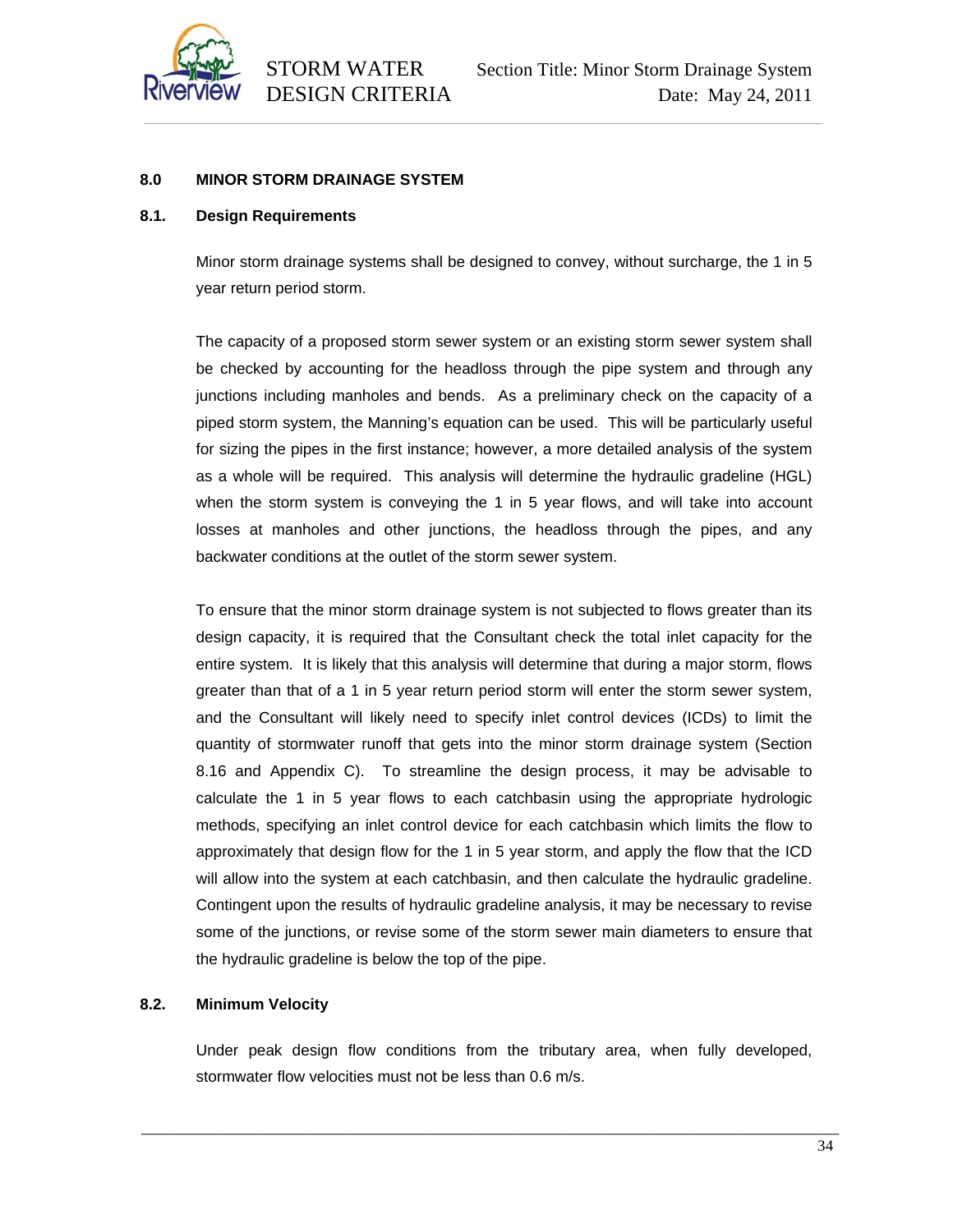

# **8.3. Maximum Velocity**

Under peak design flow conditions from the tributary area, when fully developed, stormwater flow velocities must not exceed 4.0 m/s.

#### **8.4. Minimum Diameter**

Storm sewer main diameter shall not be less than 300 mm. Catchbasin lead diameters shall not be less than 200 mm.

#### **8.5. Changes in Diameter**

Storm sewer main diameter must not decrease in the downstream direction. Manholes are to be provided where the storm sewer main diameter changes.

#### **8.6. Minimum Slope**

The minimum pipe slope for storm sewer mains is 0.4%. The minimum slope for storm sewer mains on a permanent dead-end is 0.6%. **Under special conditions, if full and justifiable reasons are given, slopes less than 0.4% and 0.6% may be permitted provided that self-cleansing velocities under full flow conditions are maintained.**

# **8.7. Minimum Depth**

The minimum depth of storm sewer mains, measured from the design grade of the finished surface to the top of the pipe, shall not be less than 1.5 m.

# **8.8. Maximum Depth**

The maximum depth of storm sewer mains, measured from the design grade of the finished surface to the top of the pipe, shall not exceed 6.0 m. However, under special conditions, if full and justifiable reasons are given, the maximum depth of storm sewer mains may be increased such that the maximum permissible depth to the crown of the pipe at any manhole location is 8.0 m.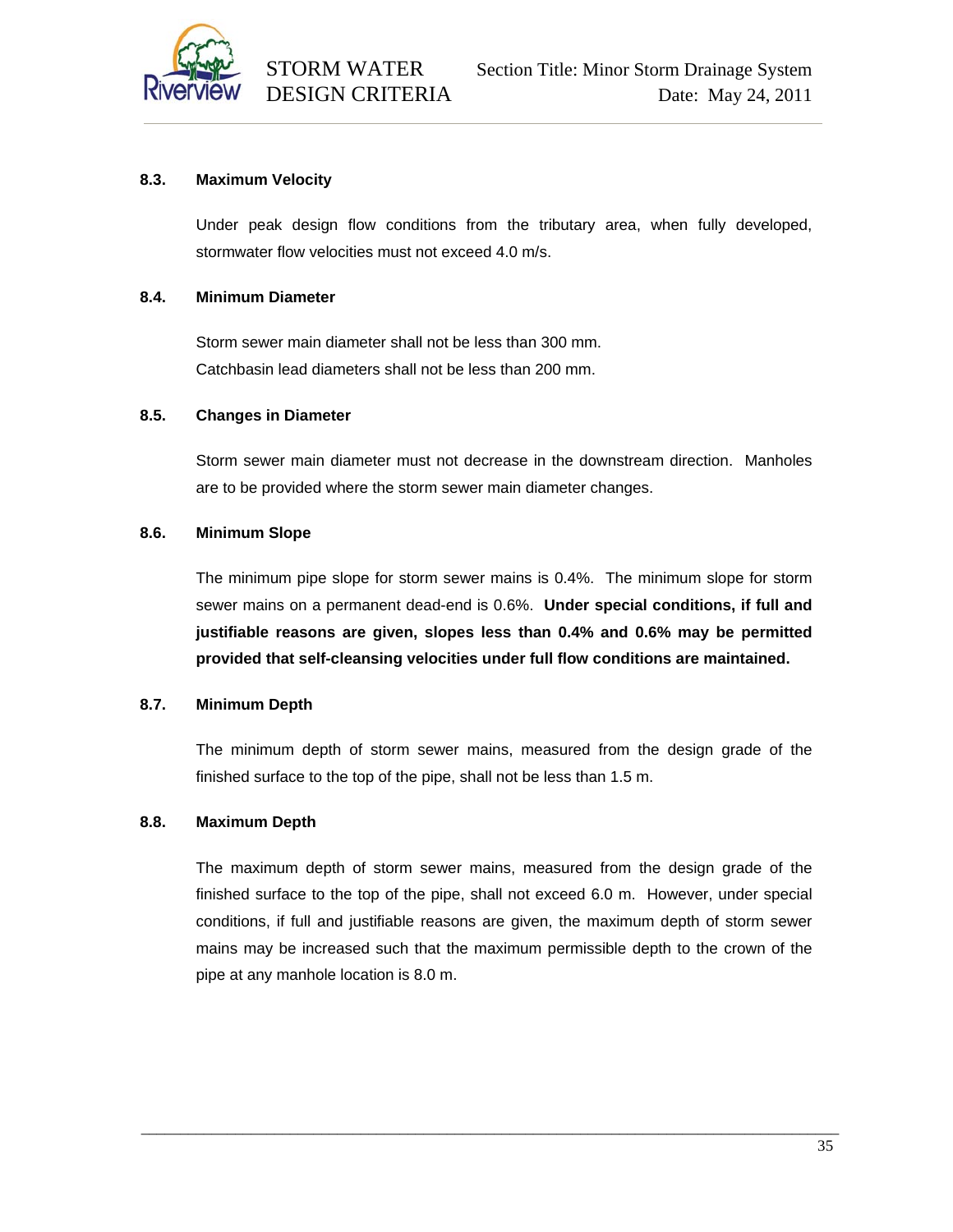

# **8.9. Location**

Wherever possible, all storm sewer mains and appurtenances shall be located within the street right-of-way or a municipal service easement owned by the Town of Riverview, as per the Town of Riverview Standard Municipal Specifications. All storm drainage outfalls shall be located within a municipal service easement owned by the Town of Riverview. Municipal service easements shall be of sufficient width to allow safe access to the pipe line in accordance with the requirements of the Occupational Health and Safety Act for the Province of New Brunswick. Depending upon the length and location of the municipal service easement, the Town of Riverview Engineering and Public Works Department may require a travel way to be provided within the municipal service easement for access and maintenance purposes.

Where Master Planning indicates a need to accommodate future upstream lands naturally tributary to the drainage area, a municipal service easement shall be provided from the edge of the street right-of-way to the upstream limit of the subdivision.

The minimum width of a municipal service easement shall be 6.0 m. The actual width shall depend upon the depth and size of any pipe contained therein such that safe access to the pipe is possible.

#### **8.10. Manholes**

A manhole must be provided on a storm sewer main at any change in diameter, material, horizontal alignment, vertical alignments, pipe main intersections, at the end of a pipe, and where a catchbasin is to be connected to a storm sewer main less than 1500 mm in diameter.

Where a storm sewer main diameter is less than 1500 mm, manhole spacing shall not exceed 90 m. Where a storm sewer main diameter is equal to or greater than 1500 mm, manhole spacing will be determined in consultation with the Town of Riverview Engineering and Public Works Department.

The criteria below shall be used for pipe elevation and alignment in storm drainage manholes to account for energy losses through the manhole.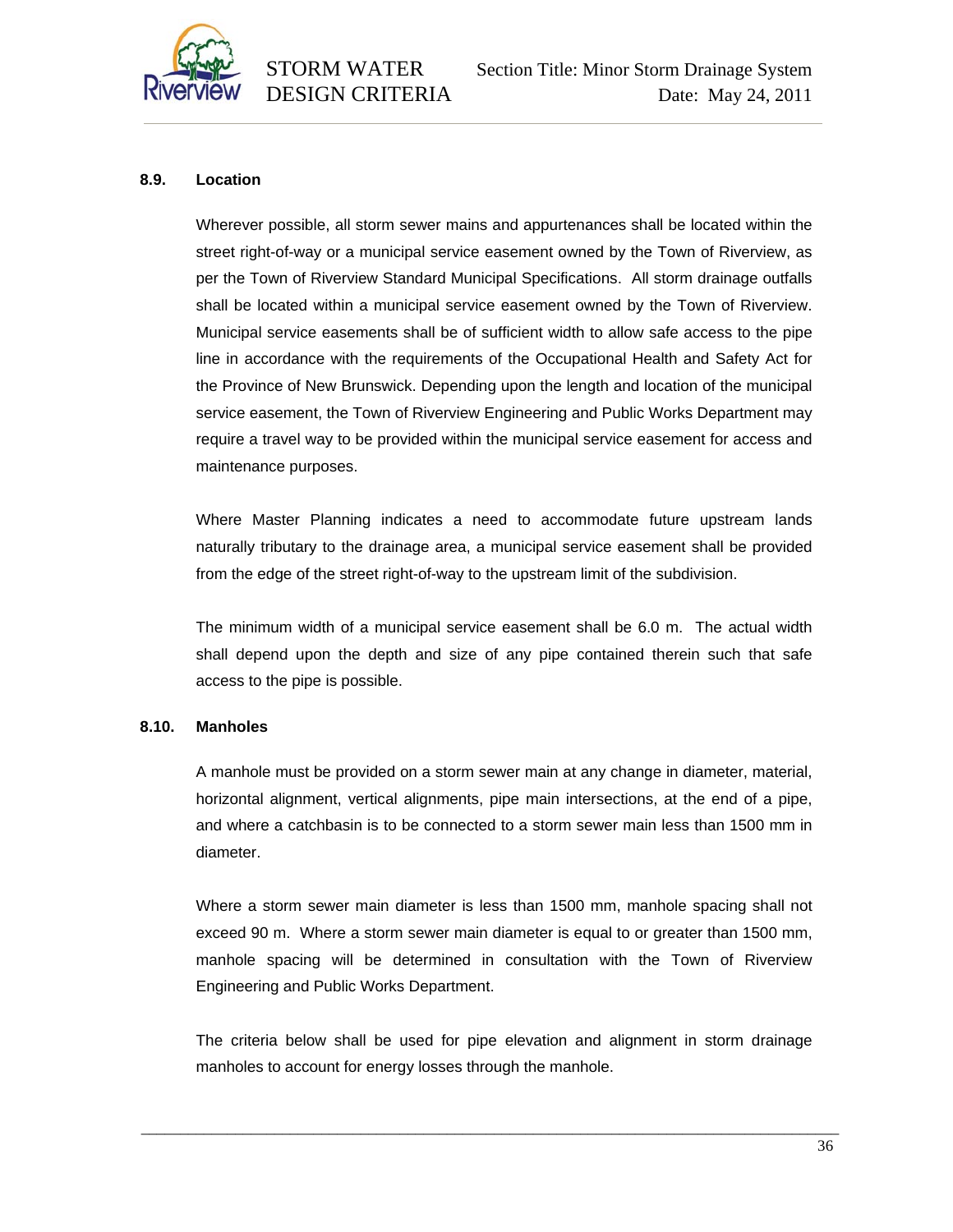

- An invert drop equal to the difference in pipe diameter shall be provided unless a different drop is determined by means of appropriate calculations;
- The crown of a downstream pipe shall not be higher than the crown of an upstream pipe;
- An internal drop manhole shall be constructed where the vertical drop between pipe inverts in the manhole exceeds 1.0 m;
- The Consultant shall take into consideration energy losses at manholes during peak flow conditions to ensure that surcharging of the system does not occur;
- The minimum internal diameter of a manhole shall be 1050 mm. The consultant shall ensure that the internal diameter is adequate to accommodate all pipe and appurtenances in accordance with manufacturer's recommendations. Manhole ladders are not required.

# **8.11. Service Laterals**

All service laterals shall be installed according to the following provisions:

- For single-family lots, one storm drainage service lateral is to be supplied to each existing lot or potential future lot which could be created under the zoning in effect at the time of approval by the Town of Riverview Engineering and Public Works Department;
- For semi-detached lots, one storm drainage service lateral is required;
- The storm drainage lateral shall be laid at a minimum grade of 2% to the limit of the street right-of-way;
- The depth of storm drainage laterals shall not be less than 1.5 m within the street right-of-way.

# **8.12. Groundwater Migration**

The Consultant shall assess the possibility of groundwater migration through mainline, lateral, and service lateral trenches resulting from the use of pervious bedding material. Corrective measures, including provision of impermeable collars or plugs, to reduce the potential for basement flooding resulting from groundwater migration should be employed.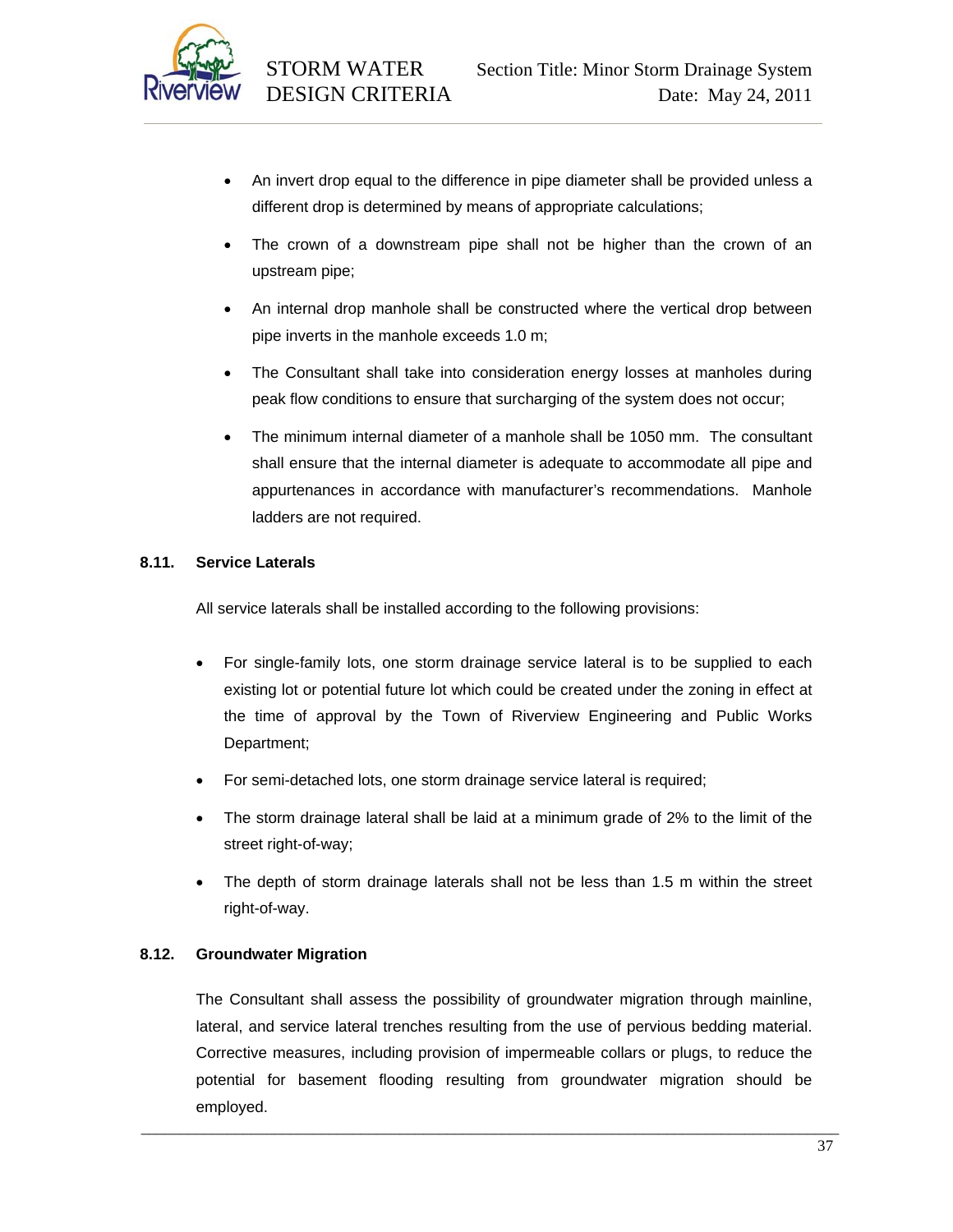

# **8.13. Foundation Drains**

Foundation drains will normally be connected by gravity to the minor storm drainage system unless the Consultant determines that surcharging of the system in a future 1 in 100 year design storm will result in basement flooding or foundation damage. The elevation of the lateral at the property line should be established at least 300 mm to 500 mm above the elevation of the obvert of the storm sewer main at the point of connection.

Where a minor storm drainage system does not exist, other options are permitted as specified in the National Building Code. In using other alternatives, Subdivision 9.14 of the National Building Code shall be applicable.

Foundation drains shall not be permitted to discharge to ground surface in such a way as to direct stormwater runoff to the street surface, walkway, or adjacent private property.

#### **8.14. Roof Drains**

Residential roof drains shall not be connected to storm drains, but shall discharge onto splash pads at the ground surface a minimum of 600 mm from the foundation wall in a manner that will carry water away from the foundation wall.

Commercial / Industrial roof drains where the roof area to be drained exceeds 250 square metres, shall be directly connected to a storm drainage system, depending on the capacity of the downstream system.

Commercial / Industrial roof drains could be discharged overland if the overland flow can be directed to attenuation ponds. Other options could include roof storage and/or onsite storage.

#### **8.15. Catchbasins**

Catchbasins shall be installed at the curb of the street and shall be adequately spaced to prevent excessive water from flowing in the travelled lanes during storm events corresponding to the design of the minor system. In no case shall the spacing of catchbasins exceed 100 m.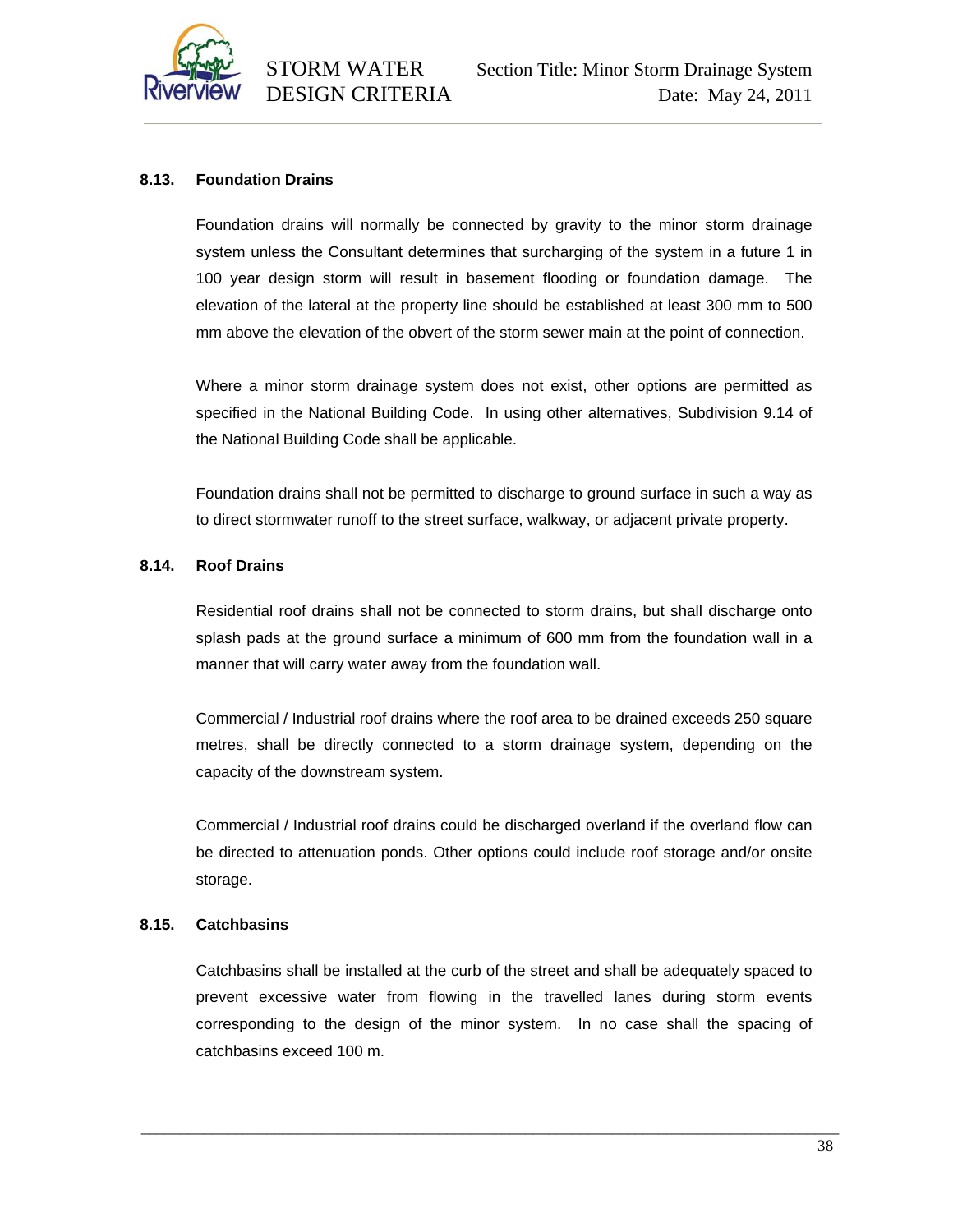

At intersections, catchbasin locations shall be dependent upon the slopes of intersecting streets and the alignment of the intersection.

It is vital that the interception capacity of the system of catchbasins be completely compatible with the design capacity of the storm drainage system. While the storm drainage mains will be designed to accommodate open channel flow resulting from the 1 in 5 year return period storm, the actual flows captured by the catchbasins during the future 1 in 100 year return period storm shall be determined.

# **8.16. Inlet Control Devices**

Inlet control devices (ICDs) must be provided where there is a risk of surcharging the minor storm drainage system by storm events that exceed the 1 in 5 year return period. Typical ICD sizing requirements for medium density residential development are provided in Table 8.1. Detailed ICD sizing requirements and theory are provided in Appendix C.

| Table 8.1 Typical Inlet Control Device (ICD) Sizes |                                   |                             |  |
|----------------------------------------------------|-----------------------------------|-----------------------------|--|
| <b>Catchbasin Tributary Area</b><br>(ha)           | <b>ICD Limiting Flow</b><br>(L/s) | <b>ICD Diameter</b><br>(mm) |  |
| 0.1                                                | 16                                | 85                          |  |
| 0.2                                                | 32                                | 120                         |  |
| 0.3                                                | 48                                | 150                         |  |
|                                                    | 64                                |                             |  |

**Note:** Based on a Rational Method runoff coefficient (C = 0.50) for medium density residential development, an inlet time  $(T_i = 5 \text{ min})$  and a head of 1.13 m.

#### **8.17. Inlets**

Inlets to piped storm drainage systems shall, for pipes 300 mm in diameter or larger, require grates to prevent entry. The orientation of the bars on the grate shall be vertical. The design of the inlet shall take into consideration the effect of the grating on restriction of flow into the pipe.

#### **8.18. Outfalls**

Design of outfalls from piped storm drainage systems into any receiving body of water shall take into consideration such factors as public safety, erosion control, and aesthetics.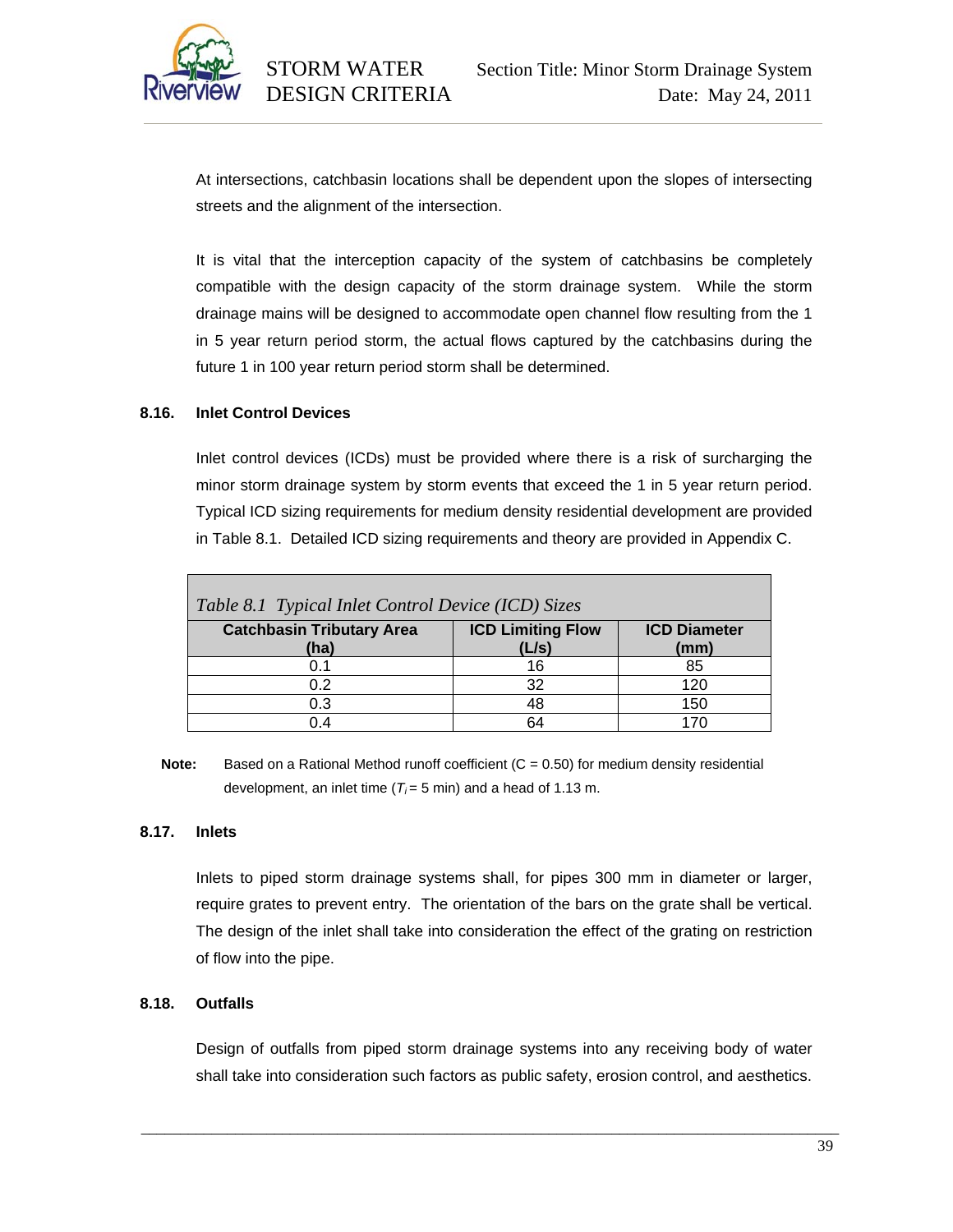

Outfalls from piped storm drainage systems of 300 mm in diameter and larger shall require grates to prevent entry. The orientation of the bars on the grate shall be horizontal. Inverts of outfall pipes should be installed above the normal winter ice level in the receiving stream wherever possible.

# **8.19. Required Pipe Strength**

Pipe, when installed within the street right-of-way, or a municipal service easement, shall be either reinforced concrete pipe (RCP) manufactured to conform to CAN/CSA A257.2, Polyvinyl Chloride Pipe (PVC) pipe to conform to CAN/CSA B192.1, or as per the *Town of Riverview Standard Municipal Specifications.* 

Required pipe strength should determined using the Marston and Spangler equations, or by nomograph method as published by the American Concrete Pipe Association for reinforced concrete pipe or the Uni-Bell PVC Pipe Association for PVC pipe.

Imposed loads should consider the effects of earth load (*We*), live load (*Wl* ), surcharge load (*Ws*), bedding factor (*Bf*), and pipe diameter (*D*). A factor of safety (*FS*) of 1.5 should be applied when determining required pipe strength.

\_\_\_\_\_\_\_\_\_\_\_\_\_\_\_\_\_\_\_\_\_\_\_\_\_\_\_\_\_\_\_\_\_\_\_\_\_\_\_\_\_\_\_\_\_\_\_\_\_\_\_\_\_\_\_\_\_\_\_\_\_\_\_\_\_\_\_\_\_\_\_\_\_\_\_\_\_\_\_\_\_\_\_\_\_\_\_\_\_

$$
D_{load} = \frac{(W_e + W_l + W_s)}{B_f \cdot D} \text{ (FS)}
$$
 [8.1]

Where:

- *Dload* required pipe strength
- *We* earth load
- *Wl* live load
- *Ws* surcharge load
- *Bf* bedding factor
- *D* pipe diameter
- *FS* factor of safety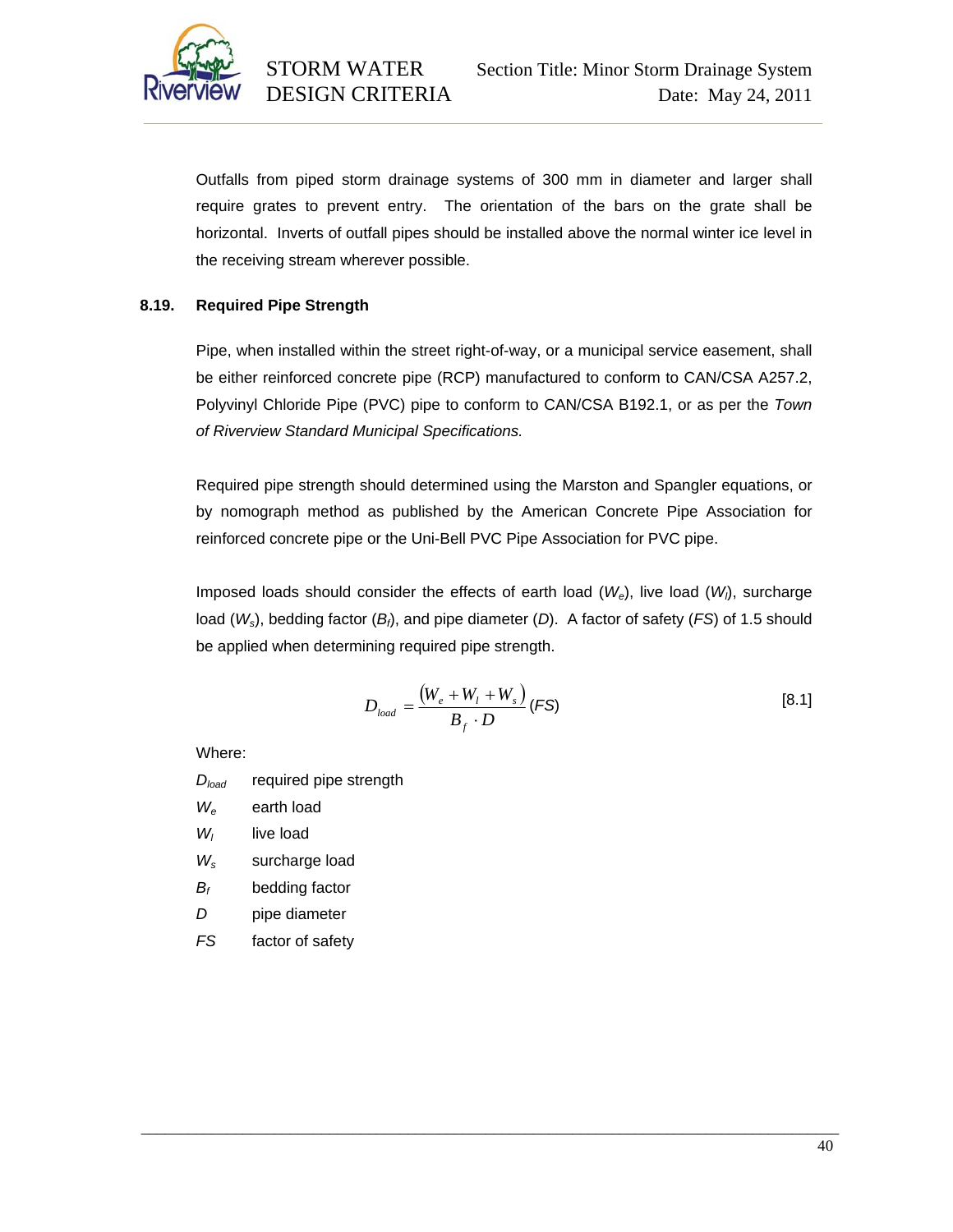

#### **9.0 MAJOR STORM DRAINAGE SYSTEM**

#### **9.1. Minor Storms**

In storms corresponding to the basis of design of the minor drainage system, it is expected that roadways will remain free of water other than that accumulated between inlets.

#### **9.2. Major Storms**

For barrier-type curb applications, storm drainage design shall provide that the depth and spread of flow in a future 1 in 100 year return period storm shall be contained within the right-of-way.

For mountable-type curb applications, the area located directly behind the curb must be graded in order that there be no overflow discharged from the right-of-way except at municipal service easements designed to convey the overland flow.

All low points in the roadway profile must be designed to collect and convey stormwater runoff off the roadway via a drainage easement designed to convey the overland flow.

Provision shall be made to remove runoff into drainage channels, watercourses, and pipe systems at low points and at intervals that will assure that this criteria is observed.

# **9.3. Off-Street Drainage**

In order to avoid seepage and icing problems on the street caused by groundwater seeping over the top of the curb, the Consultant shall provide a perforated curb drainage system.

# **9.4. Ditches and Open Channels**

Roadway ditches, where curb and gutter systems are not required, shall be designed to conform to the typical cross section for rural roads as detailed in the *Town of Riverview Standard Municipal Specifications*. Ditches shall be designed with adequate capacity to carry the flow expected from the future 1 in 100 year return period storm.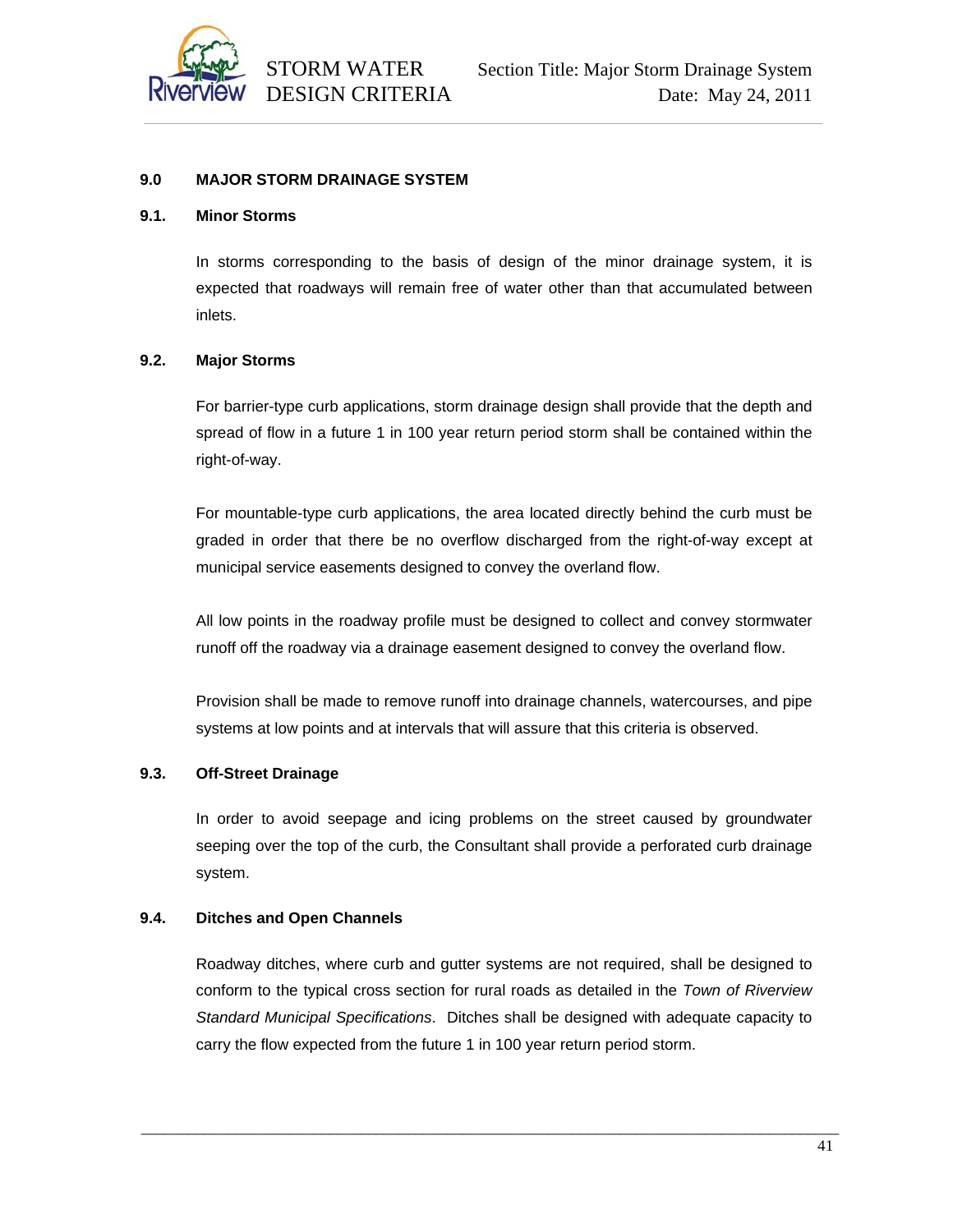

# **9.5. Maximum Velocity**

To prevent erosion, maximum velocities in a future 1 in 100 year return period storm in ditches or open channels that convey stormwater runoff shall not exceed values set forth in Table 9.1 unless the channel is lined or acceptable energy dissipation facilities are provided.

| Table 9.1 Maximum Permissible Mean Channel Velocity |                                                                  |  |
|-----------------------------------------------------|------------------------------------------------------------------|--|
| <b>Channel Material</b>                             | <b>Maximum Permissible</b><br><b>Mean Channel Velocity (m/s)</b> |  |
| Fine Sand                                           | 0.45                                                             |  |
| Coarse Sand                                         | 0.75                                                             |  |
| Fine Gravel                                         | 1.85                                                             |  |
| Earth - Sandy Silt                                  | 0.60                                                             |  |
| Earth - Silty Clay                                  | 1.05                                                             |  |
| Earth - Clay                                        | 1.20                                                             |  |
| Bermuda Grass Lined - Earth - Sandy Silt            | 1.85                                                             |  |
| Bermuda Grass Lined - Earth - Silty Clay            | 2.45                                                             |  |
| Kentucky Blue Grass Lined - Earth - Sandy Silt      | 1.50                                                             |  |
| Kentucky Blue Grass Lined - Earth - Silty Clay      | 2.15                                                             |  |
| Sedimentary Bedrock - Poor                          | 3.05                                                             |  |
| Sedimentary Bedrock - Sandstone                     | 2.45                                                             |  |
| Sedimentary Bedrock - Shale                         | 1.05                                                             |  |
| Igneous Bedrock                                     | 6.10                                                             |  |
| Metamorphic Bedrock                                 | 6.10                                                             |  |

# **9.6. Infiltration trenches**

This section is intended to provide limited guidance on the use of infiltration trenches within the Town of Riverview. Details regarding the design and use of infiltration trenches can be found in technical literature, the more prominent of which are listed in Section 16.0 (References) and include: Alberta Environmental Protection (1999), City of Calgary (2000) and Ontario Ministry of the Environment. (2003).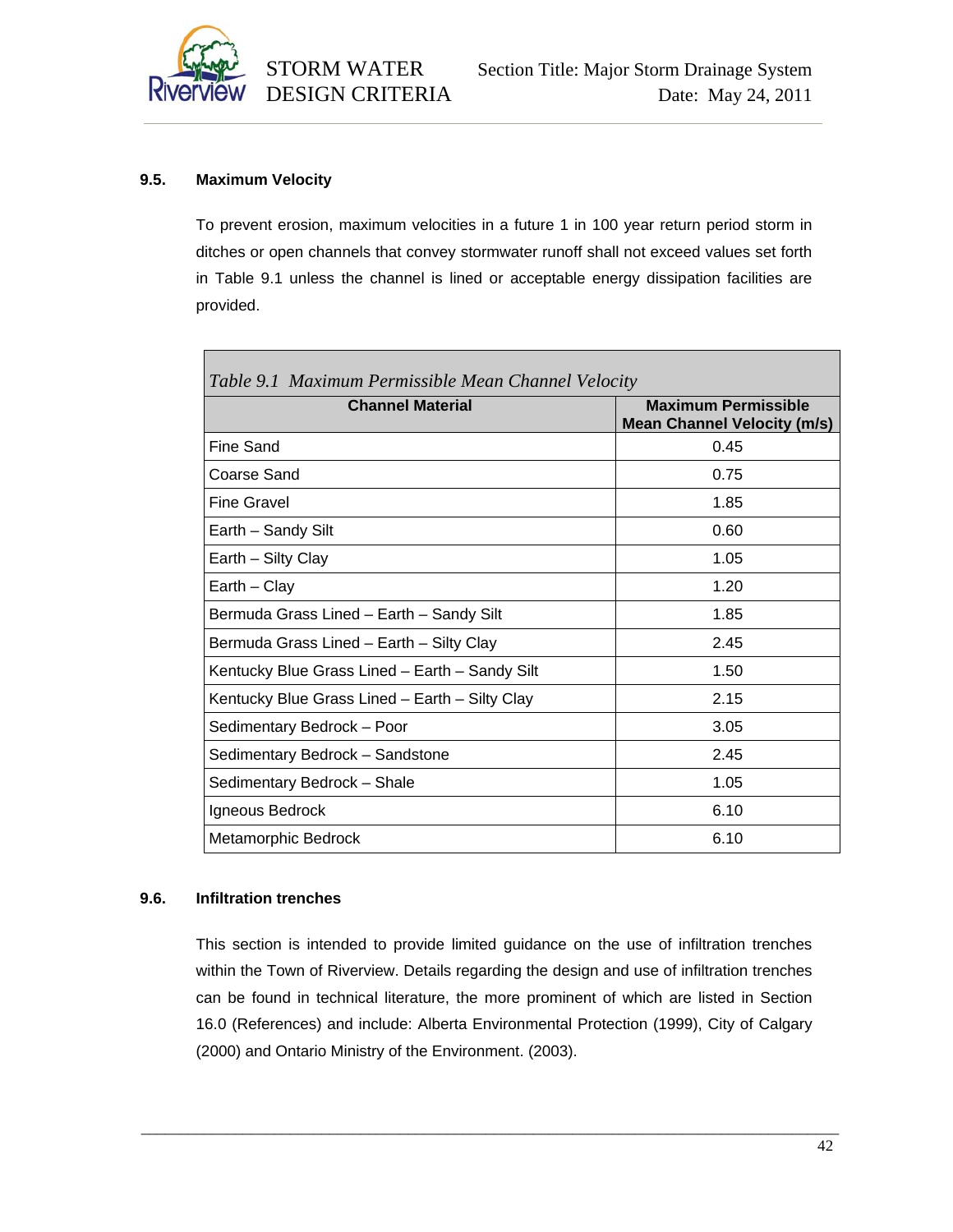

# *9.6.1. Hydrotechnical Considerations*

A Professional Engineer with experience in stormwater management shall do the design of an infiltration trench.

The designer should consider specific site conditions, such as soil type, depth of water table, topography, and contributing area conditions.

The designer should aim to improve the quality of stormwater runoff by removing both particulate and soluble pollutants by means of the infiltration trenches. Effective removal of sediment, phosphorus, nitrogen, trace metals, coliforms, and organic matter is accomplished through adsorption by soil particles, and biological and chemical conversion in the soil. Rates of pollutant removal are affected by the type of soil.

Infiltration trenches and basins should reduce runoff volumes normally directed toward minor drainage systems.

Infiltration trenches and basins should be designed to collect and temporarily store surface runoff and to promote subsequent infiltration, considering the volume of stormwater from a 5-year-return- period storm.

Infiltration basins should drain within 72 hours to maintain aerobic conditions (which favour bacteria that aid in pollutant removal) and to ensure there is capacity to receive the next storm.

#### *9.6.2. Location*

Infiltration trenches can be used as recharge devices for compact residential developments (less than 2 ha). Infiltration trenches differ from on-lot infiltration systems in that they are generally constructed to manage stormwater flow from a number of lots in a developed area, not a single property.

Infiltration trenches should only be used where the soil is porous and can absorb the required quantity of stormwater.

Potential contamination of groundwater should be considered when examining runoff quality directed to an infiltration trench or basin.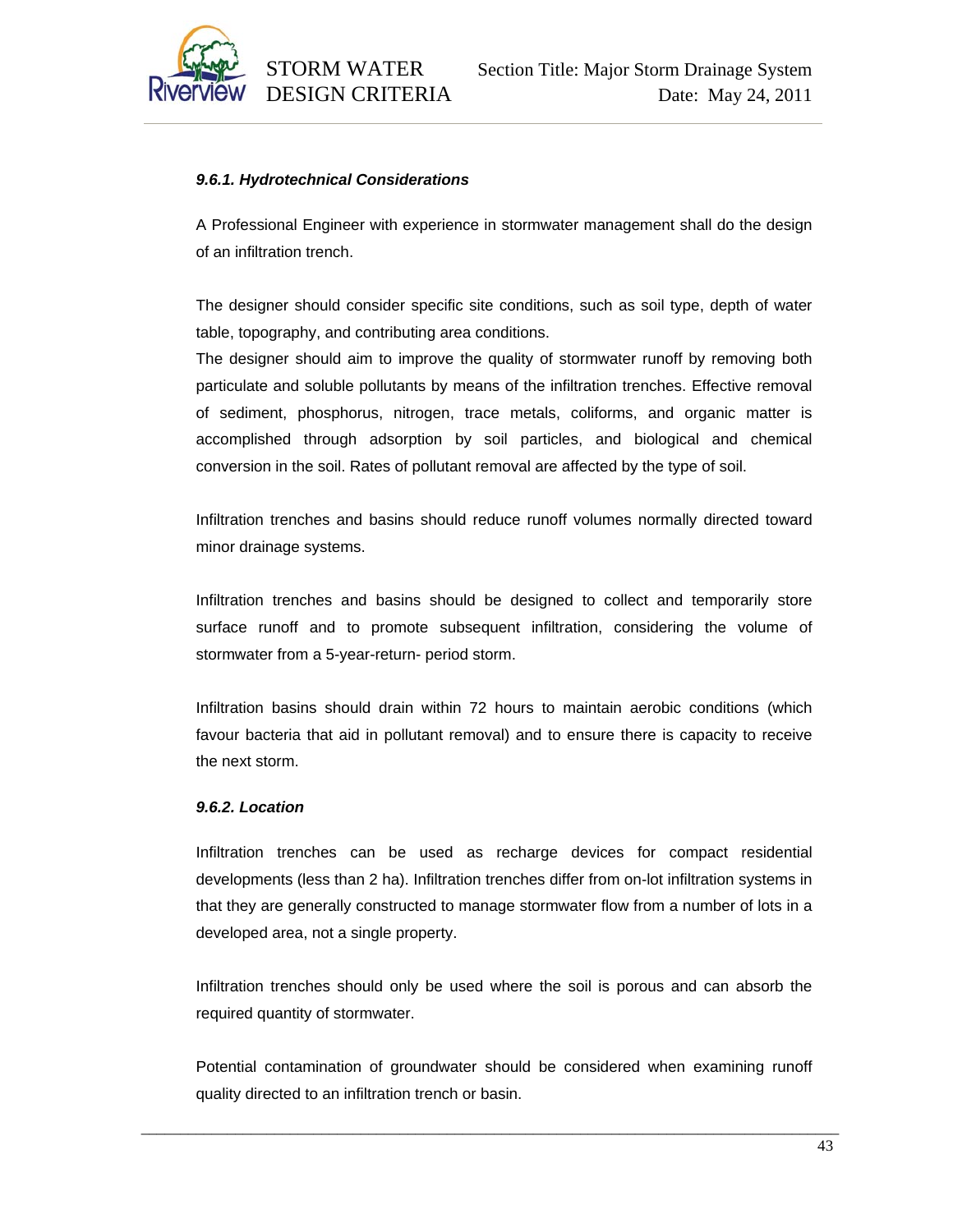

Infiltration trenches and basins are not recommended for use in commercial or industrial areas because of the potential for high-contaminant loads or spills that may result in groundwater contamination.

Infiltration trenches and basins should not be built under parking lots or other multiuse areas, within 2.0 m (measured vertically) of bedrock, near a septic field, on fill material, where the underlying soils have a low percolation rate (<1.3 mm) when fully saturated, or where runoff is likely to be highly polluted.

#### *9.6.3. Construction and Maintenance*

Only clean stone and other materials should be used in the construction of an infiltration trench.

Regular inspections and maintenance including the cleaning of inlets to prevent clogging is required to maintain proper operation, and to prevent the nuisances of insect infestations, odours, and soggy ground.

# **9.7. Buffer and Filter Strips**

Buffer and filter strips are practical and low-cost measures that provide rudimentary stormwater quality control. The following is intended to provide limited guidance on the use of buffer and filter strips within the Town of Riverview. Details regarding the design and use of buffer and filter strips (as well as other Best Management Practices) can be found in technical literature, the more prominent of which are listed in Section 16.0 (References) and include: Alberta Environmental Protection (1999), City of Calgary (2000) and Ontario Ministry of the Environment. (2003).

Buffer strips remove pollutants from overland runoff due to the fact that vegetation promotes pollutant filtration and infiltration of stormwater.

• Whenever possible, natural buffer strips should be maintained within 30 metres of the natural boundary of a wetland or the banks of a watercourse. Within the buffer strip, land should not be disturbed, vegetation removed, soil removed, or materials deposited.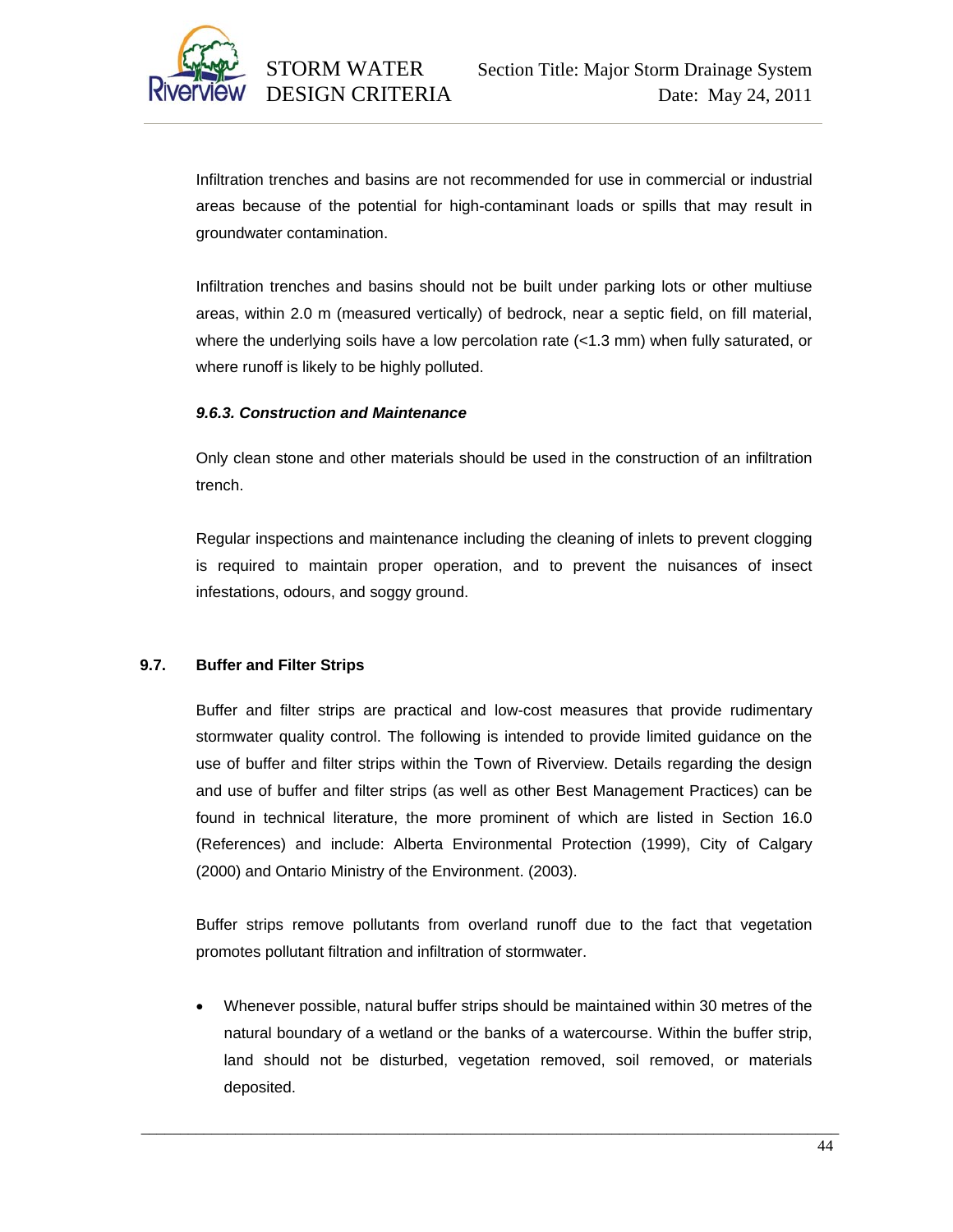

Filter strips are bands of close-growing vegetation, usually grass, planted between a source area and receiving watercourse, to provide a degree of stormwater quality control. The filtering action of the vegetation, sediment deposition, and infiltration of pollutantcarrying water reduces pollution to watercourses from sediment, organic matter, and trace metals, but are not considered reliable for the removal of soluble pollutants. Filter strips are used primarily in residential areas around streams or ponds, where runoff does not tend to be heavily polluted.

- When planning a stormwater management system for a drainage area, all filter strips should be considered ineffective for runoff velocities greater than 0.75 m/s, and for runoff volumes greater than that produced from a two-hectare catchment during a 25 year-return-period, 24 hour duration storm.
- The actual width of the filter strip should be determined considering topography, the characteristics of the upstream development, and the types of soil and vegetation at the site, with 10 m considered the minimum practical width.
- The ongoing maintenance of filter strips should be arranged as a critical component of stormwater quality control. Filter strips require periodic repair, such as re-seeding and the removal of dead vegetation.

#### **9.8. Grassed Swales**

# *9.8.1. Hydrotechnical Considerations*

Grassed swales should be designed as open channels using the Manning Equation, using a Manning's coefficient of 0.022 or greater.

The maximum velocity in a swale should be 0.5 m/s. Where velocities are greater than 0.5 m/s, the use of check dams can avoid uncontrolled channel scour.

\_\_\_\_\_\_\_\_\_\_\_\_\_\_\_\_\_\_\_\_\_\_\_\_\_\_\_\_\_\_\_\_\_\_\_\_\_\_\_\_\_\_\_\_\_\_\_\_\_\_\_\_\_\_\_\_\_\_\_\_\_\_\_\_\_\_\_\_\_\_\_\_\_\_\_\_\_\_\_\_\_\_\_\_\_\_\_\_\_

# *9.8.2. Dimensions and Layout*

A minimum bottom width of 1.0 m should be maintained.

A minimum depth of 1.0 m should be maintained.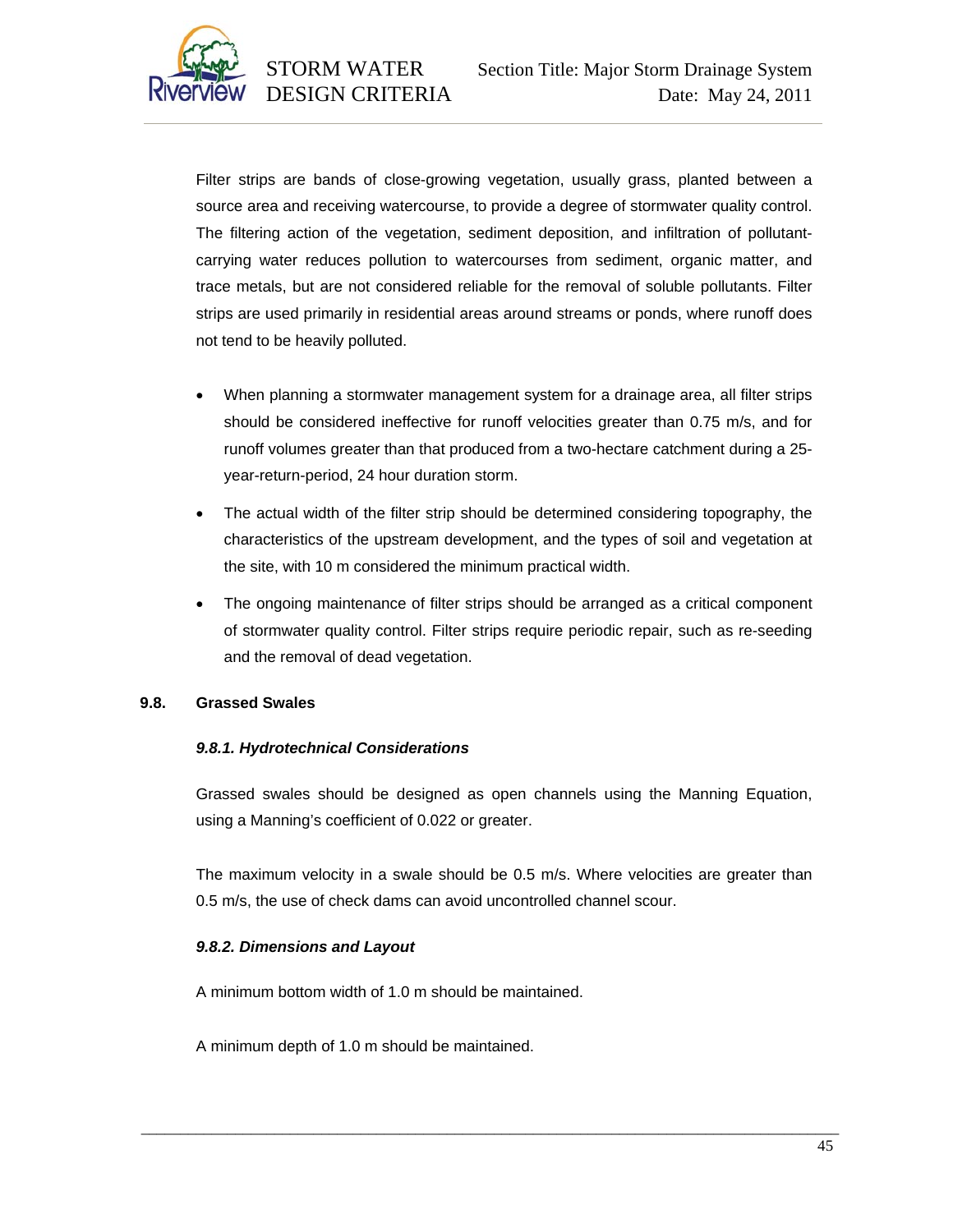

Side slopes should be no greater than 2.5 horizontal to 1 vertical, but are optimally less than 4 horizontal to 1 vertical.

Swales should be designed with longitudinal slopes that maintain conveyance and prevent flooding and local ponding in the swale.

#### *9.8.3. Location*

Grassed swales are typically used in more rural areas with rolling or relatively flat land. Grassed swales can be considered as an enhancement to stormwater curb and gutter system, but are not permissible as replacements for curb and gutter systems in commercial and high-density residential areas.

Since many particulates are effectively filtered by grassed swales, they should be considered for use at sites where contamination from suspended solids might occur. Grassed swales are not considered effective in filtering contaminants such as organic nitrogen, phosphorus, and bacteria.

# *9.8.4. Construction and Maintenance*

Grass should be local species or standard turf grass where a more manicured appearance is required.

The grass should be allowed to grow higher than 75 mm so that suspended solids can be filtered effectively.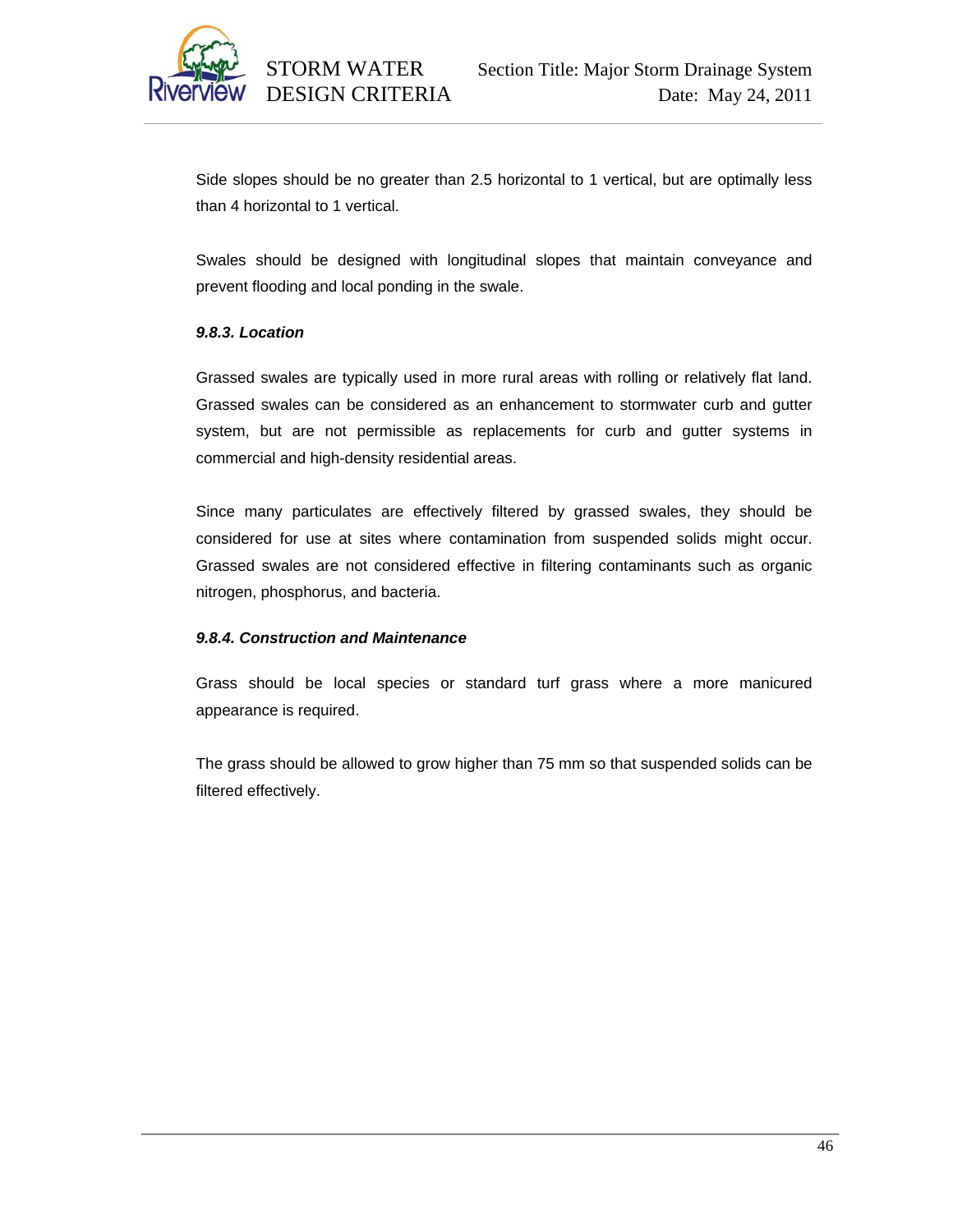

# **10.0 STREETS**

#### **10.1. Roadway Drainage**

Provision shall be made to remove runoff from streets into drainage channels, watercourses, and pipe systems at low points and at intervals that will assure that ponding of stormwater on streets does not occur for long durations.

The maximum depth of stormwater flow on any street shall not exceed 0.3 m, with a maximum flow velocity of 2 m/s.

For storms greater than the design storm of the minor drainage system (i.e. a storm event with a return period in excess of 5 years), streets could be designed to temporarily convey flow as part of the major drainage system. The flow conveyance capacity of street shall be determined using the Manning Equation, with a Manning's resistance coefficient of 0.013 (asphalt surfaces) or 0.015 (concrete surfaces).

For storms up to and including the 5-year-return-period storm, the Designer must ensure that, for all roads, a travelled way of adequate width is maintained to ensure the safe passage of all vehicles in both directions.

For residential streets and local collector streets, the Designer must ensure that during storms up to and including the major design storm (1.2 times the 100-year-return-period storm), the depth and spread of flow does not exceed the curb height and does not exceed the right-of-way width.

For major collector streets and arterial streets (emergency access routes), the Designer must ensure that during storms up to and including the major design storm (1.2 times the 100-year-return-period storm), a travelled way of adequate width is maintained to ensure the safe passage of vehicles in both directions.

For designated highways within the Town of Riverview, the more stringent of the New Brunswick Department of Transportation design criteria or the Town of Riverview specifications for drainage infrastructure shall apply.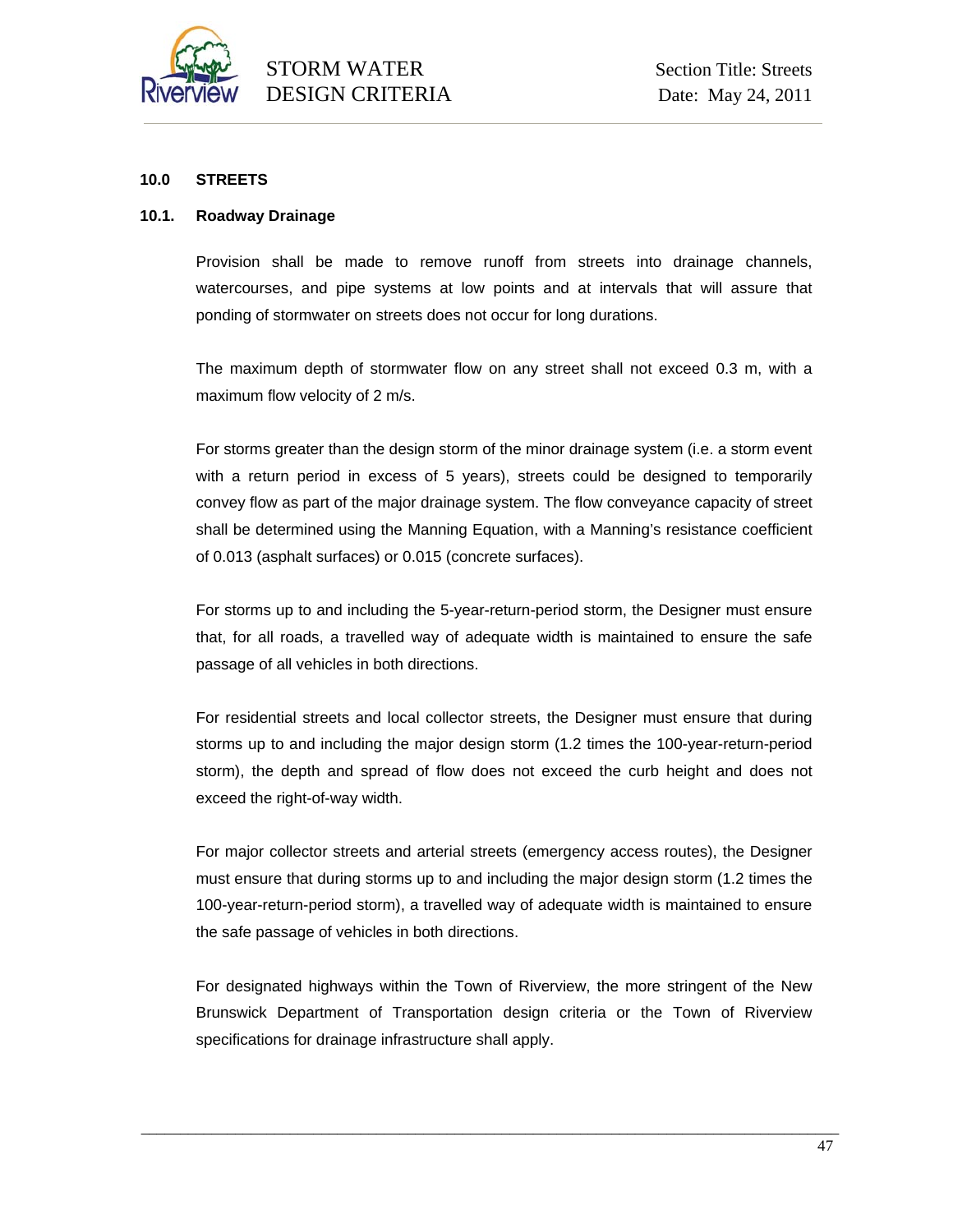

# **10.2. Curbs and Gutters**

Curbs and gutters are usually installed along town streets. The gutter should be hydraulically efficient with a smooth surface texture and a minimum grade of 0.5%, which is generally the same longitudinal grade as the pavement surface. Gutter flow can be determined using a modified version of the Manning Equation:

$$
Q = (0.375 \ S_o^{0.5} d^{2.667}) / (n * S_x)
$$
 [10.1]

Where:

| Q | the gutter flow in $m^3/s$ , |
|---|------------------------------|
|---|------------------------------|

- *So* the longitudinal slope, m/m,
- *d* the depth of flow at the curb, m,
- *n* Manning's resistance coefficient, and
- *Sx* cross slope over the pavement area, m/m.

In applying the equation, allowance should be made for changes in the gutter cross section if the slope of the gutter is depressed near the curb.

The depth and spread of flow during the major design storm (1.2 times the 100-yearreturn-period storm) shall be contained within the right-of-way if the curb acts as a barrier, or discharged from the right-of-way into municipal service easements designed to convey the overland flow if the curb can be overtopped.

For storms with a magnitude less than or equal the design storm of the minor drainage system, i.e. the 5-year-return-period storm, roadways should remain free of water, except for water accumulated between inlets. The maximum spread of water across a street as measured from the curb should not exceed 3 m or one half of the width of the traffic lane closest to the curb, whichever is less. The calculation of maximum stormwater spread should be based on a road crown of 3.0%, in accordance with the Town of Riverview general specifications for road and street design.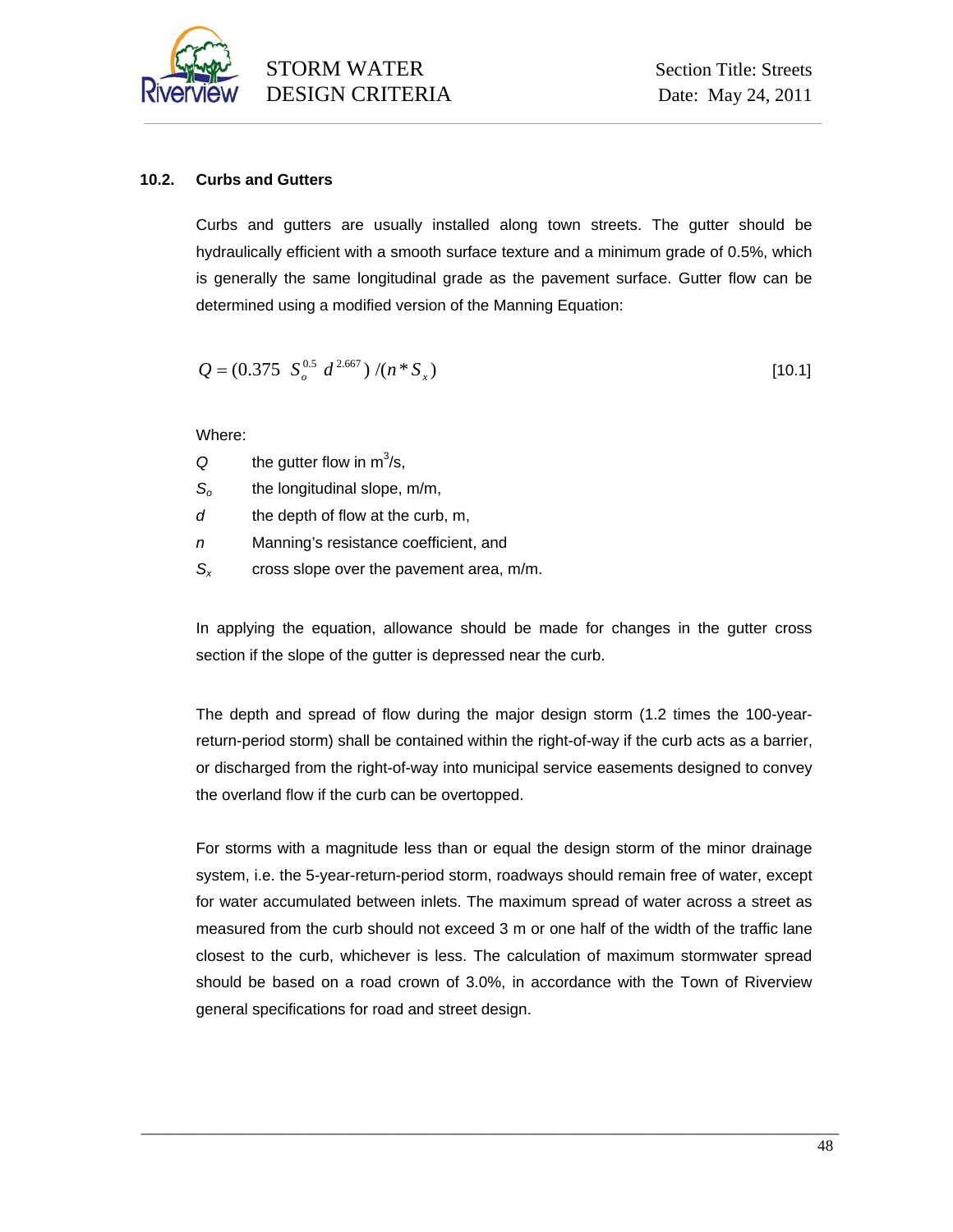

The spacing between two consecutive inlets shall be such that the immediate spread upstream of the downstream inlets shall be less than the maximum permissible spread (as specified above), or 120 m, whichever is less.

Inlets along streets should also be provided at:

- sag points in the gutter grade, upstream of major street intersections and pedestrian cross walks, and along median barriers,
- upstream and downstream of bridges, and
- upstream of the starting point of a horizontal curve where there are major changes in cross (transverse) and longitudinal slope.

# **10.3. Roadway Ditches**

Roadway ditches shall be designed as a trapezoidal open channel with a minimum bottom width of 1.0 m and maximum side slopes of 3 horizontal to 1 vertical.

Ditches shall be designed with adequate capacity to carry the flow expected from the major design storm (1.2 times the 100-year-return-period storm).

The minimum grade of a ditch shall be 0.5%.

The maximum velocity in an unlined ditch shall be in accordance with Table 9.1.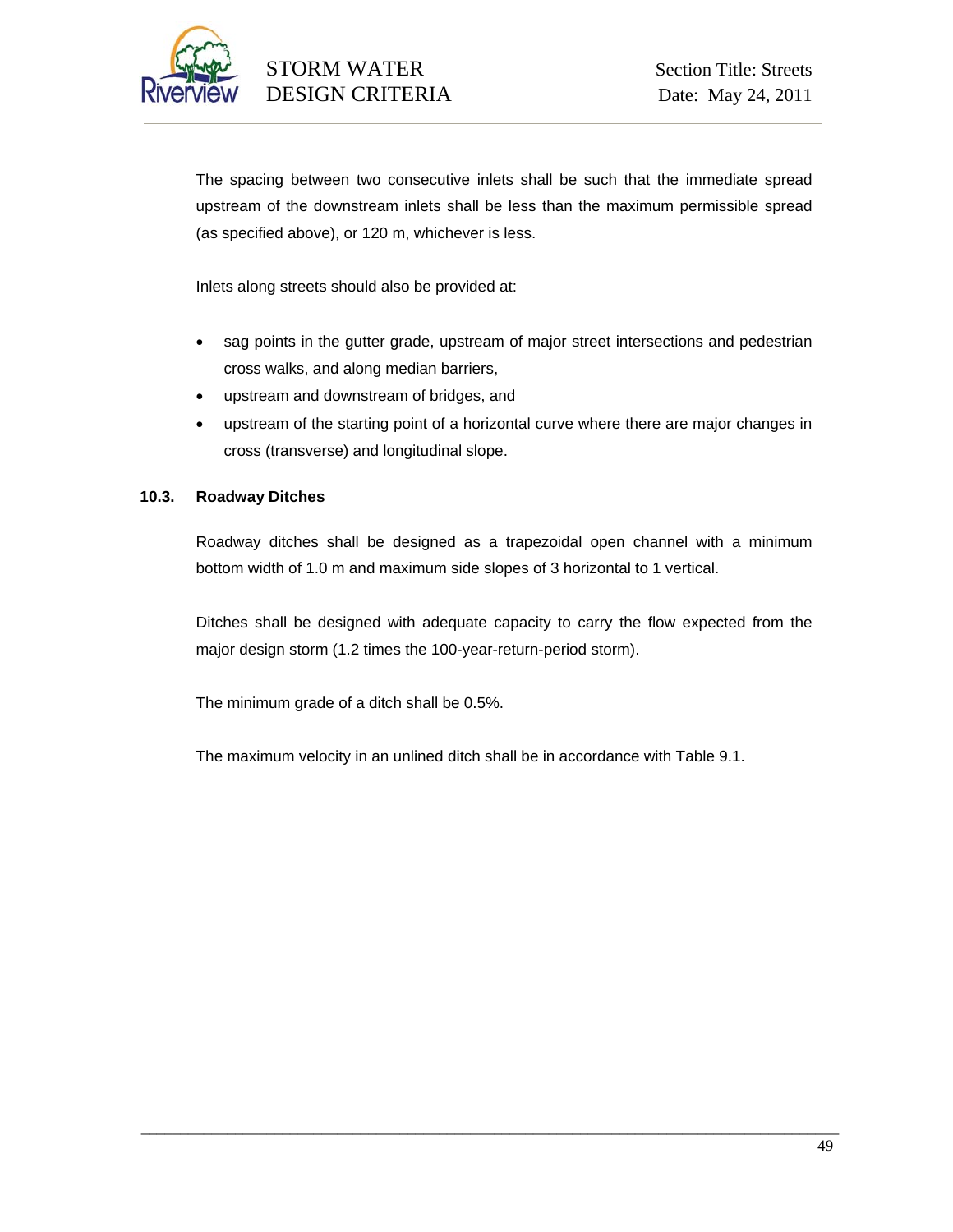

#### **11.0 CULVERTS**

#### **11.1. Minimum Diameter**

Minimum culvert diameter is 450 mm for circular culverts. Minimum culvert width by height is 450 mm x 450 mm for rectangular culverts. No downstream decrease in culvert sizing is permitted.

#### **11.2. Minimum Depth**

Minimum cover for culverts under roadways is 500 mm.

#### **11.3. Maximum Depth**

The Consultant may be required to submit pipe strength calculations including earth loading, line loading, and induced loading, accounting for site conditions and construction practices.

#### **11.4. Hydraulic Capacity**

Culverts are to be sized to convey instantaneous peak flows with a headwater depth (*HW*) to culvert diameter (*D*) ratio of 1.0 accounting for both inlet control and outlet control.

Culverts located under driveways and roadways are to be designed to accommodate the 1 in 5 year return period storm, unless otherwise directed by the Town of Riverview Engineering and Public Works Department.

Culverts located in drainage courses or natural watercourses are to be designed to accommodate the future 1 in 100 year return period storm, unless otherwise directed by the Town of Riverview Engineering and Public Works Department.

#### **11.5. Maximum Headwater Depth**

Maximum headwater elevation (*HW*) for both inlet control and outlet control should be checked relative to adjacent ground surface and adjacent structures for compatibility. The Consultant may reduce maximum headwater elevations (*HW*) for culverts under inlet control by improving inlet hydraulics. Table 11.1 and Table 11.2 present entrance loss coefficients (*ke*) for reinforced concrete pipe (RCP) and corrugated steel pipe (CSP).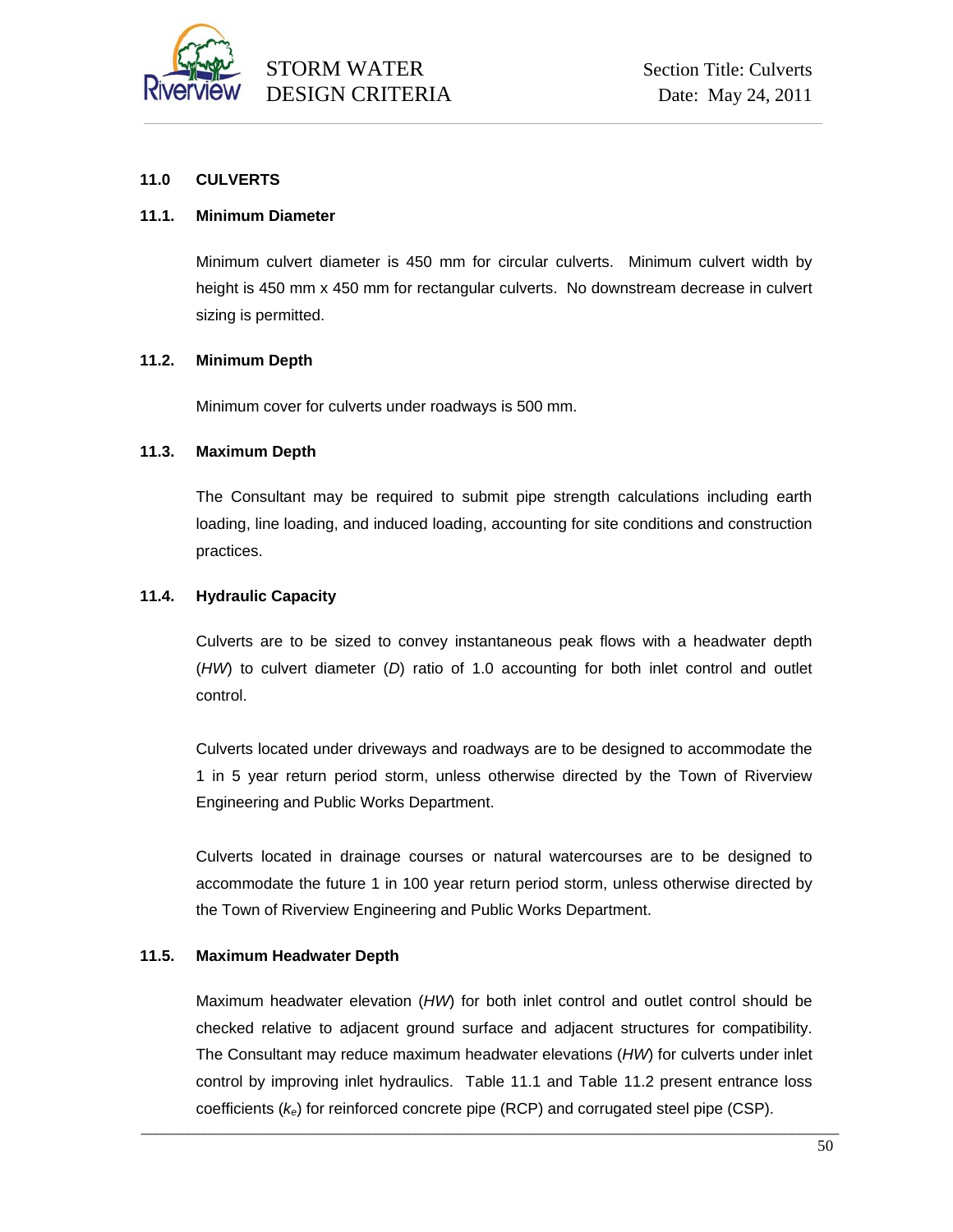

*Table 11.1 Entrance Loss Coefficients (*ke*) for Reinforced Concrete Pipe (RCP) Culverts Under Inlet Control* 

| <b>Inlet Geometry</b>                               | Inlet<br><b>Type</b> | <b>Entrance</b><br>Loss<br><b>Coefficient</b><br>$(k_e)$ |
|-----------------------------------------------------|----------------------|----------------------------------------------------------|
| Projecting from fill (bell end)                     | 1a                   | 0.2                                                      |
| Projecting from fill (square cut end)               | 1b                   | 0.5                                                      |
| Mitered to conform to slope                         | 2                    | 0.7                                                      |
| Headwall or headwall and wingwalls (bell end)       | За                   | 0.2                                                      |
| Headwall or headwall and wingwalls (square cut end) | 3b                   | 0.5                                                      |
| Flared inlet conforming to slope                    | 4                    | 0.5                                                      |
| Headwall or headwall and wingwalls (rounded edge)   | 5                    | 0.1                                                      |

*Table 11.2 Entrance Loss Coefficients (*ke*) for Corrugated Steel Pipe (CSP) Culverts Under Inlet Control* 

| <b>Inlet Geometry</b>                             | <b>Inlet</b><br><b>Type</b> | <b>Entrance</b><br>Loss<br><b>Coefficient</b><br>$(k_e)$ |
|---------------------------------------------------|-----------------------------|----------------------------------------------------------|
| Projecting from fill                              | 1                           | 0.9                                                      |
| Mitered to conform to slope                       | $\mathfrak{p}$              | 0.7                                                      |
| Headwall or headwall and wingwalls (square edge)  | 3                           | 0.5                                                      |
| Flared inlet conforming to slope                  | 4                           | 0.5                                                      |
| Headwall or headwall and wingwalls (rounded edge) | 5                           | 0.2                                                      |
| Bevelled ring                                     | 6                           | 0.25                                                     |

# **11.6. Inlet Design**

All culverts under roadways are to be equipped with an inlet headwall, or some other form of embankment stabilization and erosion control.

# **11.7. Outlet Design**

All culverts under roadways are to be equipped with an outlet headwall, or some other form of embankment stabilization and erosion control.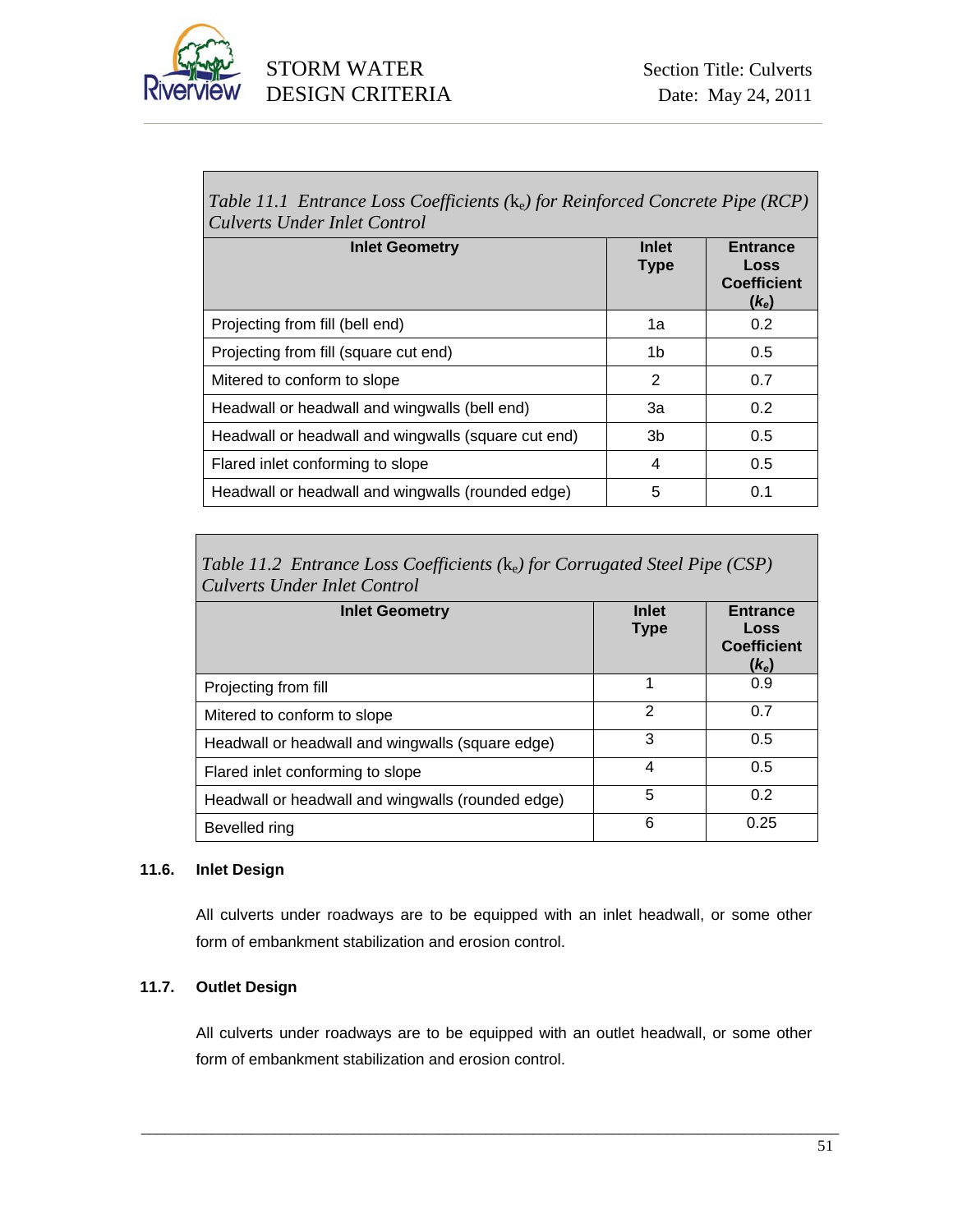

# **11.8. Outlet Velocity**

The maximum culvert outlet velocity is 4.0 m/s. A rip rap splash pad and apron must be designed to transition the culvert outlet velocity to the mean downstream channel velocity. Rip rap should be sized in accordance with Equation 11.1.

$$
D_{mean} = 0.019 \cdot V^2 \tag{11.1}
$$

Where:

*Dmean* equivalent spherical diameter of rip rap (m) *V* culvert outlet velocity (m/s)

Culvert outlet velocities must not exceed the maximum permissible mean channel velocities for a given channel material as presented in Table 9.1.

# **11.9. Inlet and Outlet Grates**

Culverts under driveways and roadways less that 25 m in length shall not normally require inlet and outlet grates.

Culverts longer than 25 m shall be equipped with inlet and outlet grates.

Inlet grates shall be constructed of vertically oriented bars. Outlet grates shall be constructed of horizontally oriented bars. Design and sizing of inlet and outlet grates must account for the restriction in flow created by the grate and blockage. Under no circumstances shall a culvert be equipped with an outlet grate and no inlet grate. Generally, the cross sectional area of the grate should be 5 to 10 times the cross sectional area of the pipe. Placement of the grate should be at least one pipe diameter from the end of the pipe.

# **11.10. Culvert Materials**

Culverts under driveways shall be as per the Town of Riverview Standard Municipal Specifications.

Culverts under roadways must be reinforced concrete pipe (RCP), or approved equal.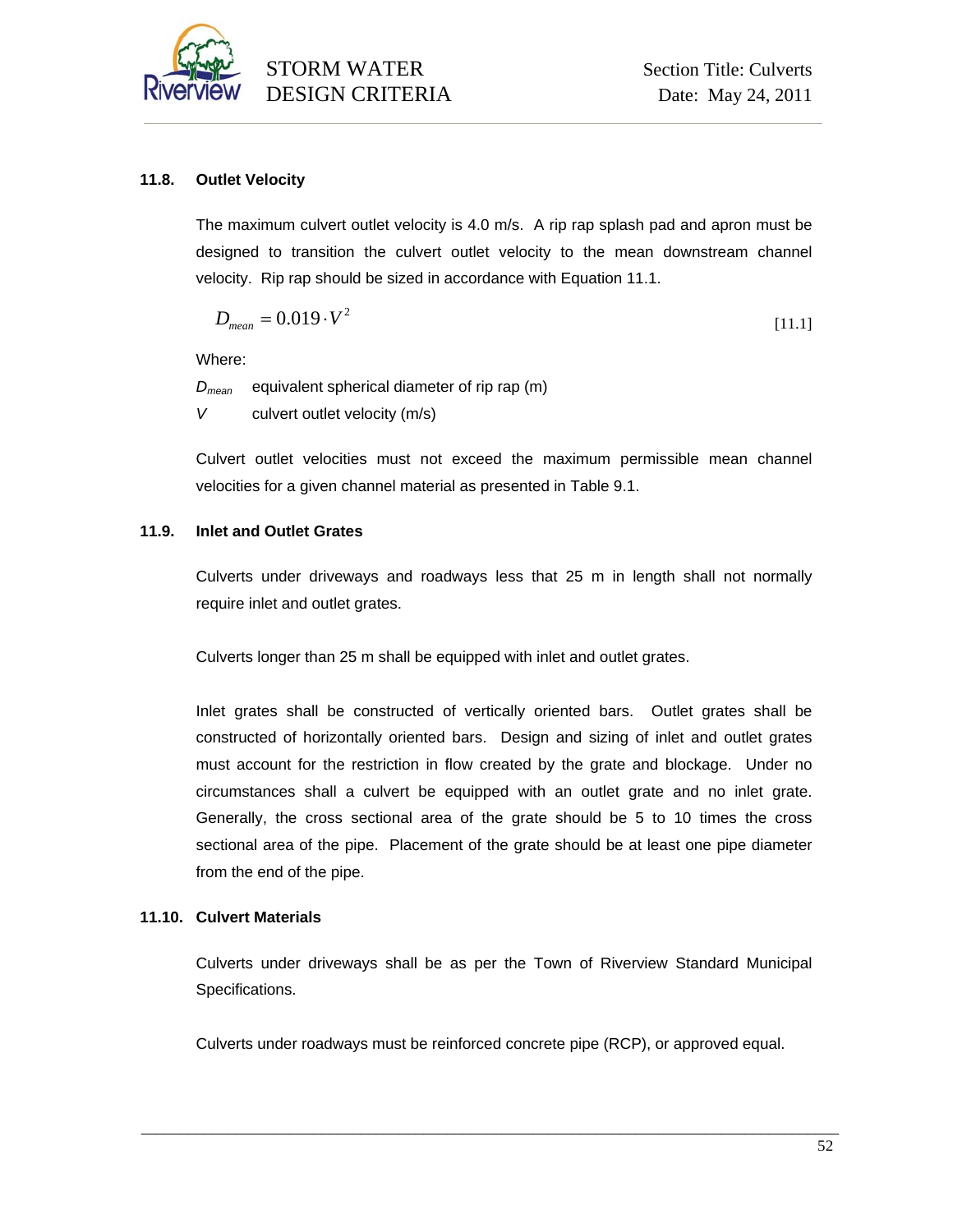

# **12.0 OIL AND GRIT SEPARATORS (OSG)**

# **12.1. Design Considerations**

Oil and grit separators are intended to remove sediment, debris and hydrocarbons (oil and grease) from stormwater, and may consist of commercial in-ground structures (such as Stormceptor® or CDS units), custom-designed structures, ponds, or other BMPs.

The cases where oil and grit separators are required are described in Section 4.3 of these specifications.

The oil and grit separators should be designed such that high flows from infrequent rainfall events do not result in the re-suspension of contaminants in the separator and the discharge of these contaminants into the receiving environment or the storm sewer system.

The design of oil and grit separators or the selection of commercially available oil and grit separators should be done by a Professional Engineer with experience in stormwater management. The designer should consider specific site conditions, such as soil type, depth of water table, topography, the expected types and amounts of pollutants, and overall stormwater management for the catchment.

Oil and grit separators should be designed and constructed to the following performance standards:

- A total Suspended Solids concentration in the stormwater discharge is not to exceed 25 mg/L. The effective opening size of the sieve or filter medium that is to be used in determining this concentration is 1.0 µm.
- All particles with a diameter in excess of 75 µm shall be removed during a flow that equals the magnitude of 30% of the two (2) year return period flow event.
- The total hydrocarbon concentration in stormwater shall be less than 1ppm or 1 mg/L.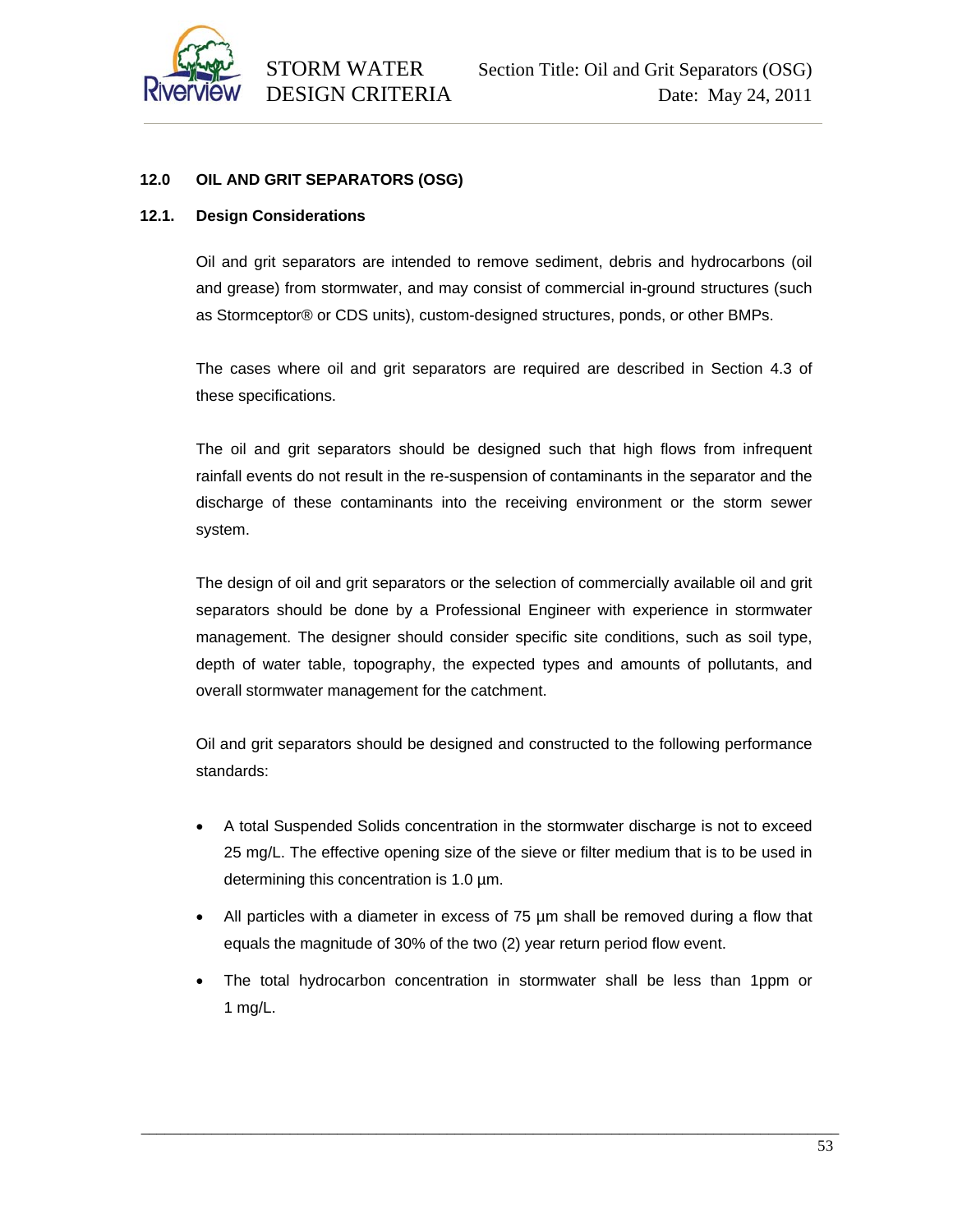

# **12.2. Location**

Oil and grit separator structures should generally be installed underground as a component of the minor drainage system. Oil and grit separator ponds or other nonstructural BMPs should generally be installed within the property boundaries of the development that it services, and should generally be installed in the most downstream portion of a property.

Oil and grit separators can be installed as stand-alone devices in less developed portions of the Town of Riverview, provided that they are designed and constructed so that they could be tied into the minor drainage system at a future time.

Oil and grit separators should be located so as to allow the collection of all runoff from a property and prevent the discharge of contaminant runoff into the minor stormwater system or receiving watercourses.

Oil and grit separators are particularly well suited to capture particulates and hydrocarbons from loading/parking areas at commercial facilities, and gas stations (CMHC, Alternative Stormwater Management Practices for Residential Projects). Their major environmental benefit comes in the form of improved downstream water quality as part of a treatment train.

#### **12.3. Maintenance**

Oil and grit separators should be designed and constructed to ensure easy access for inspection and cleaning.

Oil and grit separators should be cleaned of sediment, accumulated oils and grease, debris and other pollutants as needed to ensure the continued proper operation of the system. The maintenance of oil and grease separators shall be discussed with the Town of Riverview's Engineering and Public Works Department prior to their adoption and installation.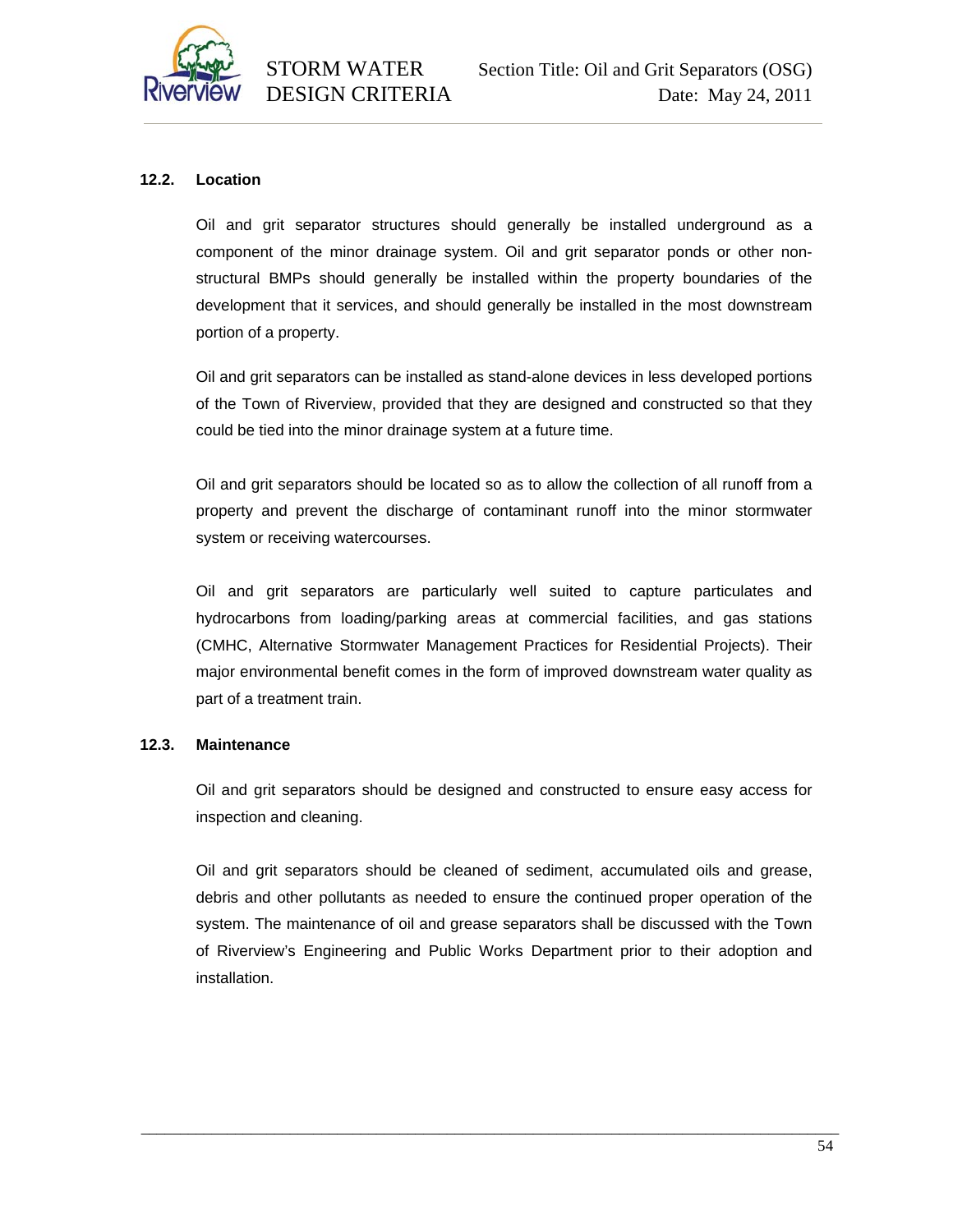

#### **13.0 DOWNSTREAM EFFECTS**

#### **13.1. Other Considerations**

Explicit consideration shall be given to public safety, NBDOE regulations, NBDOT regulations, nuisance, and maintenance implications of ditches, open channels, and drainage courses. Attempts shall be made to limit the number of partial enclosures of a ditch, open channel, or drainage course by driveways, roadways, and other crossings.

#### **13.2. Stormwater Control Facilities**

Investigation of requirements to mitigate the downstream effects of a proposed development shall be carried out to determine the requirements for and feasibility of the utilization of a facility for stormwater runoff control through attenuation. If a determination is made that an attenuation facility is required, its design shall be carried out using appropriate methods and sound engineering principles. The design shall take into consideration various factors including, but not limited to, watercourse protection, erosion and sediment control, impact on adjacent property, maintenance requirements, public safety, access, liability, and nuisance. Such attenuation facilities shall be designed to control the peak runoff conditions for multi-storm events up to the 100 year return period storm.

Details regarding the design and use of stormwater attenuation ponds can be found in technical literature, the more prominent of which are listed in Section 16.0 (References) and include: Alberta Environmental Protection (1999), City of Calgary (2000) and Ontario Ministry of the Environment. (2003).

Stormwater attenuation ponds can include wet ponds and dry ponds. Wet ponds have a permanent standing body of water. Dry ponds only contain water immediately following a storm event. Wet ponds provide better breeding habitat for insects than dry ponds (and thereby increase the spread of biting insect-borne diseases such as the West-Nile virus) and have a greater potential than dry ponds to increase water temperature to levels lethal to aquatic life. The Town of Riverview's Engineering and Public Works Department prefers the use of dry ponds over wet ponds.

The purpose of a dry pond is to temporarily store stormwater runoff in order to restrict peak discharge to pre-development conditions and reduce the potential of downstream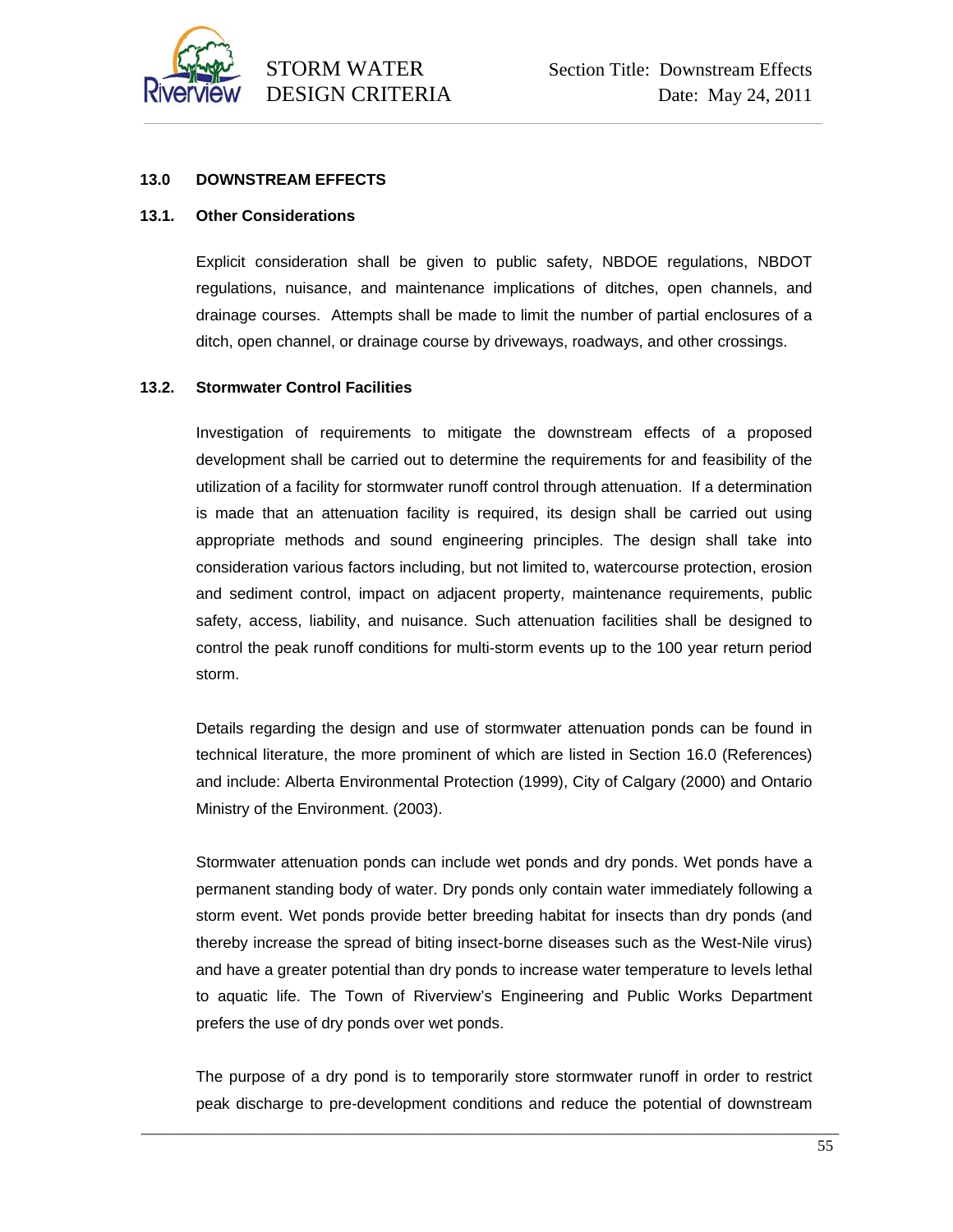

flooding and erosion. Dry ponds are not considered effective for volume reduction, although some evaporation may occur. As a detention facility, a dry pond should flatten and spread the inflow hydrograph, thus lowering the peak discharge.

Because dry ponds have no permanent pool of water, the removal of stormwater contaminants in dry ponds is a function of the pond's drawdown time. Dry ponds operating in a batch mode are considered more effective than a dry pond operating in a continuous mode.

During the design process, the Designer should generate a hydrograph to assess the performance of the stormwater pond. Other design considerations include ease of maintenance and use of the dry pond. In addition, the Designer could consider alternate means, including fabricated storm drainage detention facilities, to reduce peak flows.

# *13.2.1. Hydrotechnical Considerations*

The emergency spillway of the pond should be designed for a major design storm (1.2 times the 100-year-return-period). Snowmelt should be included in the estimate of runoff.

The pond should be designed to empty completely within 72 hours following the termination of stormwater inflow.

# *13.2.2. Dimensions and Layout*

In order to maximize the water quality benefits from a stormwater attenuation pond, the ratio of effective pond length to width should exceed 3 to 1, and the inlet should be located as far away from the outlet as possible.

The bottom of dry ponds shall be graded to drain properly all areas after operation. The minimum bottom slope is 1.0%. The recommended bottom slope is 2.0%.

In consideration of public safety, the maximum allowable active retention storage depth for a dry pond is 1.5 m.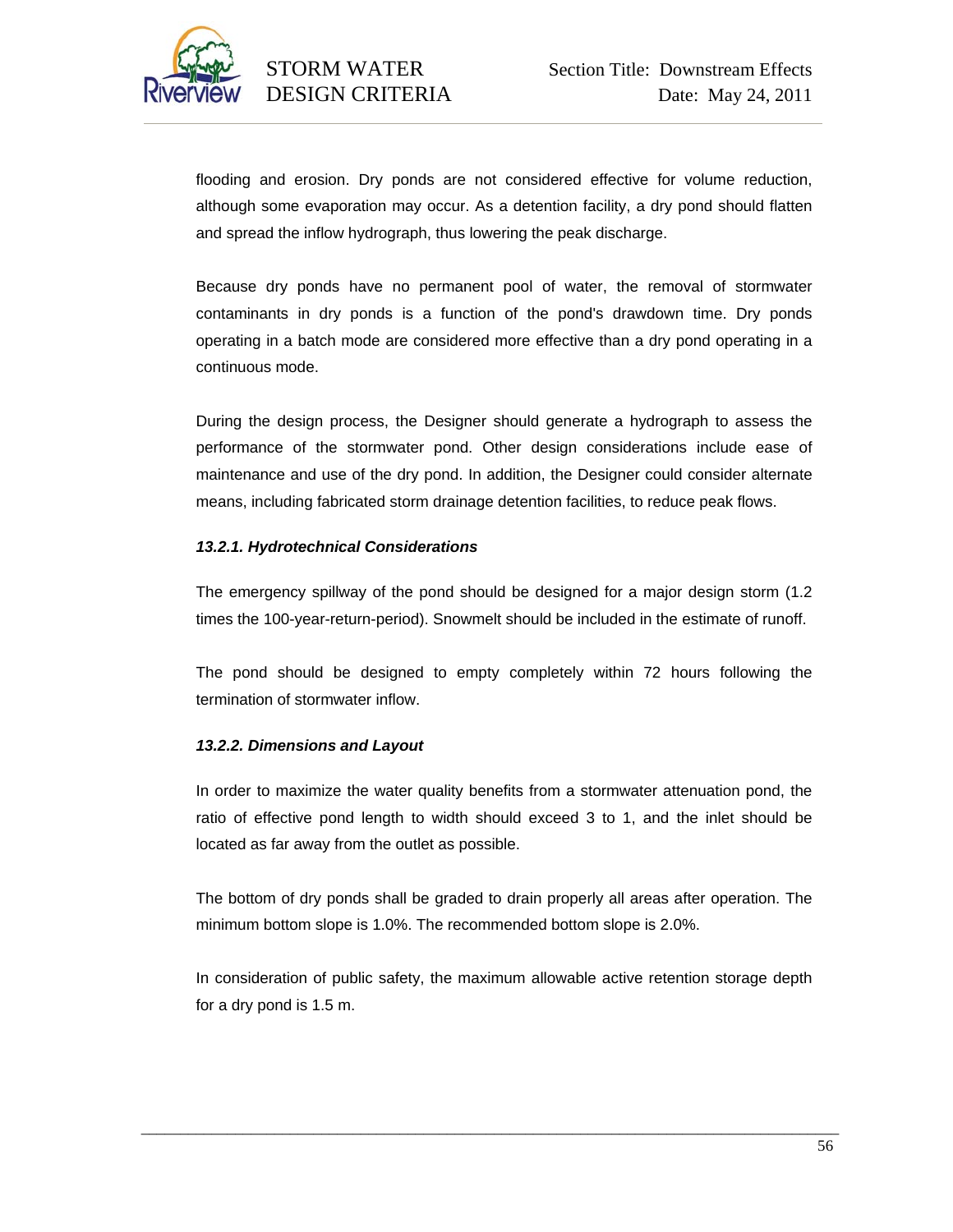

The maximum embankment slopes of stormwater retention ponds are 4 horizontal to 1 vertical for interior (inward facing) slopes, and 3 horizontal to 1 vertical for exterior (outward facing) slopes.

The minimum pond freeboard is 1.0 m.

# **13.3. Storm Drainage Municipal Service Easement**

No storm drainage is to be carried onto, through, or over private property, within a subdivision, other than by a natural watercourse, excavated ditch, or minor storm drainage system. To ensure access to storm drainage systems, a municipal service easement of adequate width shall be deeded to the Town of Riverview in the following cases:

- Excavated ditches or storm sewers within the boundary of the subdivision.
- Where a need is identified by the Town of Riverview Engineering and Public Works Department to accommodate future upstream drainage, a municipal service easement shall be provided from the roadway to the upstream limits of the subdivision.
- A municipal service easement may be required for excavated ditches or minor storm drainage systems that are adjacent to and immediately downstream of the subdivision that are required to ensure proper functioning of the subdivision storm drainage system. A municipal service easement will not normally be required for a natural watercourse.
- Where subdivision stormwater runoff flows from the subdivision onto adjacent properties other than in a natural watercourse, a municipal service easement in favour of the Town of Riverview must be provided by the owners affected.

Natural watercourses shall not normally be carried in roadside ditches or minor storm drainage systems.

# **13.4. Discharge to Adjacent Properties**

All storm drainage is to be self-contained within the limits of the subdivision, except for natural drainage associated with runoff from undeveloped areas. In all cases,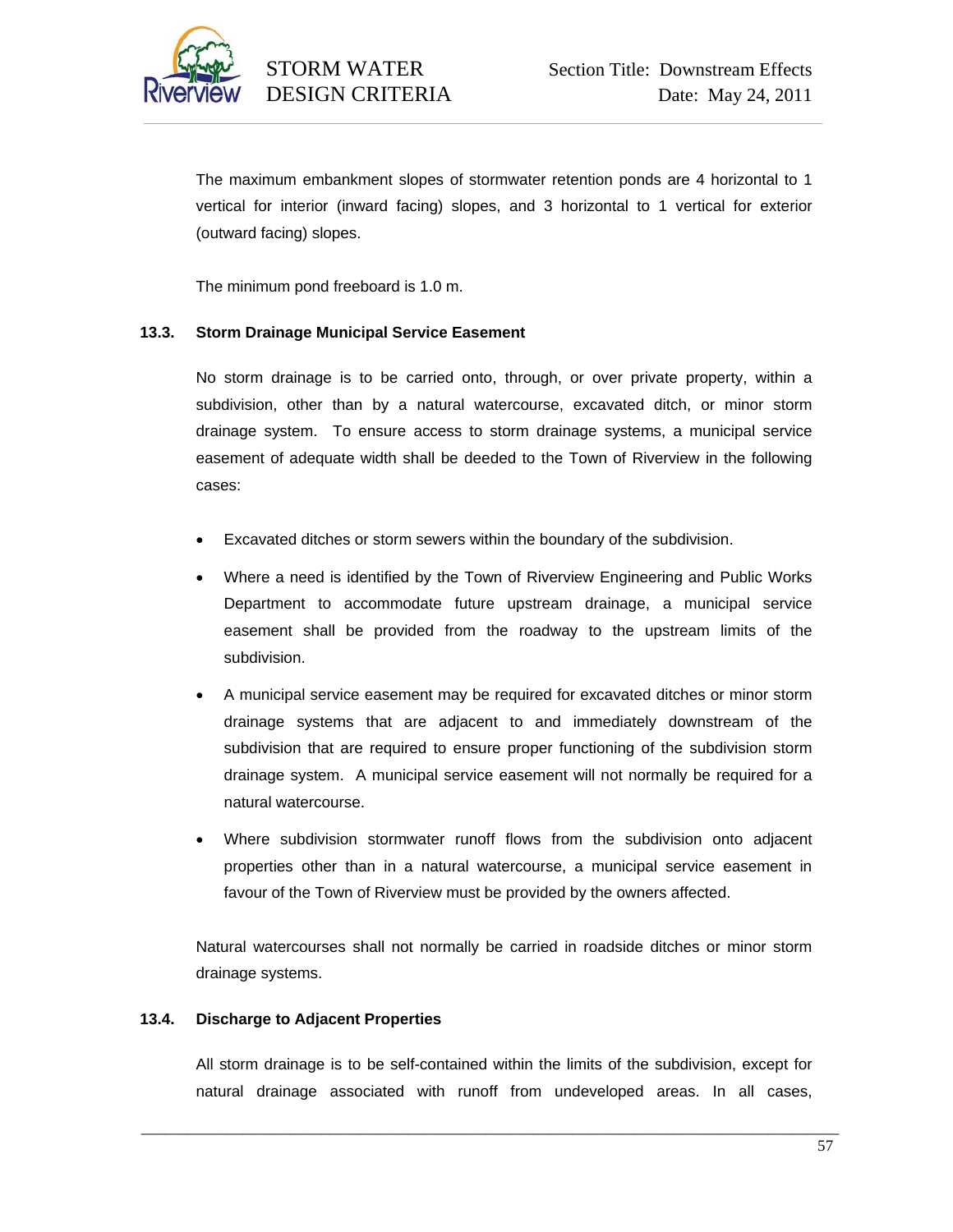

concentration and conveyance of stormwater to adjacent properties outside the subdivision limits is prohibited unless the developer obtains permission from the adjacent property owners, and unless private drainage or service easements are provided.

The grading along the limits of the subdivision shall be carefully controlled to avoid disturbance of adjacent properties or an increase in the discharge of stormwater to those properties. Drainage may be prevented from entering a property by constructing a barrier to overland flow, provided this does not interfere with natural drainage or impacts neighbouring properties (i.e. natural drainage may not be "cut-off" and the construction of hydraulic controls may not cause off-property flooding).

Runoff from within the subdivision, however, may be directed to a natural stream, watercourse, or storm drainage system owned by the Town of Riverview.

The lot grading design shall provide for drainage from adjacent properties where no other alternative exists.

The lot grading design shall provide for temporary drainage of all blocks of land within the subdivision that are intended for future development.

During the design of storm drainage systems, provision must be made for accommodating natural drainage from adjacent properties by means of an interceptor swale or other system component.

Where a drainage channel to service one property is to be constructed on an adjacent property, written permission from the adjacent property owner(s) for such construction shall be required. A copy of the document which grants said approval shall be submitted to the Town of Riverview Engineering and Public Works Department.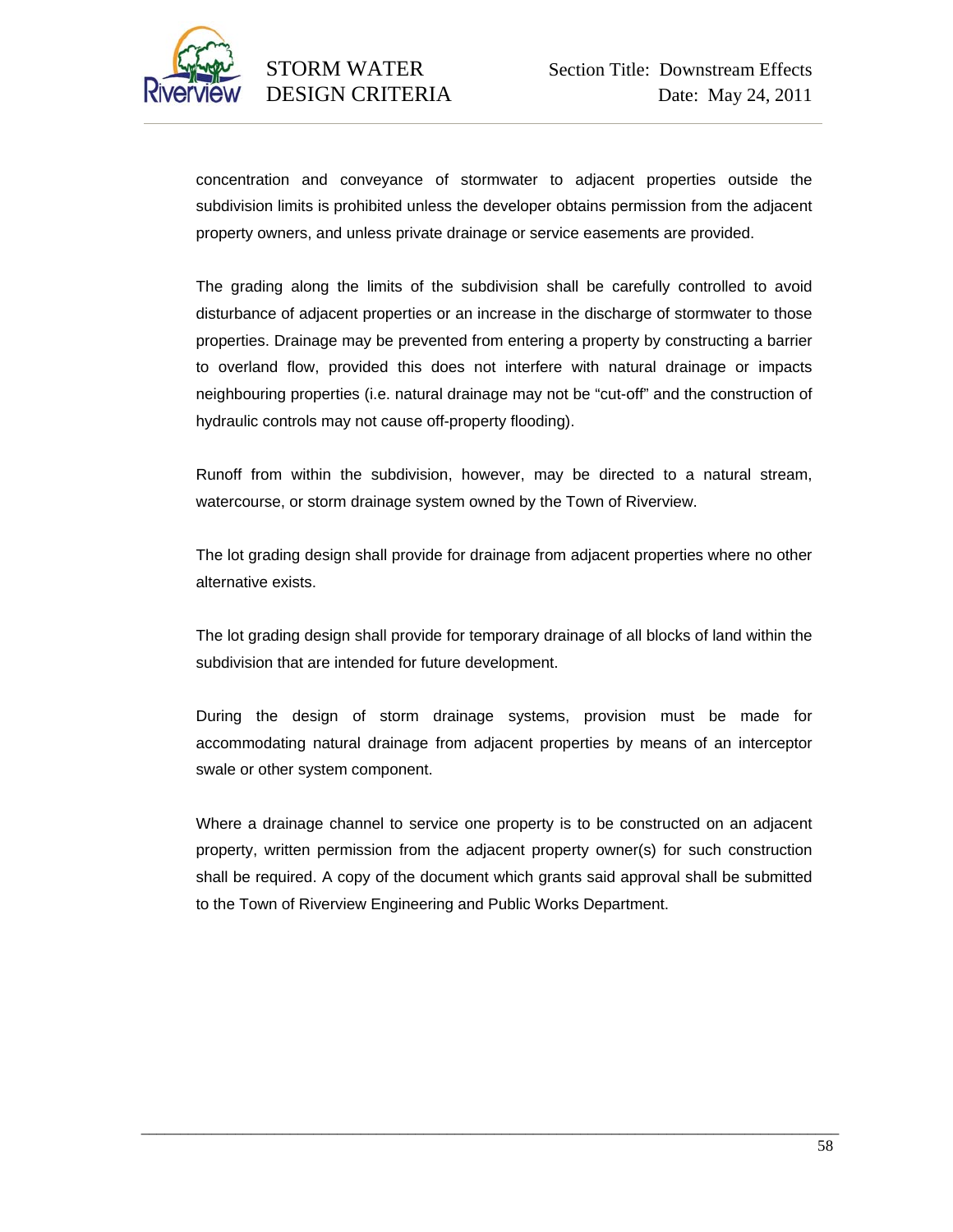

# **14.0 ANALYSIS OF EXISTING STORM DRAINAGE SYSTEMS**

In the absence of existing Master Planning, it may be necessary to analyze the capacity of existing storm drainage systems, including storm sewer systems within the Town of Riverview. This may be required due to the fact that a proposed development is going to increase stormwater runoff to an existing system, and the existing system needs to be analyzed to ensure that it will convey the additional flows without any problems. It may also be necessary to analyze an existing system due to complaints of flooding or problems in the system. Where consultants are required to analyze an existing storm drainage system within the Town of Riverview, the following procedure shall be followed.

#### **14.1. Hydrologic Analysis**

Where existing systems are being analysed, it is crucial to determine the peak stormwater runoff to a given point in a system caused by severe rainfall events and snowmelt events. Where storage facilities are included in the study, it may be necessary to determine the hydrograph of the stormwater runoff to a particular point; that is, instantaneous peak flow will not be adequate for the evaluation of storage facilities. In determining the stormwater runoff or hydrographs, the methods as described in Section 6.0 shall be used.

In preparing a hydrologic and hydraulic model, it may be necessary to determine the drainage area to each individual storm manhole and each individual storm catchbasin. This information should be compiled on a master drawing of the area being studied with appropriate labels for the areas, manholes, and catchbasins such that calculations can be easily compared to the plan. For minor storm drainage systems, ie. storm sewers and catchbasins, the 1 in 5 year return period storm shall be checked for the points of interest. For open channels, watercourses, and major drains on streets, the future 1 in 100 year return period storm shall be checked for the points of interest.

#### **14.2. Hydraulic Analysis**

For each component of the existing storm drainage system such as a storm sewer main, open channel, watercourse, or culvert, the hydraulic capacity of that portion of the system needs to be determined and compared to the flow determined from the hydrologic calculations. The following procedures are accepted by the Town of Riverview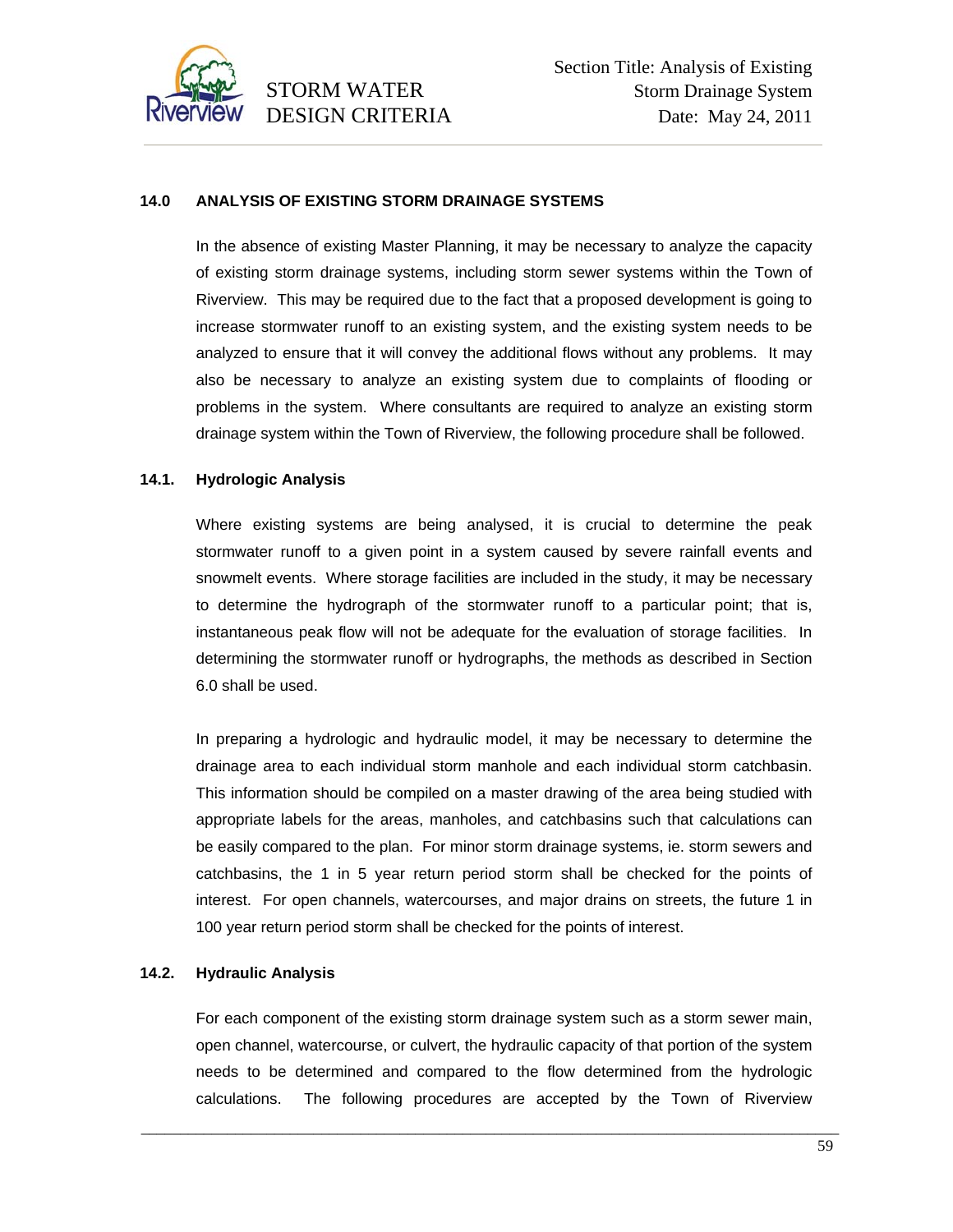

Engineering and Public Works Department for determining the hydraulic capacity of storm drainage structures.

# **14.3. Open Ditches, Channels, and Watercourses**

To determine the capacity of open channels, ditches, and watercourses, the Manning equation may be used where grades are relatively steep, greater than 1%. Where grades are less than 1%, it may be necessary to account for backwater effects using the energy equation and the direct-step or standard-step methodologies. This may be accomplished with a water surface profile model as per Section 6.0. Also to be considered in these calculations is the water surface elevation at the outlet of the ditch, watercourse, or channel.

#### **14.4. Culverts**

To calculate the hydraulic capacity of a culvert, the inlet capacity of the culvert and the outlet capacity should be checked taking into consideration maximum tailwater elevation at the outlet of the culvert. Also to be checked is the barrel capacity of the culverts using the Manning equation. In general, the inlet capacity of the culvert will be the limiting factor in determining the capacity.

#### **14.5. Minor Storm Sewer System**

Minor storm sewer systems consist of storm sewer mains, manholes, catchbasins, and various inlets and outlets. The capacity of a storm sewer system shall be checked as follows:

• Preliminary sizing of pipe diameter assuming full flow conditions for each pipe in the minor storm drainage system using the Manning equation for the 1 in 5 year return period storm. Manning's roughness coefficients (*n*) have been tabulated in Table 14.1. The ratio of the 1 in 5 year design flow  $(Q_5)$  to full flow pipe capacity  $(Q_{cap})$ should not exceed 80%.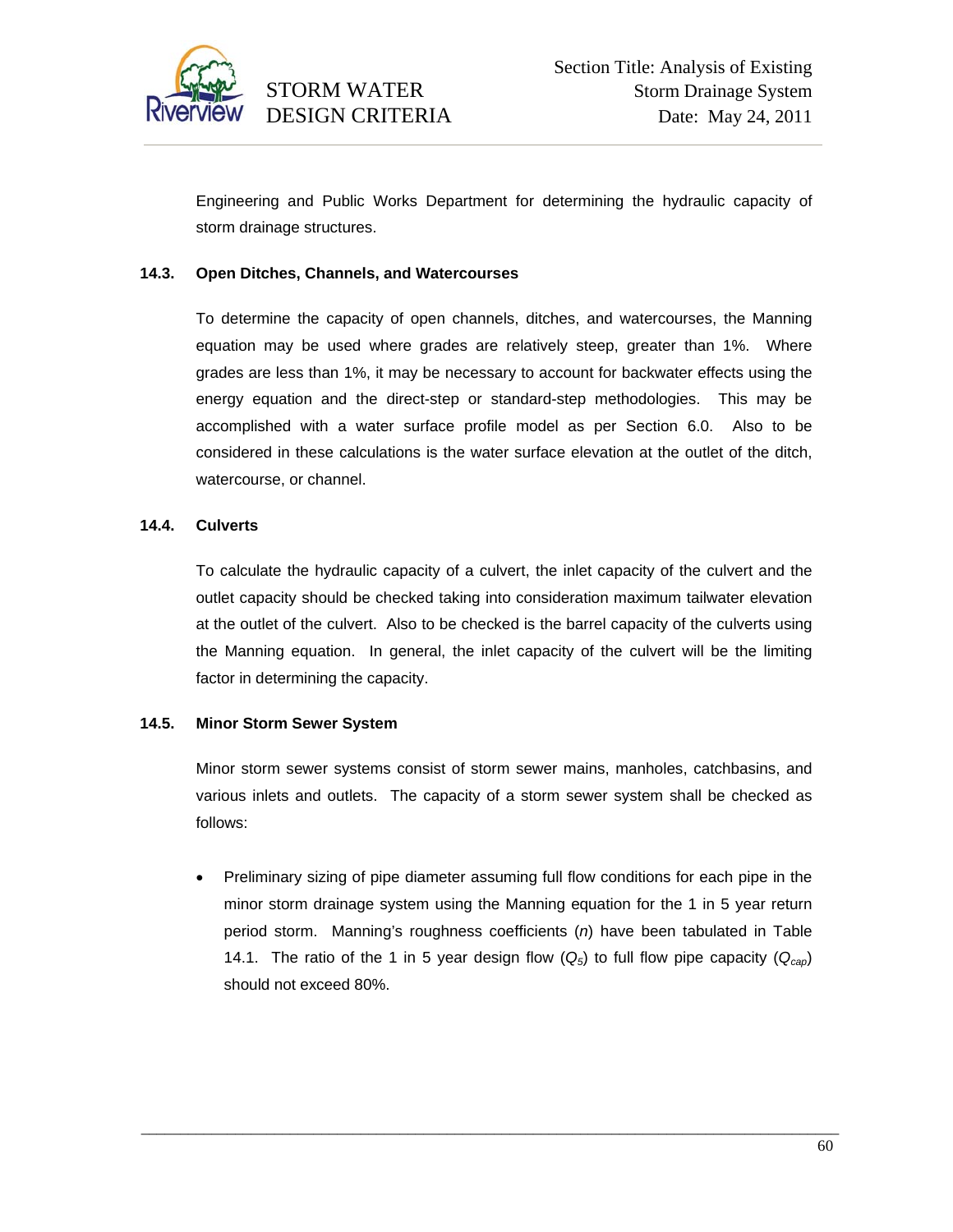

$$
\frac{Q_{5}}{Q_{cap}} \le 0.80\tag{14.1}
$$

Where:

 $Q5$  1 in 5 year design flow ( $L/s$ ) Qcap full flow pipe capacity (L/s)

- A determination of the hydraulic gradeline (HGL) for the 1 in 5 year return period storm should be conducted assuming the actual captured flow  $(Q<sub>c</sub>)$  is 100% of the 1 in 5 year design flow (*Q5*). Analysis should account for pipe friction losses, junction and bend losses, outlet tailwater elevation, and capacity constraints of the downstream system. HGL profiles may be determined by the standard-step method, the direct-step method, or acceptable energy equation principles. The HGL profile should be plotted on the plan and profile drawing to ensure that the water surface profile is contained the pipe. An elevated HGL may require a pipe diameter larger than that which is determined by the Manning equation in order to avoid surcharging of the minor storm sewer system.
- A determination of the hydraulic gradeline (HGL) for the future 1 in 100 year return period should be conducted assuming the actual captured flow  $(Q<sub>c</sub>)$  is some percentage of the future 1 in 100 year design flow  $(Q_{100})$ . The actual captured flow should be the lesser of the maximum catchbasin inlet capacity, the maximum catchbasin lead capacity, or the future 1 in 100 year design flow (*Q100*). Analysis should account for pipe friction losses, junction and bend losses, outlet tailwater elevation, and capacity constraints of the downstream system. HGL profiles may be determined by the standard-step method, the direct-step method, or acceptable energy equation principles. The HGL profile should be plotted on the plan and profile drawing to ensure that the water surface profile is at an acceptable level. The elevated HGL profile should not threaten back-up into service laterals, or basements.
- Provision of inlet control devices (ICDs), as presented in Appendix C, is an acceptable means of limiting the actual captured flow (*Qc*) by the minor system in storm events that exceed the design capacity of the minor storm sewer system.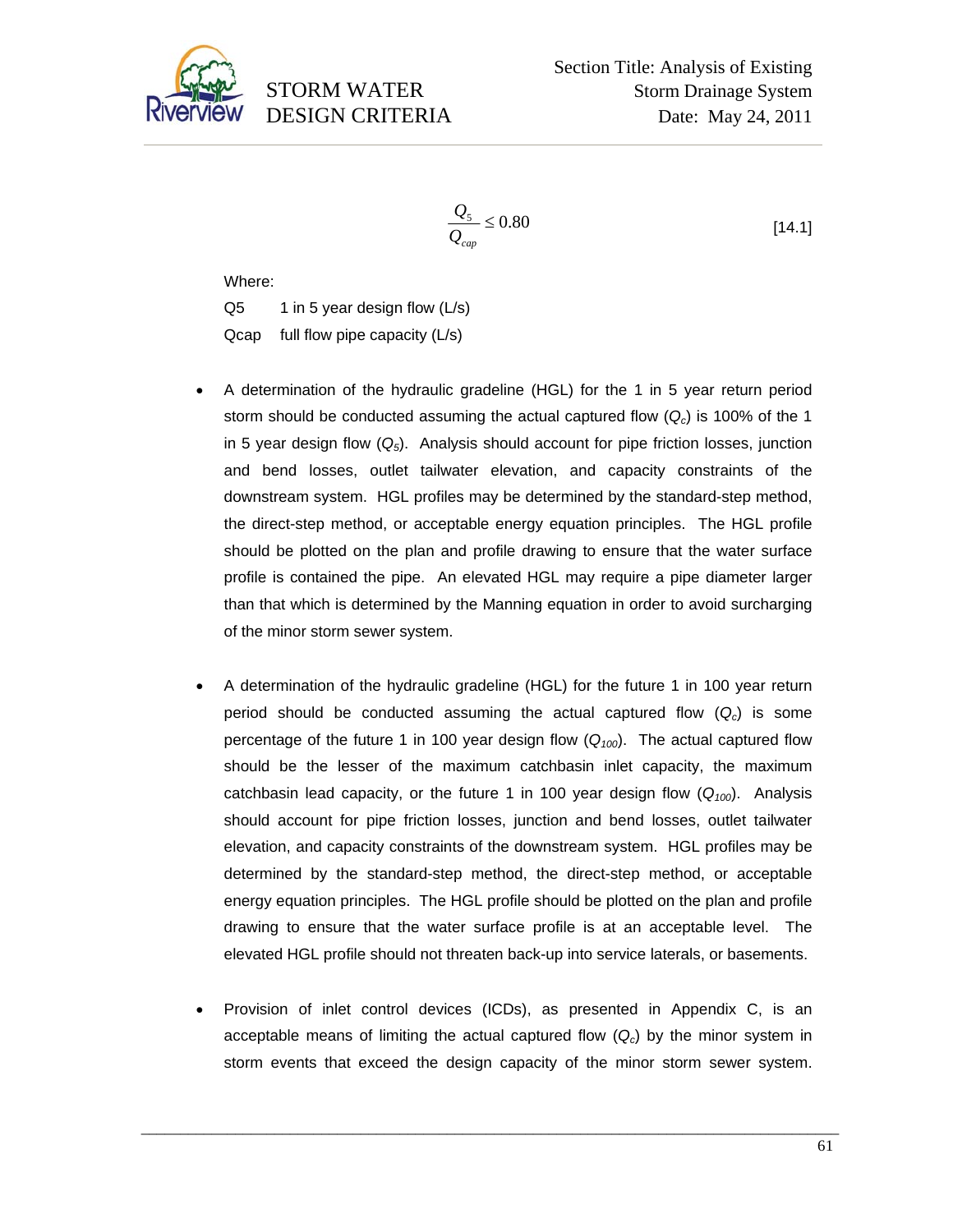

Design capacity (*Qdes*) of the major storm drainage system must account for any additional flow restricted from entering the minor storm drainage system.

# **14.6. Stormwater Detention Structures**

Components of a storm drainage system may include ponds, lakes, or man-made storm drainage detention facilities to reduce the peak flow downstream. The following procedures shall be used to check the performance of a storm drainage detention facility:

- A future 1 in 100 year return period, 24-hour duration, storm shall be applied to the watershed, using one of the applicable models in Section 6.0, and a hydrograph should be generated to assess the stormwater runoff detention facility performance.
- The storage indication method shall be used to calculate the outflow from this pond, taking into consideration the outlet condition (that is, the hydraulic outlet structure of the pond). The maximum flood elevation of this facility shall be calculated as part of this work. Where the watershed is mostly urban or developed land, it is likely that a summer storm will be adequate to check this facility; however, if a large portion of the watershed is forested or open fields, it may be necessary to check the facility using a winter storm with snowmelt included in the runoff.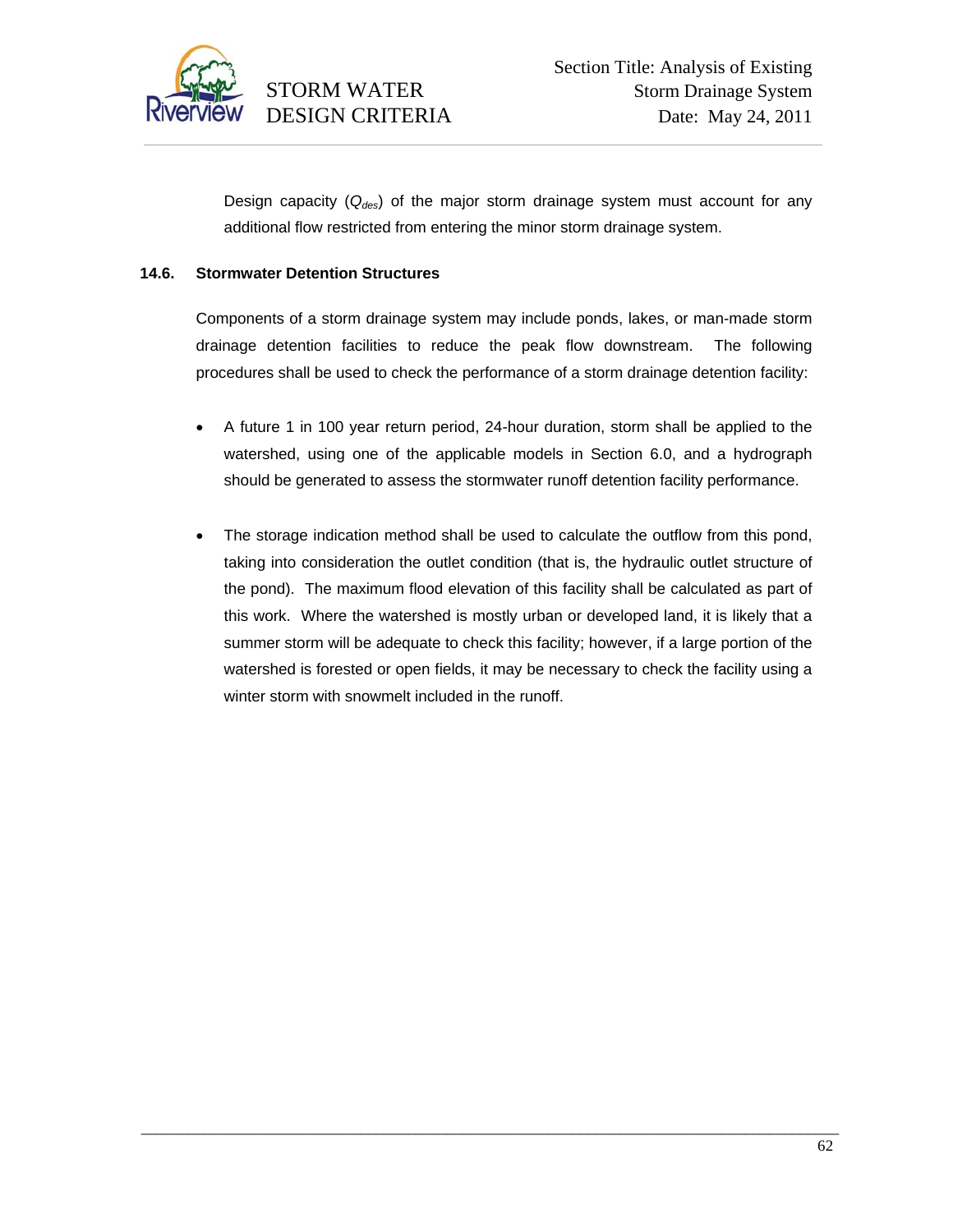

Γ

# DESIGN CRITERIA

| <b>Material</b>                 | <b>Description</b>                         | <b>Manning</b><br><b>Roughness</b><br><b>Coefficient</b><br>(n) |
|---------------------------------|--------------------------------------------|-----------------------------------------------------------------|
|                                 | Asbestos-Cement Pipe                       | 0.011 to 0.015                                                  |
| Closed<br>Conduits              | <b>Brick</b>                               | 0.013 to 0.017                                                  |
|                                 | Cast Iron Pipe (Cement Lined)              | 0.011 to 0.015                                                  |
| Concrete                        | Concrete (monolithic)                      | 0.012 to 0.014                                                  |
|                                 | Reinforced Concrete Pipe (RCP)             | 0.011 to 0.015                                                  |
| Corrugated                      | Corrugated Metal Pipe (plain)              | $0.022$ to $0.026$                                              |
| <b>Steel</b>                    | Corrugated Metal Pipe (paved invert)       | 0.018 to 0.022                                                  |
| Pipe                            | Corrugated Metal Pipe (spun asphalt lined) | 0.011 to 0.015                                                  |
| <b>Plastic Pipe</b><br>PVC/HDPE | Ribbed                                     | 0.010 to 0.012                                                  |
|                                 | Plain                                      | 0.009 to 0.011                                                  |
| Vitrified                       | Vitrified Clay Pipe                        | 0.011 to 0.015                                                  |
| Clay                            | Vitrified Clay Liner Plate                 | 0.013 to 0.017                                                  |
|                                 | Asphalt                                    | 0.013 to 0.017                                                  |
|                                 | <b>Brick</b>                               | 0.012 to 0.018                                                  |
| Lined<br>Channels               | Concrete                                   | 0.011 to 0.020                                                  |
|                                 | Rubble or Rip Rap                          | 0.020 to 0.035                                                  |
|                                 | Vegetal                                    | 0.030 to 0.400                                                  |
|                                 | Earth, straight and uniform                | 0.020 to 0.030                                                  |
| Excavated                       | Earth, curved and uniform                  | 0.025 to 0.040                                                  |
| Channels                        | Rock                                       | 0.030 to 0.045                                                  |
|                                 | Unmaintained                               | 0.050 to 0.140                                                  |
| Natural                         | Regular section                            | 0.03 to 0.07                                                    |
| Channels                        | Irregular section with pools               | 0.04 to 0.10                                                    |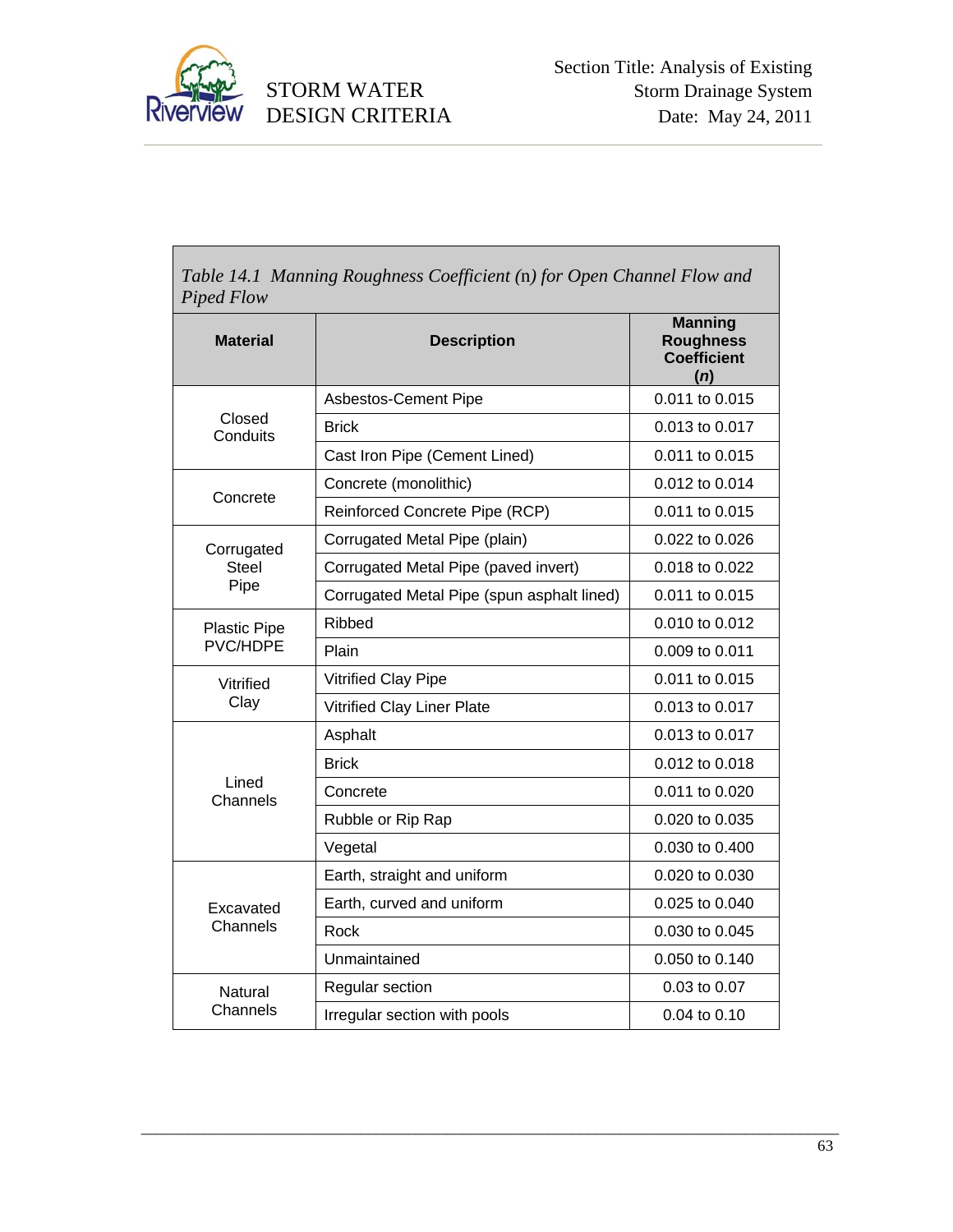

# **15.0 DESIGN DOCUMENTATION**

#### **15.1. General Submissions Requirements**

A detailed design must be performed for each stormwater system that is to be built in the Town of Riverview. The Designer must retain a copy of all design information supplied to the Developer. Upon request, the Designer will submit to the Town of Riverview Engineering and Public Works Department computational sheets, and related model output used to determine design flows, hydraulic capacity of components of the drainage systems and the entire drainage system, and estimates of the depth and extent of flow in open channels.

A Developer must supply in a timely manner to the Town of Riverview Engineering and Public Works Department all required technical briefs and reports, design drawings and supplementary calculations as may be required by that office. Development is not to proceed until the Director has received and accepted the requested information.

Acceptance of design documents by the Town of Riverview Engineering and Public Works Department does not relieve the Designer of the responsibility for proper design, nor does it imply that the Town of Riverview Engineering and Public Works Department has checked the plans, technical briefs, and supplementary calculations for compliance with this document. Additional copies of any plans, technical briefs, and supplementary calculations as deemed necessary by the Director may be required.

In order to facilitate the overall management of stormwater within the Town of Riverview, any development that involves the installation or upgrading of municipal stormwater infrastructure requires that two (2) copies of a **Drainage Plan** (also referred to as the dual drainage plan) and two (2) copies of a **Drainage Design Report** be submitted along with the **Lot Grading Plan** and other required documentation to the Town of Riverview (contact the Engineering and Public Works Department for a complete list of submission requirements).

If On-Lot storage is proposed as part of a development, the Town of Riverview Engineering and Public Works Department may require a deposit to ensure final construction conforms to the design and ensure the receipt of associated record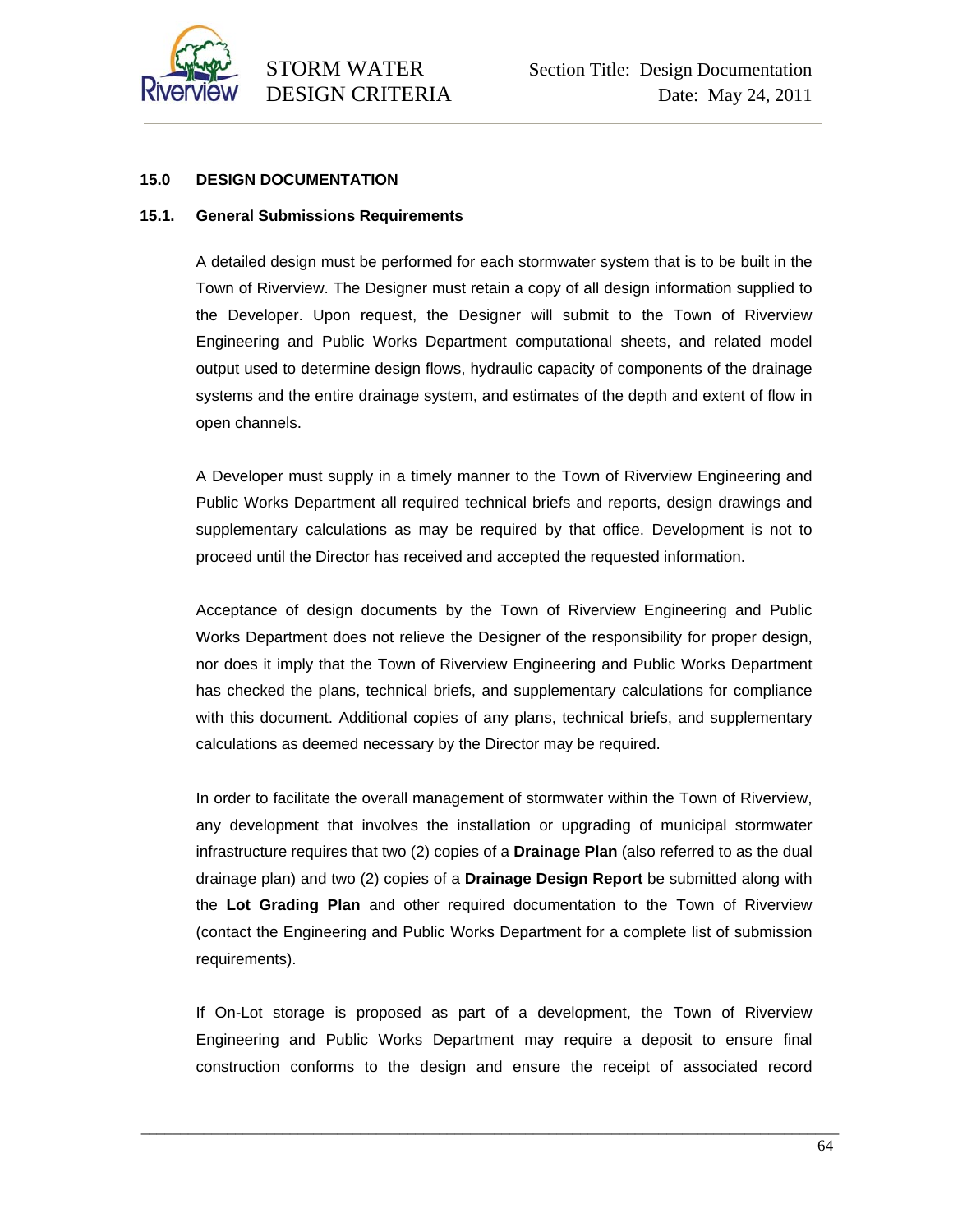

information. The need for this deposit is a function of the type of On-Lot storage, and is at the discretion of the Director.

All Drainage Plans and Drainage Design Reports must be prepared under the direct supervision of, and be signed and sealed by a member, or a Licence to Practice member, of the Association of Professional Engineers and Geoscientists of New Brunswick (APEGNB). The requirements of the Drainage Plans and the Drainage Design Report are presented in the following sub-sections.

#### **15.2. Drainage Plans**

The intent of the Drainage Plan is to provide a graphical representation of new or upgraded drainage infrastructure, and the manner in which it affects the drainage of, or is affected by the drainage from, surrounding land. The Drainage Plan is to be prepared at a scale of 1:1000 and must include the following in either graphic and/or tabular form:

- the location of the development within the total topographic drainage area;
- the boundary limit of a delineated flood hazard area (or designated flood risk area) if within the limits of the developments or if crossed by a drainage system that would convey flow from the development during the design storm event,
- site layout including proposed streets, lots and approximate location of proposed structures;
- pre-development contours at an interval not exceeding 1 m;
- all existing watercourses including ponds, swamps and wetlands indicating direction of flow;
- boundaries of catchment and sub-catchment areas tributary to each: set of catch basins, infiltration pond, or drainage channel, indicating the direction of flow, drainage area, and where appropriate, runoff coefficients;
- the location and layout of the proposed storm drainage system including manholes, catch basins, and storm sewers indicating pipe material, diameter, slope, and direction of flow;
- the size and location of any proposed post-development stormwater storage and retention facilities; and

\_\_\_\_\_\_\_\_\_\_\_\_\_\_\_\_\_\_\_\_\_\_\_\_\_\_\_\_\_\_\_\_\_\_\_\_\_\_\_\_\_\_\_\_\_\_\_\_\_\_\_\_\_\_\_\_\_\_\_\_\_\_\_\_\_\_\_\_\_\_\_\_\_\_\_\_\_\_\_\_\_\_\_\_\_\_\_\_\_

• the location of outfalls, or connections to existing systems.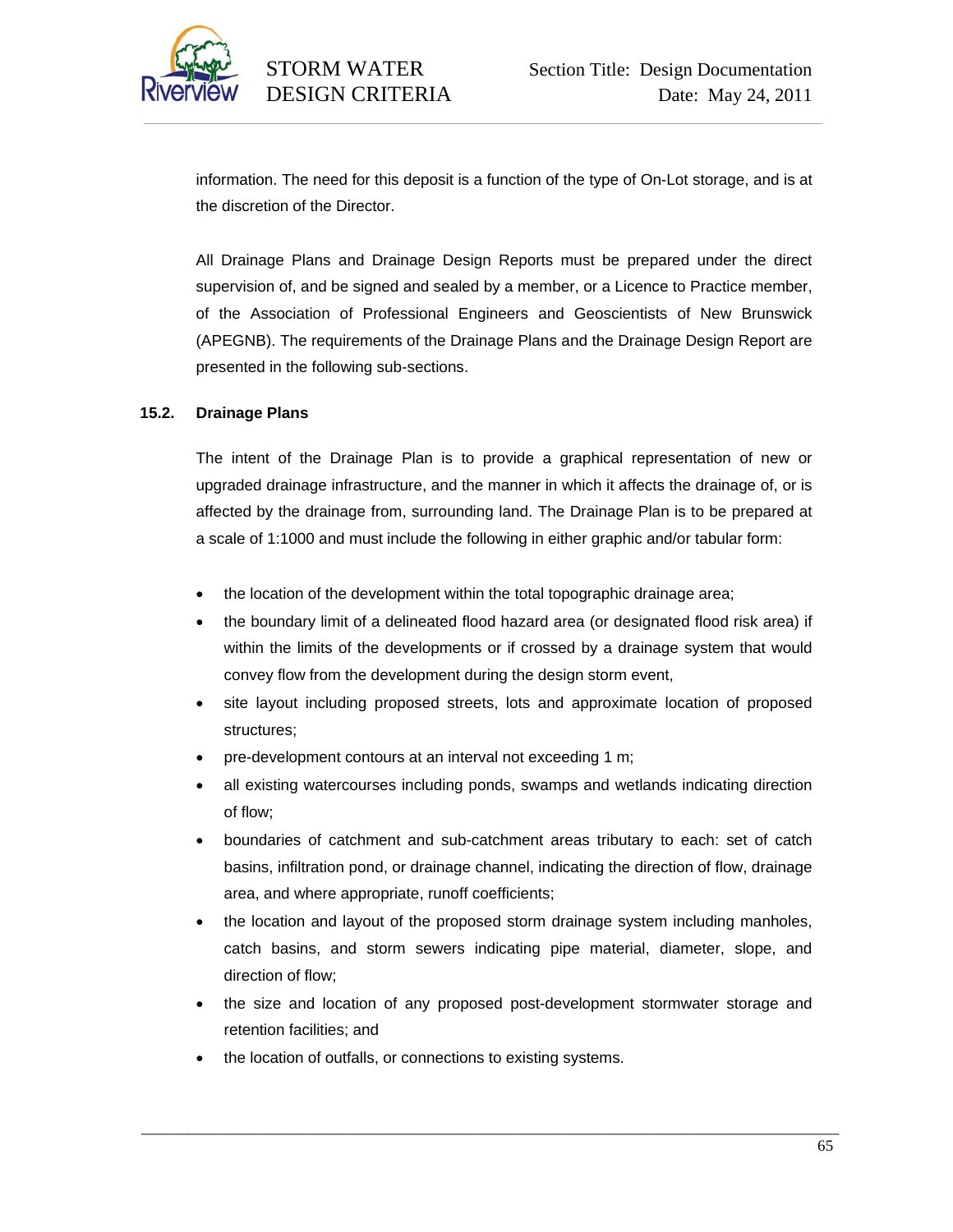

The requirements for the preparation of Lot Grading Plans are presented below.

- Existing elevations at all lot corners. Existing elevations should be checked outside of the development boundary to determine the effects on and of the surrounding areas.
- Proposed finished grades at all lot corners.
- Proposed finished ground elevations at house foundations.
- Lot Number.
- Proposed finish grade at change of slope between lot corners.
- Finished centreline grade of street at intersections and 40 m intervals.

Where there are differences between the information presented above and the information presented in the Standard Municipal Specifications, the Standard Municipal Specifications for Municipal Services shall govern.

# **15.3. Drainage Design Reports**

The intent of the Drainage Design Report is to summarize all of the relevant design information associated with the installation or upgrading of municipal stormwater infrastructure. These reports will facilitate to overall management of stormwater within the Town of Riverview, and the integration of stormwater drainage infrastructure. All drainage design reports shall include:

- A description of the design methodology used. This shall include the computational methods or computer model(s) and the design storms used.
- For all of the drainage infrastructure and discharge points from a property, a summary shall be provided of: drainage area, percentage impervious area, runoff coefficient or curve number, design flows and hydraulic design data.
- Model results including outflow hydrographs and hydraulic grade lines associated with the minor and major design flows.
- Design calculations on all downstream drainage facilities confirming excess capacity is available. Where excess capacity is not available the report shall include specific recommendations on downstream improvements to be made to accommodate the additional drainage.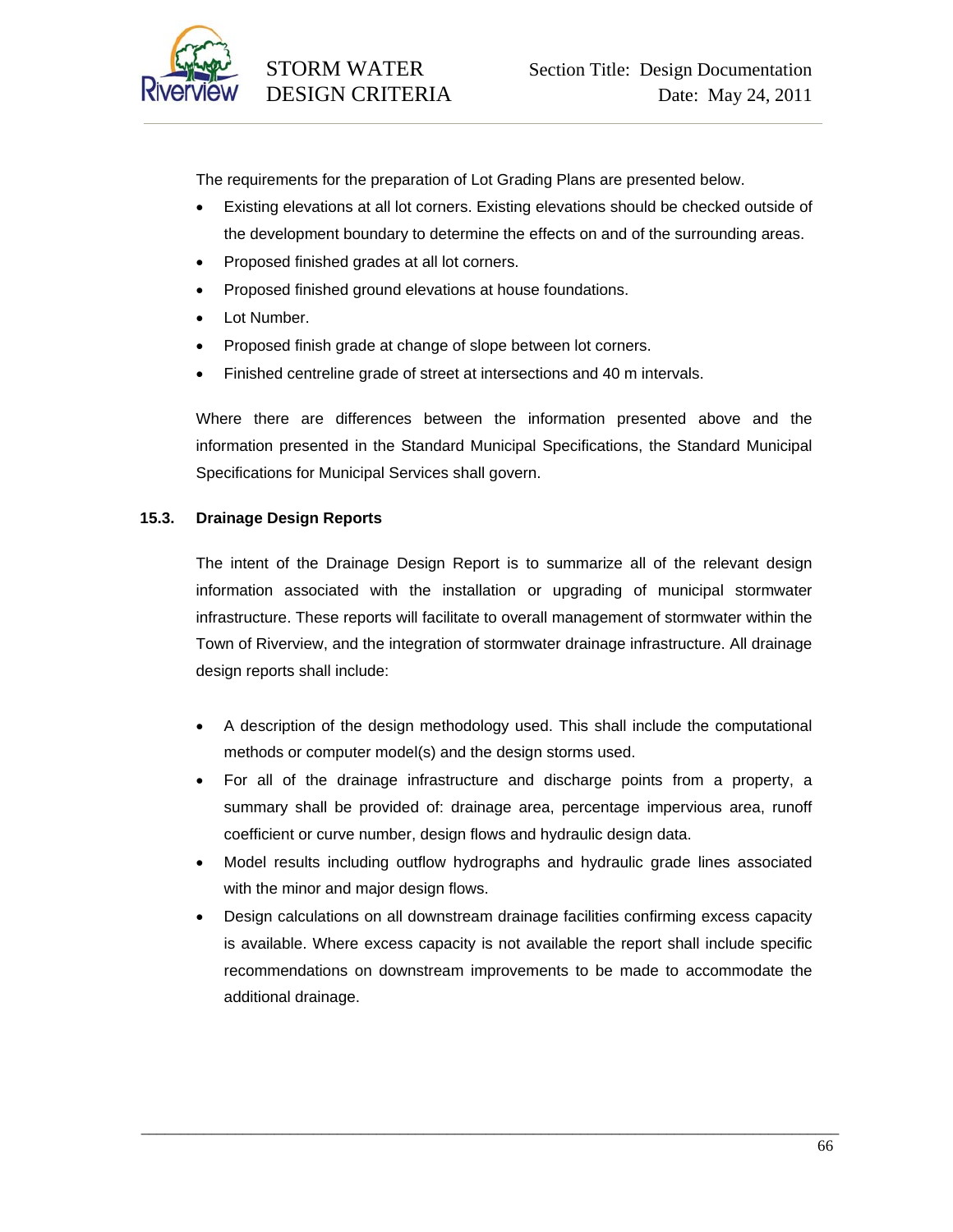

#### **16.0 REFERENCES**

Alberta Environmental Protection. 1999. Stormwater Management Guidelines for the Province of Alberta. Municipal Program Development Branch. Pub T/378. ISBN: 0-7732- 5149.

American Concrete Pipe Association 1980. Concrete Pipe Design Manual. American Concrete Pipe Association, Vienna, VA, 486 pp.

American Concrete Pipe Association 1980. Concrete Pipe Handbook. American Concrete Pipe Association, Vienna, VA.

American Iron and Steel Institute 1984. Handbook of Steel Drainage & Highway Construction Products, Canadian Edition. American Iron and Steel Institute, Washington, DC, 413 pp.

American Society of Civil Engineers 1970. WPCF Manual of Practice No. 9, ASCE Manuals and Reports on Engineering Practice No. 37, Design and Construction of Sanitary and Storm Sewers. Water Pollution Control Federation, Washington, D.C., 332 pp.

Association of Professional Engineers and Geoscientists of New Brunswick. 2000. Recommended Standards Water and Sewer Projects. 3rd Edition.

Brown, S.A., Stein, S.M., & Warner, J.C. 1996. Urban Drainage Design Manual, Hydraulic Engineering Circular 22. U.S. Department of Transportation, Federal Highway Administration, FHWA-SA-96-078, 478 pp.

Chow V.T., Maidment D.R., and Mays L.W. 1988. Applied Hydrology. McGraw-Hill Book Company, New York, NY, 572 pp.

Chow, V.T. 1959. Open-Channel Hydraulics. McGraw-Hill Book Company, New York, 680 pp.

City of Calgary, Alberta, 2000. Stormwater Management and Design Manual.

City of Cambridge, Ontario. 1997. Stormwater Management Policies and Guidelines. Online: http://www.city.cambridge.on.ca/relatedDocs/Stormwater%20Mngt.pdf

City of Chilliwack, British Columbia. 2002. Policy and Design Criteria Manual for Surface Water Management. Final Draft. Prepared by: CH2MHill. 48 p.

City of Dieppe, 2004. Design Criteria Manual for Municipal Services. Engineering and Public Works Department.

City of Fredericton. 2004. General Specifications for Municipal Services. 14th Edition. Engineering and Public Works Department.

City of Fredericton, 2006. Specifications for Drainage Infrastructure in the City of Fredericton. Engineering and Public Works Department. City of Halifax. Standard Procedure No. 11-041.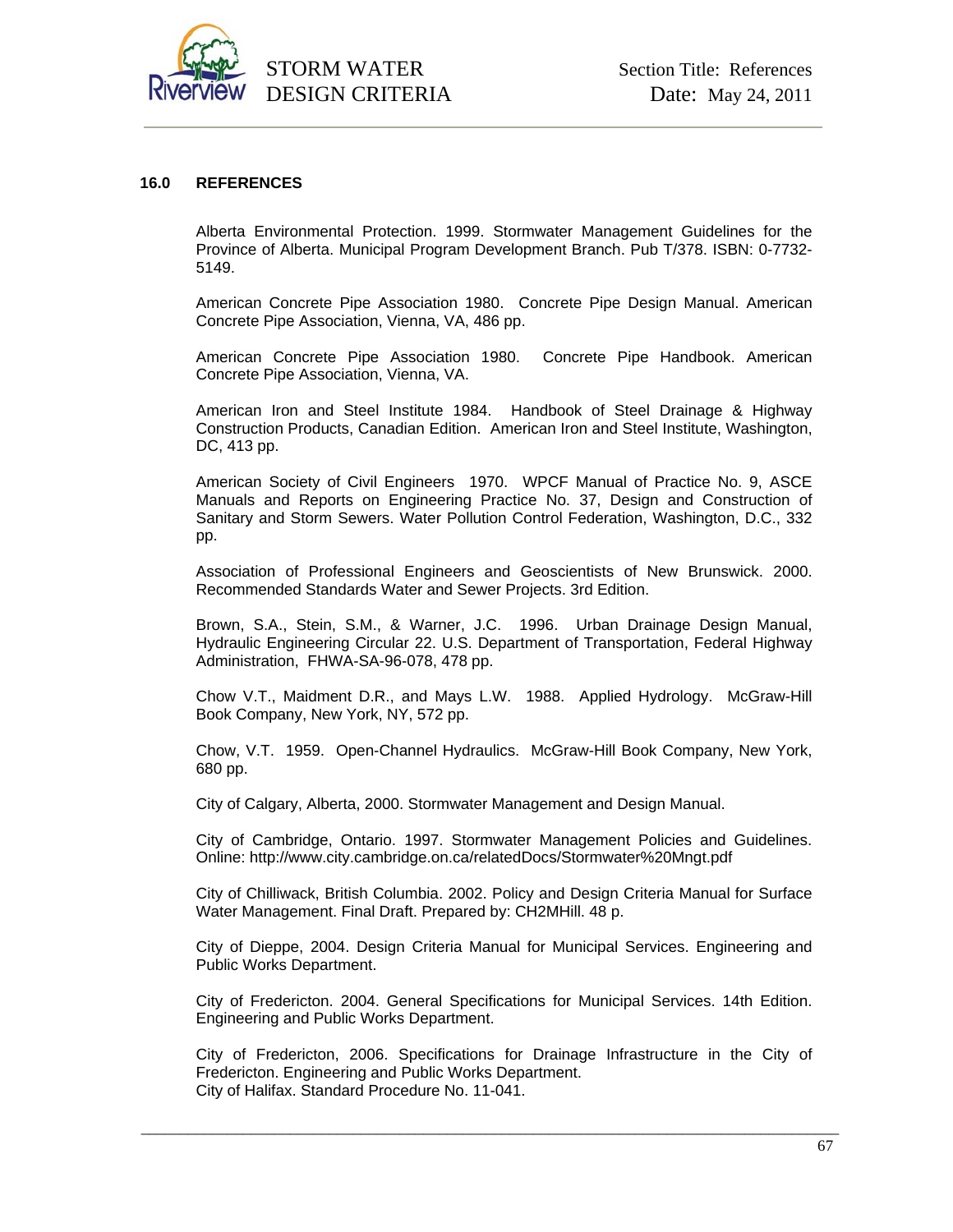

City of Moncton 2000. Standard Municipal Specifications. City of Moncton Engineering and Public Works Department, Moncton, NB.

City of Nanaimo, British Columbia. 2003. Manual of Engineering Standards and Specifications. Section 7: Storm Sewer System. Online: http://www.city.nanaimo.bc.ca/a\_engineering/engineering\_standards.asp

Cronshey R., et al. 1986 Urban Hydrology for Small Watersheds. United States Department of Agriculture, United States Soil Conservation Service, Technical Release 55, 2nd Edition.

Environment Australia (2002). Introduction to Urban Stormwater Management in Australia. Prepared Under The Urban Stormwater Initiative of the Living Cities Program 2002. Department of the Environment and Heritage © Commonwealth of Australia, 2002

Environment Canada 1982. Canadian Climate Normals – Volume 3 – Precipitation, 1951-1980. Environment Canada, Atmospheric Environment Service, Canadian Climate Program, Ottawa, ON, 601 pp.

Environment Canada 1993. Canadian Climate Normals - 1961-1990 – Atlantic Provinces. Environment Canada, Atmospheric Environment Service, Canadian Climate Program, 105 pp.

Haestad Methods, Inc. 1997. 1997 Practical Guide to Hydraulics and Hydrology. Haestad Press, Waterbury, CT, 216 pp.

Halifax County Storm Drainage Task Force 1982. Recommendations and Stormwater Policy.

Halifax County Storm Drainage Task Force 1982. Design Criteria Manual.

Henderson F.M. 1966. Open Channel Flow. MacMillan Publishing Co., Inc., New York, NY, 552 pp.

Hogg W.D., and Carr D.A. 1985. Rainfall Frequency Atlas for Canada. Environment Canada, Atmospheric Environment Service, Ottawa, ON.

Marshal Macklin Monaghan Limited 1994. Stormwater Management Practices Planning and Design Manual. Ontario Ministry of Environment and Energy, Environmental Services & Standards Development Branch, Toronto, ON, 260 pp.

Moore, Linda (1998). A manual for managing urban stormwater quality in Western Australia. In Stormwater: keeping it clean: conference proceedings, 27 October 1998, ed. John Anderson Wood.

National Research Council, Canada and Federation of Canadian Municipalities. 2003. Source and On-Site Controls for Municipal Drainage Systems. A Best Practice by the National Guide to Sustainable Municipal Infrastructure. © Copyright National Guide to Sustainable Infrastructure. Issue No. 1.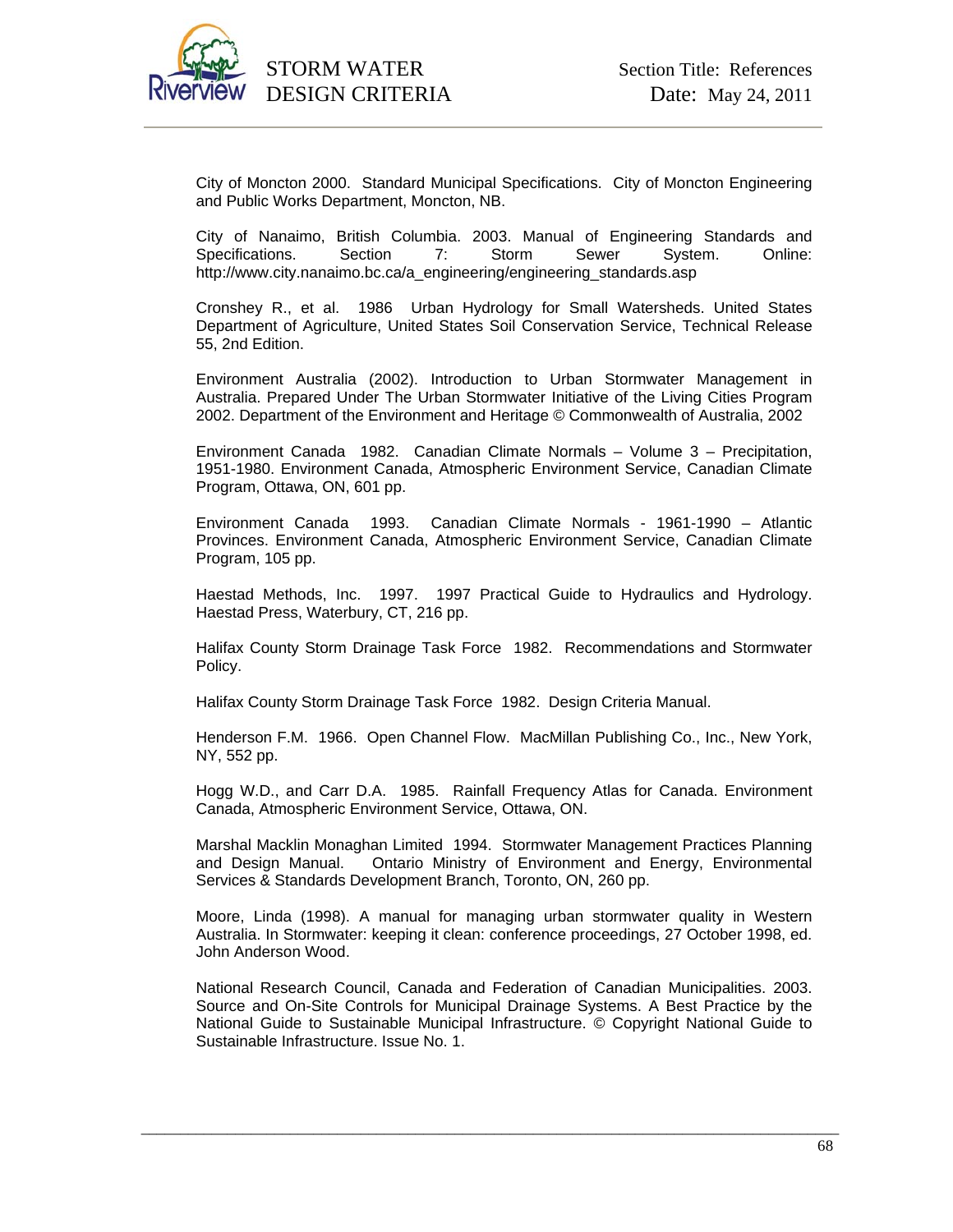

New Brunswick Department of Transportation 1996. A Guide to the Minimum Standards for the Construction of Subdivision Roads & Streets. New Brunswick Department of Transportation, Planning and Land Management Branch, Fredericton, NB.

Ontario Ministry of the Environment. 2003. Stormwater Management Planning and Design Manual. Queen's Printer for Ontario. ISBN 0-7794-2969-9.

Roads & Transportation Association of Canada. 1987. Drainage Manual.

Smith C.D. 1985. Hydraulic Structures. University of Saskatchewan Printing Services, Saskatoon, SK, 357 pp.

Townshend D.R., Wisner P.E., and Moss D.J. 1980. Inlet Control Devices for Stormsewer Catchbasins: A Laboratory Study. University of Ottawa, Faculty of Science and Engineering, Department of Civil Engineering, Ottawa, ON.

Uni-Bell PVC Pipe Association 1991. Handbook of PVC Pipe Design and Construction, Uni-Bell PVC Pipe Association, Dallas, TX, 474 pp.

Walski T.M., Chase D.V., and Savic D.A. 2001. Water Distribution Modeling, Haestad Press, Waterbury, CT, 441 pp.

Watt W.E., et al. 1989. Hydrology of Floods in Canada – A Guide to Planning and Design, National Research Council of Canada, Associate Committee on Hydrology, Ottawa, ON, 245 pp.

Whipple W., et al 1983. Stormwater Management in Urbanising Areas. Prentice-Hall, Inc., New Jersey, 234 pp.

Wisner P.E. 1990. Protection of Basements Against Flooding – Trends and Impact of Drainage Regulations, Canada Mortgage and Housing Corporation, External Research Program.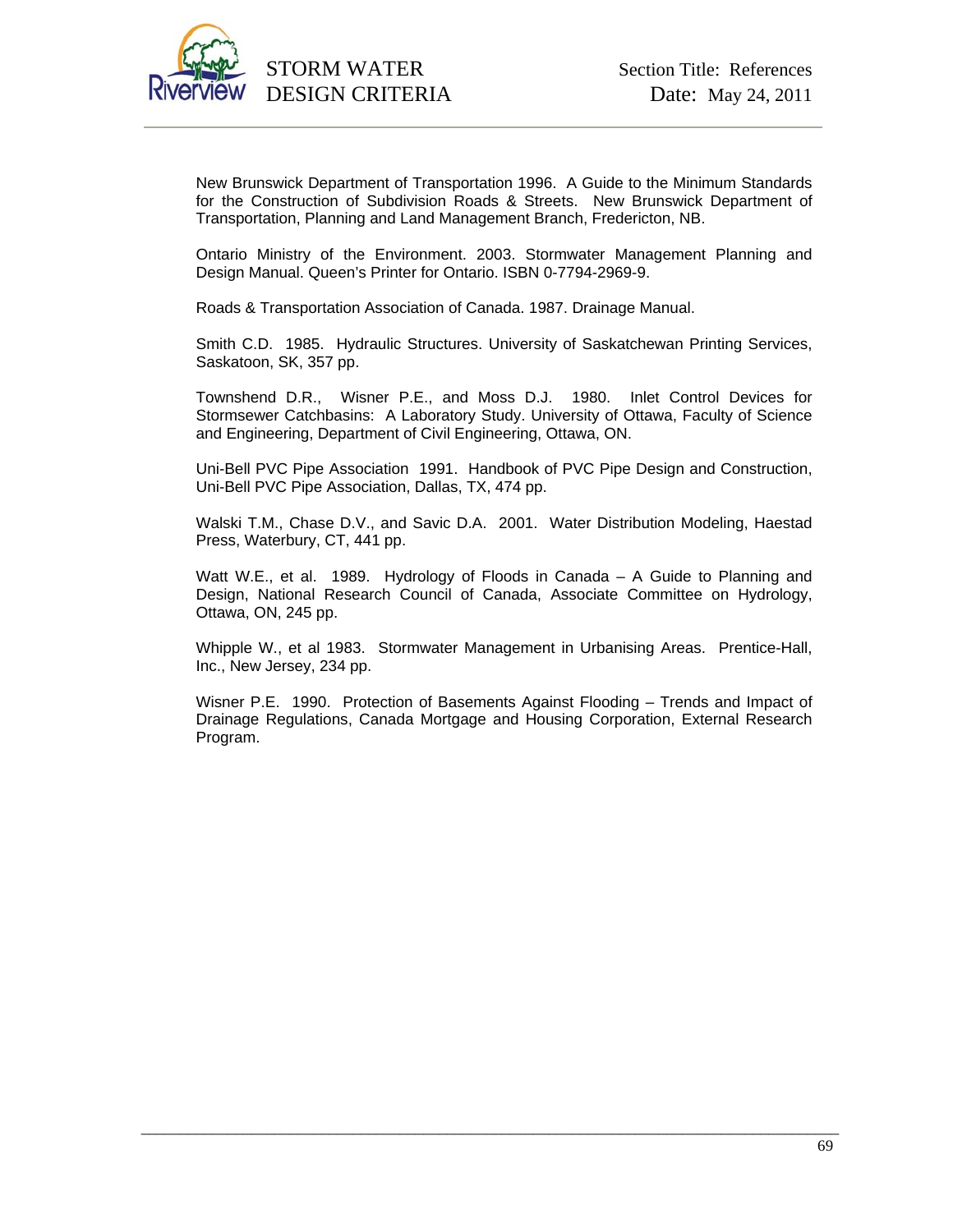

# **APPENDIX A**

### **Calculation of Composite Rational Runoff Coefficient (***C\****) and Composite USSCS Curve Number (***CN\****)**



### **Figure A.1 - Typical Single Family Residential Lot**

# **Example A.1(a)**

### **Calculation of Composite Rational Runoff Coefficient (***C\****)**

*Given:* Figure A.1 presents surface materials and surface areas for a typical singlefamily residential lot.

\_\_\_\_\_\_\_\_\_\_\_\_\_\_\_\_\_\_\_\_\_\_\_\_\_\_\_\_\_\_\_\_\_\_\_\_\_\_\_\_\_\_\_\_\_\_\_\_\_\_\_\_\_\_\_\_\_\_\_\_\_\_\_\_\_\_\_\_\_\_\_\_\_\_\_\_\_\_\_\_\_\_\_\_\_\_\_\_\_

*Determine:* Determine the composite Rational runoff coefficient (*C\*)*.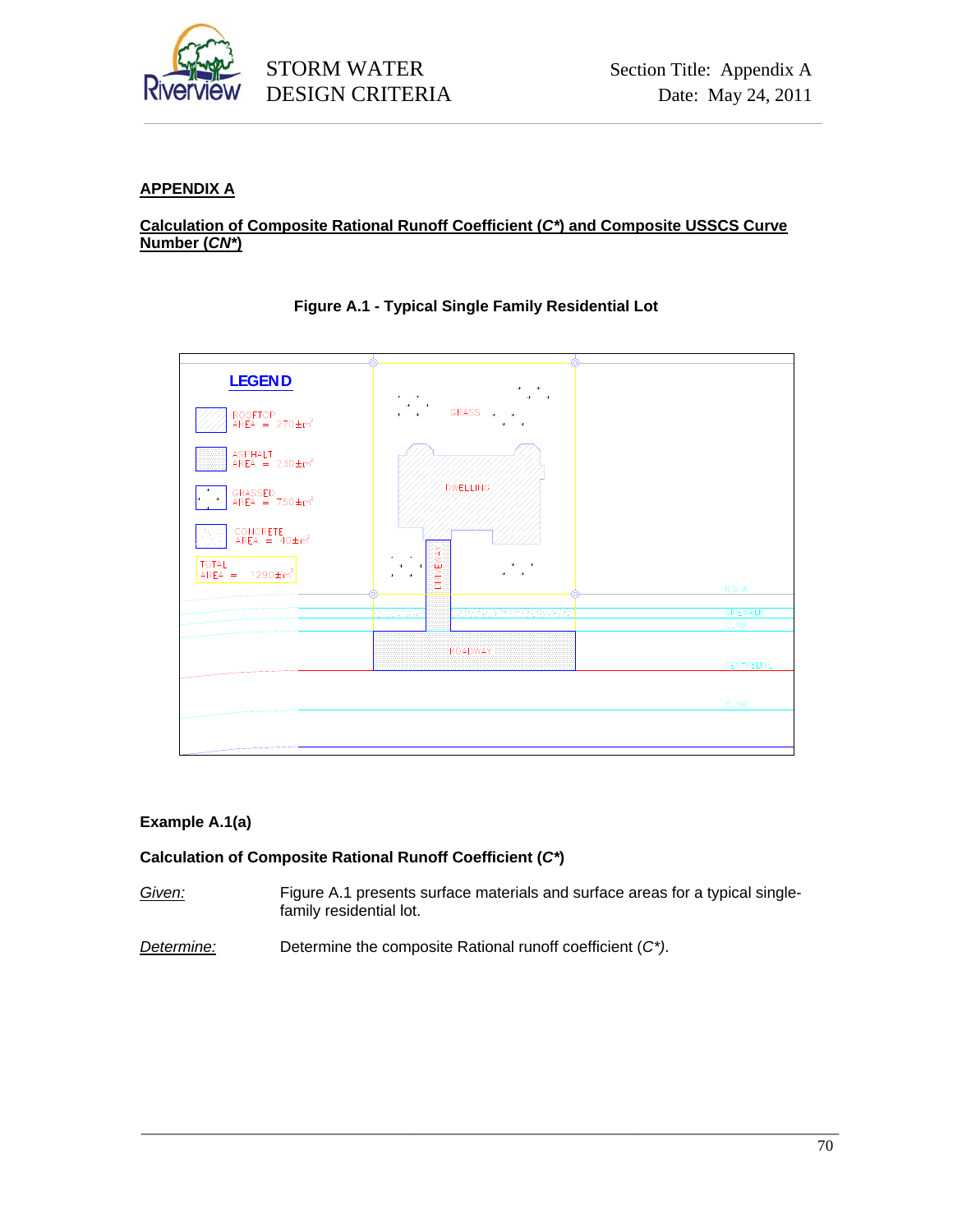

Step 1: The composite Rational runoff coefficient (*C\**) may be determined by the following equation:

$$
C^* = \frac{\sum C \cdot A}{\sum A}
$$
 [A.1]

Where:

- *C\** composite Rational runoff coefficient
- *C Rational runoff coefficient (from Table 6.2)*
- *A area (m2)*

*Table A.1 was created using the surface material and surface areas presented in Figure A.1, and the Rational runoff coefficients presented in Table 7.2. The composite Rational runoff coefficient was determined from Equation [A.1].* 

| <b>Surface</b><br><b>Material</b>                            | <b>Runoff</b><br><b>Coefficient</b><br>C | Area<br>A<br>(m <sup>2</sup> ) | C A<br>(m <sup>2</sup> ) |
|--------------------------------------------------------------|------------------------------------------|--------------------------------|--------------------------|
|                                                              |                                          |                                |                          |
| Rooftop                                                      | 0.95                                     | 270                            | 256.5                    |
| Asphalt                                                      | 0.95                                     | 230                            | 218.5                    |
| Grass                                                        | 0.17                                     | 750                            | 127.5                    |
| Concrete                                                     | 0.95                                     | 40                             | 38.0                     |
|                                                              |                                          |                                |                          |
| Total                                                        |                                          | 1290                           | 640.5                    |
| <b>Composite Coefficient</b><br>$(C^{\star}=\sum CA/\sum A)$ | 0.50                                     |                                |                          |

*Table A.1 Composite Rational Runoff Coefficient (*C\**) Calculation*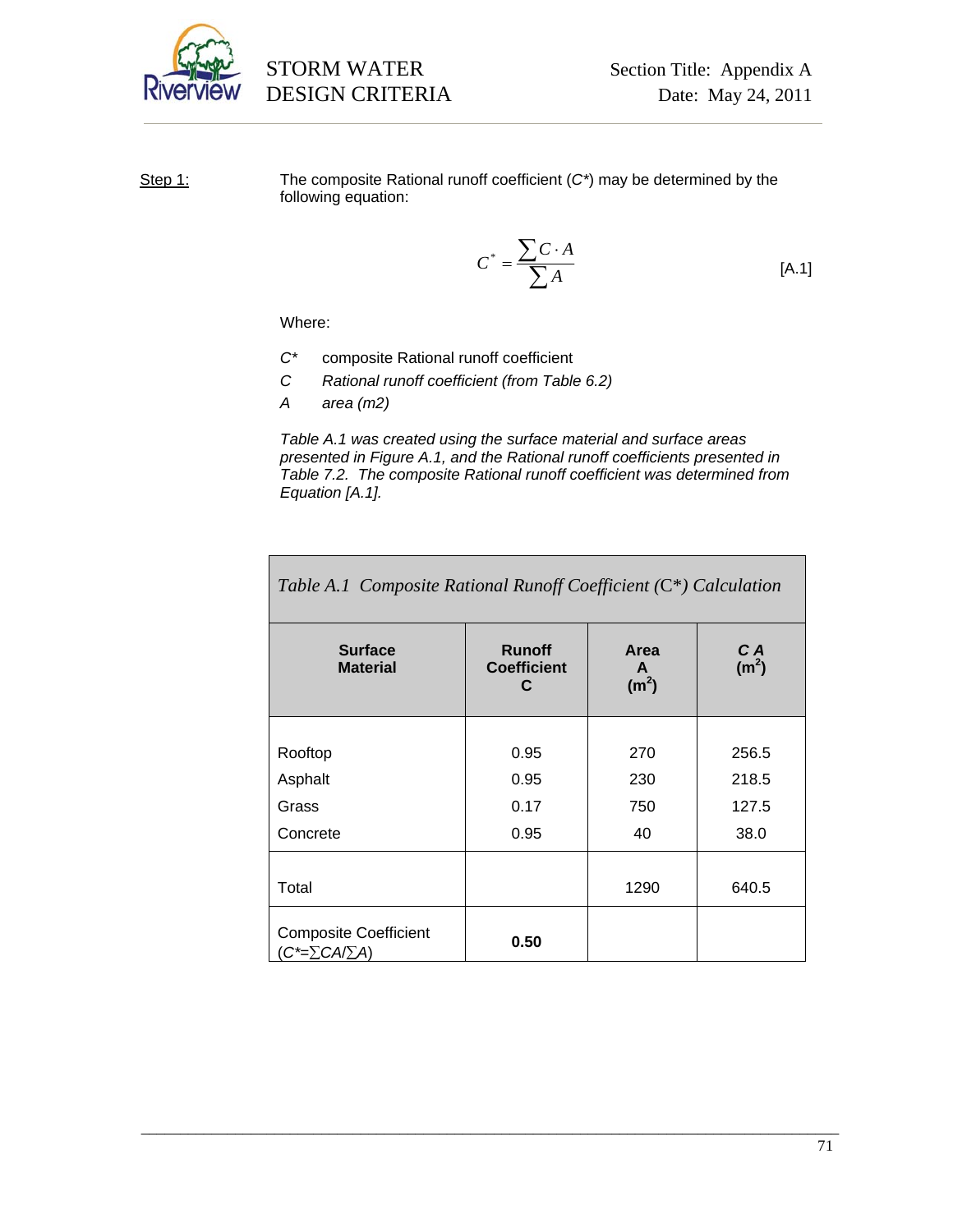

### **Example A.1(b)**

### **Calculation of Composite USSCS Curve Number (***CN\****)**

- Given: Figure A.1 presents surface materials and surface areas for a typical singlefamily residential lot.
- *Determine:* Determine the composite USSCS curve number (*CN\** ).
- Step 1: The composite USSCS curve number  $(CN^*)$  may be determined by the following equation:

$$
CN^* = \frac{\sum CN \cdot A}{\sum A}
$$
 [A.2]

Where:

- *CN\* composite USSCS curve number*
- *CN USSCS curve number (from Table 6.5)*
- *A area (m2)*

Table A.2 was created using the surface material and surface areas presented in Figure A.1, and the USSCS curve numbers presented in Table 7.5. The composite USSCS curve number was determined from Equation [A.2].

| Table A.2 Composite USSCS Curve Number (CN*) Calculation    |                                            |                                |                           |
|-------------------------------------------------------------|--------------------------------------------|--------------------------------|---------------------------|
| <b>Surface</b><br><b>Material</b>                           | <b>Curve</b><br><b>Number</b><br><b>CN</b> | Area<br>A<br>(m <sup>2</sup> ) | CN A<br>(m <sup>2</sup> ) |
|                                                             |                                            |                                |                           |
| Rooftop                                                     | 98                                         | 270                            | 26,460                    |
| Asphalt                                                     | 98                                         | 230                            | 22,540                    |
| Grass                                                       | 80                                         | 750                            | 60,000                    |
| Concrete                                                    | 98                                         | 40                             | 3920                      |
|                                                             |                                            |                                |                           |
| Total                                                       |                                            | 1290                           | 112,920                   |
| <b>Composite Curve Number</b><br>$CN^* = \sum CNA / \sum A$ | 88                                         |                                |                           |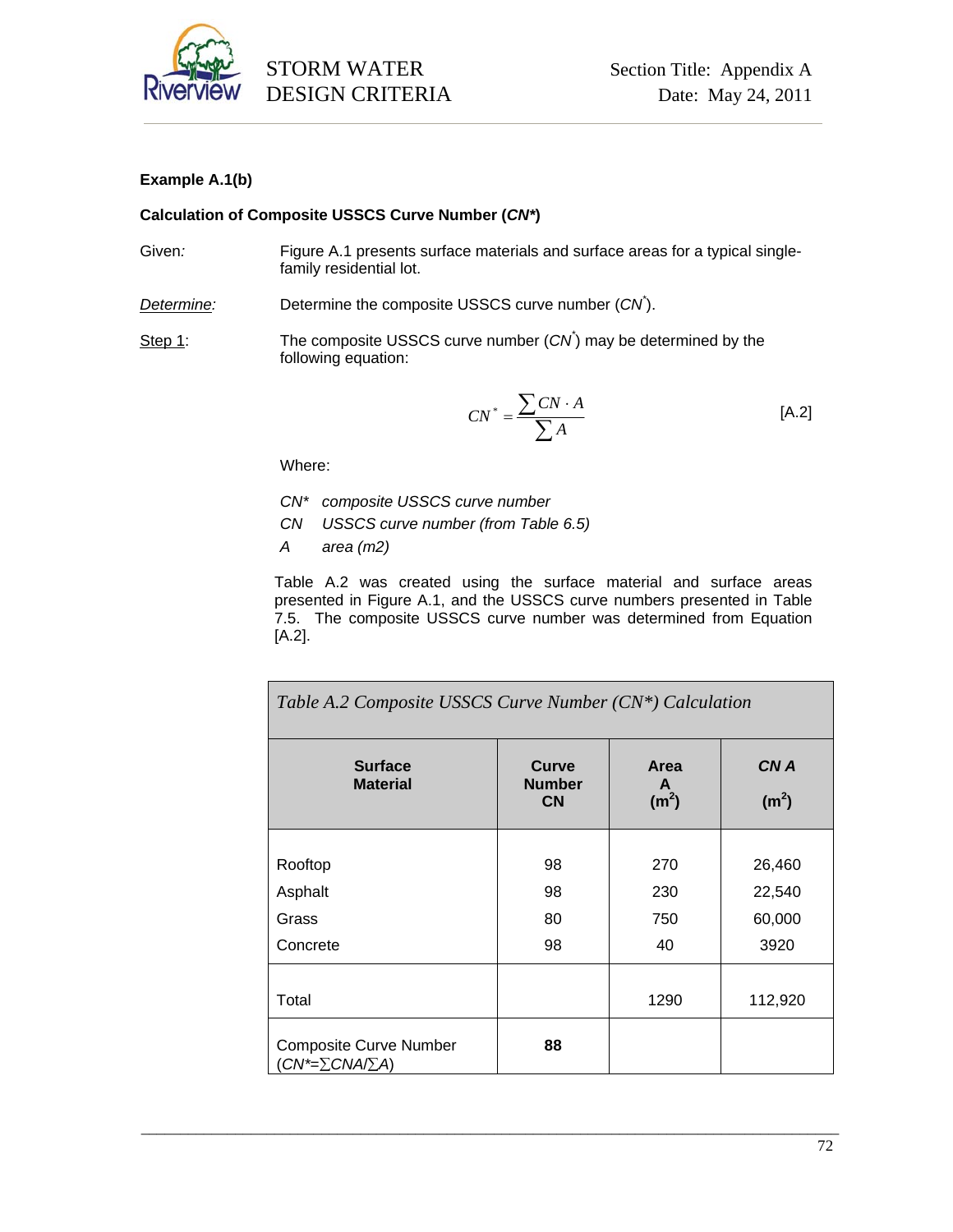

# **APPENDIX B**

**Computation of Travel Time (** $T_t$ **) and Time of Concentration (** $T_c$ **)** 

**Example B.1** 

Calculation of Travel Time  $(T_t)$  Through a Subwatershed





$$
T_t = \frac{Kc}{I^{0.4}} \bullet \left(\frac{nL}{\sqrt{S}}\right)^{0.6}
$$
 [B.1]

kinematic wave equation expressed as:

Where:

 $T_t$  travel time (min)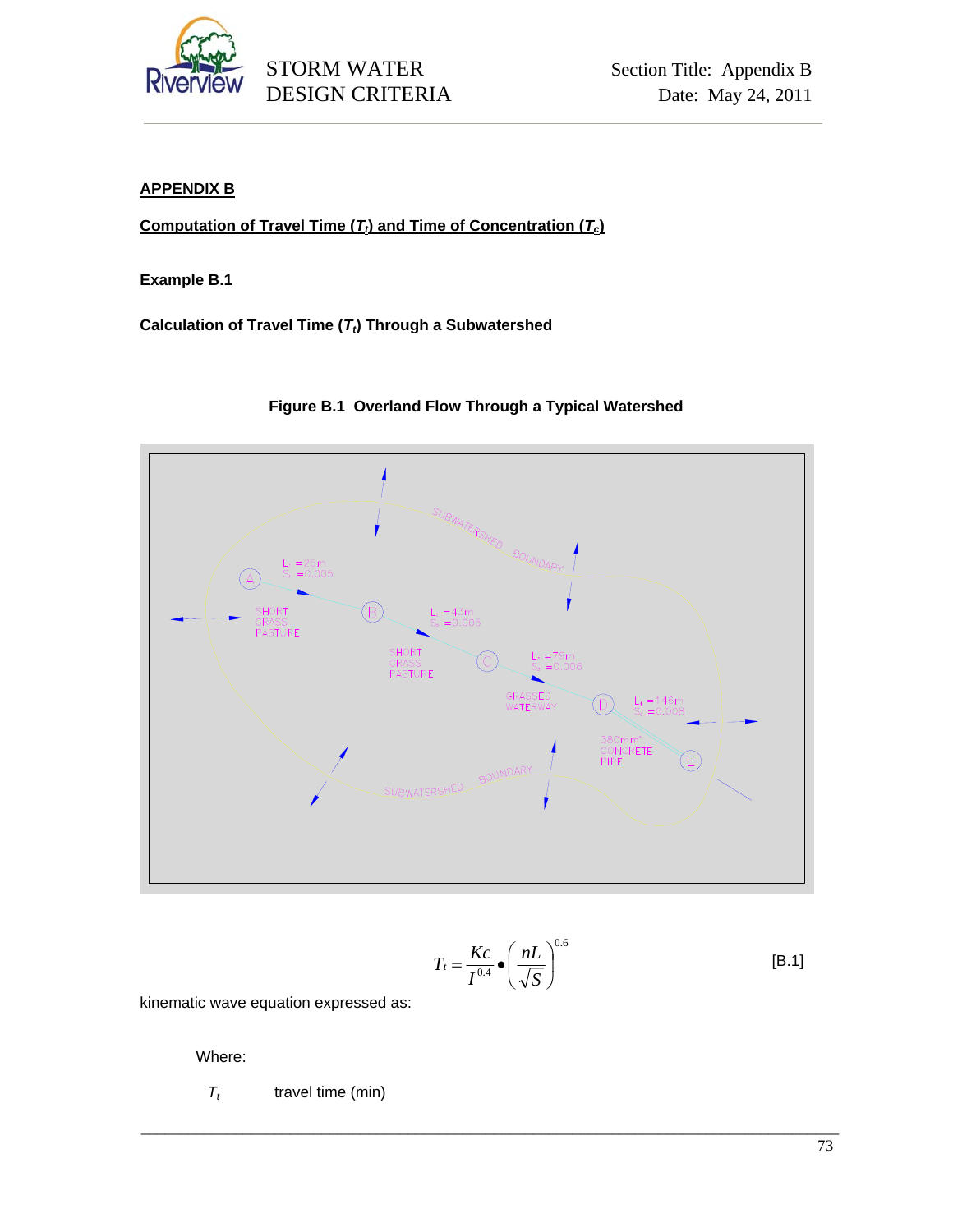

- *n* effective Manning roughness coefficient (see Table B.1)
- *L* flow length (m)
- *I* rainfall intensity (mm/hr)
- *S* slope (m/m)
- $K_c$  coefficient = 6.943

The roughness coefficient expressed in Equation [B.1] is the effective Manning roughness coefficient for sheet flow. The effective roughness coefficient accounts for the effects of raindrop impact, drag, surface irregularities, obstacles, and sediment transport. Table B.1 presents effective Manning roughness coefficients for various surface conditions suitable for use in Equation [B.1].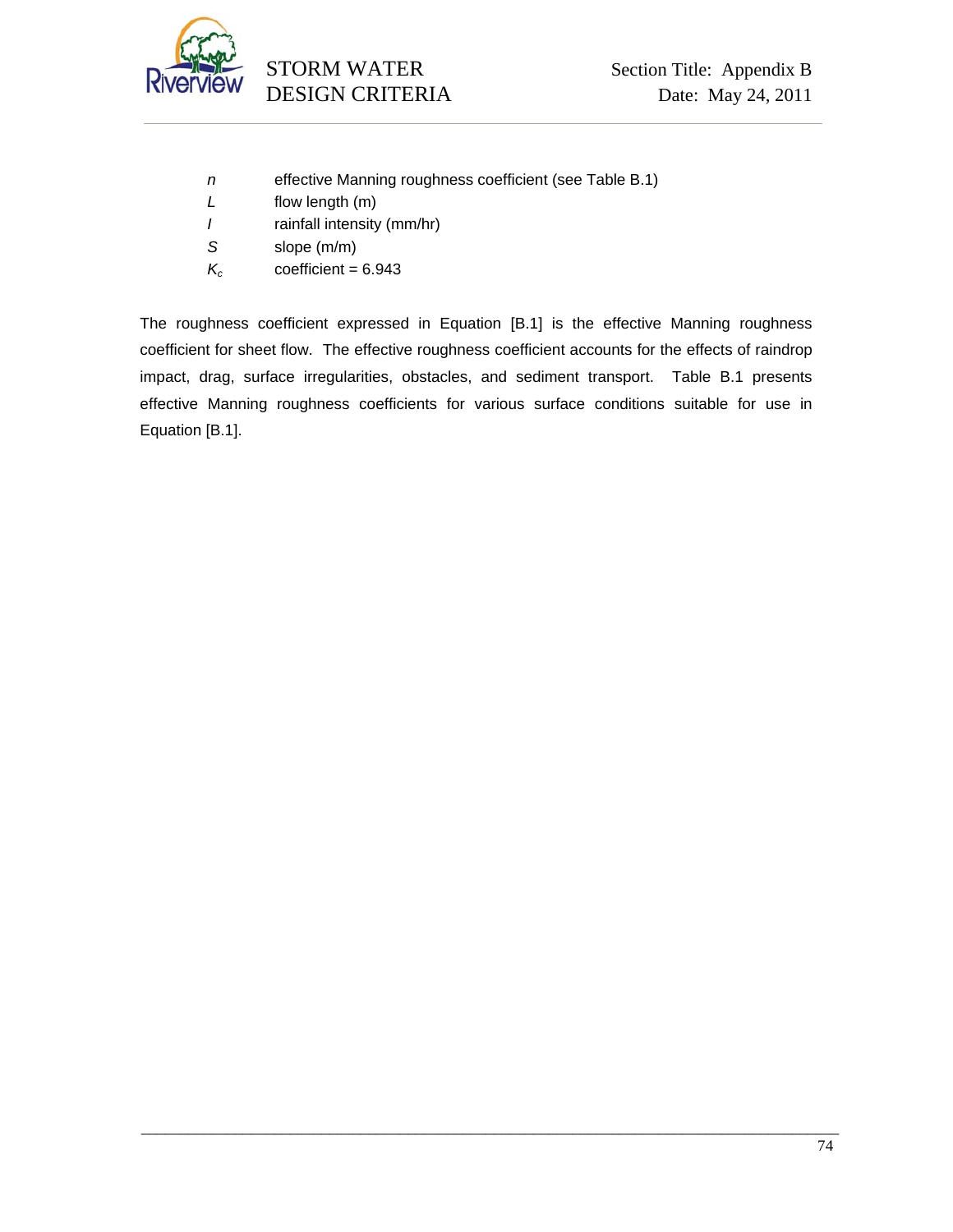

٦

| Table B.1 Effective Manning Roughness Coefficient (n) for Overland Sheet Flow |                                                              |  |
|-------------------------------------------------------------------------------|--------------------------------------------------------------|--|
| <b>Surface Condition</b>                                                      | <b>Effective Manning</b><br><b>Roughness Coefficient (n)</b> |  |
| Smooth asphalt                                                                | 0.011                                                        |  |
| Smooth Concrete                                                               | 0.012                                                        |  |
| <b>Ordinary Concrete Lining</b>                                               | 0.013                                                        |  |
| Good Wood                                                                     | 0.014                                                        |  |
| <b>Brick with Cement Mortar</b>                                               | 0.014                                                        |  |
| <b>Vitrified Clay</b>                                                         | 0.015                                                        |  |
| Cast Iron                                                                     | 0.015                                                        |  |
| Corrugated Metal Pipe (CSP)                                                   | 0.024                                                        |  |
| <b>Cement Rubble Surface</b>                                                  | 0.024                                                        |  |
| Fallow – no residue                                                           | 0.05                                                         |  |
| Cultivated Soils - residue $\leq 20\%$                                        | 0.06                                                         |  |
| Cultivated Soils - residue > 20%                                              | 0.17                                                         |  |
| Range - natural                                                               | 0.13                                                         |  |
| <b>Grass - Short Grass Prairie</b>                                            | 0.15                                                         |  |
| Grass - Dense Grasses                                                         | 0.24                                                         |  |
| Grass - Bermuda Grass                                                         | 0.41                                                         |  |
| Woods <sup>1</sup> - Light Underbrush                                         | 0.40                                                         |  |
| Woods $1$ – Dense Underbrush                                                  | 0.80                                                         |  |

*Note: <sup>1</sup> Only ground cover to a height of approximately 30 mm that impedes overland sheet flow should be considered when selecting the effective Manning roughness coefficient.*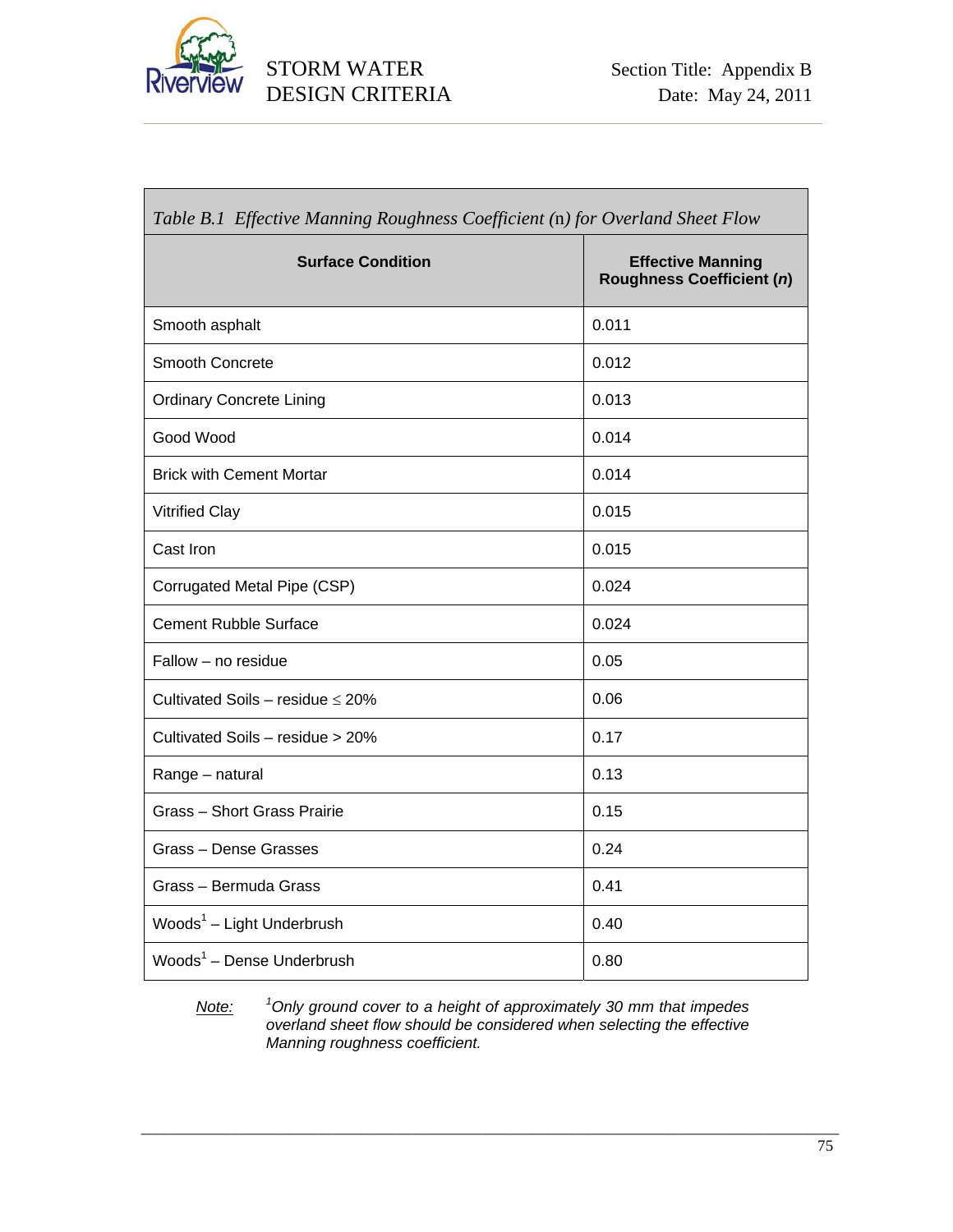

#### Shallow Concentrated Flow

Shallow concentrated flow normally occurs as sheet flow is concentrated into rills and gullies of increasing proportion. The velocity may be determined by:

$$
V = k \cdot \sqrt{S} \tag{B.2}
$$

Where:

Г

| velocity (m/s)                                       |
|------------------------------------------------------|
| slope/velocity intercept coefficient (see Table B.2) |
| slope, $(\%)$                                        |

| Table B.2 Slope/Velocity Intercept Coefficient (k) for Shallow Concentrated Flow |                                                    |  |
|----------------------------------------------------------------------------------|----------------------------------------------------|--|
| <b>Surface Condition</b>                                                         | <b>Slope/Velocity</b><br>Intercept Coefficient (k) |  |
| Forest with Heavy Ground Litter, Meadow                                          | 0.076                                              |  |
| Woodland, Trash Fallow, Minimum Tillage Cultivation                              | 0.152                                              |  |
| <b>Short Grass Pasture</b>                                                       | 0.213                                              |  |
| <b>Cultivated Straight Row</b>                                                   | 0.274                                              |  |
| Nearly Bare and Untilled, Alluvial Fans                                          | 0.305                                              |  |
| <b>Grassed Waterway</b>                                                          | 0.457                                              |  |
| Unpaved                                                                          | 0.491                                              |  |
| Paved, Small Upland Gullies                                                      | 0.619                                              |  |

Open Channel Flow Velocity and Piped Flow Velocity

Open channel flow and piped flow normally occurs as shallow concentrated flow from rills and gullies is concentrated. The velocity of open channel flow or piped flow may be determined by the Manning equation:

$$
V = \frac{1}{n} \cdot R^{\frac{2}{3}} \cdot S^{\frac{1}{2}}
$$
 [B.3]

Where:

- *V* velocity (m/s)
- *n* Manning roughness coefficient for open channel flow (see Table B.3)
- *R* hydraulic radius (m)
- S slope (m/m)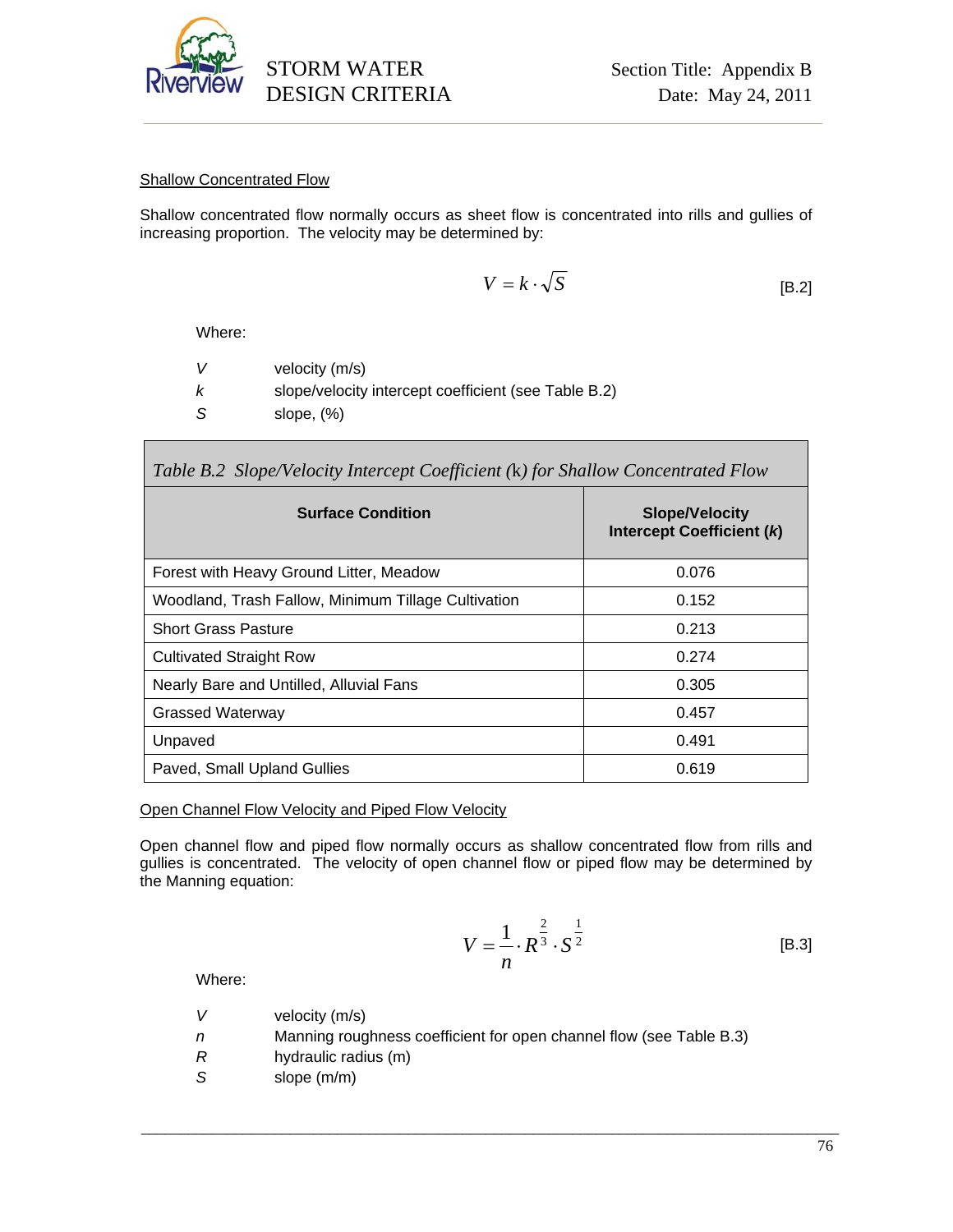

The hydraulic radius (R) presented in Equation [B.4] is defined as the flow area (*A*) divided by the wetted perimeter (*P*) and may be expressed as:

$$
R = \frac{A}{P}
$$
 [B.4]

where:

*R* hydraulic radius (m)

 $A$  flow area  $(m^2)$ 

*P* wetted perimeter (m)

| Table B.3 Manning Roughness Coefficient (n) for Open Channel Flow and Piped Flow |                                            |                                             |  |
|----------------------------------------------------------------------------------|--------------------------------------------|---------------------------------------------|--|
| <b>Material</b>                                                                  | <b>Description</b>                         | <b>Manning Roughness</b><br>Coefficient (n) |  |
| Closed                                                                           | Asbestos-Cement Pipe                       | 0.011 to 0.015                              |  |
| Conduits                                                                         | <b>Brick</b>                               | 0.013 to 0.017                              |  |
|                                                                                  | Cast Iron Pipe (Cement Lined)              | 0.011 to 0.015                              |  |
| Concrete                                                                         | Concrete (monolithic)                      | 0.012 to 0.014                              |  |
|                                                                                  | Reinforced Concrete Pipe (RCP)             | 0.011 to 0.015                              |  |
| Corrugated                                                                       | Corrugated Metal Pipe (plain)              | 0.022 to 0.026                              |  |
| <b>Steel</b><br>Pipe                                                             | Corrugated Metal Pipe (paved invert)       | 0.018 to 0.022                              |  |
|                                                                                  | Corrugated Metal Pipe (spun asphalt lined) | 0.011 to 0.015                              |  |
| <b>Plastic Pipe</b>                                                              | <b>Ribbed</b>                              |                                             |  |
| PVC/HDPE                                                                         | Plain                                      | 0.011 to 0.015                              |  |
| <b>Vitrified Clay</b>                                                            | Vitrified Clay Pipe                        | 0.011 to 0.015                              |  |
|                                                                                  | Vitrified Clay Liner Plate                 | 0.013 to 0.017                              |  |
| <b>Lined Channels</b>                                                            | Asphalt                                    | 0.013 to 0.017                              |  |
|                                                                                  | <b>Brick</b>                               | 0.012 to 0.018                              |  |
|                                                                                  | Concrete                                   | 0.011 to 0.020                              |  |
|                                                                                  | Rubble or Rip Rap                          | 0.020 to 0.035                              |  |
|                                                                                  | Vegetal                                    | 0.030 to 0.400                              |  |
| <b>Excavated Channels</b>                                                        | Earth, straight and uniform                | 0.020 to 0.030                              |  |
|                                                                                  | Earth, curved and uniform                  | 0.025 to 0.040                              |  |
|                                                                                  | Rock                                       | 0.030 to 0.045                              |  |
|                                                                                  | Unmaintained                               | 0.050 to 0.140                              |  |
| <b>Natural Channels</b>                                                          | Regular section                            | 0.03 to 0.07                                |  |
|                                                                                  | Irregular section with pools               | 0.04 to 0.10                                |  |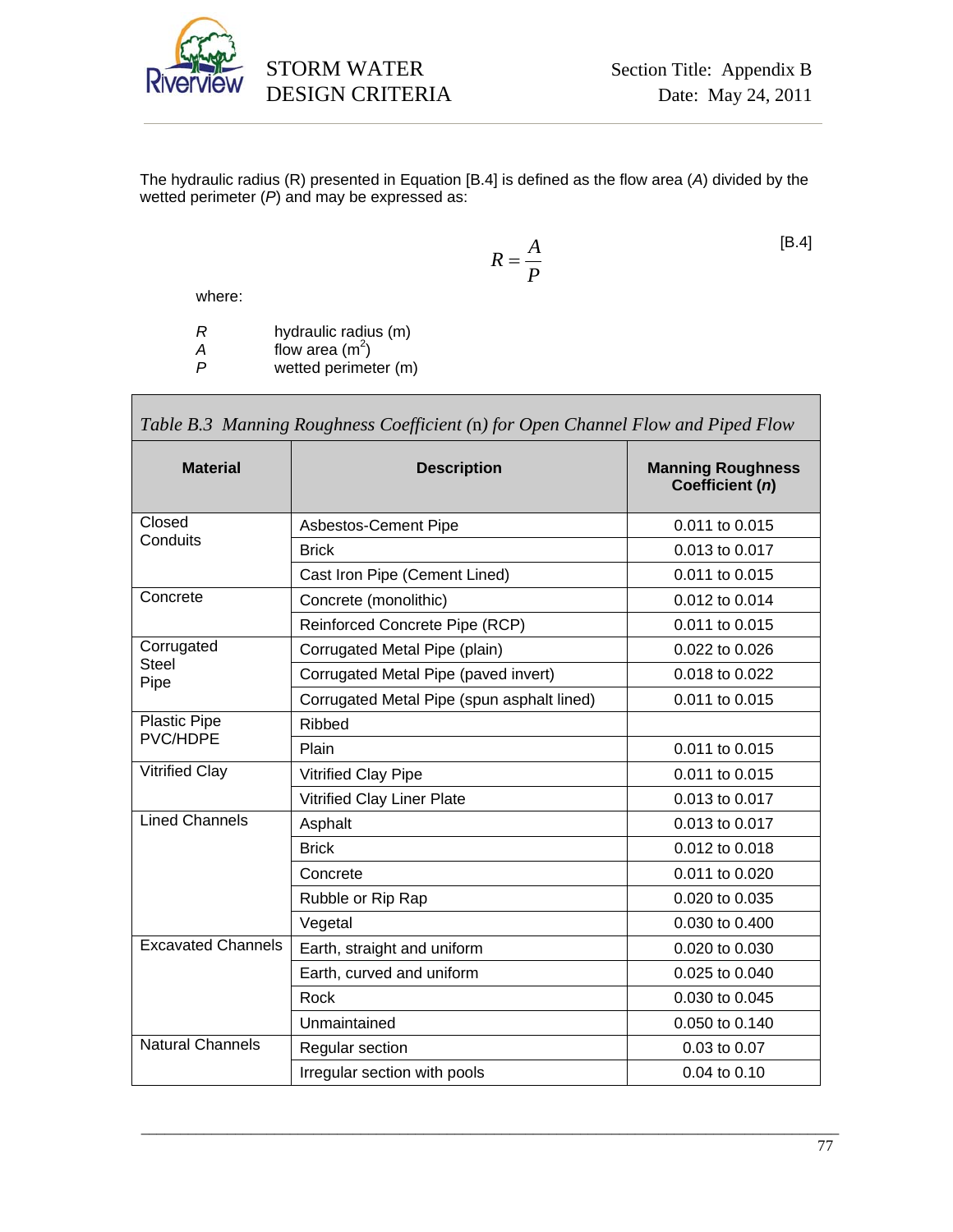

### Computation of Travel Time  $(T<sub>t</sub>)$  and Time of Concentration  $(T<sub>c</sub>)$

The travel time  $(T_t)$  through a subwatershed, or the time of concentration of a subwatershed  $(T_c)$ , is the sum of the travel times for each individual sequential segment contained within the flow path.

The travel time  $(T_t)$  for an individual flow segment of a subwatershed may be determined by:

$$
T_t = \frac{L}{60 \cdot V} \tag{B.5}
$$

Where:

- $T_t$  travel time for segment *i* (min)
- *L* flow length for segment *i* (m)
- *V* average velocity for segment *i* (m/s)

The travel time  $(T<sub>t</sub>)$ , or the time of concentration  $(T<sub>c</sub>)$  may be determined by the sum of all the travel times for each segment.

\_\_\_\_\_\_\_\_\_\_\_\_\_\_\_\_\_\_\_\_\_\_\_\_\_\_\_\_\_\_\_\_\_\_\_\_\_\_\_\_\_\_\_\_\_\_\_\_\_\_\_\_\_\_\_\_\_\_\_\_\_\_\_\_\_\_\_\_\_\_\_\_\_\_\_\_\_\_\_\_\_\_\_\_\_\_\_\_\_

$$
T_c = T_t = T_{t1} + T_{t2} + \dots + T_m
$$
 [B.6]

Where:

 $T_c$  time of concentration (min)

 $T_t$  travel time (min)

 $T_{tn}$  travel time for flow segment n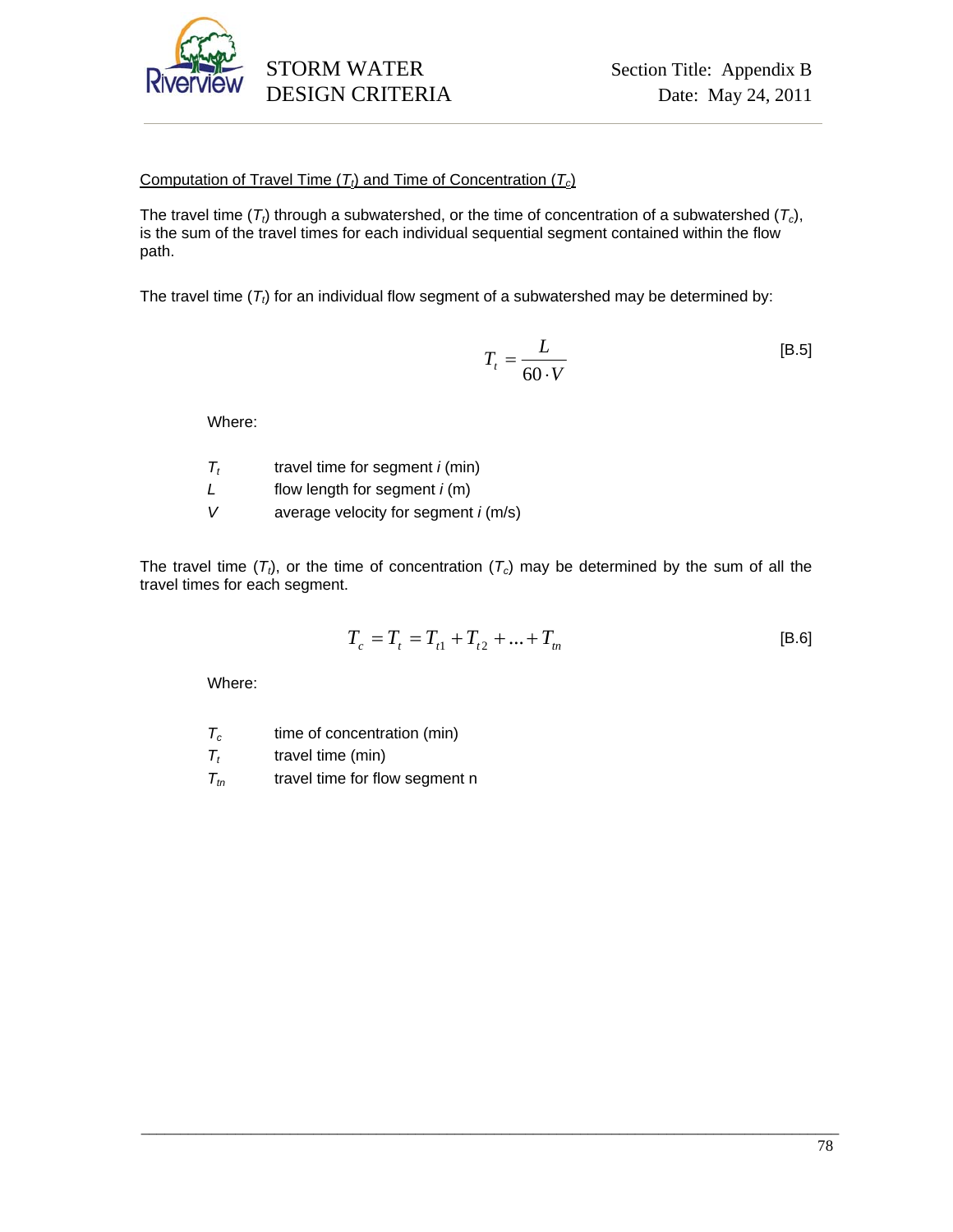

# **Example B.2**

### Calculation of Travel Time (T<sub>t</sub>) Through a Subwatershed

*Given:* The following flow segment characteristics:

| <b>Flow</b><br><b>Segment</b> | Length<br>(m) | <b>Slope</b><br>(m/m) | <b>Segment</b><br><b>Description</b> |
|-------------------------------|---------------|-----------------------|--------------------------------------|
|                               | 25            | 0.005                 | short grass pasture                  |
| 2                             | 43            | 0.005                 | short grass pasture                  |
| 3                             | 79            | 0.006                 | grassed waterway                     |
|                               | 146           | 0.008                 | 380 mm concrete pipe                 |

*Determine* The travel time  $(T_t)$  for each flow segment, and the travel time  $(T_t)$  through the subwatershed for a rainfall intensity (*I*) of 60 mm/hr.

*Step 1:* Determine the travel time  $(T_t)$  for each flow segment.

*Segment 1:* The first 25 m of overland flow in the subwatershed occurs as overland sheet flow.

From Table B.1 for short grass pasture, *n*=0.15.

 From Equation B.1  $T_{t1} = (6.943\,/\,60^{0.4})\;[(0.15\times 25)\,/\,0.05^{0.5}]^{0.6}$  $T_{t1}$  = 14.6 min

*Segment 2:* The next 43 m of overland flow in the subwatershed occurs as shallow concentrated flow.

From Table B.2 for short grass pasture, *k*=0.213.

\_\_\_\_\_\_\_\_\_\_\_\_\_\_\_\_\_\_\_\_\_\_\_\_\_\_\_\_\_\_\_\_\_\_\_\_\_\_\_\_\_\_\_\_\_\_\_\_\_\_\_\_\_\_\_\_\_\_\_\_\_\_\_\_\_\_\_\_\_\_\_\_\_\_\_\_\_\_\_\_\_\_\_\_\_\_\_\_\_

 From Equation B.2  $V2 = (0.213) (0.5)0.5$  $V2 = 0.15$  m/s From Equation B.5  $Tt2 = (43) / (60 \times 0.15)$ 

 $Tt2 = 4.8$  min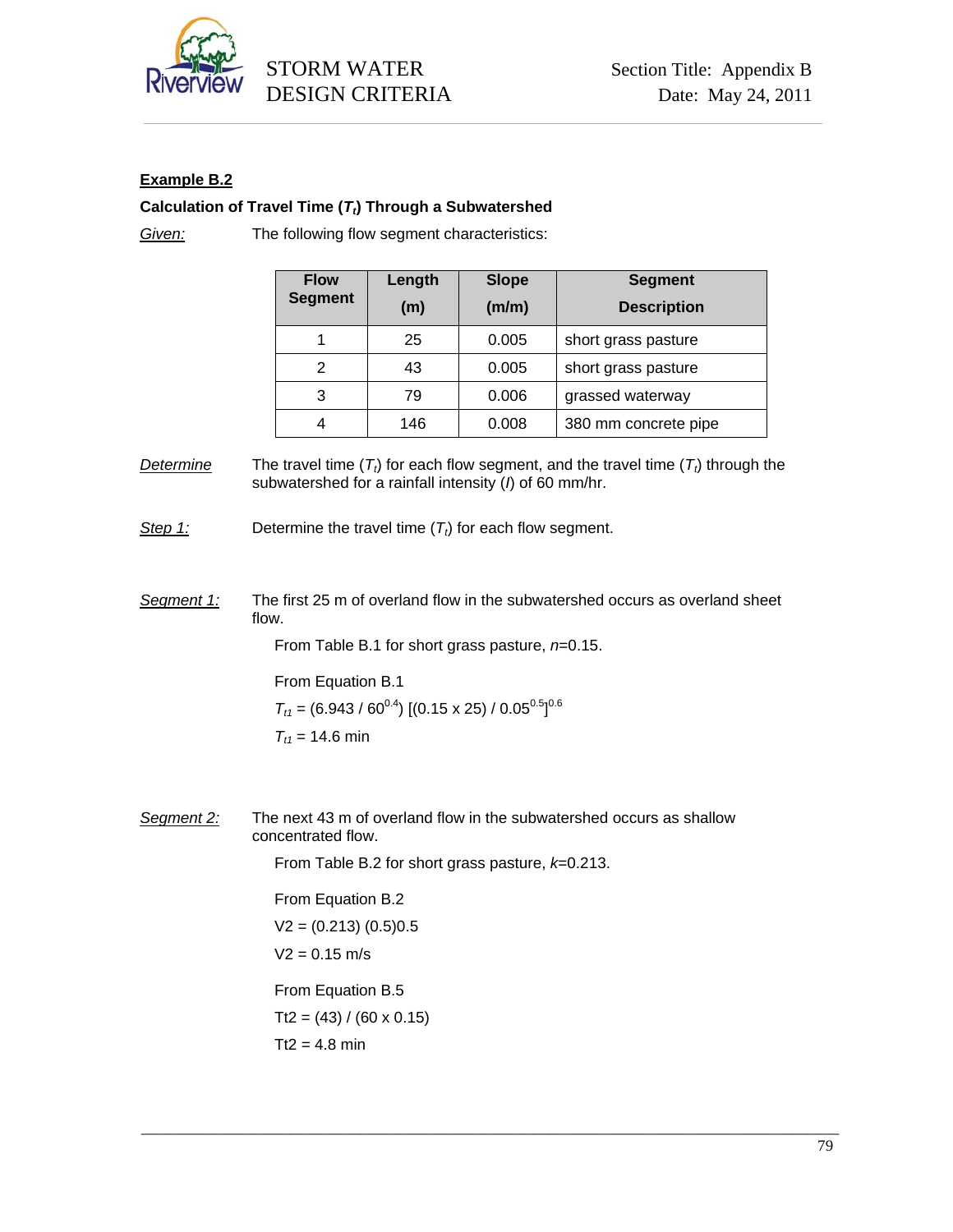

| Segment 3: | The next 79 m of flow in the subwatershed occurs as shallow concentrated flow.<br>From Table B.2 for grassed waterway, k=0.457. |  |  |
|------------|---------------------------------------------------------------------------------------------------------------------------------|--|--|
|            | From Equation B.2<br>$V3 = (0.457) (0.6)0.5$<br>$V3 = 0.35$ m/s                                                                 |  |  |
|            | From Equation B.5<br>$Tt3 = (79) / (60 \times 0.35)$<br>$Tt3 = 3.7$ min                                                         |  |  |
| Segment 4: | The next 146 m of flow in the subwatershed occurs as piped flow.<br>From Table B.3 for concrete pipe, $n=0.013$ .               |  |  |
|            | From Equation B.4<br>R = $[\pi \times (0.380/2)2]/[2\pi \times (0.380/2)]$<br>$R = 0.095$ m                                     |  |  |
|            | From Equation B.3<br>$V4 = [1/(0.013)] \times (0.095)2/3 \times (0.008)1/2$<br>$V4 = 1.4$ m/s                                   |  |  |
|            | From Equation B.5<br>$Tt4 = (146) / (60 \times 1.4)$<br>$Tt4 = 1.7$ min                                                         |  |  |
| Step 2:    | Determine the time of concentration $(T_c)$ for the subwatershed.                                                               |  |  |
|            |                                                                                                                                 |  |  |

\_\_\_\_\_\_\_\_\_\_\_\_\_\_\_\_\_\_\_\_\_\_\_\_\_\_\_\_\_\_\_\_\_\_\_\_\_\_\_\_\_\_\_\_\_\_\_\_\_\_\_\_\_\_\_\_\_\_\_\_\_\_\_\_\_\_\_\_\_\_\_\_\_\_\_\_\_\_\_\_\_\_\_\_\_\_\_\_\_

 From Equation B.6  $Tc = 14.6 + 4.8 + 3.7 + 1.7$  $Tc = 24.8$  min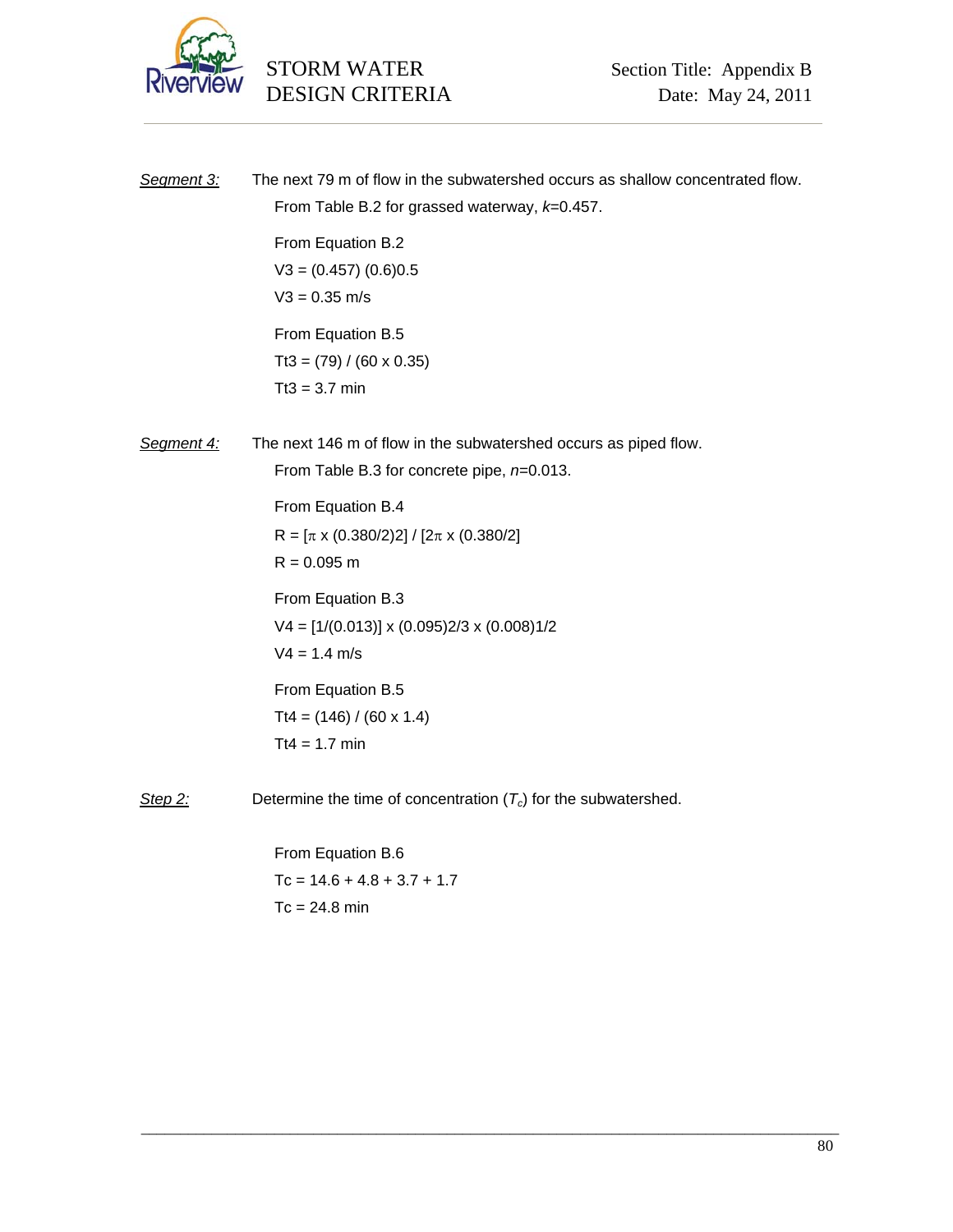

### **APPENDIX C**

#### **Provision and Design of Inlet Control Devices (ICD)**

Minor storm sewer mains are typically designed to accommodate the 1 in 5 year design event. Catchbasin grate capacity and catchbasin lead capacity are typically designed to accommodate flows in excess of the 1 in 5 year design event.

In a major storm, or any storm event that exceeds the 1 in 5 year design event, catchbasin grates and leads attempt to capture and convey more stormwater runoff to the storm sewerage mains than the mains were originally designed to accommodate. As the excess capacity that is naturally designed into storm sewerage mains is used up, the hydraulic gradeline, or the water surface profile under open channel conditions, elevates and approaches a surcharged condition.

Under surcharged, or pressurized conditions, energy losses due to pipe friction and irregularities at manholes are greatly increased over that of open channel conditions. This phenomena further elevates the hydraulic gradeline. In extreme cases, elevated hydraulic gradelines may backflow into basements resulting in flooding complaints, and may even damage the storm sewerage system.

In order to minimize, or even eliminate, the potential for surcharging in the storm sewerage system, it is necessary to provide a flow control device capable of conveying the 1 in 5 year design flow, yet restrict any additional flow. An inlet control device (ICD) is a flow restriction device designed with this purpose in mind.

Typical ICD configurations are in the form of caps, or plugs designed to fit onto the catchbasin lead, restricting flow from the catchbasin to the storm sewer main. The premise of ICD design is to limit the open area available to flow to a size that will convey only the maximum desired design flow. Given that the ICD may function as a weir, or as an orifice, contingent upon the depth of available head, and that the capacity of the ICD is also contingent upon the depth of available head, proper sizing may be difficult.

For the purposes of design, the ICD should be sized to accommodate the 1 in 5 year design flow under its maximum available head. For the purposed of design, the maximum available head should be considered to be the depth from the top of the catchbasin grate to the ICD plus the additional 150 mm of depth that is allowed to flow in the gutter in a major storm event. It should